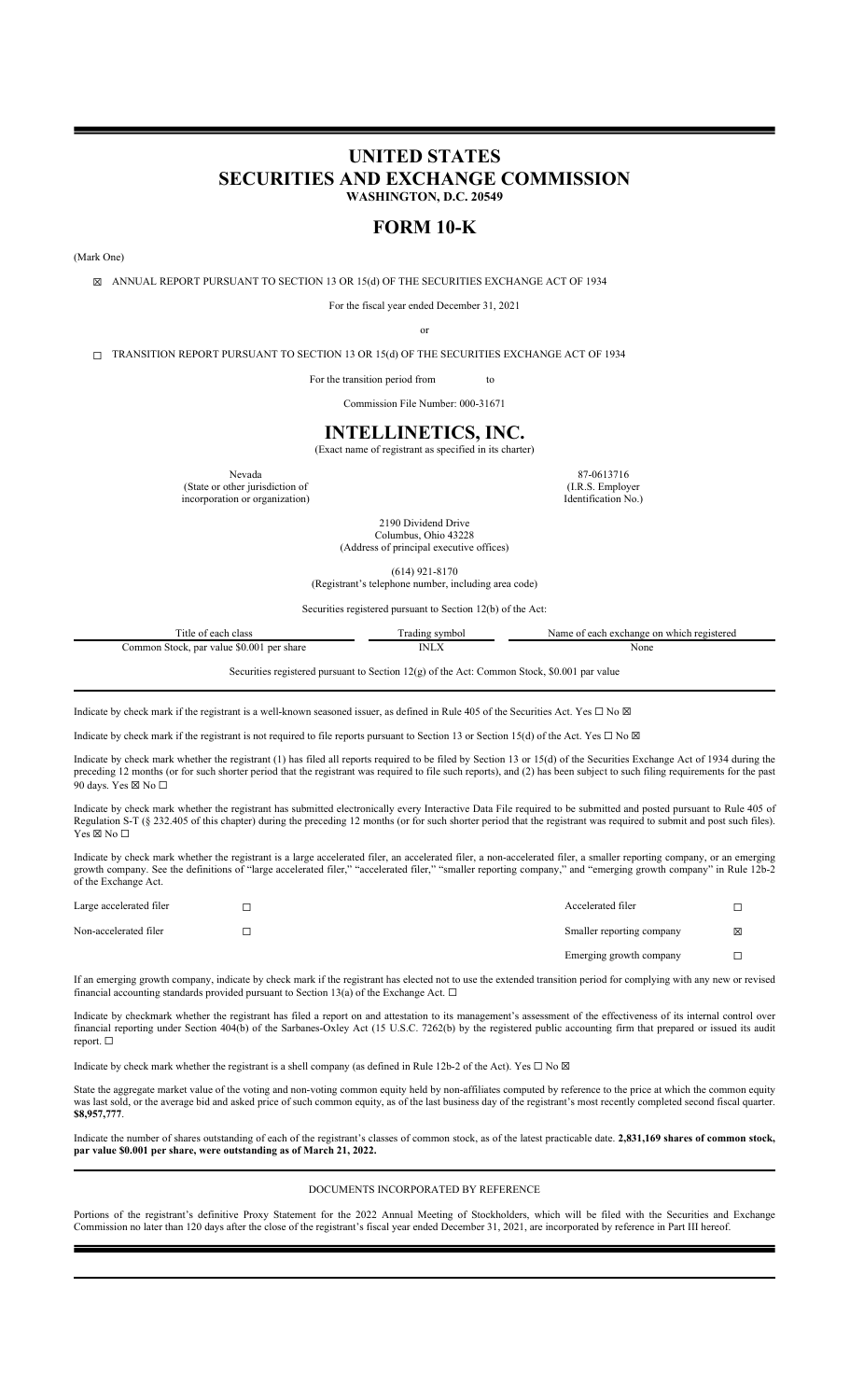## TABLE OF CONTENTS

|                   |                                                                                                              | Page           |
|-------------------|--------------------------------------------------------------------------------------------------------------|----------------|
| Part I            |                                                                                                              |                |
| Item 1.           | <b>Business</b>                                                                                              |                |
| Item 1A.          | <b>Risk Factors</b>                                                                                          | $\overline{7}$ |
| Item 1B.          | <b>Unresolved Staff Comments</b>                                                                             | 20             |
| Item 2.           | Properties                                                                                                   | 20             |
| Item 3.           | <b>Legal Proceedings</b>                                                                                     | 20             |
| Item 4.           | Mine Safety Disclosure                                                                                       | 20             |
|                   |                                                                                                              |                |
| Part II           |                                                                                                              |                |
| Item 5.           | Market for Registrant's Common Equity, Related Stockholder Matters and Issuer Purchases of Equity Securities | 20             |
| Item 6.           | <b>Selected Financial Data</b>                                                                               | 21             |
| Item 7.           | Management's Discussion and Analysis of Financial Condition and Results of Operations                        | 21             |
| Item 7A.          | Quantitative and Qualitative Disclosures About Market Risk                                                   | 33             |
| Item 8.           | <b>Financial Statements and Supplementary Data</b>                                                           | 33             |
| Item 9.           | Changes in and Disagreements with Accountants on Accounting and Financial Disclosure                         | 34             |
| Item 9A.          | <b>Controls and Procedures</b>                                                                               | 34             |
| Item 9B.          | <b>Other Information</b>                                                                                     | 35             |
| Item 9C.          | Disclosure Regarding Foreign Jurisdictions that Prevent Inspections                                          | 35             |
|                   |                                                                                                              |                |
| Part III          |                                                                                                              |                |
| Item $10$ .       | Directors, Executive Officers and Corporate Governance                                                       | 35             |
| Item 11.          | <b>Executive Compensation</b>                                                                                | 35             |
| Item 12.          | Security Ownership of Certain Beneficial Owners and Management and Related Stockholder Matters               | 35             |
| Item 13.          | Certain Relationships and Related Transactions, and Director Independence                                    | 35             |
| Item 14.          | Principal Accounting Fees and Services                                                                       | 36             |
|                   |                                                                                                              |                |
| Part IV           |                                                                                                              |                |
| Item 15.          | <b>Exhibits, Financial Statement Schedules</b>                                                               | 36             |
|                   |                                                                                                              |                |
| <b>Signatures</b> |                                                                                                              | 37             |
|                   |                                                                                                              |                |

i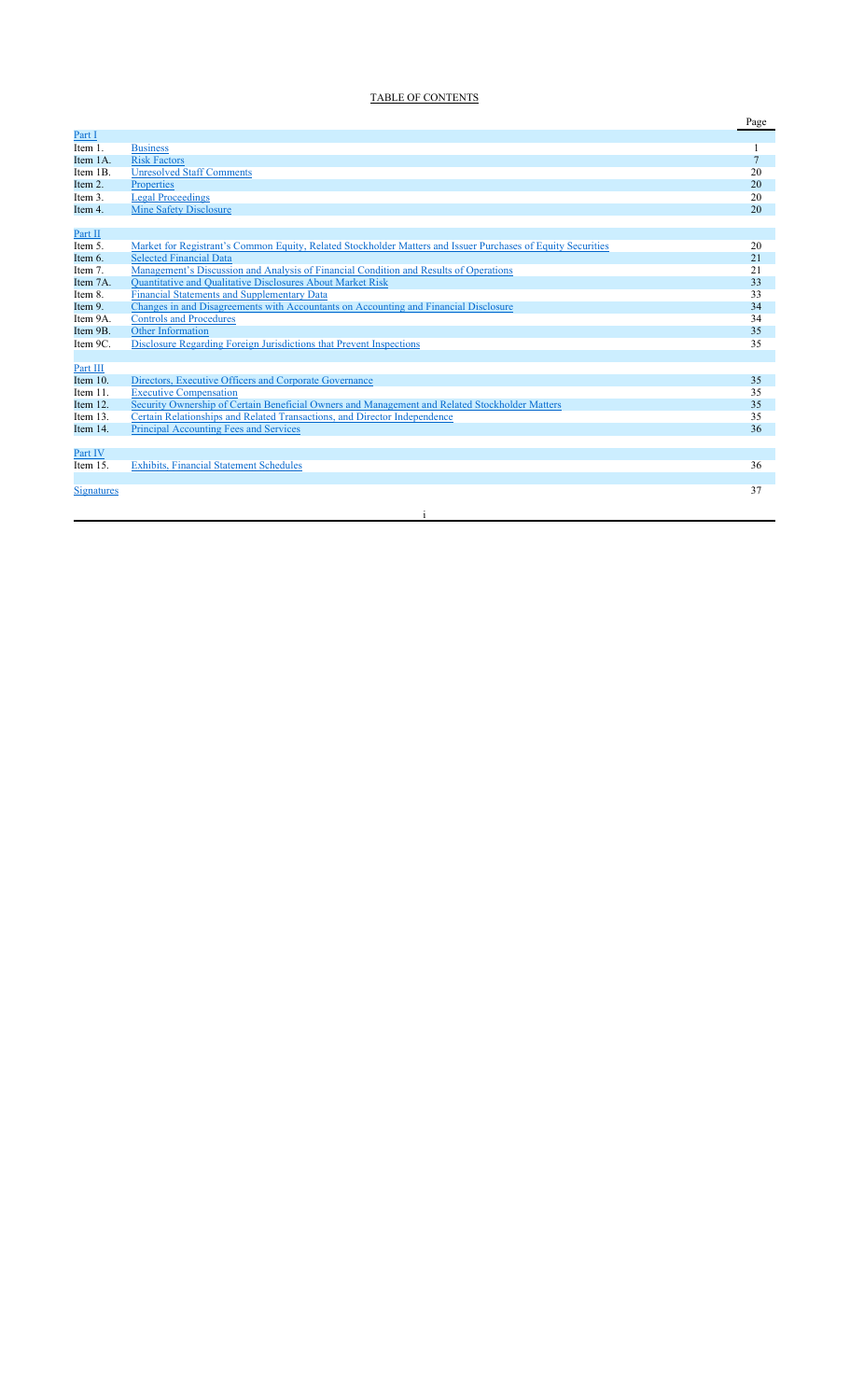## **CAUTIONARY NOTE REGARDING FORWARD-LOOKING STATEMENTS**

This Annual Report on Form 10-K and the documents incorporated into this report by reference contain, and we may from time to time make, forward-looking statements. From time to time in the future, we may make additional forward-looking statements in presentations, at conferences, in press releases, in other reports and filings and otherwise. Forward-looking statements are all statements other than statements of historical fact, including statements that refer to plans, intentions, objectives, goals, targets, strategies, hopes, beliefs, projections, prospects, expectations or other characterizations of future events or performance, and assumptions underlying the foregoing. The words "may," "could," "should," "would," "will," "project," "intend," "continue," "believe," "anticipate," "estimate," "forecast," "expect," "plan," "potential," "opportunity," "scheduled," "goal," "target," and "future," variations of such words, and other comparable terminology and similar expressions and references to future periods are often, but not always, used to identify forward-looking statements. Examples of forward-looking statements include, but are not limited to, statements about the following:

- the ongoing effect of the novel coronavirus pandemic ("COVID-19"), including its macroeconomic effects on our business, operations, and financial results; and the effect of governmental lockdowns, restrictions and new regulations on our operations and processes;
- our prospects, including our future business, revenues, expenses, net income, earnings per share, margins, profitability, cash flow, cash position, liquidity, financial condition and results of operations, backlog of orders and revenue, our targeted growth rate, our goals for future revenues and earnings, and our expectations about realizing the revenues in our backlog and in our sales pipeline;
- the effects of fluctuations in sales on our business, revenues, expenses, net income, earnings per share, margins, profitability, cash flow, capital expenditures, liquidity, financial condition and results of operations;
- our expectation that the shift from an offline to online world will continue to benefit our business;
- our markets, including our market position and our market share;
- our ability to integrate our two recent acquisitions and any future acquisitions, grow their businesses and obtain the expected financial and operational benefits from those businesses;
- the effects of fluctuations in sales on our business, revenues, expenses, net income, earnings per share, margins, profitability, cash flow, capital expenditures, liquidity, financial condition and results of operations;
- our products, services, technologies and systems, including their quality and performance in absolute terms and as compared to competitive alternatives, their benefits to our customers and their ability to meet our customers' requirements, and our ability to successfully develop and market new products, services, technologies and systems;
- our markets, including our market position and our market share;
- our ability to successfully develop, operate, grow and diversify our operations and businesses;
- our business plans, strategies, goals and objectives, and our ability to successfully achieve them;
- the sufficiency of our capital resources, including our cash and cash equivalents, funds generated from operations, availability of credit and financing arrangements and other capital resources, to meet our future working capital, capital expenditure, lease and debt service and business growth needs;
- the value of our assets and businesses, including the revenues, profits and cash flow they are capable of delivering in the future;
- the amount and timing of revenue recognition from customer contracts with commitments for performance obligations, including our estimate of the remaining amount of commitments and when we expect to recognize revenues;
- industry trends and customer preferences and the demand for our products, services, technologies and systems; and
- the nature and intensity of our competition, and our ability to successfully compete in our markets.

Any forward-looking statements we make are based on our current plans, intentions, objectives, goals, targets, strategies, hopes, beliefs, projections and expectations, as well as assumptions made by and information currently available to management. Forward-looking statements are not guarantees of future performance or events, but are subject to and qualified by substantial risks, uncertainties and other factors, which are difficult to predict and are often beyond our control. Forward-looking statements will be affected by assumptions and expectations we might make that do not materialize or that prove to be incorrect and by known and unknown risks, uncertainties and other factors that could cause actual results to differ materially from those expressed, anticipated or implied by such forward-looking statements. These risks, uncertainties and other factors include, but are not limited to, those described in "Risk Factors" as well as other risks, uncertainties and factors discussed elsewhere in this report, in documents that we include as exhibits to or incorporate by reference in this report, and in other reports and documents we from time to time file with or furnish to the SEC. In light of these risks and uncertainties, you are cautioned not to place undue reliance on any forward-looking statements that we make.

Any forward-looking statements contained in this report speak only as of the date of this report, and any other forward-looking statements we make from time to time in the future speak only as of the date they are made. We undertake no duty or obligation to update or revise any forward-looking statement or to publicly disclose any update or revision for any reason, whether as a result of changes in our expectations or the underlying assumptions, the receipt of new information, the occurrence of future or unanticipated events, circumstances or conditions or otherwise.

As used in this Annual Report, unless the context indicates otherwise:

- the terms "Intellinetics," "Company," "the company," "us," "we," "our," and similar terms refer to Intellinetics, Inc., a Nevada corporation, and its subsidiaries;
- "Intellinetics Ohio" refers to Intellinetics, Inc., an Ohio corporation and a wholly-owned subsidiary of Intellinetics; and
- "Graphic Sciences" refers to Graphic Sciences, Inc., a Michigan corporation and a wholly-owned subsidiary of Intellinetics.

ii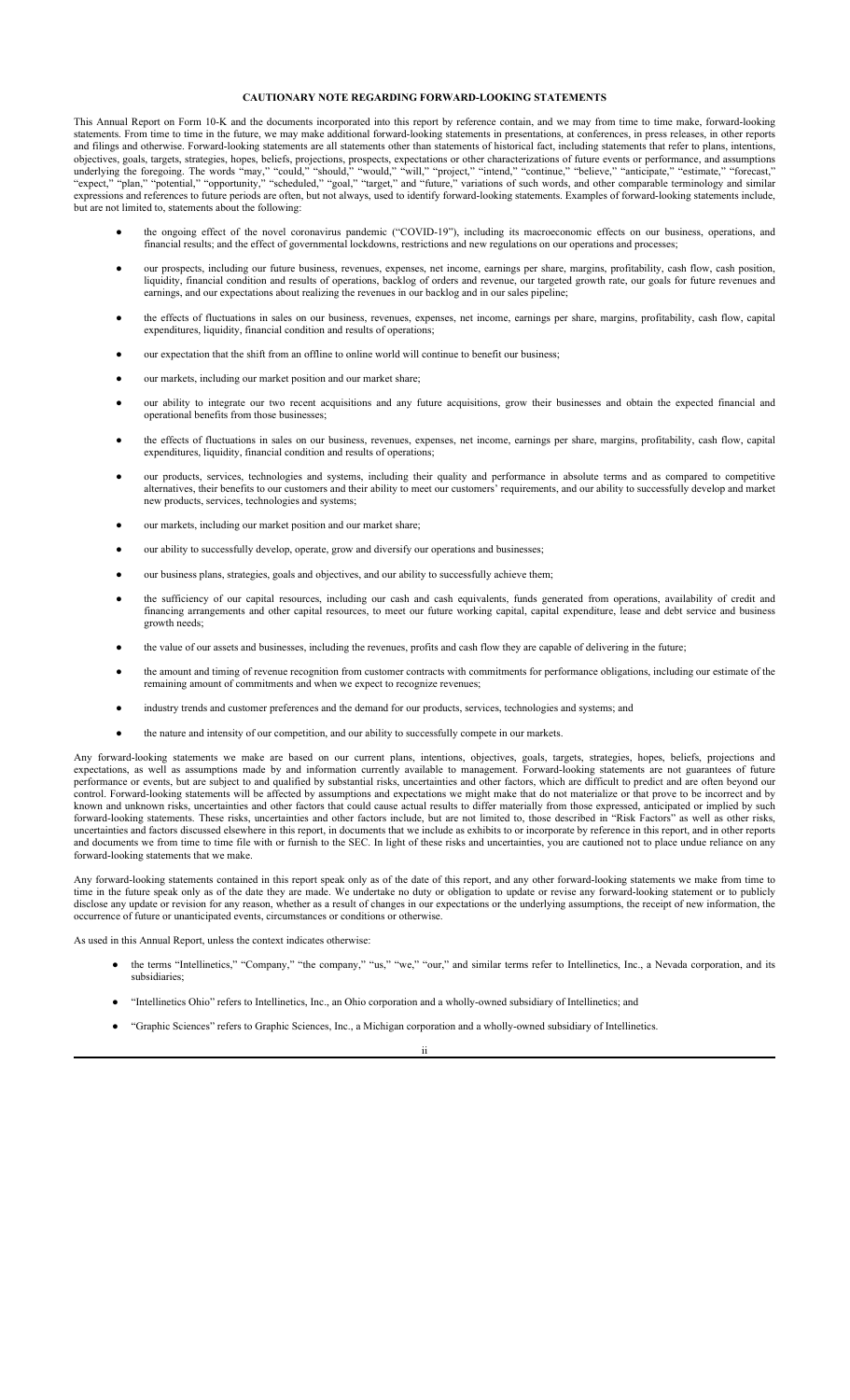## **PART I**

#### **ITEM 1. BUSINESS**

#### **Company Overview**

Intellinetics, formerly known as GlobalWise Investments, Inc. is a Nevada holding company incorporated in 1997, with two wholly-owned subsidiaries: (i) Intellinetics, Ohio, an Ohio corporation and (ii) Graphic Sciences, a Michigan corporation. Intellinetics Ohio was incorporated in 1996, and on February 10, 2012, Intellinetics Ohio became the sole operating subsidiary of Intellinetics as a result of a reverse merger and recapitalization. On March 2, 2020, Intellinetics purchased Graphic Sciences, Inc.

We are a document services and software solutions company serving both the small-to-medium business and governmental sectors with their digital transformation and process automation initiatives. During 2020, we made two significant business acquisitions that have significantly impacted our financial operations and grown our business operations:

- Graphic Sciences, on March 2, 2020, and
- CEO Image, on April 21, 2020.

For further information about these acquisitions, please see Note 5 to our consolidated financial statements included in Item 8, Part I, Item 1 of this Annual Report.

Our products and services are provided through two reporting segments: Document Management and Document Conversion. Our Document Management segment, which includes our CEO Image acquisition, consists primarily of solutions involving our software platform, allowing customers to capture and manage their documents across operations such as scanned hard-copy documents and digital documents including those from Microsoft Office 365, digital images, audio, video and emails. Our Document Conversion segment, which includes and primarily consists of our Graphic Sciences acquisition, provides digital transformation assistance to customers converting documents from one medium to another, predominantly paper to digital, potentially including migration to our software solutions, as well as long-term storage and retrieval services. Our solutions create value for customers by making it easy to connect business-critical documents to the people and processes who need them by making those documents easy to find and act upon, while also being secure, compliant, and audit-ready. Solutions are sold both directly to end-users and through resellers.

Our customers use our software by one of two methods: purchasing our software and installing it onto their own equipment, which we refer to as a "premise" model, or licensing and accessing our platform via the Internet, which we refer to as a "software as a service" or "SaaS" model and also as a "cloud-based" model. Licensing of our software through our SaaS model has become increasingly popular among our customers, especially in light of the increased deployment of remote workforce policies, and is a key ingredient in our revenue growth strategy. Our SaaS products are hosted with Amazon Web Services and Expedient, providing our customers with reliable hosting services that we believe are consistent with industry best practices in data security and performance.

We operate a U.S.-based business with concentrated sales to the State of Michigan for our Document Conversion segment, complemented by our diverse set of document management software solutions and services. We hold or compete for leading positions regionally in select markets and attribute this leadership to several factors including the strength of our brand name and reputation, our comprehensive offering of innovative solutions, and the quality of our service support. Net growth in sales of software as a service in recent years reflects market demand for these solutions over traditional sales of on-premise software. We expect to continue to benefit from our select niche leadership market positions, innovative product offering, growing customer base, and the impact of our sales and marketing programs. Examples of these programs include identifying and investing in growth and expanded market penetration opportunities, more effective products and services pricing strategies, demonstrating superior value to customers, increasing our sales force effectiveness through improved guidance and measurement, and continuing to optimize our lead generation and lead nurturing processes.

#### **Software and Services**

#### *Document Management*

Our flagship software platform suite is IntelliCloud™, reflecting our focus, and the market's focus, on growth via cloud-based content management and process automation. Our Document Management business also generates software-related professional services that include installation, integration, training, and consulting services, as well as ongoing software maintenance and customer support.

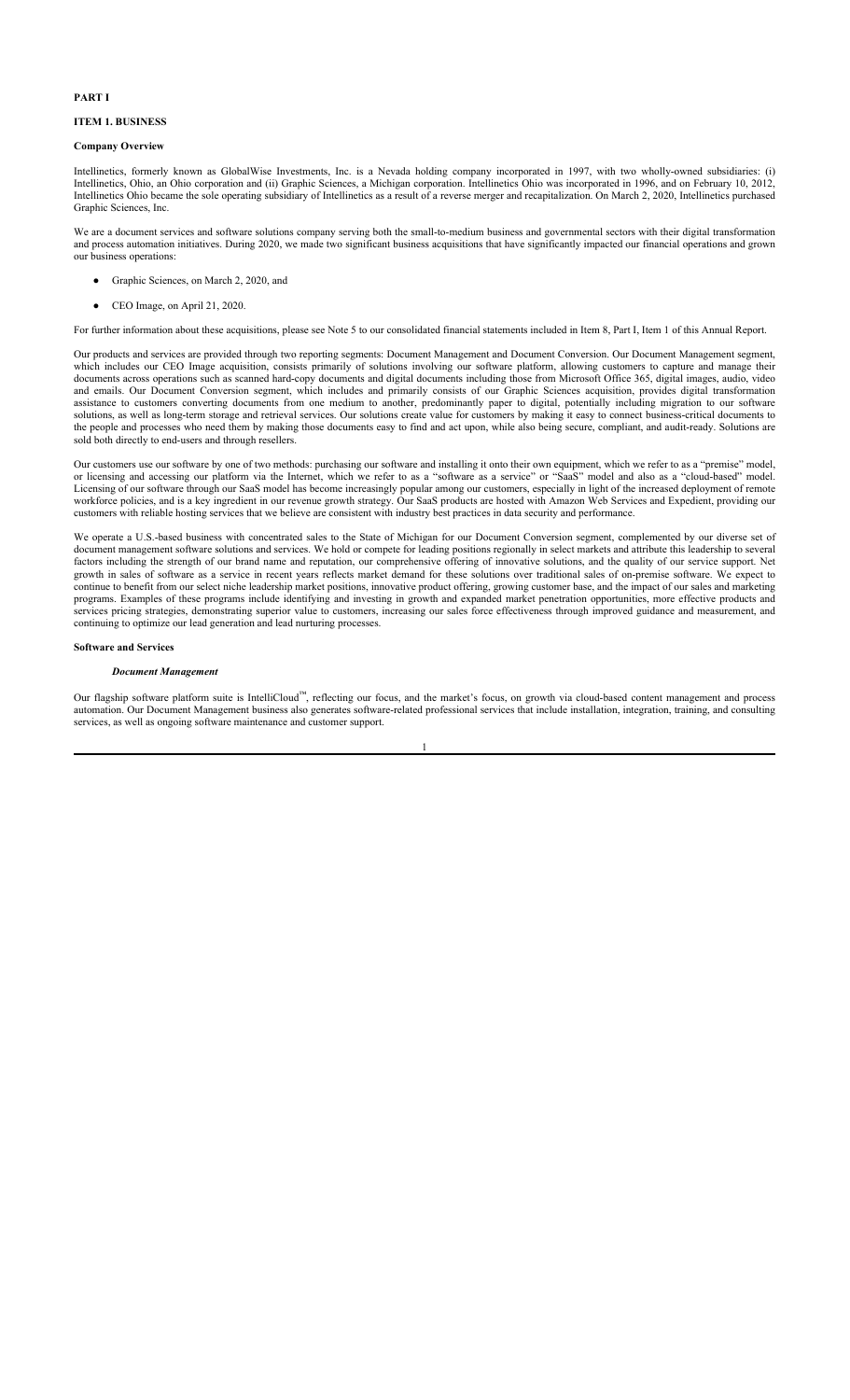The IntelliCloud™ suite of software is comprised of stand-alone and integrated modules that include:

- Image Processing: includes image processing modules used for capturing, transforming and managing images of paper documents, including support of distributed and high-volume capture, optical character recognition;
- Records Management: addresses needs relating to retention of content through automation and policies, ensuring legal, regulatory and industry compliance for our clients;
- Workflow: supports business processes, routing content electronically for assigning work tasks and approvals, and creating related audit trails, notifications, and escalations; and
- Extended Components: includes document composition and e-forms (via third party OEM integration partnership), search, content and web analytics (via third party data visualization and advanced OCR engine partnerships), email and information archiving, packaged application integration, and advanced capture for invoice processing, and accounts payable lifecycle automation.

#### *Document Conversion*

We convert images from paper to digital, paper to microfilm, microfiche to microfilm, and micrographics to digital for business and federal, county, and municipal governments. Our Document Conversion business also provides its clients with long-term paper and microfilm storage and retrieval options.

The primary Document Conversion offerings are:

- Digital Scanning Services. These services include paper scanning, newspaper and microfilm scanning, microfiche scanning, aperture card scanning, drawing scanning, and book scanning. Most government files must be retained for long terms or permanently, making such clients a prime candidate for digital conversion. There are four production categories for these services, consisting of document prep, scanning, indexing, and delivery.
- Business Process Outsourcing (BPO). BPO contracts provide ongoing outsourcing of customer processes such as mail room activities, where we pick up customer mail from the post office, open it, sort it, scan it, and upload it to the appropriate customer system.
- Microfilm and Microfiche. We provide microfilming/microfiche conversion to digital, converting scanned images to microfilm or microfiche, and microfilm/microfiche preservation and duplication.
- Box Storage Services. We provide physical document storage and retrieval services for our clients.
- Scanning Equipment, Software and Repair. We sell and service document image software, document scanners, and microfilm scanners, readers and printers. This is a smaller, slowly declining part of our Document Conversion business.

#### **Marketing and Sales**

We have a multi-channel sales model that directs our sales efforts through direct sales and through intermediaries, such as independent software vendors, resellers and referral partners. Our Document Management and Document Conversion segments each use direct and reseller channels for sales. We have developed partnerspecific marketing programs with channel partners. We believe that our channel partner strategy improvements have increased the competitive strength of our platform of products. In addition, we have established a set of business solutions templates for specific vertical markets that provide base software configurations which we believe will facilitate our delivery and installation of software to our customers in both our direct and reseller channels. We believe that these advancements, in the aggregate, will allow us to license and sell our products to a targeted customer base, shortening our sales cycle, making margins more consistent, and allowing us to expand our sales through existing and new reseller partnerships and direct customers. We continue to devote significant efforts, in both development and marketing, in enhancing all channels to market.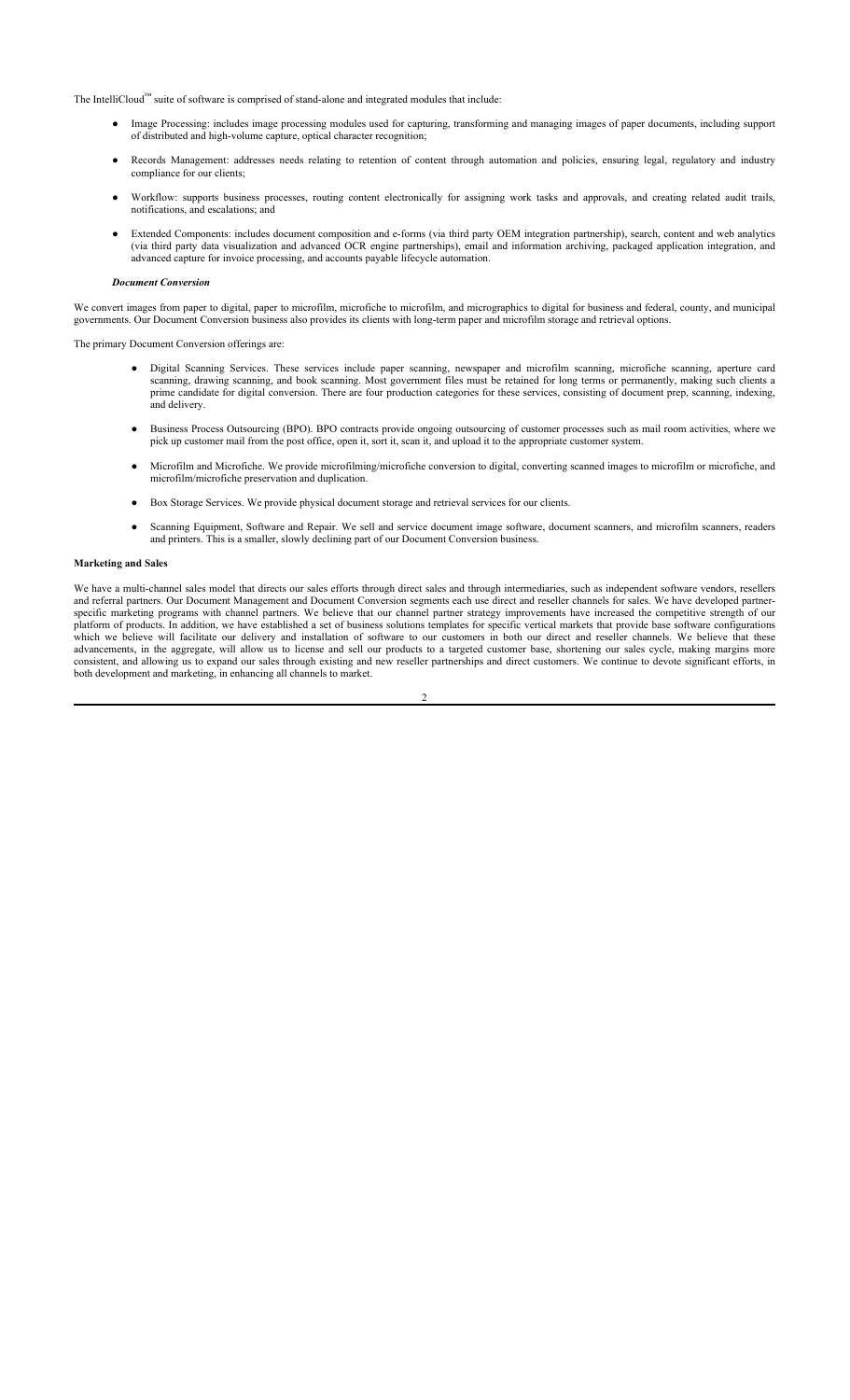### **Competition and Market Position**

The market for our products is competitive, and we expect that competition will continue to intensify as the document solutions markets evolve and potentially consolidate. We believe that the trend toward electronic document management, and particularly cloud solutions, was accelerated by the COVID-19 pandemic.

We believe the primary competitors of our Document Management segment are DocuWare, Square 9, M-files, On-Base, FileBound, and Laserfiche, who also serve small-to-medium business (SMB) and governmental sectors. The principal competitive factors affecting the market for our document conversion services include: (i) vendor and product reputation; (ii) product quality, performance and price; (iii) the availability of software products on multiple platforms; (iv) product scalability; (v) product integration with other enterprise applications; (vi) software functionality and features; (vii) software ease of use; (viii) the quality of professional services, customer support services and training; and (ix) the ability to address specific customer business problems. We believe that the relative importance of each of these factors depends upon the concerns and needs of each specific customer.

We believe the competitors of our Document Conversion segment vary from small, niche entities to larger entities, including Iron Mountain. The principal competitive factors affecting the market for our software products and services include: (i) vendor and services reputation and (ii) services quality, performance and price. We believe that the relative importance of each of these factors depends upon the concerns and needs of each specific customer, and that, for our current and prospective customers, maintaining secure control over the customers' information is highly valued.

We believe that the consolidated Company has advantages over our competitors in the small-to-medium business market, and particularly organizations in highly regulated, risk and compliance-intensive markets, such as state and local government, non-clinical health care, and K-12 education. In our view, we will remain competitive by remaining a focused niche provider with product offerings aligned with buyer-specific requirements. We anticipate that we will benefit from five specific advantages already in place:

- Turnkey cloud or premise document workflow and document conversion solutions targeting specific industry customers with benchmark value-to-price ratio;
- Rigorous quality review process and maintenance of customer data confidentiality in document conversions;
- Modular solution packaging and rapid customer activation model;
- Integrated on-demand solutions library as standard platform feature; and
- Expanded software integration tools that make it easier for independent software vendors to integrate and sell IntelliCloud software capabilities into their customer base.

We believe, with these competitive strengths, that we are well positioned as a cloud-based managed document services provider for the small-to-medium business and governmental sectors.

### **Customers**

### *Document Management*

For 2021, the two largest customers of our Document Management segment accounted for approximately 10% and 4%, respectively, of the segment's revenues for that period. For 2020, the two largest customers of our Document Management segment accounted for approximately 6% and 4%, respectively, of the segment's revenues for that period.

For the years ended December 31, 2021, and 2020, government contracts represented approximately 30% and 37%, respectively, of the Document Management segment's net revenues, including a significant portion of the segment's sales to resellers which represent ultimate sales to government agencies. Due to their dependence on state, local and federal budgets, government contracts carry short terms, typically 12 months. Since our inception, our contracts with government customers have generally renewed on the original terms and conditions upon expiration.

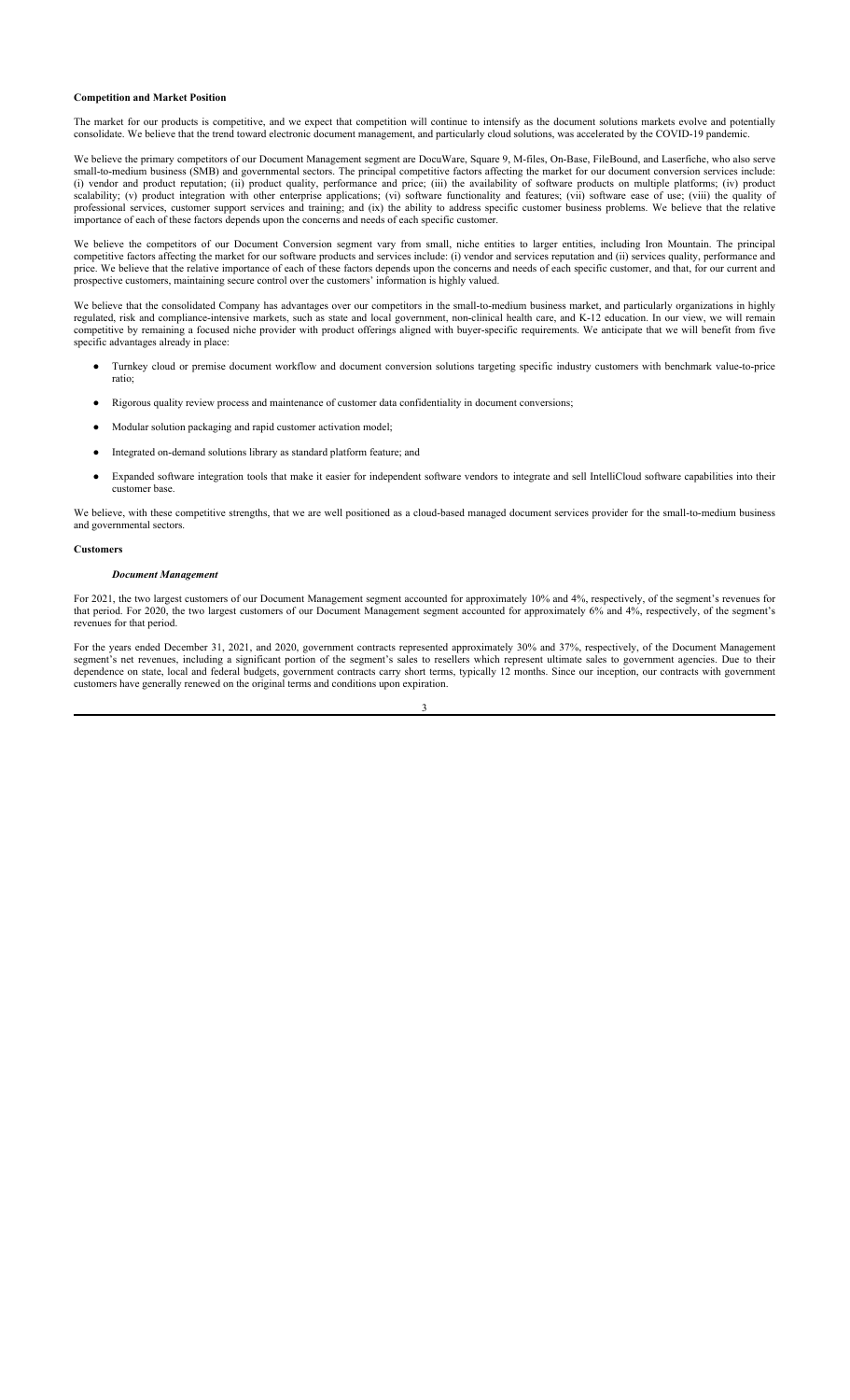#### *Document Conversion*

Our Document Conversion segment has significant customer concentration with the State of Michigan. Graphic Sciences' contract with the State of Michigan is for five years from June 1, 2018 to May 30, 2023 with a provision for two, one-year extensions. The contract is issued to Graphic Sciences through the Michigan Department of Management and Budget, Enterprise Procurement and managed through the Department of Management and Budget, Records Management Services Division (RMS).

The contract provides local and state government agencies access to digital and micrographic conversion services. These agencies have the option to perform these conversion services internally or go out to bid if they so choose. Typically, they elect to have these services outsourced to Graphic Sciences through RMS, which eliminates the bidding process.

All Michigan agencies and departments are able to use the services and prices provided under this contract. Mechanically, the work we perform is invoiced to RMS and the end user is invoiced through the State of Michigan accounting system. We do not invoice the end user directly when entities utilize this contract facility, and we have a single point of contact for managing billing and receipt. The state in effect acts as a reseller of our services to the other agencies and makes a mark-up of what is charged. For 2021, the State of Michigan represented approximately 64% of our Document Conversion segment's net revenues, and 47% of the total consolidated revenues. For 2020, the State of Michigan represented approximately 71% of our Document Conversion segment's net revenues, and 47% of the total consolidated revenues.

## **Intellectual Property**

Our software and most of the underlying technologies are built on a Microsoft.Net framework. We rely on a combination of copyright, trademark laws, nondisclosure agreements and other contractual provisions to establish and maintain our proprietary intellectual property rights.

Customers license the right to use our software products on a non-exclusive basis. We grant to third parties rights in our intellectual property that allow them to market certain of our products on a non-exclusive or limited-scope exclusive basis for a particular application of the product or to a particular geographic area.

While we believe that our intellectual property as a whole is valuable and our ability to maintain and protect our intellectual property rights is important to our success, we also believe that our business as a whole is not materially dependent on any particular trademark, license, or other intellectual property right.

## **Software Development**

We design, develop, test, market, license, and support new software products and enhancements of current products. We continuously monitor our software products and enhancements to remain compatible with standard platforms and file formats. We discuss our accounting for such costs, and when we expense or capitalize, in more detail below in "Critical Accounting Policies and Estimates."

### **Government Regulation**

We are subject to federal, state and local laws and regulations affecting our business. Other than government procurement rules affecting sales to governmental customers, we do not believe that we are subject to any special governmental regulations or approval requirements affecting our products or services. Complying with the regulations and requirements applicable to our business does not entail a significant cost or burden. We believe that we are in compliance in all material respects with all applicable governmental regulations.

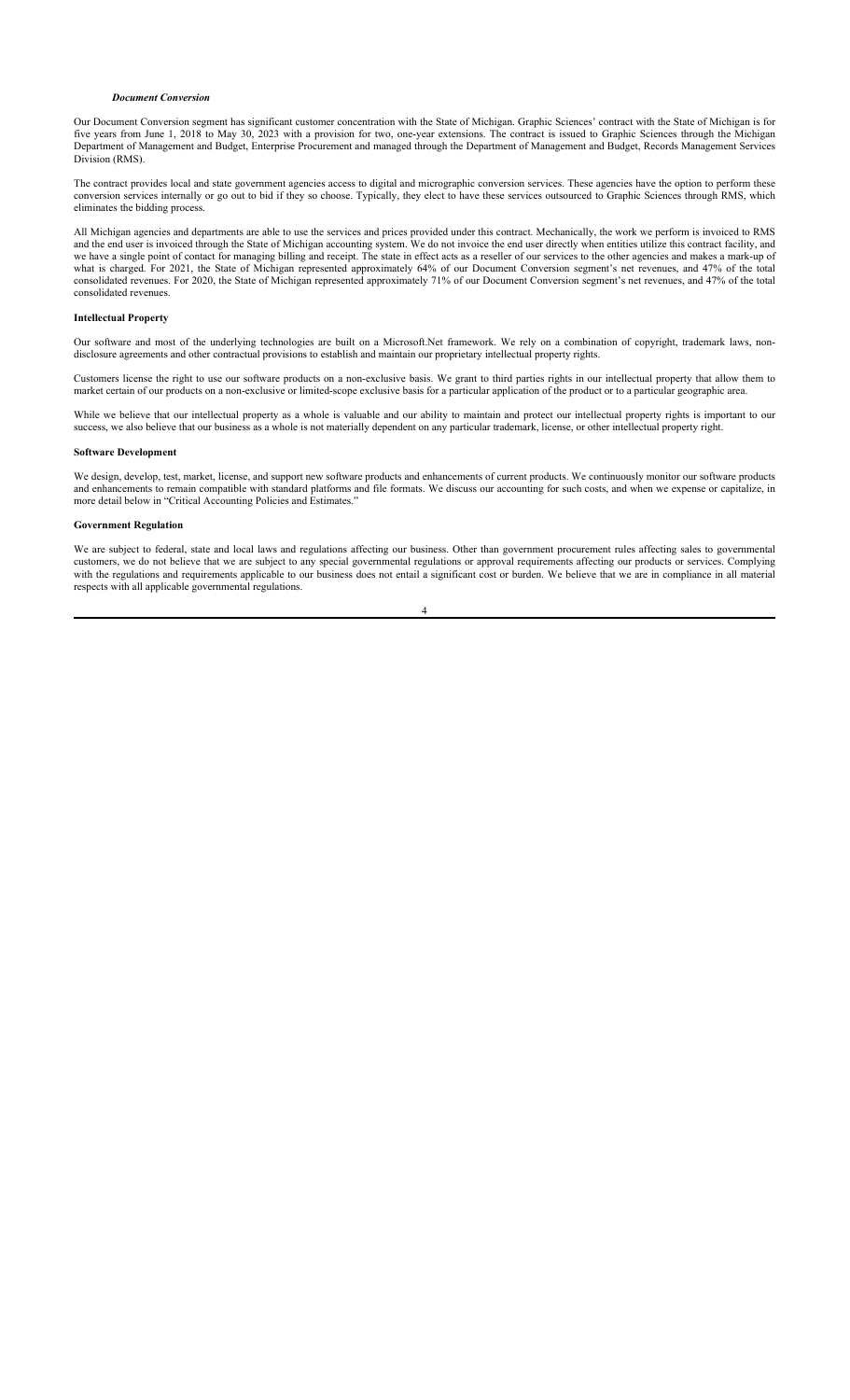### **Human Capital**

As of March 21, 2021, we employed a total of 104 individuals; all but 11 are full-time employees. Graphic Sciences employs 81 individuals, comprised of 75 fulltime and 6 part-time employees, all located in Michigan. Graphic Sciences also utilizes temporary employees, through various agencies, to provide labor for variable project work. Intellinetics Ohio employs 23 individuals, comprised of 17 full-time and 5 part-time employees, primarily located in Ohio. As a combined company, 14 of our employees work in administration and management, 19 of our employees work in software sales, maintenance and support, and software development, and 71 of our employees work in document services and storage operations.

We consider the integrity, experience, dedication, creativity, and team-oriented nature of our employees to be an essential driver of our business and a key to our future prospects. Personal relationships with our existing customers are an important part of our business, and our customers have come to rely on the personal service and knowledge of our workforce across all functional areas. To attract and retain qualified applicants to our company and retain our employees, we offer total benefits packages consisting of base salary or hourly wage (depending on position), a comprehensive benefits package, and equity compensation for certain employees. Annual cash bonuses are based on our profitability, achievement of targets and level of responsibility. When selecting talent, we consider education, experience, diversity, and the likelihood that a candidate will espouse our values of integrity, collaboration, dedication, creativity, and superior customer service.

We are committed to fostering a diverse and inclusive workforce that attracts and retains exceptional talent. In addition, we pride ourselves on an open culture that respects co-workers, values employees' health and well-being and fosters professional development. We support employee growth and development in a variety of ways including with training opportunities and an overall strategy of promotion from within. Our management conducts annual employee engagement surveys and, for supervisors and above, annual individual employee assessments with an emphasis on individual development for each employee.

We remain focused on protecting the health and safety of our employees with respect to COVID-19. In April of 2020, we instituted safe distancing practices and additional cleaning procedures for all company offices and facilities, and our offices in Michigan and Ohio were reconfigured to maintain physical distancing. Wherever feasible, we have encouraged employees to work from home. To date, our employees who work in software sales, maintenance and support, and software development continue to work remotely. Our remote working arrangements have not significantly affected our ability to maintain critical business operations.

We believe that relations with our employees are good. None of our employees are represented by a labor union, and we do not have collective bargaining arrangements with any of our employees. In addition, as of March 21, 2021, we engaged four independent contractors.

#### **Executive Officers and Board of Directors**

On December 31, 2021, our executive officers and directors included the following:

| Name                | Age | Title                                                                     |
|---------------------|-----|---------------------------------------------------------------------------|
| James F. DeSocio    | 66  | President, Chief Executive Officer, and Director                          |
| Matthew L. Chretien | 54  | Chief Strategy Officer, Chief Technology Officer, Secretary, and Director |
| Joseph D. Spain     | 54  | Chief Financial Officer, Treasurer                                        |
| William M. Cooke    | 60  | Director, Chairman of the Board                                           |
| Rye D'Orazio        | 67  | Director                                                                  |
| Sophie Pibouin      | 54  | Director                                                                  |
| Roger Kahn          | 52  | Director                                                                  |
|                     |     | 5                                                                         |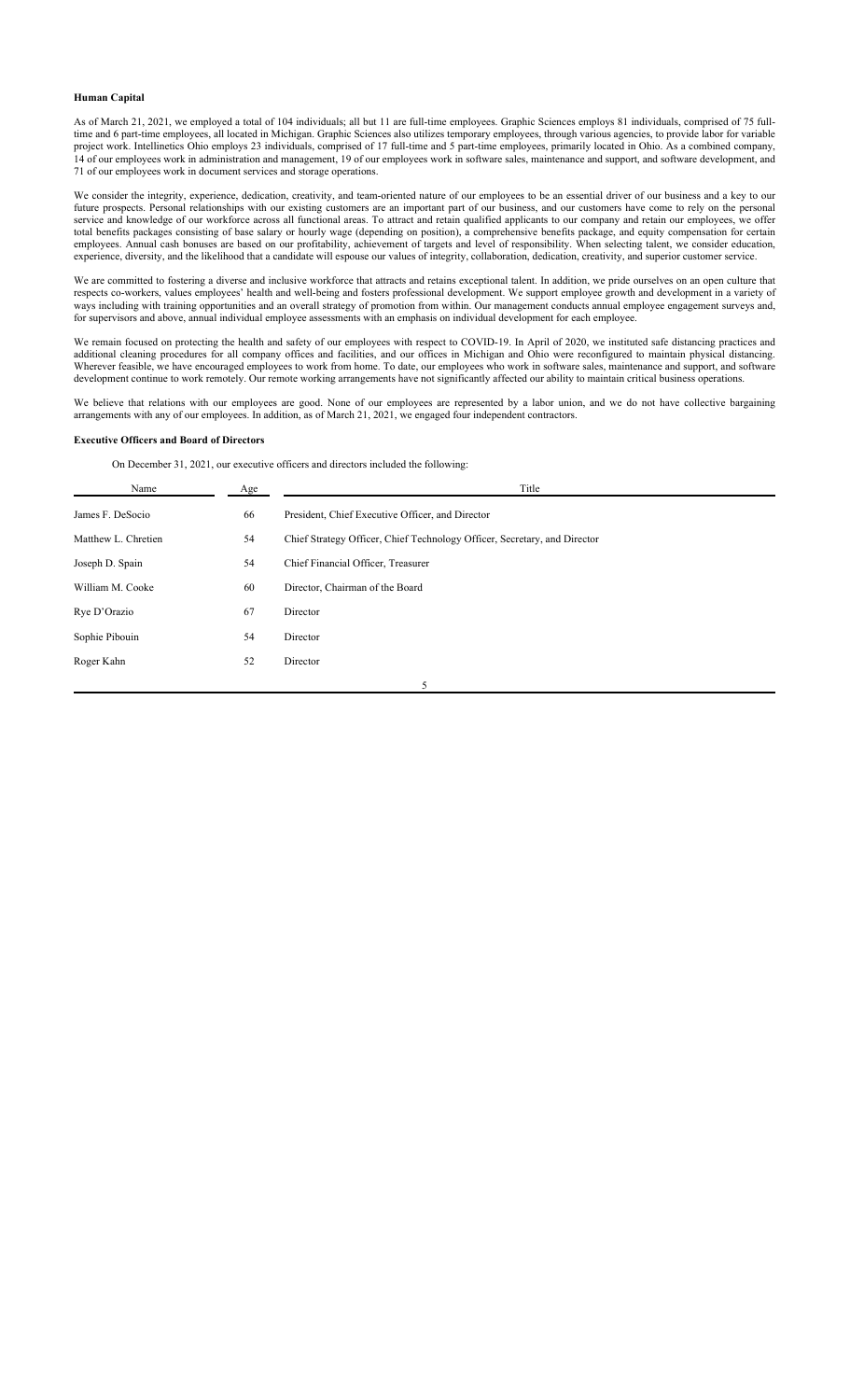James F. DeSocio, President, Chief Executive Officer, and Director. Mr. DeSocio joined Intellinetics on September 25, 2017. Prior to joining Intellinetics, Mr. DeSocio served as Chief Revenue Officer at Relayware, LLC, a global provider of Partner Relationship Management solutions, from January 2015 to September 2017. From January 2013 to November 2014, Mr. DeSocio served as Executive Vice President of Operations for XRS Corporation, a fleet management software solutions provider. From October 2007 to September 2012, Mr. DeSocio served as Executive Vice President of Sales and Business Development for Antenna Software, Inc., a business mobility solutions provider. Mr. DeSocio has extensive experience in sales, marketing, international operations, mergers and acquisitions.

Matthew L. Chretien, Chief Strategy Officer, Chief Technology Officer, Director. Mr. Chretien is a co-founder of Intellinetics and has served as Secretary since December 19, 2017, Chief Strategy Officer since September 25, 2017, and Chief Technology Officer since September 2011. Mr. Chretien previously served as Intellinetics' President and Chief Executive Officer from July 2013 to September 2017, and from January 1999 to September 2011; Executive Vice President from September 2011 to July 2013; Chief Financial Officer from September 2011 to September 2012; Treasurer from September 2011 to December 2016; and Vice President from 1996 until 1999. Prior to joining Intellinetics, Mr. Chretien served as the field sales engineer for Unison Industries, a manufacturer of aircraft ignition systems.

Joseph D. Spain, Chief Financial Officer and Treasurer. Mr. Spain joined Intellinetics on October 31, 2016 and was appointed as its Chief Financial Officer on December 1, 2016. Prior to joining Intellinetics, Mr. Spain worked from September 2014 to October 2016 for nChannel, Inc., a software solutions provider for the small-to-medium business retail sector, ultimately serving as Chief Financial Officer of the company. From July 1995 to June 2014, Mr. Spain worked for Mettler-Toledo International, Inc., a global provider of measurement and precision instruments, ultimately serving as Vice President of Finance & Controller for one of the company's operating units.

William M. Cooke, Director. Mr. Cooke was appointed as a member and chairman of our board of directors in October 2021. Mr. Cooke joined Taglich Brothers, Inc., a New York-based full-service brokerage firm that specializes in placing and investing in private equity transactions for small public companies, in 2012 and participates in sourcing, evaluating, and executing new investments as well as monitoring existing investments. Prior to joining Taglich Brothers, he was a Managing Director of Glenwood Capital LLC from 2010 to 2012, where he advised middle-market clients on capital raising and mergers and acquisitions. From 2001 to 2009, he sourced, evaluated and executed mezzanine transactions for The Gladstone Companies and BHC Interim Funding II, L.P. Before entering the private equity industry, Mr. Cooke served as a securities analyst primarily covering the automotive and industrial sectors for ABN AMRO Incorporated and McDonald and Company Securities, Inc. Bill received his Bachelor of Arts degree from Michigan State University and Master of Business Administration degree from the University of Michigan. He is a Chartered Financial Analyst and a member of the Board of DecisonPoint Systems, Inc., Unique Fabricating, Inc., Racing & Performance Holdings, LLC and a former member of the board of directors of APR, LLC.

Rye D'Orazio, Director. Mr. D'Orazio has served as a director of Intellinetics since 2006. Mr. D'Orazio has been a partner at Ray & Barney Group since 2001. From 1995 to 2000, Mr. D'Orazio served as Vice President of Professional Services at Compucom. From 1985 to 1995, Mr. D'Orazio was a partner at NCGroup, which he founded. From 1982 to 1995, Mr. D'Orazio was employed as the Vice President of Professional Services at Triangle Systems, and from 1977 to 1982, Mr. D'Orazio was employed as a systems engineer at Electronic Data Systems.

Sophie Pibouin**,** Director**.** Ms. Pibouin was appointed as a member of our board of directors on March 20, 2015. Ms. Pibouin is currently employed by Progress Software as the VP Sales North America. Prior to that she was Head of Sales, U.S. for Resulticks. From 2014 to June 2019 Ms. Pibouin served as the worldwide Sales Leader of the IBM Watson marketing brand. Prior to that, Ms. Pibouin served as Chief Operating Officer, from 2012 to 2014, for SDL, PLC, a global provider of customer experience management software and solutions, having previously worked as a General Manager from 2010 to 2012. From 2006 to 2009, she served as Chief Operating Officer at Chronicle Solutions, Inc., a security software company. From 1990 to 2004, she worked for CA, Inc. (formerly Computer Associates), in a variety of positions including ultimately as Senior Vice President/GM for the Mid-Atlantic Region. She graduated with Honors as a Bachelor in International Commerce from the University of Flaubert in Rouen, France.

Roger Kahn, Director. Mr. Kahn was appointed as a member of our board of directors on October 5, 2017. Mr. Kahn has served as President and Chief Executive Officer of Bridgeline Digital, Inc. ("Bridgeline"), a web content management solutions provider, since May 2016. Mr. Kahn previously served as Co-Interim Chief Executive Officer and President of Bridgeline from December 2015 to May 2016, and as Chief Operating Officer from August 2015 to May 2016. From 2008 to September 2016, Mr. Kahn was a partner at Great Land Holdings, a resort development company. Mr. Kahn received his Ph.D. in Computer Science and Artificial Intelligence from the University of Chicago.

#### **Available Information**

Our Annual Reports on Form 10-K, quarterly reports on Form 10-Q, current reports on Form 8-K and all amendments to these reports filed or furnished pursuant to Section 13(a) or 15(d) of the Securities Exchange Act of 1934, as amended ("Exchange Act"), are available free of charge via our website (www.intellinetics.com) as soon as reasonably practicable after they are filed with, or furnished, to the SEC.

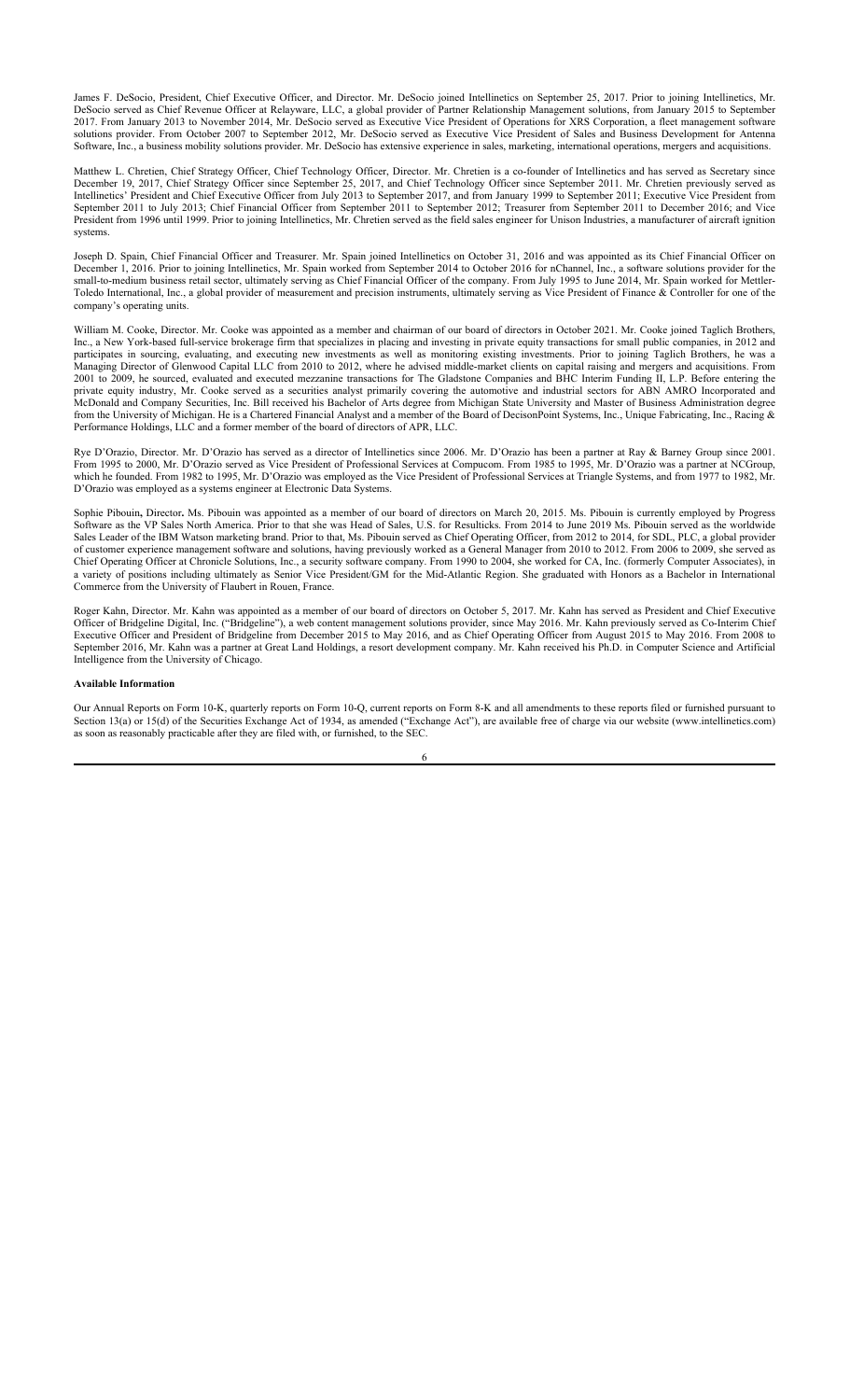## **ITEM 1A. RISK FACTORS**

Our business and future operating results may be affected by many risks, uncertainties and other factors, including those set forth below and those contained elsewhere in this report. If any of the following risks were to occur, our business, affairs, assets, financial condition, results of operations, cash flows and prospects could be materially and adversely affected. When we say that something could have a material adverse effect on us or on our business, we mean that it could have one or more of these effects.

In addition to the other information contained in this report, the following risk factors should be considered carefully in evaluating our company. Our business, financial condition, liquidity or results of operations could be materially adversely affected by any of these risks.

#### **Risks Relating to Our Business**

## *General inflation and increases in the minimum wage and general labor costs, could adversely affect our business, financial condition and results of operations.*

Labor is a significant portion of our cost structure and is subject to many external factors, including minimum wage laws, prevailing wage rates, unemployment levels, health insurance costs and other insurance costs and changes in employment and labor legislation or other workplace regulation. From time to time, legislative proposals are made to increase the federal minimum wage in the United States, as well as the minimum wage in Michigan and Ohio and municipalities, and to reform entitlement programs, such as health insurance and paid leave programs. On April 27, 2021, President Biden issued an Executive Order, effective January 30, 2022, requiring certain federal contractors to pay a \$15 minimum wage to workers who work on federal contracts and to adjust that rate annually according to the consumer price index. While we do not currently have any federal contracts and are not directly affected by the Executive Order, the Executive Order will mostly likely significantly contribute to the overall increase in prevailing wage rates and increase in current general levels of inflation. Further, the Executive Order may influence other state and municipal jurisdictions to increase their statutory minimum wage. As minimum wage rates increase or related laws and regulations change, we will need to increase not only the wage rates of our minimum wage employees, but also the wages paid to our other hourly or salaried employees. Increases in the cost of our labor could have an adverse effect on our business, financial condition and results of operations, or if we fail to pay such higher wages we could suffer increased employee turnover. Increases in labor costs generally could force us to increase prices for other customers, which could adversely impact our sales. For some customers with multi-year fixed pricing contracts, increases in the minimum wage could decrease our profit margins or result in losses and could have a material adverse effect on our business, financial condition and results of operations.

## *We have been and could continue to be negatively impacted by the novel coronavirus pandemic (COVID-19) and related governmental actions and orders and market effects.*

The coronavirus pandemic (COVID-19) and related economic downturn continues to pose various and interrelated risks to our customers, our employees, our vendors and the communities in which we operate, which have all negatively impacted, and may continue to negatively impact, our business. From March 24, 2020 to current, customers have responded with varying levels of project postponements, particularly in our document conversion segment, which generally requires picking up boxes from customer sites. Our level of customer engagement in document conversion has varied with the ebb and flow of the initial virus and the subsequent variants and outbreaks. The State of Michigan, our largest customer, has yet to return a majority of its agencies and departments to on site work. In addition, our business, financial condition and results of operations could be materially adversely affected by future outbreaks of COVID-19 generally or in our facilities. We are also likely to be impacted further by decreased customer demand and/or subscription terminations as a result of a reduction in customer spending (especially customers that are state and local governmental entities) or as a result of government-imposed restrictions on businesses. In particular, governmental budget reductions in the State of Michigan, our largest customer, may have a material adverse effect on our business. If the pandemic or its recovery continues to reduce customer's budgets and restrict business operations, the pandemic may have a material adverse effect on our business, results of operations, financial condition and cash flows and adversely impact the trading price of our common stock.

### *Any significant reduction in the sales efforts or cooperative efforts from our partners could materially impact our revenues.*

We rely on close cooperation with our resellers for sales and product development as well as for the optimization of opportunities that arise in our competitive environment. In particular, the success of our reseller program is entirely dependent upon our relationships with resellers of multi-functional devices, which are currently being purchased by current and potential customers in our target markets. Our success will depend, in part, upon our ability to maintain access to existing channels of distribution and to gain access to new channels if and when they develop. We may not be able to retain a sufficient number of our existing partners or develop a sufficient number of future partners. We are unable to predict the extent to which our partners will be successful in marketing and licensing our products. A reduction in partner cooperation or sales efforts, or a decline in the number of channels, could materially reduce revenues.

#### *If we are unable to continue to attract new customers and increase market awareness of our company and solutions, our revenue growth could be slower than we expect or could decline.*

We believe that our future growth depends in part upon increasing our customer base. Our ability to achieve significant growth in revenue in the future will depend, in part, upon continually attracting new customers and obtaining subscription renewals to our solutions from those customers. Market awareness of our capabilities and solutions is essential to our ability to generate new leads for expanding our business and our continued growth. If we fail to sufficiently invest in our marketing programs or they are unsuccessful in attracting new customers by creating market awareness of our company and solutions, our business may be harmed.

## *If our existing customers fail to renew their support agreements, or if customers do not license updated products on terms favorable to us, our revenues could be adversely affected.*

We currently derive a significant portion of our overall revenues from maintenance services and software subscriptions, and we depend on our installed customer base for future revenue from maintenance services and software subscriptions and licenses of updated products. The IT industry generally has been experiencing increasing pricing pressure from customers when purchasing or renewing support agreements. Moreover, the trend towards consolidation in certain industries that we serve, such as financial services, could result in a reduction of the software under agreement and put pressure on our maintenance and support terms with customers who have merged. Given this environment, there can be no assurance that our current customers will renew their maintenance agreements or agree to the same terms when they renew, which could result in our reducing or losing maintenance fees. If our existing customers fail to renew their maintenance agreements, or if we are unable to generate additional maintenance fees through the licensing of updated products to existing or new customers, our business and future operating results could be adversely affected.

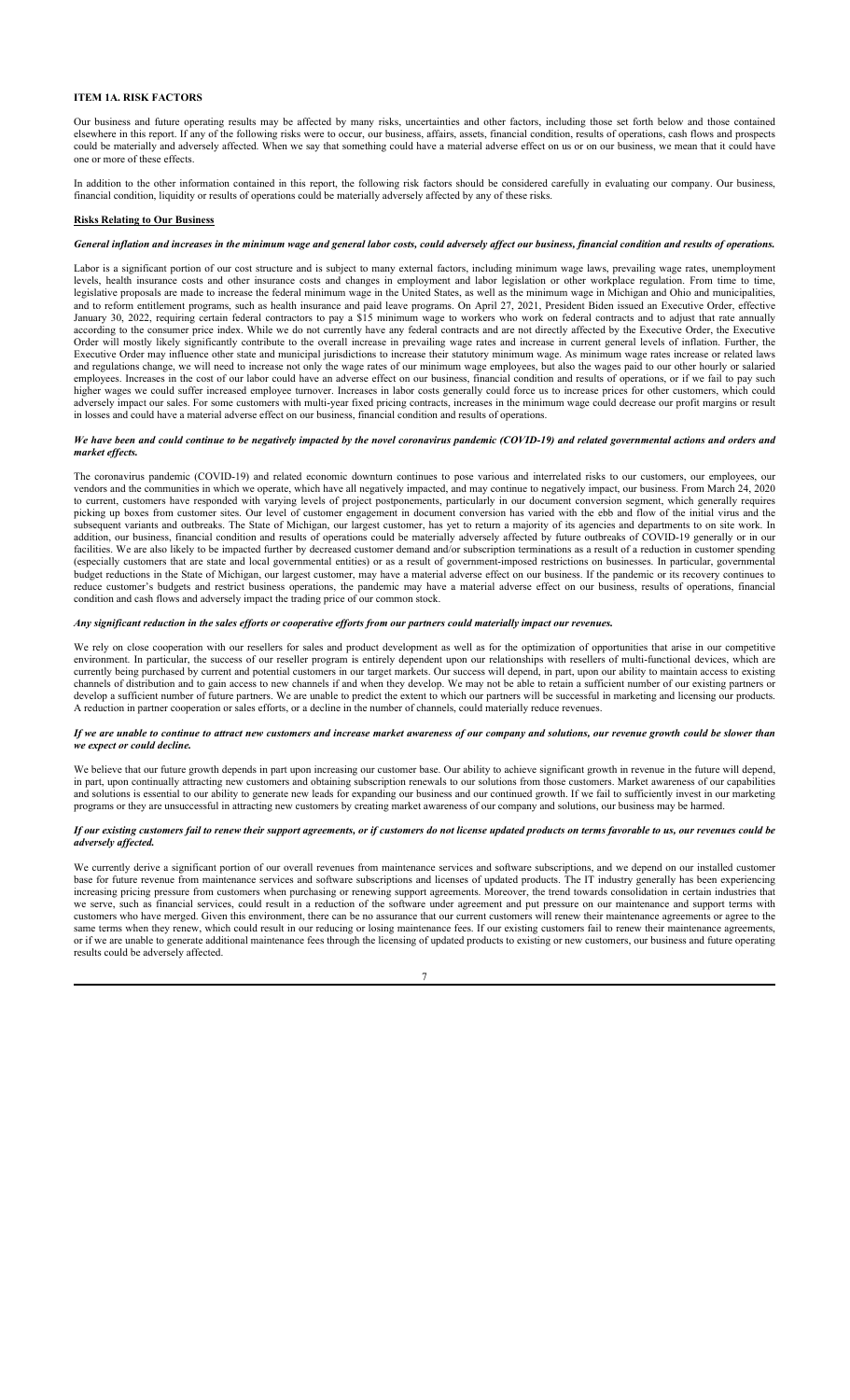#### *Reduced IT or enterprise software spending may adversely impact our business.*

Our business depends on the overall demand for IT and enterprise software spend and on the economic health of our current and prospective customers. Any meaningful reduction in IT or enterprise software spending or weakness in the economic health of our current and prospective customers could harm our business in a number of ways, including longer sales cycles and lower prices for our solutions.

### *Current and future competitors could have a significant impact on our ability to generate future revenues and profits.*

The markets for our products are intensely competitive, and are subject to rapid technological change and other pressures created by changes in our industry. The convergence of many technologies has resulted in unforeseen competitors arising from companies that were traditionally not viewed as threats to our marketplace. We expect competition to increase and intensify in the future as the pace of technological change and adaptation quickens, and as additional companies enter our markets, including those competitors who offer similar products and services to ours, but offer them through a different form of delivery. Numerous releases of competitive products have occurred in recent history and are expected to continue in the future. We may not be able to compete effectively with current competitors and potential entrants into our marketplace. We could lose market share if our current or prospective competitors: (i) introduce new competitive products, (ii) add new functionality to existing products, (iii) acquire competitive products, (iv) reduce prices, or (v) form strategic alliances with other companies. If other businesses were to engage in aggressive pricing policies with respect to competing products, or if the dynamics in our marketplace resulted in increased bargaining power by the consumers of our products and services, we would need to lower the prices we charge for the products we offer. This could result in lower revenues or reduced margins, either of which could materially and adversely affect our business and operating results. Additionally, if prospective consumers choose other methods of document solutions delivery, different from those that we offer, our business and operating results could also be materially and adversely affected.

### *Consolidation in the industry, particularly by large, well-capitalized companies, could place pressure on our operating margins which could, in turn, have a material adverse effect on our business.*

Acquisitions by large, well-capitalized technology companies have changed the marketplace for our goods and services by replacing competitors that are comparable in size to our company with companies that have more resources at their disposal to compete with us in the marketplace. In addition, other large corporations with considerable financial resources either have products that compete with the products we offer, or have the ability to encroach on our competitive position within our marketplace. These companies have considerable financial resources, channel influence, and broad geographic reach; thus, they can engage in competition with our products and services on the basis of sales price, marketing, services, or support. They also have the ability to introduce items that compete with our maturing products and services. The threat posed by larger competitors and their ability to use their better economies of scale to sell competing products and services at a lower cost may materially reduce the profit margins we earn on the goods and services we provide to the marketplace. Any material reduction in our profit margin may have a material adverse effect on the operations or finances of our business, which could hinder our ability to raise capital in the public markets at opportune times for strategic acquisitions or general operational purposes, which may prevent effective strategic growth or improved economies of scale or put us at a disadvantage to our better-capitalized competitors.

### *We must manage our internal resources during periods of company growth, or our operating results could be adversely affected.*

The document solutions market has continued to evolve at a rapid pace. If we are successful with our growth plans, any growth will place significant strains on our administrative and operational resources, and increase demands on our internal systems, procedures and controls. Our administrative infrastructure, systems, procedures and controls may not adequately support our operations. In addition, our management may not be able to achieve a rapid, effective execution of the product and business initiatives necessary to successfully implement our operational and competitive strategy. If we are unable to manage growth effectively, our operating results will likely suffer which may, in turn, adversely affect our business.

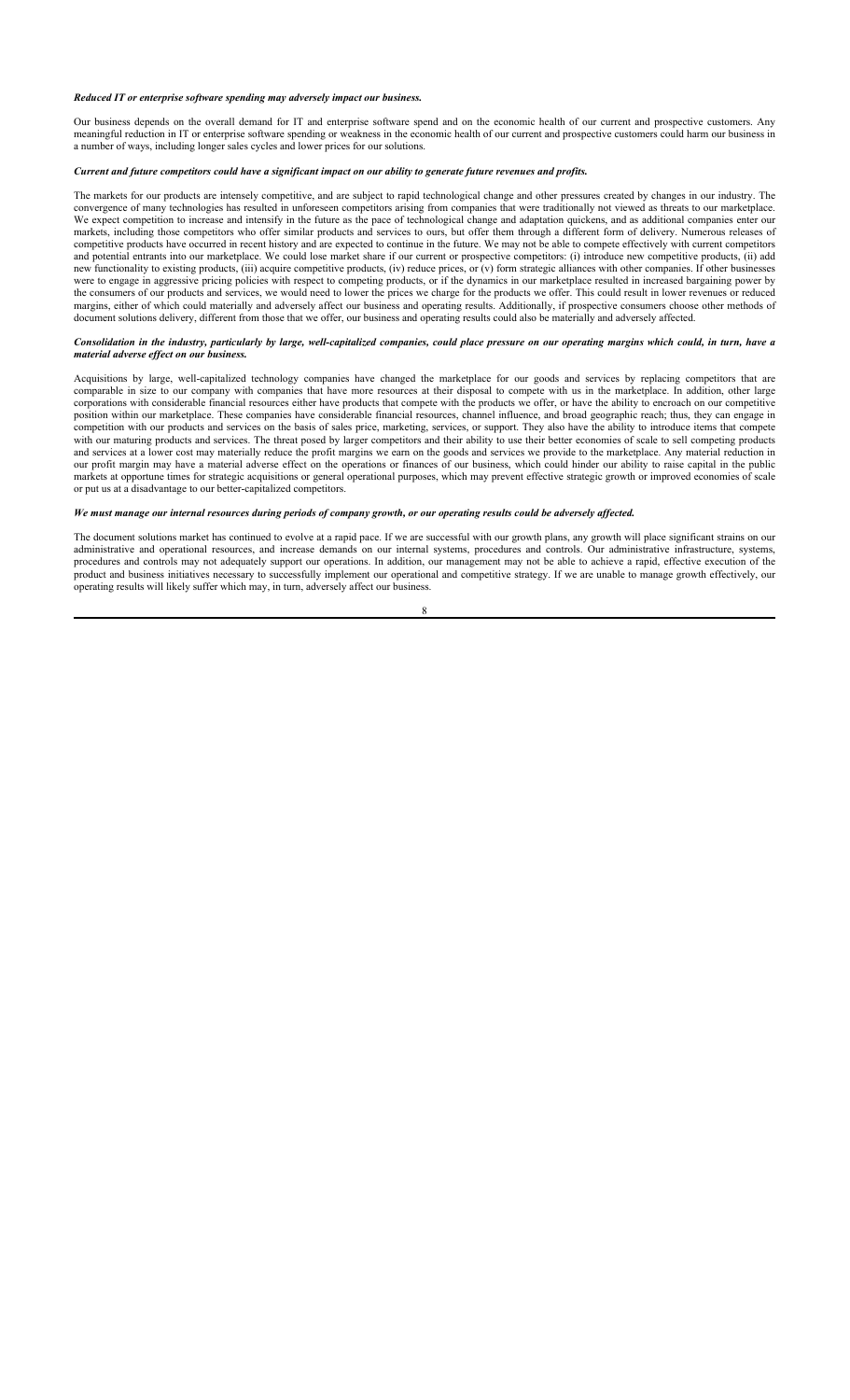*We may be unable to acquire other businesses, technologies or companies or engage in other strategic transactions, and we may not be able to successfully realize the benefits of and may be exposed to a variety of risks from any such strategic transactions.*

The acquisitions of Graphic Sciences and CEO Imaging Systems, Inc., both in 2020, were our first strategic business acquisitions. As part of our growth strategy, we also expect to continue to evaluate and consider potential strategic transactions, including business combinations, acquisitions and strategic alliances, to enhance our existing businesses and to develop new products and services. At any given time, we may be engaged in discussions or negotiations with respect to one or more of these types of transactions, and any of these transactions could be material to our financial condition and results of operations. However, we do not know if we will be able to identify any future opportunities that we believe will be beneficial for us. Even if we are able to identify an appropriate business opportunity, we may not be able to successfully consummate the transaction, and even if we do consummate such a transaction we may be unable to obtain the benefits or avoid the difficulties and risks of such transaction.

Any future acquisition involves risks commonly encountered in business relationships, including:

- difficulties in assimilating and integrating the operations, personnel, systems, technologies, finance and accounting functions, internal controls, business policies, and products and services of the acquired business;
- technologies, products or businesses that we acquire may not achieve expected levels of revenue, profitability, benefits or productivity;
- we may not be able to achieve the expected synergies from an acquisition, or it may take longer than expected to achieve those synergies;
- unexpected costs and liabilities and unknown risks associated with the acquisition;
- diversion of management's time and resources away from our daily operations;
- risks of entering markets in which we have no or limited direct prior experience;
- potential need for restructuring operations or reductions in workforce, which may result in substantial charges to our operations;
- incurring future impairment charges related to diminished fair value of businesses acquired as compared to the price we paid for them; and
- issuing potentially dilutive equity securities, or incurring debt or contingent liabilities, which could harm our financial condition.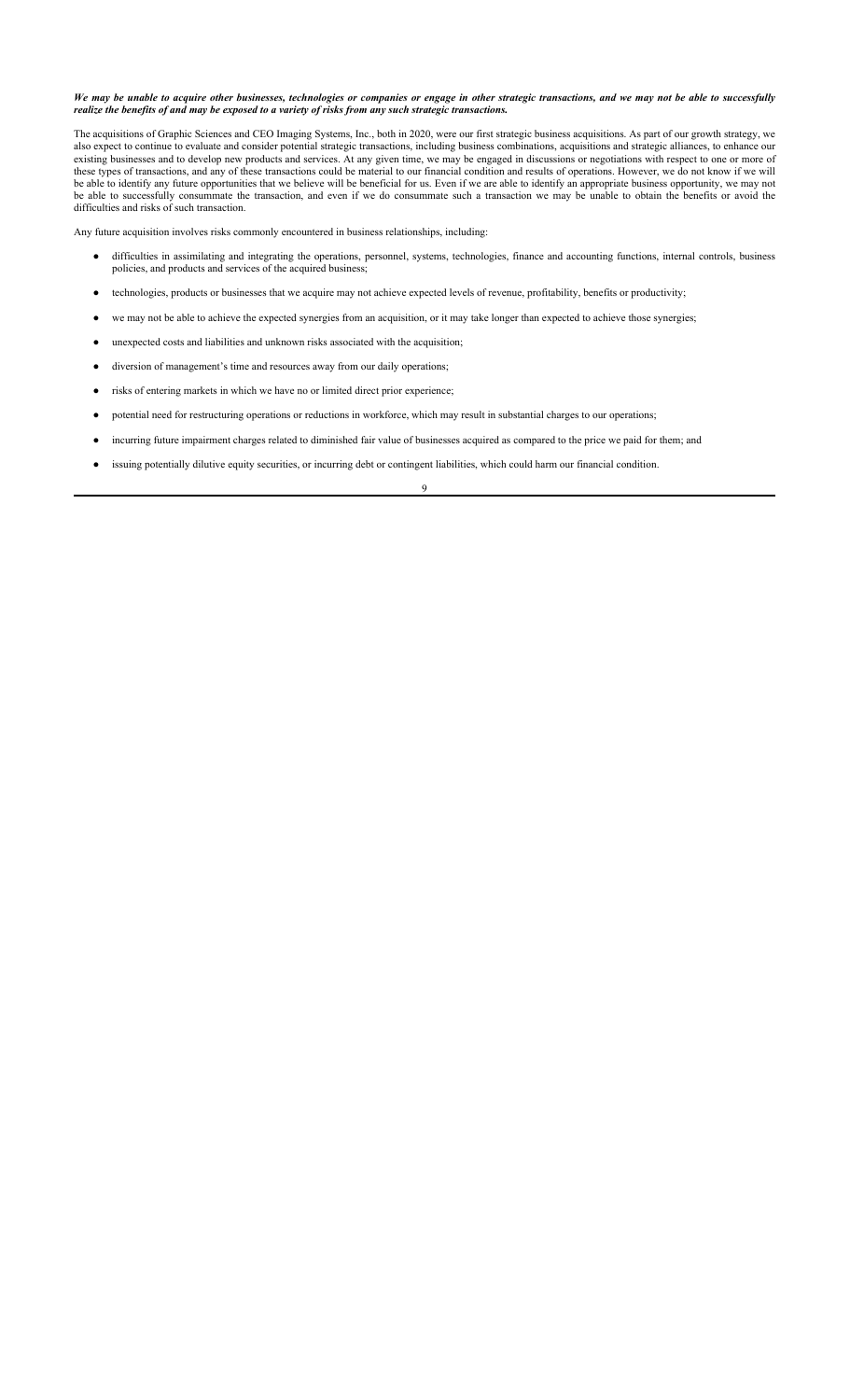We cannot assure you that we will make any additional acquisitions, or that any future acquisitions will be successful, will assist us in the accomplishment of our business strategy, or will generate sufficient revenues to offset the associated costs and other adverse effects or will otherwise result in us receiving the intended benefits of the acquisition. In addition, we cannot assure you that any future acquisition of new businesses or technology will lead to the successful development of new or enhanced customer relationships, products, and services, or that any new or enhanced products and services, if developed, will achieve market acceptance or prove to be profitable.

#### **Risks Related to Product Development**

#### We need to continue to develop new technologically-advanced products that successfully integrate with the software products and enhancements used by our *customers.*

Our success depends upon our ability to design, develop, test, market, license, and support new software products and enhancements of current products on a timely basis in response to both competitive threats and marketplace demands. Recent examples of significant trends in the software industry include cloud computing, mobility, social media, networking, browser, and software as a service. In addition, software products and enhancements must remain compatible with standard platforms and file formats. Often, we must integrate software licensed or acquired from third parties with our proprietary software to create or improve our products. If we are unable to achieve a successful integration with third-party software, we may not be successful in developing and marketing our new software products and enhancements. If we are unable to successfully integrate third-party software to develop new software products and enhancements to existing products, or to complete products currently under development which we license or acquire from third parties, our operating results will materially suffer. In addition, if the integrated or new products or enhancements do not achieve acceptance by the marketplace, our operating results will materially suffer. Also, if new industry standards emerge that we do not anticipate or adapt to, our software products could be rendered obsolete and, as a result, our business and operating results, as well as our ability to compete in the marketplace, would be materially harmed.

#### *If our products and services do not gain market acceptance, our operating results may be negatively affected.*

We intend to pursue our strategy of growing the capabilities of our document solutions software offerings through our proprietary research and the development of new product offerings. In response to customer demand, it is important to our success that we continue: (i) to enhance our products, and (ii) to seek to set the standard for document solutions capabilities in the small-to-medium market. The primary market for our software and services is rapidly evolving, due to the nature of the rapidly changing software industry, which means that the level of acceptance of products and services that have been released recently or that are planned for future release by the marketplace is not certain. If the markets for our products and services fail to develop, develop more slowly than expected or become subject to increased competition, our business may suffer. As a result, we may be unable to: (i) successfully market our current products and services, (ii) develop new software products, services and enhancements to current products and services, (iii) complete customer installations on a timely basis, or (iv) complete products and services currently under development. In addition, increased competition could put significant pricing pressures on our products, which could negatively impact our margins and profitability. If our products and services are not accepted by our customers or by other businesses in the marketplace, our business and operating results will be materially affected.

### *Our investment in our current research and development efforts may not provide a sufficient, timely return.*

The development of document solutions software products is a costly, complex, and time-consuming process, and the investment in document solutions software product development often involves a long wait until a return is achieved on such an investment. When cash is available, we make and will continue to make significant investments in software research and development and related product opportunities. Investments in new technology and processes are inherently speculative. Commercial success depends on many factors including the degree of innovation of the products developed through our research and development efforts, sufficient support from our strategic partners, and effective distribution and marketing. Accelerated product introductions and short product life cycles require high levels of expenditures for research and development. These expenditures may adversely affect our operating results if they are not offset by increased revenues. We believe that we must continue to dedicate a significant amount of resources to our research and development efforts in order to maintain our competitive position. However, significant revenues from new product and service investments may not be achieved for a number of years, if at all. Moreover, new products and services may not be profitable, and even if they are profitable, operating margins for new products and businesses may not be as high as the margins we have experienced for our current or historical products and services.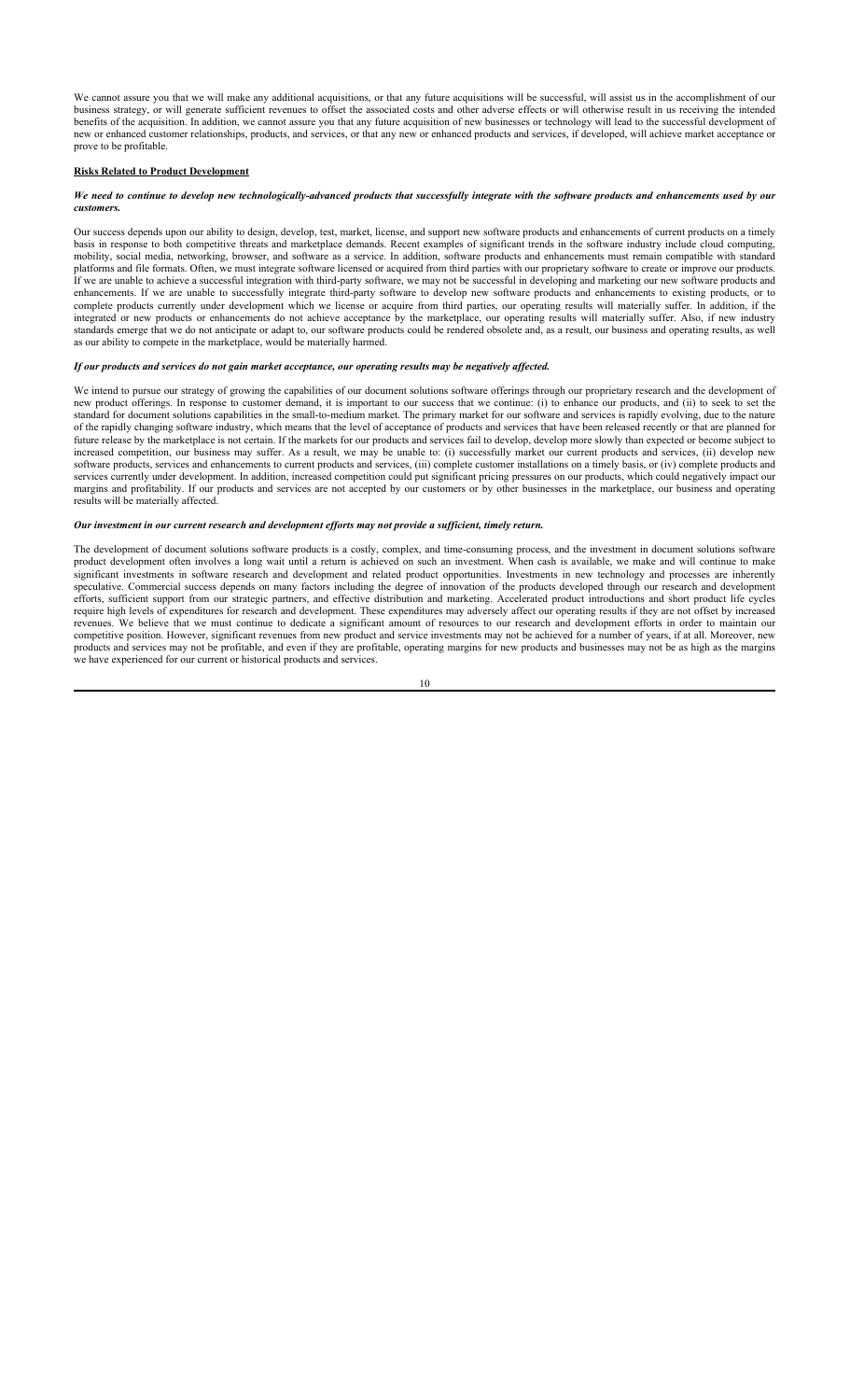### *Product development is a long, expensive, and uncertain process, and we may terminate one or more of our development programs.*

We may determine that certain product candidates or programs do not have sufficient potential to warrant the continued allocation of resources. Accordingly, we may elect to terminate one or more of our programs for such product candidates. If we terminate a product in development in which we have invested significant resources, our prospects may suffer, as we will have expended resources on a project that does not provide a return on our investment and we may have missed the opportunity to have allocated those resources to potentially more productive uses, and this may negatively impact our business operating results or financial condition.

## *Our products may contain defects that could harm our reputation, be costly to correct, delay revenues, and expose us to litigation.*

Our products are highly complex and sophisticated and, from time to time, may contain design defects or software errors that are difficult to detect and correct. Errors may be found in new software products or improvements to existing products after delivery to our customers. If these defects are discovered, we may not be able to successfully correct such defects in a timely manner. In addition, despite the tests we conduct on all of our products, we may not be able to fully simulate the environment in which our products will operate and, as a result, we may be unable to adequately detect the design defects or software errors which may become apparent only after the products are installed in an end-user's network. The occurrence of errors and failures in our products could result in the delay or the denial of market acceptance of our products, and alleviating such errors and failures may require us to make significant expenditure of our resources. The harm to our reputation resulting from product errors and failures may be materially damaging. Because we regularly provide a warranty with our products, the financial impact of fulfilling warranty obligations may be significant in the future. Our agreements with our strategic partners and end-users typically contain provisions designed to limit our exposure to claims. These agreements regularly contain terms such as the exclusion of all implied warranties and the limitation of the availability of consequential or incidental damages. However, such provisions may not effectively protect us against claims and the attendant liabilities and costs associated with such claims. Accordingly, any such claim could negatively affect our business, operating results or financial condition.

#### *The use of open-source software in our products may expose us to the risk of having to disclose the source code to our product, rendering our software no longer proprietary and reducing or eliminating its value.*

Certain open-source software is licensed pursuant to license agreements that require a user who distributes the open-source software as a component of the user's software to disclose publicly part or all of the source code to the user's software. This effectively renders what was previously proprietary software open-source software. As competition in our markets increases, we must strive to be cost-effective in our product development activities. Many features we may wish to add to our products in the future may be available as open-source software, and our development team may wish to make use of this software to reduce development costs and speed up the development process. While we carefully monitor the use of all open-source software and try to ensure that no open-source software is used in such a way as to require us to disclose the source code to the related product, such use could inadvertently occur. Additionally, if a third party has incorporated certain types of open-source software into its software but has failed to disclose the presence of such open-source software, and we embed that third-party software into one or more of our products, we could, under certain circumstances, be required to disclose the source code to our product. This could have a material adverse effect on our business.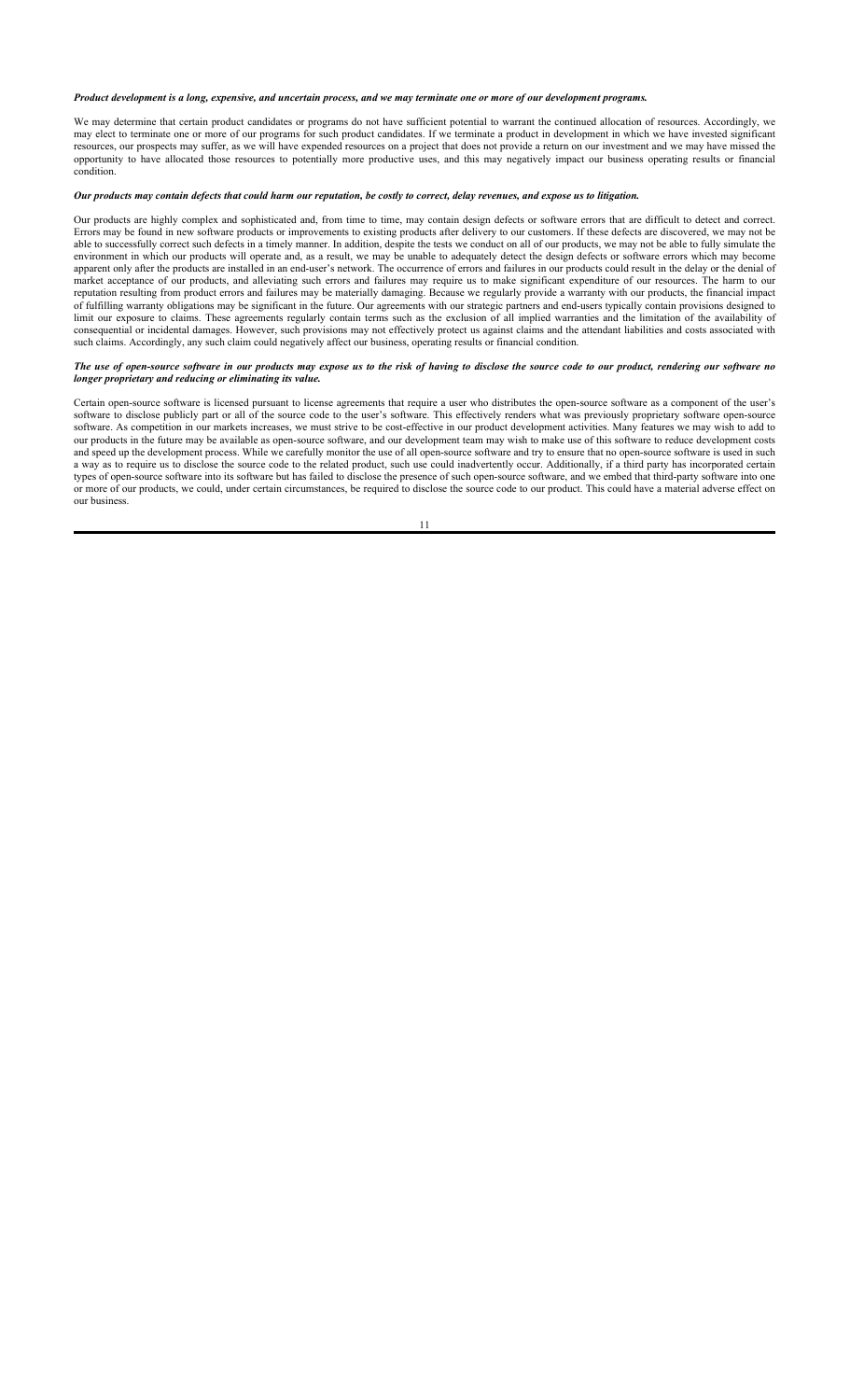*The loss of licenses to use third-party software or the lack of support or enhancement of such software could adversely affect our business.*

We currently depend upon a limited number of third-party software products. If such software products were not available, we might experience delays or increased costs in the development of our products. In certain instances, we rely on software products that we license from third parties, including software that is integrated with internally-developed software, and which is used in our products to perform key functions. These third-party software licenses may not continue to be available to us on commercially reasonable terms, and the related software may not continue to be appropriately supported, maintained, or enhanced by the licensors. The loss by us of the license to use, or the inability by licensors to support, maintain, and enhance any of such software, could result in increased costs or in delays or reductions in product shipments until equivalent software is developed or licensed and integrated with internally-developed software. Such increased costs or delays or reductions in product shipments could adversely affect our business.

### **Financial Risks**

#### We need to continue to maintain an effective system of internal controls, in order to be able to report our financial results accurately and timely and prevent *fraud.*

Effective internal control is necessary for us to provide reliable financial reports and prevent fraud. We maintain a small accounting and reporting staff, concentrated in a few individuals. Any future weaknesses in our internal controls and procedures over financial reporting could result in material misstatements in our consolidated financial statements not being prevented or detected. We may experience difficulties or delays in completing remediation or may not be able to successfully remediate material weaknesses at all. Any material weakness or unsuccessful remediation could affect our ability to file periodic reports on a timely basis and investor confidence in the accuracy and completeness of our consolidated financial statements, which in turn could harm our business and have an adverse effect on our stock price and our ability to raise additional funds.

#### *We may not be able to generate sufficient cash to service any indebtedness or contingent transaction consideration that we may incur from time to time, which could force us to sell assets, cease operations, or take other detrimental actions for our business.*

Our ability to make scheduled payments on or to refinance any debt or contingent transaction obligations that we have or may incur depends on our financial condition and operating performance, which are subject to prevailing economic and competitive conditions and to certain financial, business, and other factors beyond our control. We currently have \$2 million in principal amount of debt maturing in February of 2023. In addition, we have operated with a history of losses. For 2021, we had a net income of \$1.4 million. For 2020, we had a net loss of \$2.2 million, including a change in fair value of earnout liabilities of \$1.6 million. We for 2021, we had a net loss of \$2.2 million, includin have an accumulated deficit of \$21.6 million as of December 31, 2021. Our ability to meet our capital needs in the future will depend on many factors, including maintaining and enhancing our operating cash flow, successfully managing the transition of our recent acquisitions of Graphic Sciences and CEO Imaging Systems, Inc., successfully retaining and growing our client base in the midst of general economic uncertainty, and managing the continuing effects of the COVID-19 pandemic on our business. We cannot ensure that we will maintain a level of cash flows from operating activities sufficient to permit us to pay the principal, premium, if any, and interest on any indebtedness or the contingent transaction consideration.

If our cash flows and capital resources are at any time insufficient to fund our obligations, we may be forced to reduce or delay investments and capital expenditures, or to sell assets, seek additional capital, restructure or refinance our indebtedness, or reduce or cease operations. There can be no assurance that additional capital or debt financing will be available to us at any time. Even if additional capital is available, we may not be able to obtain debt or equity financing on terms favorable to us. In the absence of such operating results and resources, we could face substantial liquidity problems and might be required to reduce or curtail our operations.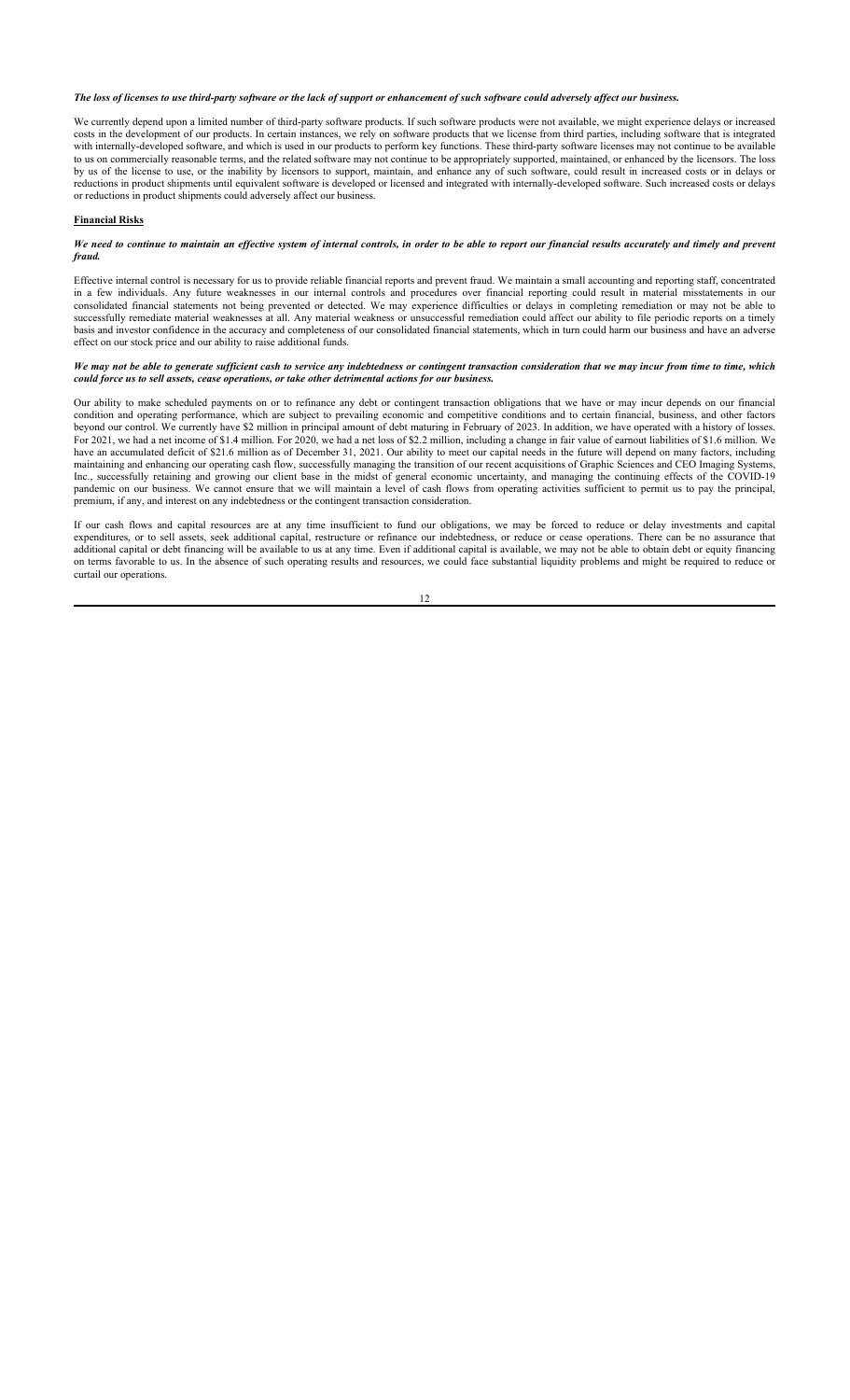#### *The terms of our promissory notes will restrict our financing flexibility.*

The terms of promissory notes we issued in 2020 contain standard negative covenants customary for transactions of this type. These negative covenants may preclude or restrict our ability to effect future debt and convertible debt financings without the prior approval of holders of the previous notes. The events of default are also customary for transactions of this type, including default in timely payment of principal or interest, failure to observe or perform any covenant or agreement contained in the convertible note and other transaction documents, the commencement of bankruptcy or insolvency proceedings, and failure to timely file Exchange Act filings.

#### *If our estimates or judgments relating to our critical accounting policies are based on assumptions that change or prove to be incorrect, our operating results could fall below expectations of securities analysts and investors, resulting in a decline in our stock price.*

The preparation of consolidated financial statements in conformity with generally accepted accounting principles requires management to make estimates and assumptions that affect the amounts reported in the consolidated financial statements and accompanying notes. We base our estimates on historical experience and on various other assumptions that we believe to be reasonable under the circumstances, as provided in "Management's Discussion and Analysis of Financial Condition and Results of Operations-Critical Accounting Policies and Estimates" in this Annual Report on Form 10-K, the results of which form the basis for making judgments about the carrying values of assets and liabilities that are not readily apparent from other sources. Our operating results may be adversely affected if our assumptions change or if actual circumstances differ from those in our assumptions, which could cause our operating results to fall below the expectations of securities analysts and investors, resulting in a decline in our stock price. Significant assumptions and estimates used in preparing our consolidated financial statements include those related to revenue recognition, deferred contract costs and commission expense, accounting for business combination, troubled debt restructuring and stock compensation.

#### *The loss of a major customer or the failure to collect a large account receivable could negatively affect our results of operations and financial condition.*

Revenues from a limited number of customers have accounted for a substantial percentage of our total revenues. Our two largest clients account for approximately 47% and 9%, and 47% and 8%, of our revenues for the years ending December 31, 2021 and 2020, respectively. For the years ended December 31, 2021, and 2020, government contracts represented approximately 62% and 64% of our net revenues, respectively. The loss of one of our clients or the loss of a meaningful percentage of government contracts could materially affect our business and operating results.

## *A significant downturn in our business may not be immediately reflected in our operating results because of the way we recognize revenue.*

We recognize revenue from subscription agreements ratably over the terms of these agreements, which are typically one year. As a result, a significant portion of the revenue we report in each quarter is generated from customer agreements entered into during previous periods, which is reflected as deferred revenue on our balance sheet. Consequently, a decline in new or renewed subscriptions, or a downgrade of renewed subscriptions to less-expensive editions, in any one quarter may not be fully reflected in our revenue in that quarter, and may negatively affect our revenue in future quarters. If contracts having significant value expire and are not renewed or replaced at the beginning of a quarter or are downgraded, our revenue may decline significantly in that quarter and subsequent quarters.

#### **Legal and Regulatory Risks**

## *Our contracts with government clients subject us to risks including early termination, audits, investigations, sanctions, and penalties.*

A significant portion of our revenues comes from contracts with state and local governments, and their respective agencies, which may terminate most of these contracts at any time, without cause. As discussed above, government contracts constitute a significant portion of our total revenues. At this time, governments and their agencies are operating under increased pressure to reduce spending. Contracts at the state and local levels are subject to government funding authorizations. Additionally, government contracts are generally subject to audits and investigations that could result in various civil and criminal penalties and administrative sanctions, including termination of contracts, refund of a portion of fees received, forfeiture of profits, suspension of payments, fines and suspensions, or debarment from future government business.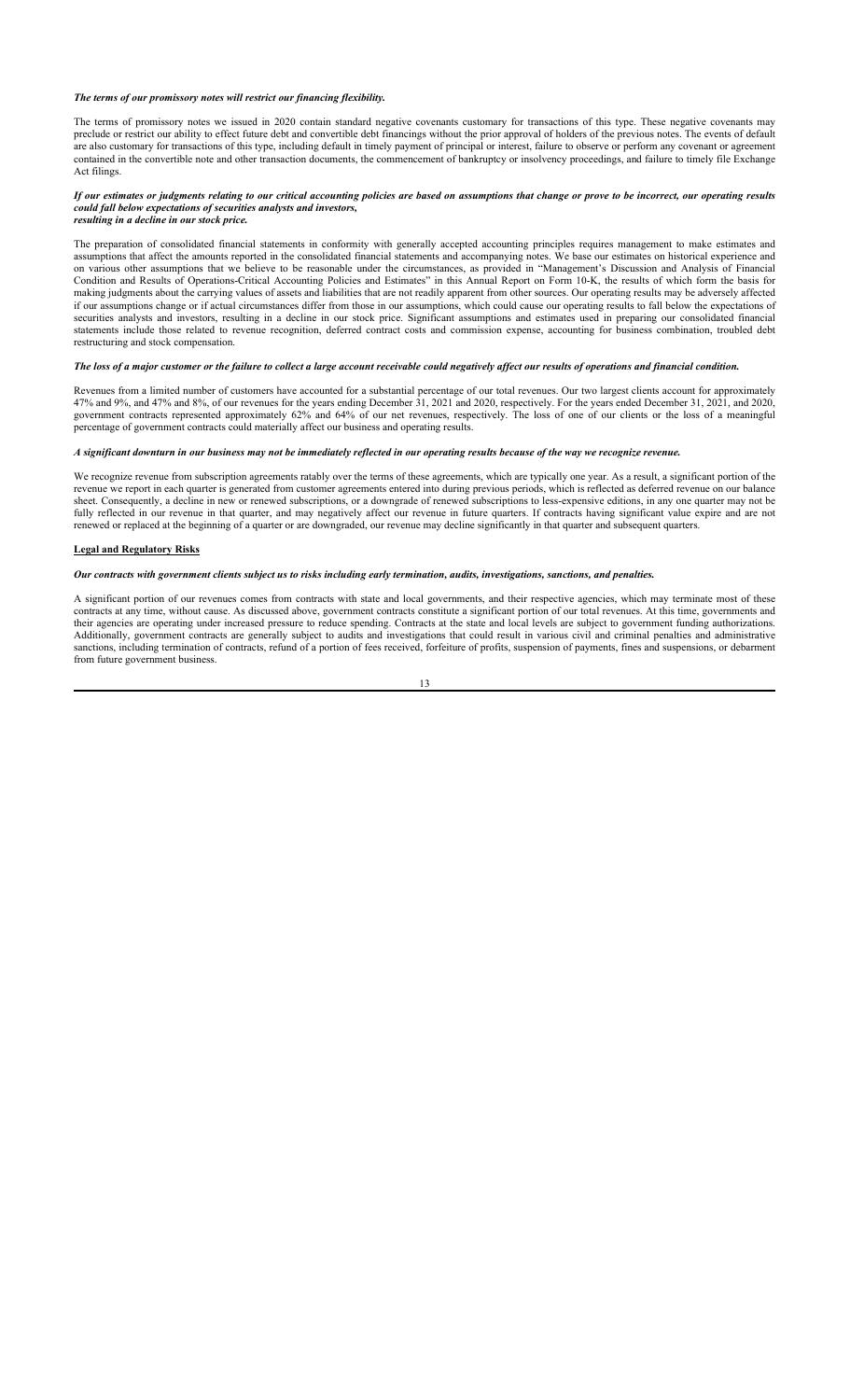*We are subject to the reporting requirements of federal securities laws, causing us to make significant compliance-related expenditures that may divert resources from other projects, thus impairing its ability to grow.*

We are subject to the information and reporting requirements of the Exchange Act, and other federal securities laws, including the Sarbanes-Oxley Act. The costs of preparing and filing annual and quarterly reports, proxy statements and other information with the Commission and furnishing audited reports to stockholders causes our expenses to be higher than most other similarly-sized companies that are privately held. As a public company, we expect these rules and regulations to continue to keep our compliance costs high in 2022 and beyond, and to make certain activities more time-consuming and costly. As a public company, we also expect that these rules and regulations may make it more difficult and expensive for us to obtain director and officer liability insurance in the future, and we may be required to accept reduced policy limits and coverage or incur substantially higher costs to obtain the same or similar coverage. As a result, it may be more difficult for us to attract and retain qualified persons to serve on our board of directors or as executive officers.

#### *The elimination of monetary liability against our directors, officers, agents and employees under Nevada law, and the existence of indemnification rights to such persons, may result in substantial expenditures by us and may discourage lawsuits against our directors, officers, agents and employees.*

Our articles of incorporation and bylaws contain provisions permitting us to eliminate the personal liability of our directors, officers, agents and employees to the Company and our stockholders for damages for breach of fiduciary duty to the extent provided by Nevada law. We may also have contractual indemnification obligations under our employment agreements with our officers. The foregoing indemnification obligations could result in our incurring substantial expenditures to cover the cost of settlement or damage awards against directors, officers, agents and employees, which we may be unable to recoup. These provisions and resultant costs may also discourage our Company from bringing a lawsuit against certain individuals for breaches of their fiduciary duties, and may similarly discourage the filing of derivative litigation by our stockholders against our directors, officers, agents and employees even though such actions, if successful, might otherwise benefit us and our stockholders.

## *Security breaches may harm our business.*

Any security breaches, unauthorized access, unauthorized usage, virus or similar breach or disruption could result in loss of confidential information, damage to our reputation, early termination of our contracts, litigation, regulatory investigations or other liabilities. Our clients may use our products and services to handle personally identifiable information, sensitive personal information, protected health information, or information that is otherwise confidential. If our security measures or those of our third-party data centers are breached as a result of third-party action, employee error, malfeasance or otherwise and, as a result, someone obtains unauthorized access to customer data, our reputation could be damaged, our business may suffer and we could incur significant liability.

The United States has laws and regulations relating to data privacy, security, and retention and transmission of information. We have certain measures to protect our information systems against unauthorized access and disclosure of our confidential information and confidential information belonging to our customers. We have policies and procedures in place dealing with data security and records retention. However, there is no assurance that the security measures we have put in place will be effective in every case.

There has been an increase in the number of private privacy-related lawsuits filed against companies in recent years. There has also been an increase in the incidence of data breaches in public companies operating in the US, resulting in unfavorable publicity and high amounts of damages against the breached companies, including the cost of obtaining credit monitoring services for all persons whose information was compromised. In addition, we are unable to predict what additional legislation or regulation in the area of privacy of personal information could be enacted and what effect that could have on our operations and business. Concerns about our practices with regard to the collection, use, disclosure, or security of personal information or other privacy-related matters, even if unfounded and even if we are in compliance with applicable laws, could damage our reputation and harm our business.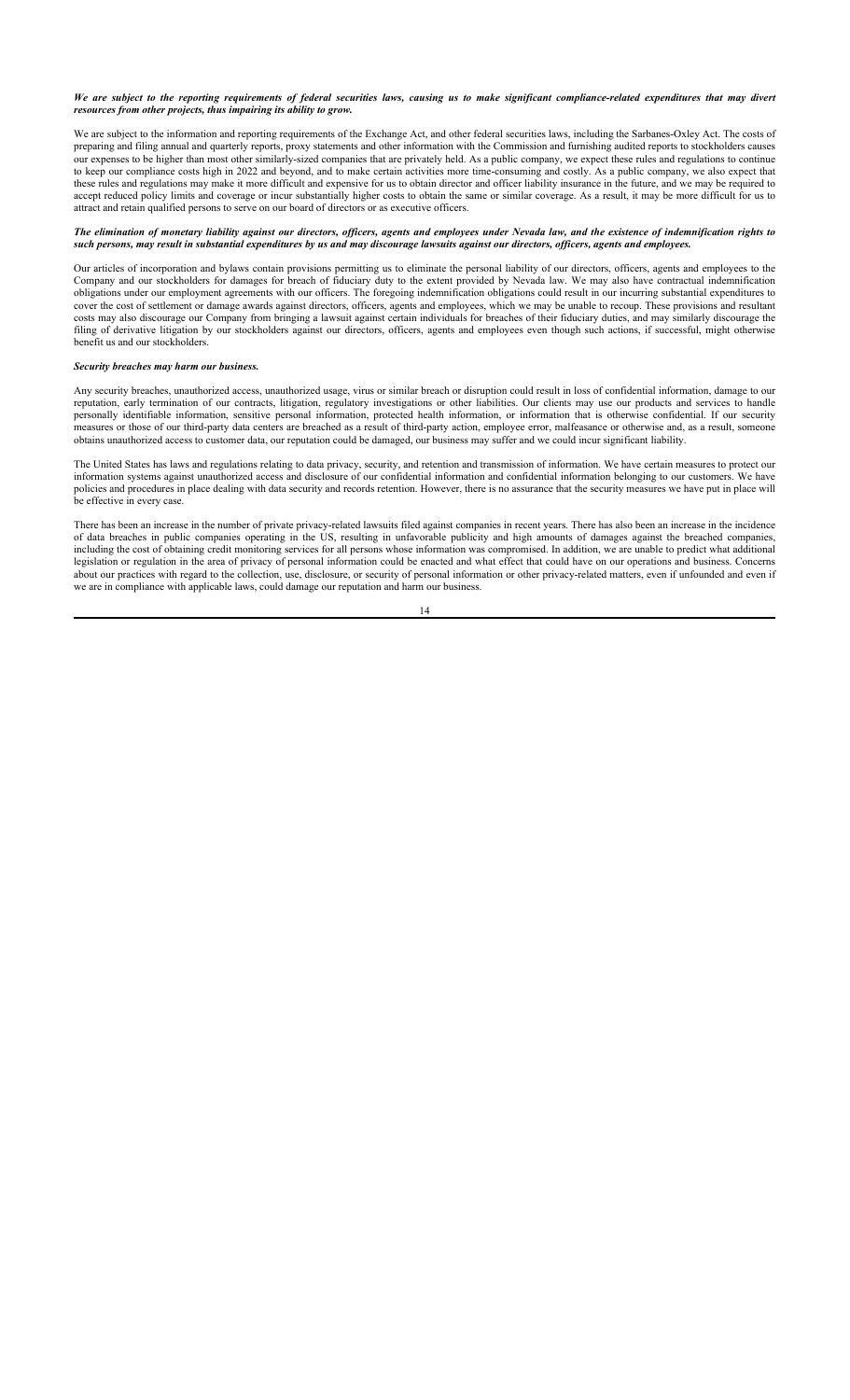Breaches, or perceived breaches, in security could result in a negative impact for us and for our customers, potentially affecting our business, assets, revenues, brand, and reputation, and resulting in penalties, fines, litigation, and other potential liabilities, in each case depending upon the nature of the information disclosed. These risks to our business may increase as we expand the number of products and services we offer.

#### *We may become involved in litigation that may materially adversely affect us.*

From time to time in the ordinary course of our business, we may become involved in various legal proceedings, including commercial, product liability, employment, class action, and other litigation and claims, as well as governmental and other regulatory investigations and proceedings. We provide business management solutions that we believe are critical to the operations of our customers' businesses and provide benefits that may be difficult to quantify. Any failure of a customer's system installed by us or of the services offered by us could result in a claim for substantial damages against us, regardless of our responsibility for the failure. Although we attempt to limit our contractual liability for damages resulting from negligent acts, errors, mistakes, or omissions in rendering our services, we cannot assure you that the limitations on liability we include in our agreements will be enforceable in all cases, or that those limitations on liability will otherwise protect us from liability for damages. There can be no assurance that any insurance coverage we may have in place will be adequate or that current coverages will remain available at acceptable costs. Such matters can be time-consuming, divert management's attention and resources, and cause us to incur significant expenses. Furthermore, because litigation is inherently unpredictable, the results of any such actions may have a material adverse effect on our business, operating results, or financial condition.

#### *Any claim that we infringe on a third party's intellectual property could materially increase costs and materially harm our ability to generate future revenues and profits.*

Claims of infringement are becoming increasingly common as the software industry develops and as related legal protections, including patents are applied to software products. Although we are not aware of any infringement on the rights of third parties, third parties may assert infringement claims against us in the future. Although most of our technology is proprietary in nature, we do include certain third-party software in our products. In these cases, this software is licensed from the entity holding the intellectual property rights. Although we believe that we have secured proper licenses for all third-party software that is integrated into our products, third parties may assert infringement claims against us in the future. The third parties making these assertions and claims may include non-practicing entities (known as "patent trolls") whose business model is to obtain patent-licensing revenues from operating companies, such as ours. Any such assertion, regardless of merit, may result in litigation or may require us to obtain a license for the intellectual property rights of third parties. Such licenses may not be available, or they may not be available on reasonable terms. In addition, such litigation could be time-consuming, disruptive to our ability to generate revenues or enter into new market opportunities, and may result in significantly increased costs as a result of our defense against those claims or our attempt to license the intellectual property rights or rework our products to avoid infringement of third-party rights to ensure they comply with judicial decisions. Our agreements with our partners and end-users typically contain provisions that require us to indemnify them, with certain limitations on the total amount of such indemnification, for damages sustained by them as a result of any infringement claims involving our products. Any of the foregoing results of an infringement claim could have a significant adverse impact on our business and operating results, as well as our ability to generate future revenues and profits.

#### **Risks Relating to Our Common Stock**

## *We may have to issue additional securities at prices which may result in substantial dilution to our stockholders.*

If we raise additional funds through the sale of equity or convertible debt, our current stockholders' percentage ownership will be reduced. In addition, these transactions may dilute the value of ordinary shares outstanding. We may have to issue securities that may have rights, preferences, and privileges senior to our common stock. We cannot provide assurance that we will be able to raise additional funds on terms acceptable to us, if at all. If future financing is not available or is not available on acceptable terms, we may not be able to fund our future needs, which would have a material adverse effect on our business plans, prospects, results of operations, and financial condition.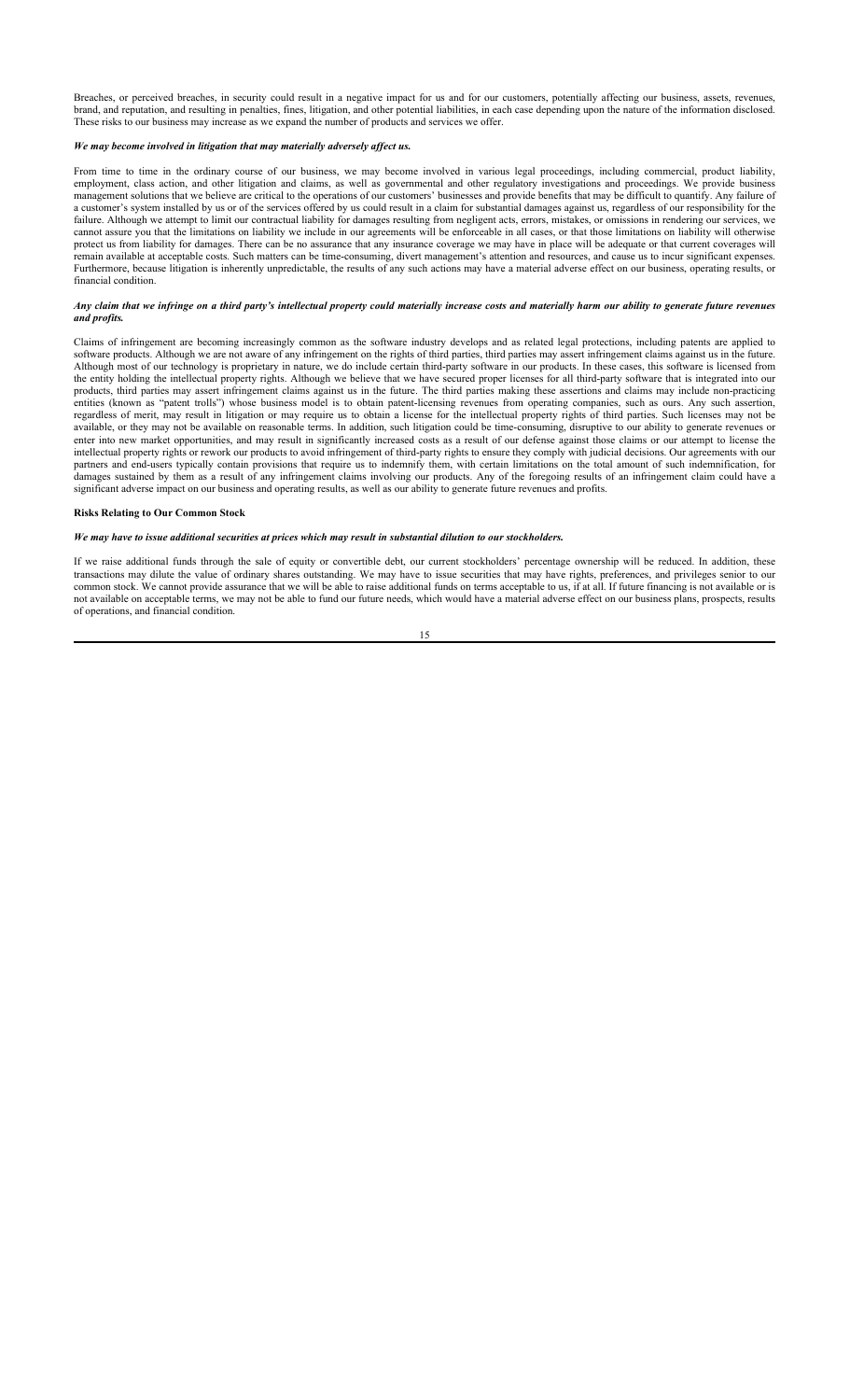*Shares of our common stock that have not been registered under the Securities Act, regardless of whether such shares are restricted or unrestricted, are subject to resale restrictions imposed by Rule 144.*

Pursuant to Rule 144 of the Securities Act of 1933, as amended (the "Securities Act"), a "shell company" is defined as a company that has no or nominal operations, and either no or nominal assets, assets consisting solely of cash and cash equivalents, or assets consisting of any amount of cash and cash equivalents and nominal other assets. As such, we were a shell company pursuant to Rule 144 prior to 2012. Even though we are no longer a shell company, investors may be reluctant to invest in our securities because securities of a former shell company may not be as freely tradable as securities of companies that are not former "shell companies." In addition, since we are a former shell company, shareholders with restricted securities cannot rely upon Rule 144 for sales of restricted securities in the event that we are not current in our filing obligations under the Exchange Act.

## *Our shares are quoted on the OTCQB and are subject to limited trading, a high degree of volatility, and liquidity risk.*

Our common stock is currently quoted on the OTCQB. Shares of our common stock have had very limited and sporadic trading in the past. As such, we believe our stock price to be more volatile and the share liquidity characteristics to be of higher risk than if we were listed on one of the national exchanges. Due to this volatility, our stock price as quoted by the OTCQB may not reflect an actual or perceived value of our common stock. In the past, several days have passed between trades in our common stock, meaning that at any given time, there may be few or no investors interested in purchasing our common stock at or near ask prices. This limited trading, volatility, and liquidity risk is attributable to the fact that we are a small company relatively unknown to stock analysts, brokers, and institutional or other investors. Finally, if our stock were no longer quoted on the OTCQB, the ability to trade our stock would become even more limited and investors might not be able to sell their shares. Consequently, investors must be prepared to bear the economic risk of holding the securities for an indefinite period of time. There is no assurance that a more active market for our common stock will develop or be sustained, which limits the liquidity of our common stock, and could have a material adverse effect on the price of our common stock and our ability to raise capital.

#### *The market price of our common stock may limit the appeal of certain alternative compensation structures that we might offer to the high-quality employees we seek to attract and retain.*

If the market price of our common stock performs poorly, such performance may adversely affect our ability to retain or attract critical personnel. For example, if we were to offer options to purchase shares of our common stock as part of an employee's compensation package, the attractiveness of such a compensation package would be highly dependent upon the performance of our common stock.

In addition, any changes made to any of our compensation practices which are made necessary by governmental regulations or competitive pressures could adversely affect our ability to retain and motivate existing personnel and recruit new personnel. For example, any limit to total compensation which may be prescribed by the government, or any significant increases in personal income tax levels in the United States, may hurt our ability to attract or retain our executive officers or other employees whose efforts are vital to our success.

### *Shares eligible for future sale may adversely affect the market price of our common stock.*

From time to time, certain of our stockholders may be eligible to sell all or some of their shares of common stock by means of ordinary brokerage transactions in the open market pursuant to Rule 144 of the Securities Act, subject to certain limitations. Any substantial sale of our common stock pursuant to Rule 144 may have an adverse effect on the market price of our common stock.

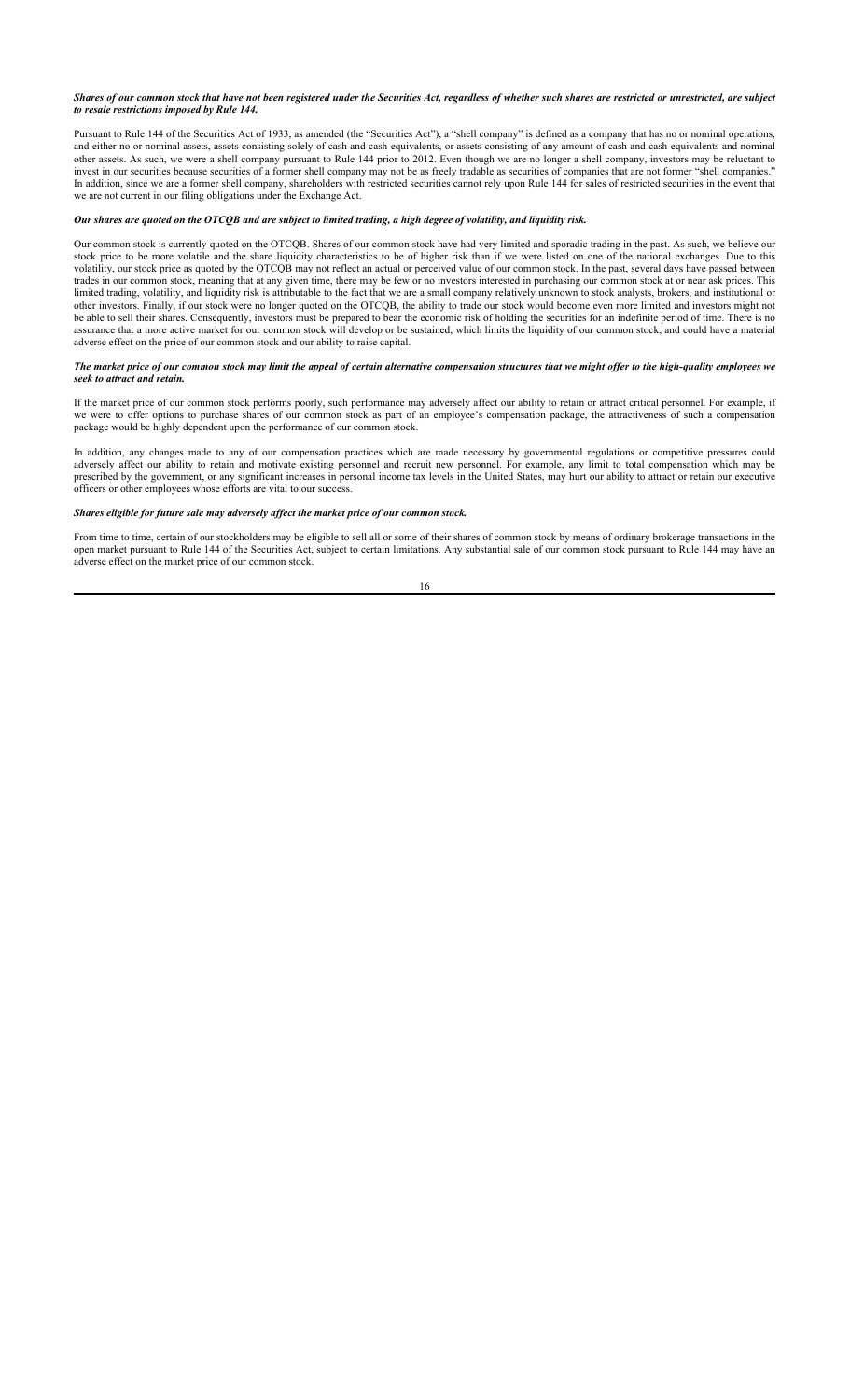## *The price of our common stock may fluctuate significantly and lead to losses by stockholders.*

The common stock of public companies can experience extreme price and volume fluctuations. These fluctuations often have been unrelated or out of proportion to the operating performance of such companies. We expect our stock price to be similarly volatile. These broad market fluctuations may continue and could harm our stock price. Any negative change in the public's perception of the prospects of our business or companies in our industry could also depress our stock price, regardless of our actual results. Factors affecting the trading price of our common stock may include:

- Variations in operating results;
- Announcements of technological innovations, new products or product enhancements, strategic alliances, or significant agreements by us or by competitors;
- Recruitment or departure of key personnel;
- Litigation, legislation, regulation, or technological developments that adversely affect our business; and Market conditions in our industry, the industries of our customers, and the economy as a whole.

Further, the stock market in general, and securities of smaller companies in particular, can experience extreme price and volume fluctuations. Continued market fluctuations could result in extreme volatility in the price of our common stock, which could cause a decline in the value of our common stock. You should also be aware that price volatility might be worse if the trading volume of our common stock is low. Occasionally, periods of volatility in the market price of a company's securities may lead to the institution of securities class action litigation against a company. Due to the volatility of our stock price, we may be the target of such securities litigation in the future. Such legal action could result in substantial costs to defend our interests and a diversion of management's attention and resources, each of which would have a material adverse effect on our business and operating results.

## *FINRA sales practice requirements may limit a shareholder's ability to buy and sell our stock.*

The Financial Industry Regulatory Authority has adopted rules that require that in recommending an investment to a customer, a broker-dealer must have reasonable grounds for believing that the investment is suitable for that customer. Prior to recommending speculative, low-priced securities to their non-institutional customers, broker-dealers must make reasonable efforts to obtain information about the customer's financial status, tax status, investment objectives, and other information. Under interpretations of these rules, FINRA believes that there is a high probability that speculative, low-priced securities will not be suitable for at least some customers. The FINRA requirements make it more difficult for broker-dealers to recommend that their customers buy our common stock, which may limit your ability to buy and sell our stock and have an adverse effect on the market for our shares.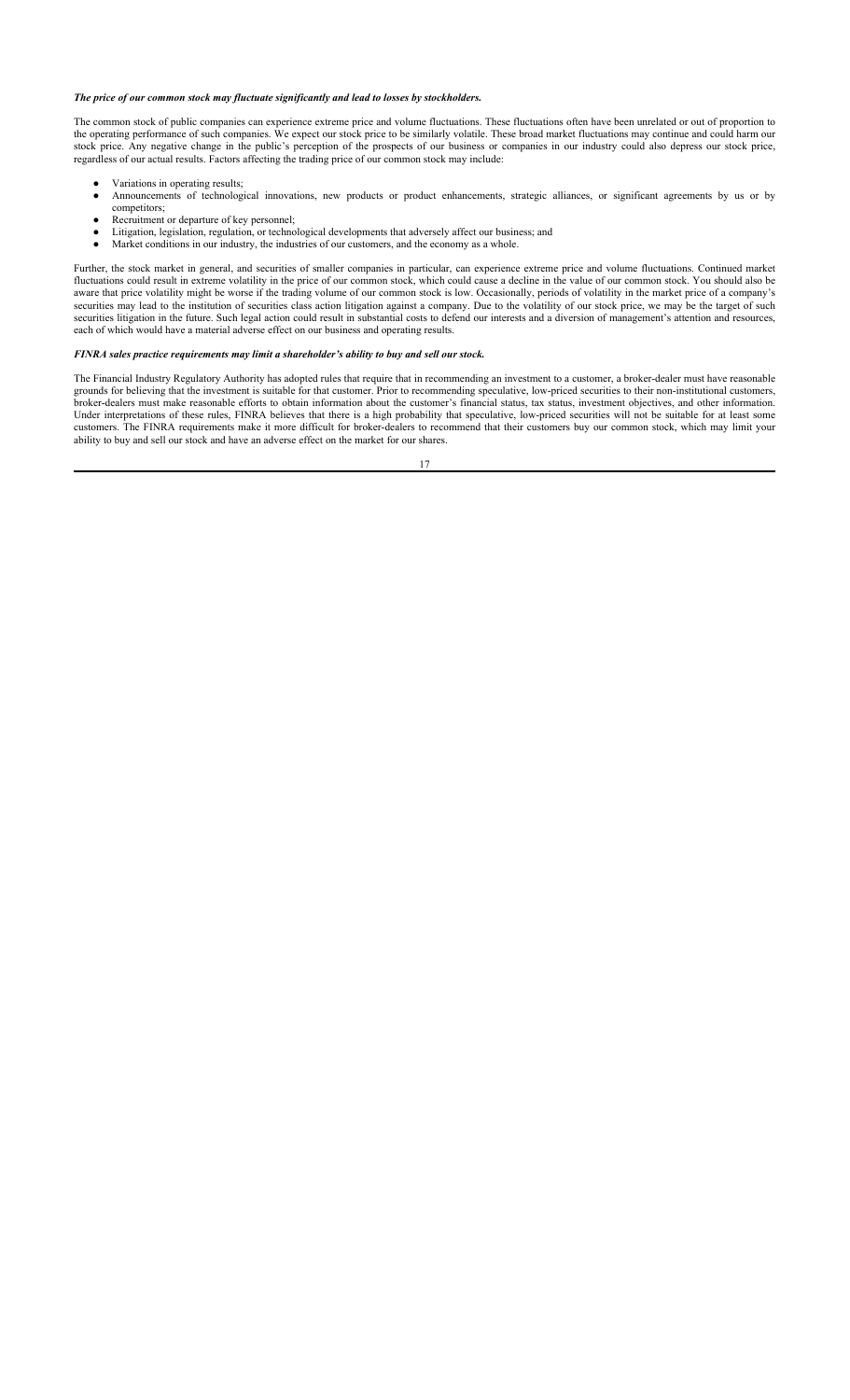*We do not expect to pay any dividends on our common stock for the foreseeable future.*

We do not anticipate that we will pay any cash dividends to holders of our common stock in the foreseeable future. Instead, we plan to retain any earnings to maintain and expand our existing operations. The declaration, payment, and amount of any future dividends, if any, will be made at the discretion of our board of directors, and will depend upon, among other things, the results of our operations, cash flows and financial condition, operating and capital requirements, and other factors that the board of directors considers relevant. We currently are subject to loan covenants that would require consent from our lenders in order to pay any dividends prior to repayment of certain outstanding loans. In addition, any future credit facilities we enter into may contain terms prohibiting or limiting the amount of dividends that may be declared or paid on our common stock.

## **General Risks**

*Global economic conditions and uncertainty are likely to adversely affect our operating results or financing in ways that are hard to predict or to defend against.*

Our overall performance depends on economic conditions. The United States' and world economies are currently suffering from uncertainty, inflation, volatility, disruption, and other adverse conditions, primarily caused by global sanctions on Russia and the current outbreak of and containment strategies for the coronavirus disease (COVID-19), and those conditions will continue to adversely impact the business community and financial markets for some time. Moreover, instability in the global economy affects countries, including the United States, with varying levels of severity, which makes the impact on our business complex and unpredictable. During adverse economic conditions, many customers delay or reduce technology purchases. Contract negotiations are likely to become more protracted, or conditions could result in reductions in sales of our products, longer sales cycles, pressure on our margins, difficulties in collection of accounts receivable or delayed payments, increased default risks associated with our accounts receivable, slower adoption of new technologies, and increased price competition. In addition, a curtailment of the United States and global credit markets could adversely impact our ability to complete sales of our products and services, including maintenance and support renewals. Any of these prolonged events, are likely to cause a curtailment in government or corporate spending and delay or decrease customer purchases, and adversely affect our business, financial condition, and results of operations.

Businesses and industries throughout the world are very tightly connected to each other. Thus, financial developments seemingly unrelated to us or to our industry may adversely affect us over the course of time. For example, credit contraction in financial markets may hurt our ability to access credit in the event that we require significant access to credit for other reasons. Similarly, volatility in our stock price could hurt our ability to raise capital for the financing of acquisitions or other reasons. Any of these events, or any other events caused by the current turmoil in domestic or international financial markets, may have a material adverse effect on our business, operating results, and financial condition.

*Any disruption of service at data centers that house our equipment and deliver our solutions could harm our business.*

Our users expect to be able to access our solutions 24-hours a day, seven-days a week, without interruption. We have computing and communications hardware operations located in data centers owned and operated by third parties. We do not control the operation of these data centers and we are therefore vulnerable to any security breaches, power outages or other issues the data centers experience. We expect that we will experience interruptions, delays and outages in service and availability from time to time.

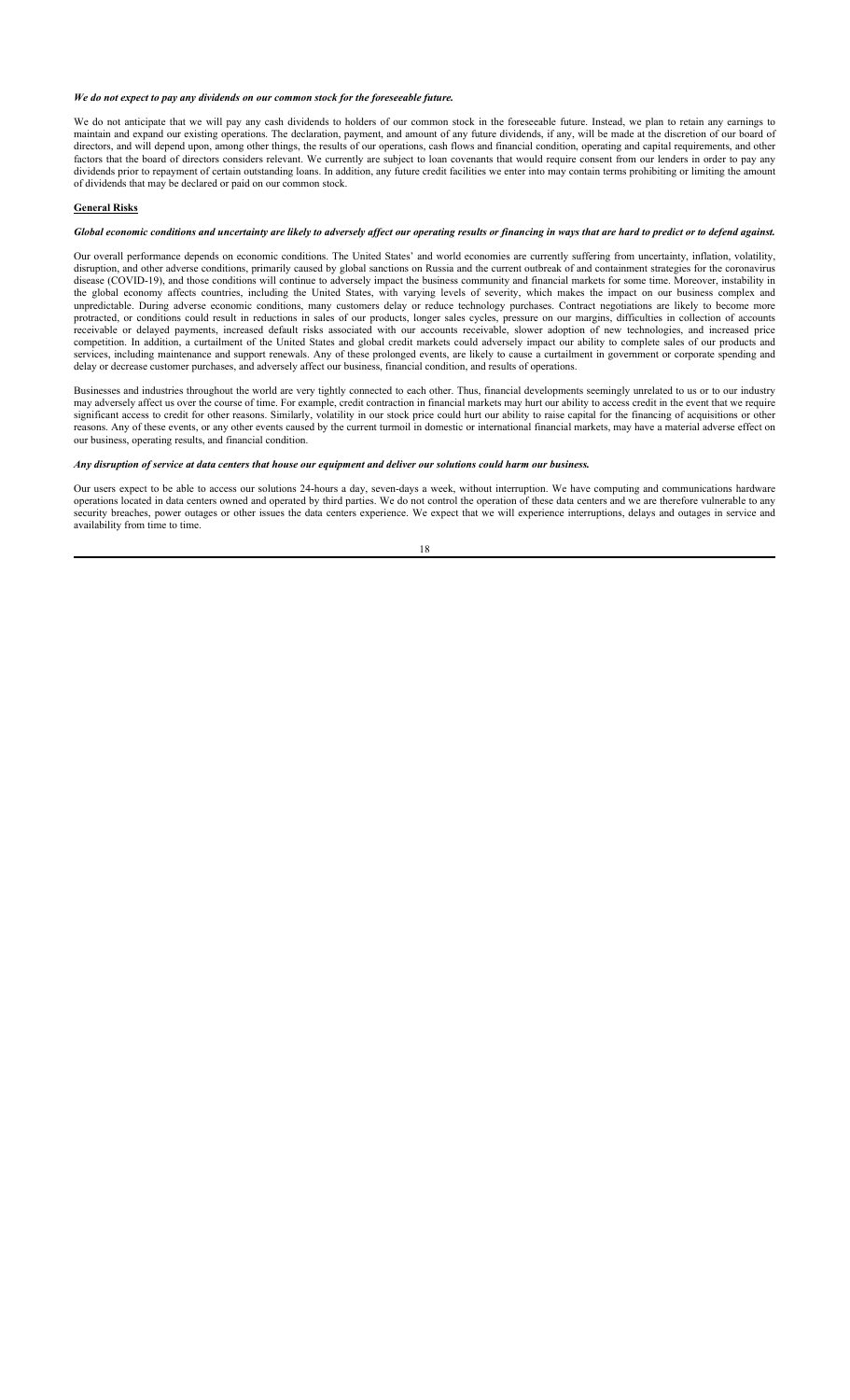The owners of our data centers have no obligation to renew agreements with us on commercially reasonable terms, or at all. If we are unable to renew these agreements on commercially reasonable terms, we may be required to move to new data centers, and we may incur significant costs and possible service interruption in connection with doing so.

These data centers are vulnerable to damage or interruption from human error, malicious acts, earthquakes, hurricanes, tornados, floods, fires, war, terrorist attacks, power losses, hardware failures, systems failures, telecommunications failures and similar events. The occurrence of a natural disaster or an act of terrorism, vandalism or other misconduct, or a decision to close the data centers without adequate notice or other unanticipated problems could result in lengthy interruptions in availability of our solutions.

Any changes in third-party service levels at our data centers or any errors, defects, disruptions or other performance problems with our solutions could harm our reputation and may damage our customers' businesses. Interruptions in availability of our solutions might reduce our revenue, cause us to issue credits to customers, subject us to potential liability, and cause customers to terminate their subscriptions or decide not to renew their subscriptions with us.

## *If we are not able to attract and retain top employees, our ability to compete may be harmed.*

Our performance is substantially dependent on the performance of our executive officers and key employees. The loss of the services of any of our executive officers or other key employees could significantly harm our business. Our success is also highly dependent upon our continuing ability to identify, hire, train, retain, and motivate highly-qualified management, technical, sales, and marketing personnel. In particular, the recruitment of top software developers and experienced salespeople remains critical to our success. Competition for such people is intense, substantial, and continuous, especially in the current environment of labor shortage, and we may not be able to attract, integrate, or retain highly-qualified technical, sales, or managerial personnel in the future. In addition, in our effort to attract and retain critical personnel, we may experience increased compensation costs that are not offset by either improved productivity or higher prices for our products or services.

## *Our products rely on the stability of infrastructure software that, if not stable, could negatively impact the effectiveness or reliability of our products, resulting in harm to our reputation and business.*

Our development of internet and intranet applications depends and will continue to depend on the stability, functionality, and scalability of the infrastructure software of the underlying internet and intranet. If weaknesses in such infrastructure exist, we may not be able to correct or compensate for such weaknesses. If we are unable to address weaknesses resulting from problems in the infrastructure software such that our products do not meet customer needs or expectations, our reputation and, consequently, our business may be significantly harmed.

In addition, our business and operations are highly automated, and a disruption or failure of our systems may delay our ability to complete sales and to provide services. A major disaster or other catastrophic event that results in the destruction or disruption of any of our critical business or information technology systems could severely affect our ability to conduct normal business operations, which may materially and adversely affect our future operating results.

### *Failure to protect our intellectual property could harm our ability to compete effectively.*

We are highly dependent on our ability to protect our proprietary technology. We rely on a combination of intellectual property laws, trademark laws, as well as non-disclosure agreements and other contractual provisions to establish and maintain our proprietary rights. We intend to protect our rights vigorously; however, there can be no assurance that these measures will be successful. Enforcement of our intellectual property rights may be difficult or cost prohibitive. While U.S. copyright laws may provide meaningful protection against unauthorized duplication of software, software piracy has been, and is expected to be, a persistent problem for the software industry, and piracy of our products represents a loss of revenue to us. Certain of our license arrangements may require us to make a limited confidential disclosure of portions of the source code for our products, or to place such source code into escrow for the protection of another party. Although we will take considerable precautions, unauthorized third parties, including our competitors, may be able to: (i) copy certain portions of our products, or (ii) reverse engineer or obtain and use information that we regard as proprietary. Also, our competitors could independently develop technologies that are perceived to be substantially equivalent or superior to our technologies. Our competitive position may be adversely affected by our possible inability to effectively protect our intellectual property.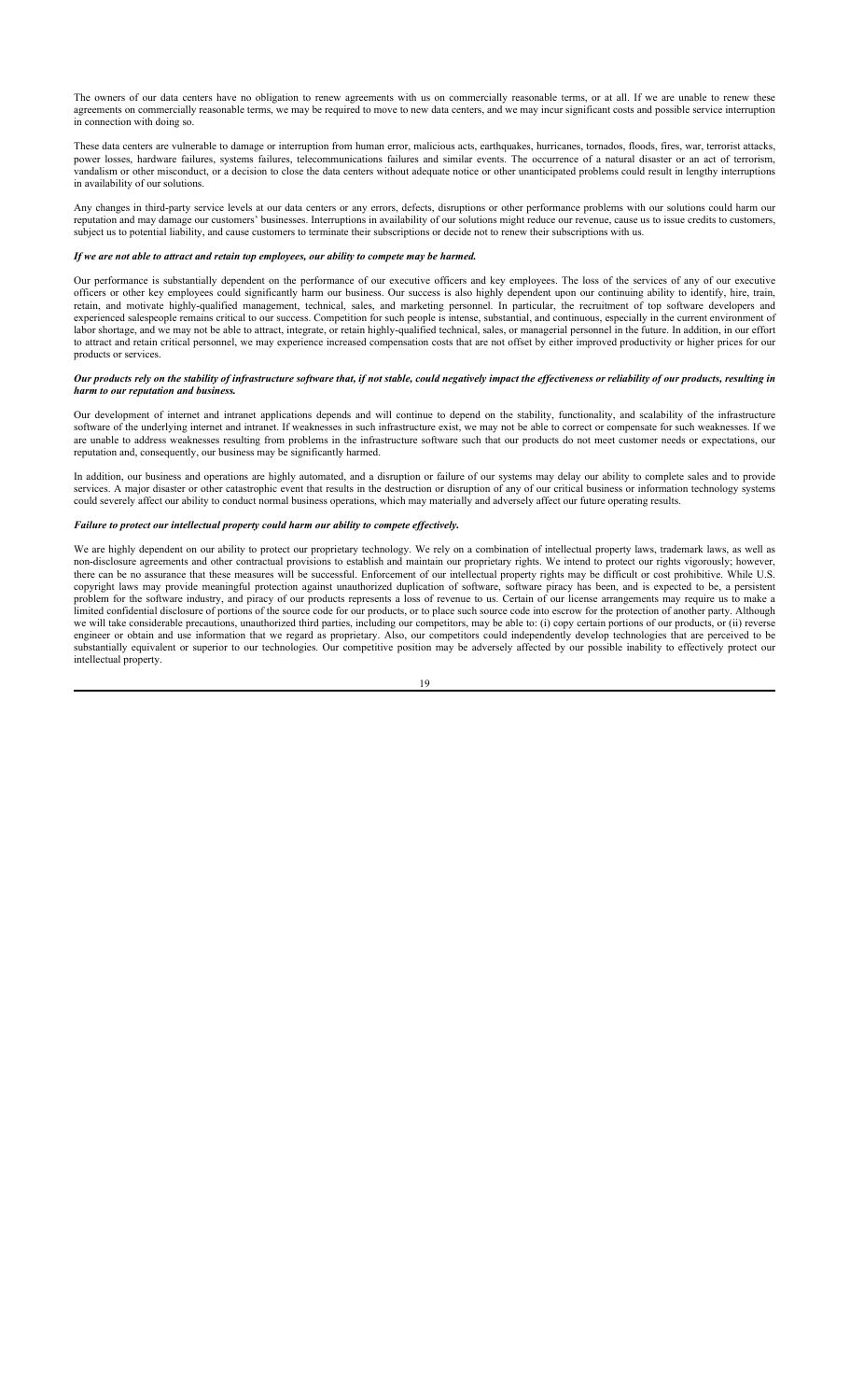## **ITEM 1B. UNRESOLVED STAFF COMMENTS**

Not applicable.

### **ITEM 2. PROPERTIES**

We lease an office facility measuring approximately 6,000 square feet in Columbus, Ohio, for our headquarters, chief executive offices, and conducting the operations of Intellinetics Ohio. The monthly rental payment is \$4,638, with gradually higher annual increases each January up to \$5,850 for the final year.

Our subsidiary, Graphic Sciences, uses 36,000 square feet of leased space in Madison Heights, Michigan as its main facility. Graphic Sciences uses about 20,000 square feet for its records storage services, with the remainder of the space used for production, sales, and administration. The monthly rental payment is \$41,508, with gradually higher annual increases each September up to \$45,828 for the final year, and with a lease term continuing until August 31, 2026. Graphic Sciences also leases and uses a separate 37,000 square foot building in Sterling Heights, Michigan for document storage, except approximately 5,000 square feet for production, and a satellite office in Traverse City, Michigan for production. The monthly Sterling Heights rental payment is \$20,452, with gradually higher annual increases each May up to \$24,171 for the final year, and with a lease term continuing to April 30, 2028. The monthly Traverse City rental payment is \$4,500, with a lease term continuing until January 31, 2024.

Graphic Sciences owns and operates an extensive collection of the specialized equipment necessary for scanning images or converting microfilm to digital images. Graphic Sciences' logistics department includes a fleet of four leased vehicles for pickup and delivery of client materials. Graphic Sciences also has the ability to provide on-site capture operations for clients needing such services.

## **ITEM 3. LEGAL PROCEEDINGS**

From time to time, we are subject to ordinary routine litigation and claims incidental to our business. We are not currently involved in any legal proceedings that we believe to be material.

## **ITEM 4. MINE SAFETY DISCLOSURE**

Not applicable.

**Part II**

## **ITEM 5. MARKET FOR REGISTRANT'S COMMON EQUITY, RELATED STOCKHOLDER MATTERS AND ISSUER PURCHASES OF EQUITY SECURITIES**

#### **Market Information**

Our common stock is available for quotation on the OTCQB Venture Market under the symbol "INLX." As such, any over-the-counter market quotations reflect inter-dealer prices, without retail mark-up, mark-down, or commission and may not necessarily represent actual transactions.

## **Holders**

As of March 21, 2022 we had 75 stockholders of record. Such number of record stockholders does not include additional stockholders or other beneficial owners whose shares are held in street or nominee name by banks, brokerage firms, and other institutions on their behalf.

#### **Dividends**

Dividends may be declared and paid out of legally available funds at the discretion of our board of directors ("Board of Directors," or "Board"). No dividends on our common stock were paid in either of the two most recent fiscal years, and we do not anticipate paying dividends on our common stock in the foreseeable future. The timing, amount and form of dividends, if any, will depend on, among other things, our results of operations, financial condition, cash requirements and other factors deemed relevant by our Board of Directors. We currently intend to utilize all available funds to develop our business.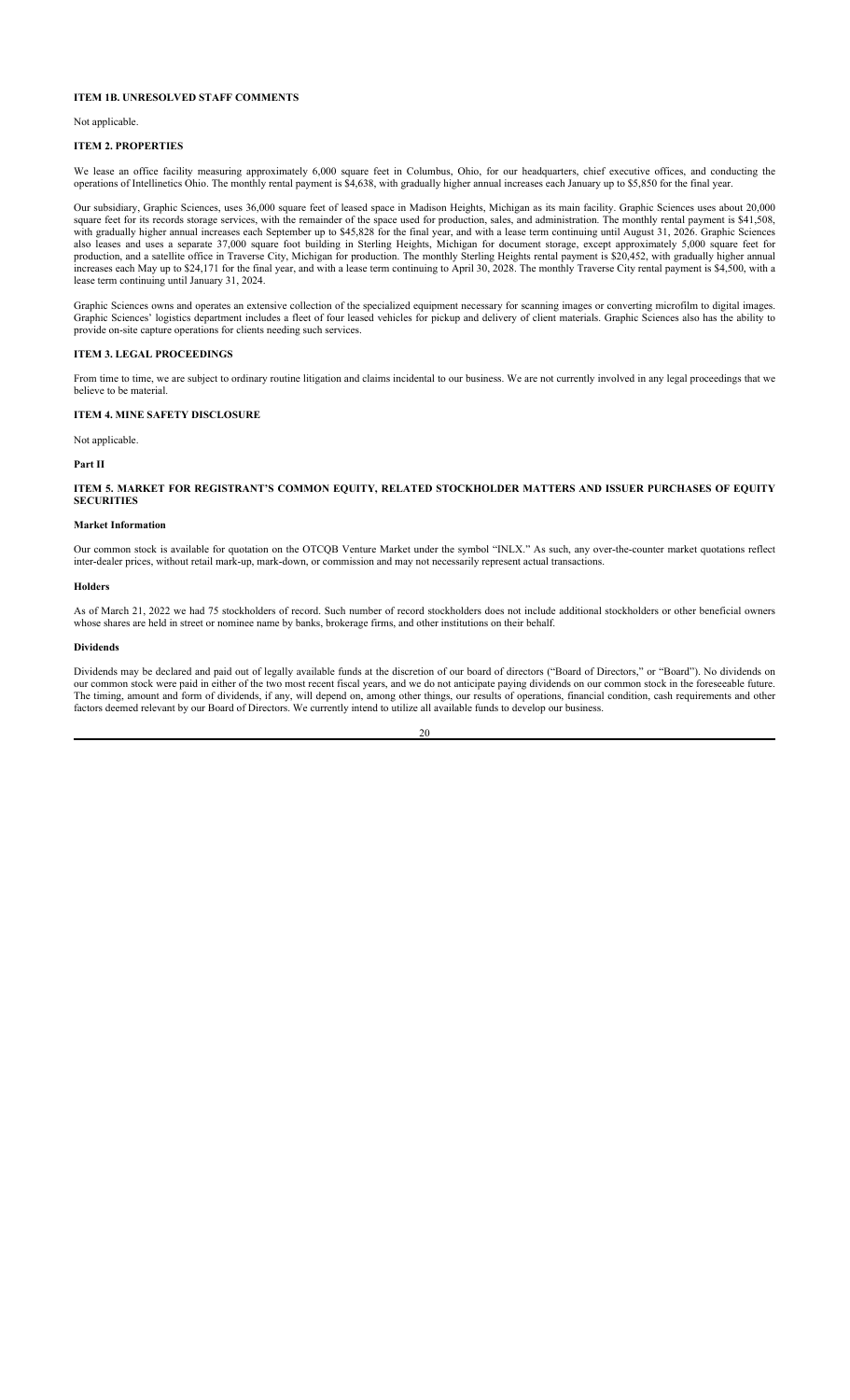## **Unregistered Securities Issuances in Fiscal Year 2021**

There have been no unregistered securities issuances in Fiscal Year 2021 that have not previously been disclosed in Current Reports on 8-K or Forms 10-Q.

### **Issuer Purchase of Securities**

None.

## **ITEM 6. [RESERVED]**

## **ITEM 7. MANAGEMENT'S DISCUSSION AND ANALYSIS OF FINANCIAL CONDITION AND RESULTS OF OPERATIONS**

The following management's discussion and analysis of financial conditions and results of operations for the fiscal years ended December 31, 2021, and 2020 should be read in conjunction with our consolidated financial statements and the notes to those consolidated financial statements that are included elsewhere in this Annual Report on Form 10-K. In this Annual Report, we sometimes refer to the twelve month period ended December 31, 2021 as 2021, and to the twelve month period ended December 31, 2020 as 2020.

We caution you that any forward-looking statements included in this section are not guarantees of future performance or events and are subject to a number of uncertainties, risks and other influences, many of which are beyond our control, which may influence the accuracy of the statements and the projections upon which the statements are based. Factors that may affect our results include, but are not limited to, the risk factors that are included in Part I, Item 1A of this report.

### **Company Overview**

We are a document services and software solutions company serving both the small-to-medium business and governmental sectors with their digital transformation and process automation initiatives. During 2020, we made two significant business acquisitions that have significantly impacted our financial operations and grown our business operations:

- Graphic Sciences, on March 2, 2020, and
- CEO Image, on April 21, 2020.

For further information about these acquisitions, please see Note 5 to our consolidated financial statements included in Item 8, Part I, Item 1 of this Annual Report.

Our products and services are provided through two reporting segments: Document Management and Document Conversion. Our Document Management segment, which includes our CEO Image acquisition, consists primarily of solutions involving our software platform, allowing customers to capture and manage their documents across operations such as scanned hard-copy documents and digital documents including those from Microsoft Office 365, digital images, audio, video and emails. Our Document Conversion segment, which includes and primarily consists of our Graphic Sciences acquisition, provides assistance to customers as a part of their overall document strategy to convert documents from one medium to another, predominantly paper to digital, including migration to our software solutions, as well as long-term storage and retrieval services. Our solutions create value for customers by making it easy to connect business-critical documents to the people and processes who need them by making those documents easy to find and act upon, while also being secure, compliant, and audit-ready. Solutions are sold both directly to end-users and through resellers

Our customers use our software by one of two methods: purchasing our software and installing it onto their own equipment, which we refer to as a "premise" model, or licensing and accessing our platform via the Internet, which we refer to as a "software as a service" or "SaaS" model and also as a "cloud-based" model. Licensing of our software through our SaaS model has become increasingly popular among our customers, especially in light of the increased deployment of remote workforce policies, and is a key ingredient in our revenue growth strategy. Our SaaS products are hosted with Amazon Web Services and Expedient, providing our customers with reliable hosting services that we believe are consistent with industry best practices in data security and performance.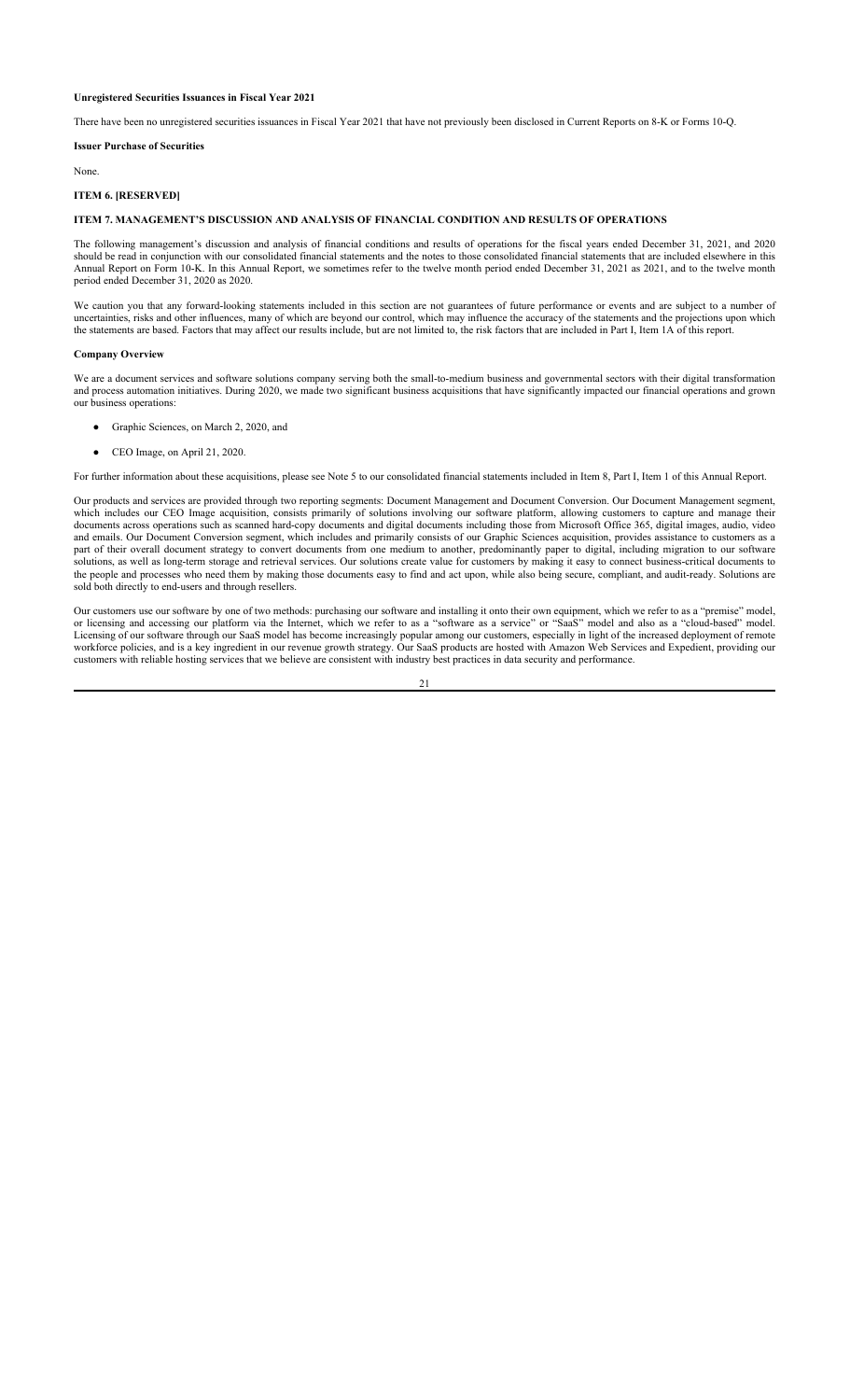We operate a U.S.-based business with concentrated sales to the State of Michigan for our Document Conversion segment, complemented by our diverse set of document management software solutions and services. We hold or compete for leading positions regionally in select markets and attribute this leadership to several factors including the strength of our brand name and reputation, our comprehensive offering of innovative solutions, and the quality of our service support. Net growth in sales of software as a service in recent years reflects market demand for these solutions over traditional sales of on-premise software. We expect to continue to benefit from our select niche leadership market positions, innovative product offering, growing customer base, and the impact of our sales and marketing programs. Examples of these programs include identifying and investing in growth and expanded market penetration opportunities, more effective products and services pricing strategies, demonstrating superior value to customers, increasing our sales force effectiveness through improved guidance and measurement, and continuing to optimize our lead generation and lead nurturing processes.

## **How We Evaluate our Business Performance and Opportunities**

The major qualitative and quantitative factors we consider in the evaluation of our operating results include the following:

- With respect to our Document Management segment, including the solutions recently acquired from CEO Image, our current strategy is to focus on cloudbased delivery of our software products. Historically, our revenues have mostly resulted from premise-based software licensing revenue and professional services revenue. Our observation of industry trends leads us to anticipate that cloud-based delivery will become our principal software business and a primary source of revenues for us, and we are seeing our customers migrate to cloud-based services. When we evaluate our results, we assess whether our cloud-based software revenues are increasing, relative to prior periods and relative to other sources of revenue.
- With respect to our Document Conversion segment, our strategy is to maintain and grow our core document conversion, storage, and retrieval business, while simultaneously leveraging our software products and services to provide more attractive total digital transformation solutions for the customers of our Document Conversion segment. Accordingly, when we evaluate our results for Document Conversion, we will assess whether our revenues increase with respect to the segment's services, relative to prior periods, but we will also be assessing whether Document Conversion customers begin to make purchases of other products or services.
- We are focused upon sales of our document services and software solutions through resellers and directly to our customers, with a further focus on select vertical markets. We assess whether our sales resulting from relationships with resellers are increasing, relative to prior periods and relative to direct sales to customers, and whether reseller or direct efforts offer the best opportunities for growth in our targeted vertical markets.
- Our customer engagements often involve the development and licensing of customer-specific document solutions and related consulting and software maintenance services or tailoring a document conversion program to meet customer requirements. When analyzing whether to undertake a particular customer engagement, we often consider the following factors as part of our overall strategy to grow the business: (i) the profit margins the project may yield, and (ii) whether the project would help to develop new product and service features that we could integrate into our suite of products, resulting in an overall product portfolio that better aligns with the needs of our target customers.
- Our software sales cycle averages 1-2 months; however, large projects can be longer, lasting 3-6 months. When a software project begins, we generally perform pre-installation assessment, project scoping, and implementation consulting. On the other hand, our document conversion services typically contain a very short sales cycle, but we can have a backlog of work orders not yet processed. Therefore, when we plan our business and evaluate our results, we consider the revenue we expect to recognize from projects in our late-stage software pipeline and in our document conversion services backlog queue.
- We monitor our costs and capital needs to ensure efficiency as well as an adequate level of support for our business plan.
- While we are constantly focused on organic growth, we also continually monitor potential acquisitions of complementary solutions and expertise that are consistent with our core business. We look for acquisitions that can add value for our customers and are expected to be accretive to our financial performance.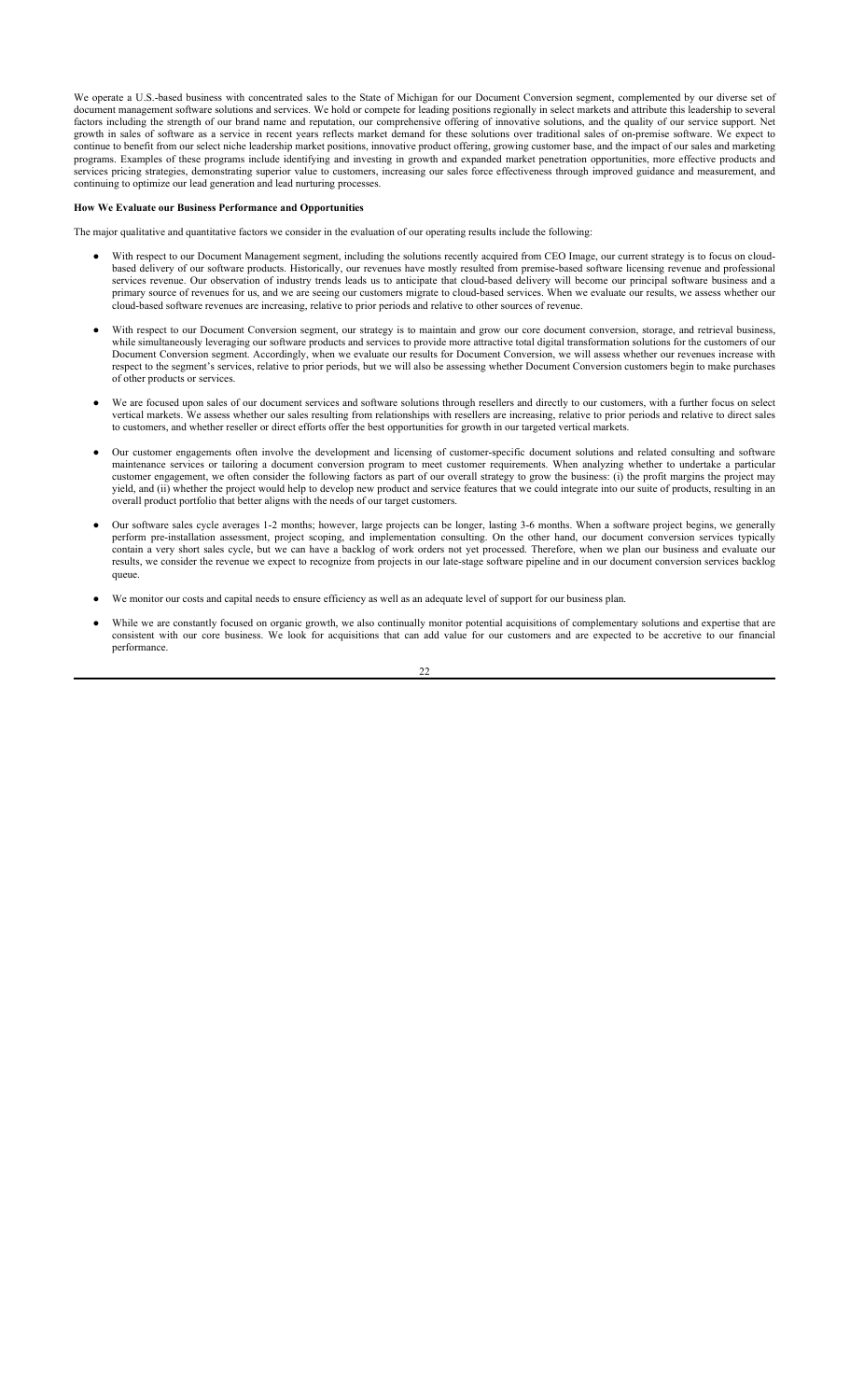## **Executive Overview of Results**

The biggest factors in the changes in our results of operations during 2021 compared to 2020 were our acquisitions of Graphic Sciences on March 2, 2020 and, to a much lesser extent, CEO Image on April 21, 2020, and the impact of the COVID-19 stay-at-home orders in Michigan and Ohio during most of the second quarter 2020 which did not fully resume in the third quarter 2020. Our results for 2021 include the results of Graphic Sciences and CEO Image operations for the full period, while our twelve month period 2020 include only approximately ten month's results of Graphic Sciences operations, and eight month's results of CEO Image. We faced challenges in the fourth quarter 2021 due to the Omicron variant of COVID-19 and general inflationary pressures, but this did not outweigh our strong performance for 2021 year-over-year.

Below are our key financial results for 2021 (consolidated unless otherwise noted):

- Revenues were \$11,460,265, representing revenue growth of 39% year over year.
- Cost of revenues was \$4,517,283.
- Operating expenses (excluding cost of revenues) were \$5,977,994.
- Income from operations was \$964,988.
- Net income was \$1,357,951 with basic and diluted net income per share of \$0.48 and \$0.44, respectively, including \$845,083 gain on PPP loan forgiveness.
- Operating cash flow was \$1,389,966.
- Capital expenditures were \$590,485.
- As of December 31, 2021, we had 114 employees, including 13 part-time employees.

#### **Financial Impact of COVID-19**

The spread of the COVID-19 pandemic and developments surrounding this global pandemic have had, and we expect will continue to have, a significant impact on our business, operations, financial condition and results of operations.

For approximately three months beginning in late March 2020, our Graphic Sciences business operations, which constitute a majority of our professional services revenues, were substantially reduced while the State of Michigan's stay-at-home order was in effect, during which period we were only able to process work orders deemed "essential" by the State of Michigan. Since the initial shutdowns, our level of customer engagement in Document Conversion has varied with the ebb and flow of the initial virus and the subsequent variants and outbreaks. In particular, we experienced slow-downs in workflow and corresponding revenues during the fourth quarter of 2021 due to the Omicron variant outbreak. The State of Michigan, our largest customer, has yet to return a majority of its agencies and departments to on site work, resulting in a decrease in the volume of work orders for our Document Conversion segment. We are seeing inconsistent demand in certain other areas of our operations, even though those operations are still currently open for business with mostly remote staff.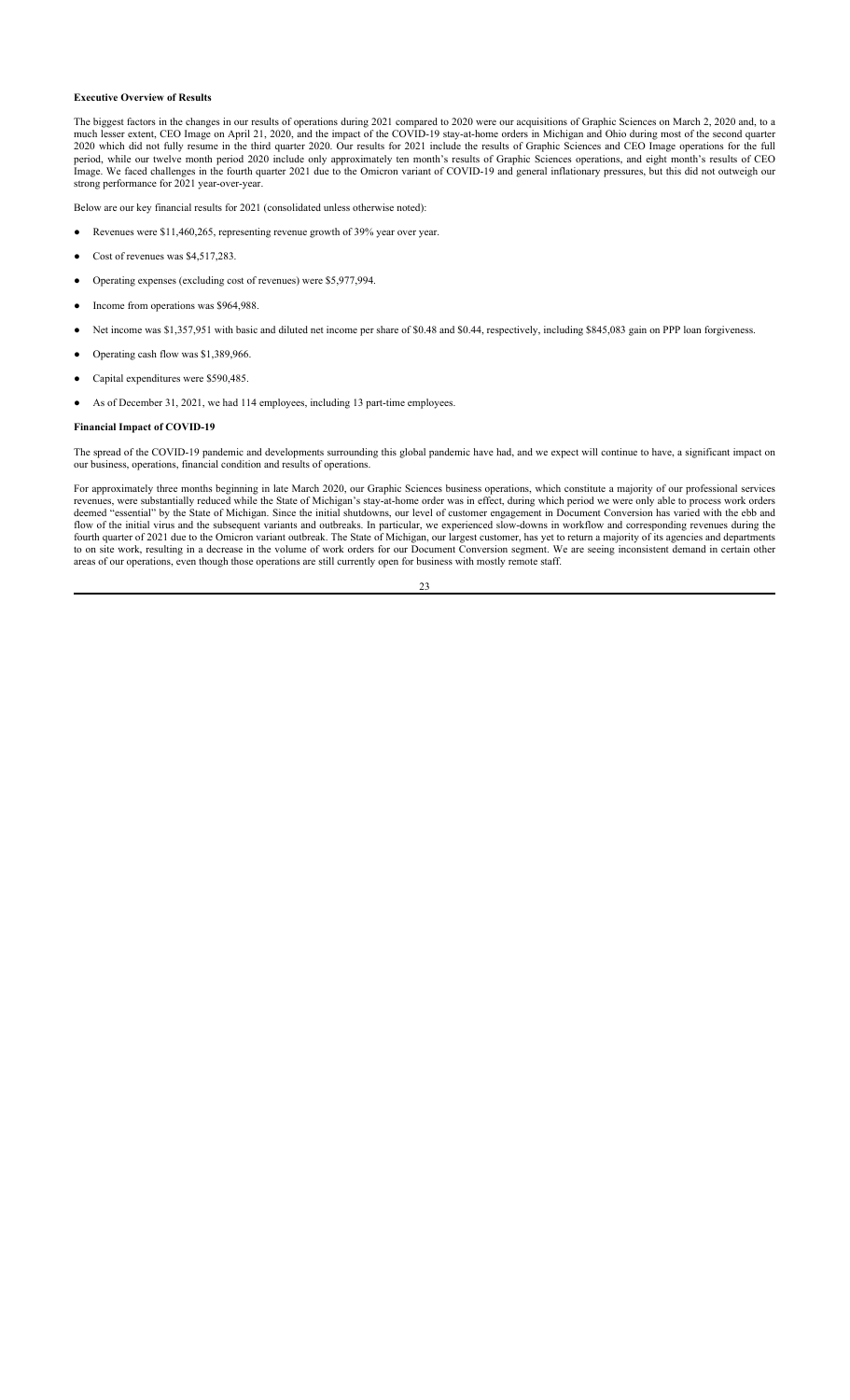Looking ahead, the ongoing impact of COVID-19 on our business continues to evolve and be unpredictable. The majority of our Ohio employees continue to work remotely. Many of our clients operate in a variety of other states, which had differing time periods in which their operations have been, currently or may in the future be restricted due to COVID-19. Our business, financial condition and results of operations could be affected by future outbreaks of COVID-19 generally or in our facilities. We are also likely to be impacted further by decreased customer demand and/or subscription terminations as a result of a reduction in customer spending (especially customers that are state and local governmental entities) or as a result of government-imposed restrictions on businesses. In particular, governmental budget reductions in the State of Michigan, our largest customer, may have a material adverse effect on our business. The extent of the impact will depend on a number of factors, including the duration and severity of the outbreak(s); the uneven impact to certain industries; vaccination rates; the effect that any governmental vaccine mandates might have on our ability to attract and retain talent; the macroeconomic impact of government measures to contain the spread of the virus and related government stimulus measures. To address the potential impact to our business, we have engaged, and continue to assess and engage, in aggressive efforts to reduce expenses and preserve cash flow in order to address the effects of COVID-19 on our business, operations and results. Additionally, we have instituted safe distancing practices and additional cleaning procedures for all our company offices, as well as established work-from-home policies wherever feasible, in order to prevent or mitigate future outbreaks and disruptions to our business. At the same time, we believe the current environment is accelerating digital transformation and we remain focused on innovating and investing in the services we offer to our customers. Accordingly, the ongoing impact of COVID-19 and the extent of these measures we may implement have and are likely to continue to have a material impact on our financial results.

#### **Reportable Segments**

We have two reportable segments: Document Management and Document Conversion. These reportable segments are discussed above under "Company Overview."

## **Results of Operations**

## *Revenues*

The following table sets forth our revenues by reportable segment for the periods indicated:

|                     | For the years ended<br>December 31, |              |           |
|---------------------|-------------------------------------|--------------|-----------|
|                     | 2021                                |              | 2020      |
| Revenues            |                                     |              |           |
| Document Management | 3,089,669                           | S            | 2,816,848 |
| Document Conversion | 8,370,596                           |              | 5,436,543 |
| Total revenues      | 11,460,265                          |              | 8,253,391 |
| Gross profit        |                                     |              |           |
| Document Management | 2,542,135                           | <sup>S</sup> | 2,160,807 |
| Document Conversion | 4,400,847                           |              | 2,829,931 |
| Total gross profit  | 6,942,982                           |              | 4,990,738 |

The following table sets forth our revenues by revenue source for the periods indicated:

|                                |    | For the years ended<br>December 31. |               |           |
|--------------------------------|----|-------------------------------------|---------------|-----------|
|                                |    | 2021                                |               | 2020      |
| Revenues:                      |    |                                     |               |           |
| Sale of software               |    | 78,450                              | <sup>\$</sup> | 194,787   |
| Software as a service          |    | 1,441,683                           |               | 1,055,016 |
| Software maintenance services  |    | 1,350,470                           |               | 1,257,446 |
| Professional services          |    | 7,468,716                           |               | 5,007,617 |
| Storage and retrieval services |    | 1,120,946                           |               | 738,525   |
| Total revenues                 |    | 11,460,265                          |               | 8,253,391 |
|                                | 24 |                                     |               |           |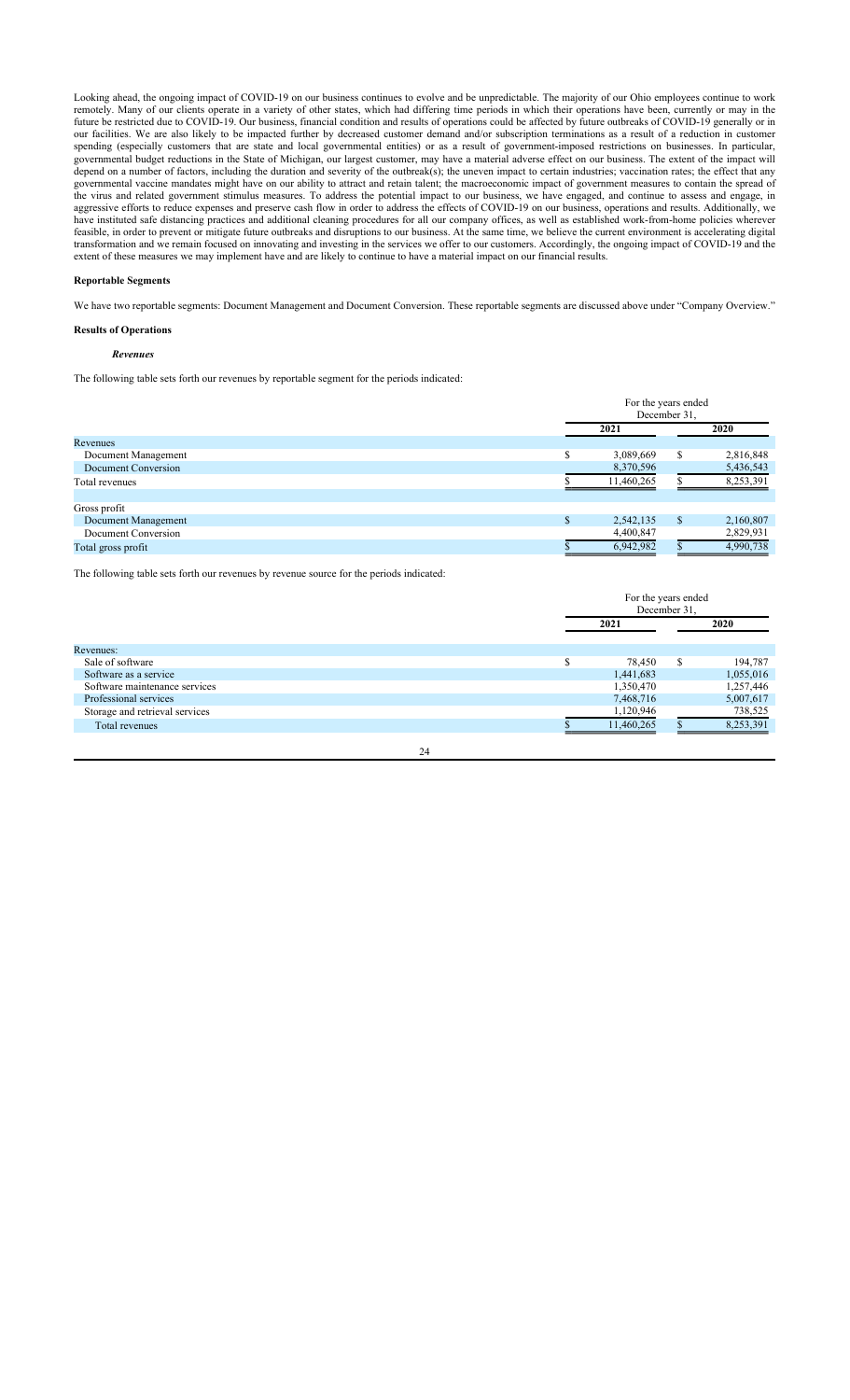The increase in total revenues for 2021 is driven primarily by two factors: 2020 COVID-19 impact and acquisitions. The COVID-19 stay-at-home orders in Michigan and Ohio, which were in place for the majority of the second quarter 2020, significantly affected our professional services revenues for that quarter. We estimate the impact of COVID-19 on our Document Conversion segment to be approximately \$655,000 reduced revenue for the second quarter 2020. The remaining increase in total revenues for 2021 is driven primarily by the acquisition of our Graphic Sciences subsidiary and the associated expansion of our revenues from professional services and the addition of storage and retrieval services. Graphic Sciences, which was acquired towards the end of the first quarter 2020, accounted for \$1,843,221 of our revenues in the first quarter 2021 compared to \$556,254 in the first quarter 2020, constituting 91% of the increase in revenues. In addition, the CEO Image business line that we acquired after the first quarter 2020 accounted for \$132,605 of our first quarter revenues, or 9% of the total increase.

#### *Sale of Software Revenues*

Revenues from the sale of software principally consist of sales of additional or upgraded software licenses and applications to existing customers and resellers. Revenues from the sale of software, which are reported as part of our Document Management segment decreased by \$116,337, or 60% during 2021 compared to 2020.

This decrease was due to timing of large direct sales projects, with unfavorable comparisons to the high project volume the same periods in 2020. We expect the volatility of this revenue line item to continue as project timing is unpredictable and we expect the frequency of on-premise software solution sales to decrease over time.

#### *Software as a Service Revenues*

We provide access to our software solutions as a service, accessible through the internet. Our customers typically enter into our software as a service agreement for periods of one year or more. Under these agreements, we generally provide access to the applicable software, data storage and related customer assistance and support. Revenues from the sale of software as a service, which are reported as part of our Document Management segment increased by \$386,667, or 37% in 2021 compared to 2020. This increase was primarily the result of most new customers choosing a cloud-based solution, as well as expanded data storage, user seats, and hosting fees for existing customers.

#### *Software Maintenance Services Revenues*

Software maintenance services revenues consist of fees for post-contract customer support services provided to license (premise-based) holders through support and maintenance agreements. These agreements allow our customers to receive technical support, enhancements and upgrades to new versions of our software products when and if available. A substantial portion of these revenues were generated from renewals of maintenance agreements, which typically run on a year-to-year basis. Revenues from the sale of software maintenance services, which are reported as part of our Document Management segment, increased by \$93,024, or 7%, in 2021 compared to 2020. This increase was primarily the result of maintenance and support agreements acquired with CEO Image, augmented by expansion of services with existing customers and price increases more than offsetting normal attrition.

#### *Professional Services Revenues*

Professional services revenues consist of revenues from document scanning and conversion services, consulting, discovery, training, and advisory services to assist customers with document management needs, as well as repair and maintenance services for customer equipment. These revenues include arrangements that do not involve the sale of software. Revenues from our professional services offerings were significantly enhanced with our acquisition of Graphic Sciences. Of our professional services revenues during 2021, \$7,249,650 was derived from our Document Conversion operations and \$219,066 was derived from our Document Management operations. Our overall professional services revenues increased by \$2,461,099, or 49%, in 2021 compared to 2020. This increase is largely the net result of two key factors limiting professional service sales during 2020: the acquisition of Graphic Sciences late in the first quarter 2021 and the COVID-19 stay-athome orders. The increase is also due to a solid pipeline and favorable mix of project work during 2021.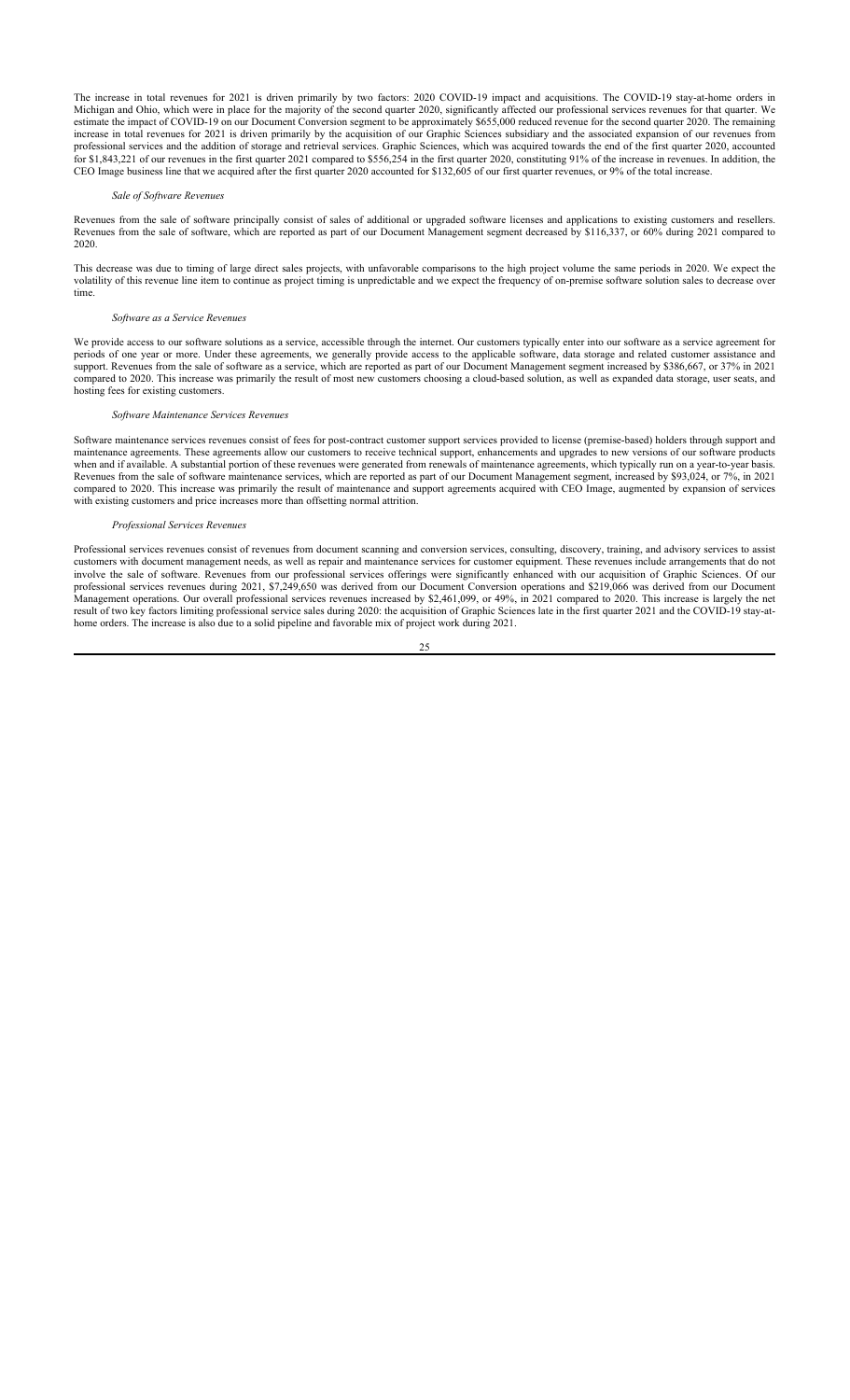## *Storage and Retrieval Services Revenues*

Graphic Sciences provides document storage and retrieval services to customers, primarily in Michigan. Revenues from storage and retrieval services, which are reported as part of our Document Conversion segment, increased by \$382,421, or 52%, during 2021 compared to 2020. This increase was the result of a contract extension, including improved pricing, with our largest storage and retrieval customer, as well as unusually high project work including shredding of documents approved for destruction, and also the timing of the acquisition of Graphic Sciences in March 2020.

## *Costs of Revenues and Gross Profits*

The following table sets forth our cost of revenues, by revenue source, for the periods indicated:

|                                | For the years ended<br>December 31. |   |           |  |
|--------------------------------|-------------------------------------|---|-----------|--|
|                                | 2021                                |   | 2020      |  |
| Cost of revenues:              |                                     |   |           |  |
| Sale of software               | 14.828                              | S | 56,664    |  |
| Software as a service          | 333,001                             |   | 273,368   |  |
| Software maintenance services  | 81.641                              |   | 159,122   |  |
| Professional services          | 3,709,348                           |   | 2,553,053 |  |
| Storage and retrieval services | 378,465                             |   | 220,446   |  |
| Total cost of revenues         | 4,517,283                           |   | 3,262,653 |  |

The following table sets forth our cost of revenues by reportable segment for the periods indicated:

|                             | For the years ended<br>December 31. |  |           |
|-----------------------------|-------------------------------------|--|-----------|
|                             | 2021                                |  | 2020      |
| Cost of revenues by segment |                                     |  |           |
| Document Management         | 547.534                             |  | 656,041   |
| Document Conversion         | 3,969,749                           |  | 2,606,612 |
| Total cost of revenues      | 4,517,283                           |  | 3,262,653 |

Our total cost of revenues increased by \$1,254,630, or 38%, during 2021 over 2020 primarily due to the corresponding increase in revenues for professional services and storage and retrieval services. The increase was also due to the acquisition of Graphic Sciences at the end of the first quarter 2020 and the 2020 COVID-19 stayat-home orders, plus to a lesser degree, the acquisition of CEO Image in April 2020. Our cost of revenues for our Document Management segment decreased \$108,507, or 17%, in 2021 compared to 2020 primarily due to more efficient execution of the software maintenance services in that segment as well as generally more standardized solutions sales. Our cost of revenues for our Document Conversion segment increased by \$1,363,137, or 52%, during 2021 compared to 2020 due to the acquisition of Graphic Sciences at the end of the first quarter 2020 and corresponding sales growth in that segment.

Our overall gross profit increased to 61% for 2021 from 60% for 2020. Strong margin professional services projects as well as margin improvements softwarerelated revenue sources were partially offset by an increase in the mix of professional services revenue driving a decrease in gross margin.

### *Cost of Software Revenues*

Cost of software revenues consists primarily of labor costs of our software engineers and implementation consultants and third-party software licenses that are sold in connection with our core software applications. During 2021, cost of software revenues decreased by \$41,836, or 74%, from 2020, due to the decrease in revenues and implementations. Our gross margin for software revenues increased to 81% from 71% in 2020. The improved 2021 margins were driven by license expansions and similar favorable solutions with lesser costs to deliver the solution.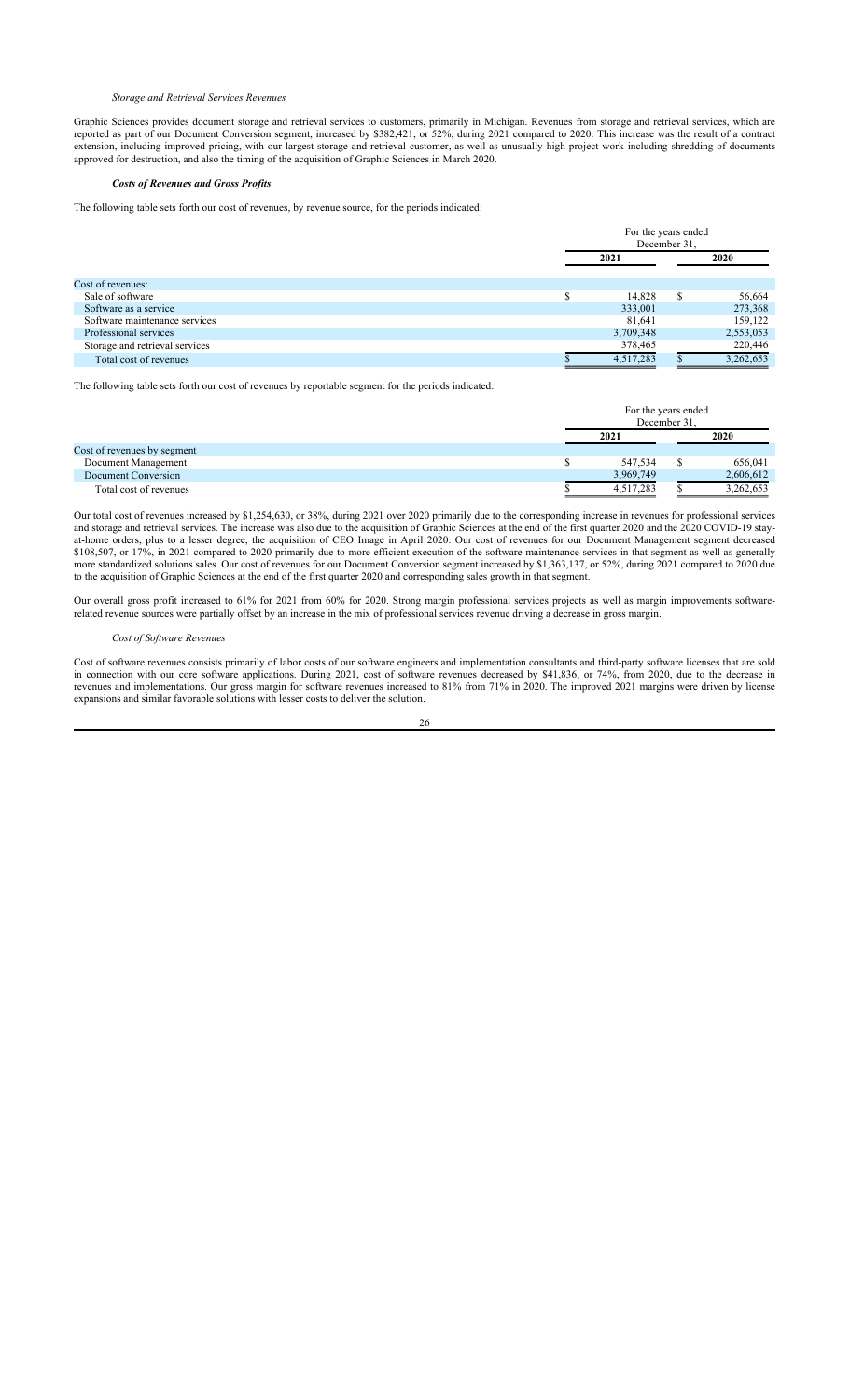#### *Cost of Software as a Service*

Cost of software as a service, or SaaS, consists primarily of technical support personnel, hosting services, and related costs. Cost of software as a service increased by \$59,633, or 22%, during 2021 over 2020. This increase in the cost of SaaS was less than the increase in associated SaaS revenues, so our gross margin increased to 77% in 2021 compared to 74% during 2020, as a result of more standard projects and scaling of hosting infrastructure.

### *Cost of Software Maintenance Services*

Cost of software maintenance services consists primarily of technical support personnel and related costs. Cost of software maintenance services decreased by \$77,481, or 49%, in 2021 over 2020, due primarily to reduced support activity, especially compared to the unusually high support volumes in first and third quarter 2020. As a result, our gross margin for software maintenance services increased to 94% in 2021 compared to 87% in 2020.

#### *Cost of Professional Services*

Cost of professional services consists primarily of compensation for employees performing the document conversion services, compensation of our software engineers and implementation consultants, and related third-party costs. Cost of professional services increased in 2021 by \$1,156,295, or 45%, over 2020, following the increased revenue volume primarily due to the acquisition of Graphic Sciences late in the first quarter 2020 and the 2020 COVID-19 stay-at-home orders. As a result, our gross margin for professional services increased to 50% during 2021 compared to 49% in 2020. Gross margins related to professional services may vary widely, depending upon the nature of the projects completed in a period, driven by the amount of labor it takes to complete a project.

## *Cost of Storage and Retrieval Services*

Cost of storage and retrieval services consists primarily of compensation for employees performing the document storage and retrieval services, including logistics, provided by Graphic Sciences. Cost of storage and retrieval services increased by \$158,019, or 72%, during 2021 compared to 2020, due to additional labor costs associated with our 2021 warehouse consolidation, which began in the third quarter, as well as costs for additional project work including shredding and the inclusion of storage and retrieval services during the entire period of the first quarter 2021 compared to approximately one full month during the first quarter 2020. Gross margins for our storage and retrieval services, which exclude the cost of facilities rental, maintenance, and related overheads, decreased to 66% during twelve month period 2021 compared to 70% in 2020 primarily as a result of increased use of subcontractors for certain projects, including shredding, labor associated with consolidating warehouses in 2021, and expanded services offered to customers.

## *Operating Expenses*

The following table sets forth our operating expenses for the periods indicated:

|                                             |   | For the years ended<br>December 31, |   |           |
|---------------------------------------------|---|-------------------------------------|---|-----------|
|                                             |   | 2021                                |   | 2020      |
| Operating expenses:                         |   |                                     |   |           |
| General and administrative                  | Φ | 4,044,296                           | S | 3,499,440 |
| Change in fair value of earnout liabilities |   | 141,414                             |   | 1,554,800 |
| Significant transaction costs               |   |                                     |   | 636,440   |
| Sales and marketing                         |   | 1,378,352                           |   | 1,041,367 |
| Depreciation and amortization               |   | 413,932                             |   | 296,935   |
|                                             |   |                                     |   |           |
| Total operating expenses                    |   | 5,977,994                           |   | 7,028,982 |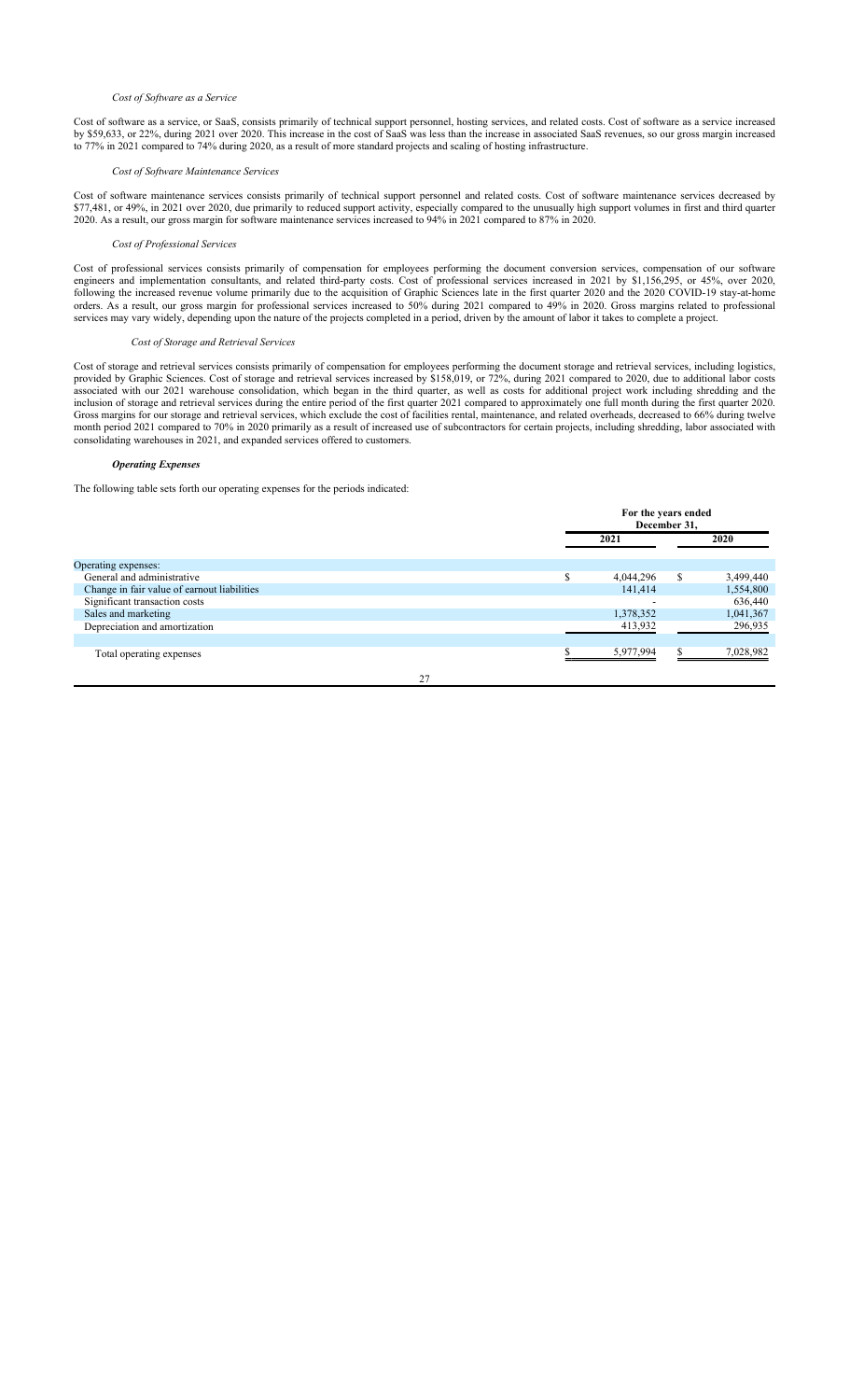### General and Administrative Expenses

General and administrative expenses increased in 2021 by \$544,856, or 16%, over 2020, principally related to the full year addition of Graphic Sciences expenses combined with the impact of certain furloughed hourly workers and management salary reductions in 2020. This was primarily reflected in our Document Conversion segment, in which our general and administrative expenses increased to \$2,434,279 in 2021 from \$1,990,342 in 2020. In our Document Management segment, our general and administrative expenses decreased to \$1,610,017 in 2021 compared to \$1,818,184 in 2020. Overall increases were due to the impacts of full year of Graphic Sciences and CEO plus reinstated full management salaries in 2021, partially offset by decreased legal and accounting professional fees. Increased sharing of public company costs with the increased Document Conversion segment decreased those expenses in our Document Management segment.

### Change in Fair Value of Earnout Liabilities

Improved gross margin performance at Graphic Science during the first quarter 2021 resulted in an adjustment to fair value of earnout liabilities of \$69,950. Improved revenue performance at CEO during the second quarter resulted in an adjustment to fair value of earnout liabilities of \$7,261. Further improvements in actual and forecast gross margin and revenue performance drove an adjustment in fair value of during the fourth quarter of \$53,426 and \$10,777 for Graphic Sciences and CEO, respectively, totaling \$141,414 for 2021. Adjustments to fair value of earnout liabilities were \$1,554,800 during 2020, comprised of \$1,423,800 for Graphic Sciences and \$131,000 for CEO Image. The fair value adjustments were driven by updated assumptions to reflect the improved performance of both acquisitions against their threshold targets and a reduction of pandemic-related uncertainty.

#### Significant Transaction Expenses

There were no significant transaction expenses during 2021. The significant transactions expenses during 2020 were comprised of investment banker and placement agent success fees, as well as legal and consulting fees, in connection with our acquisition of Graphic Sciences and our financing and debt conversion.

## Sales and Marketing Expenses

Sales and marketing expenses increased by \$336,985, or 32%, during 2021 over 2020. This increase was primarily driven by the inclusion of the sales and marketing expenses Graphic Sciences during all of those periods in 2021 as well as the reinstatement of full sales and marketing salaries as a part of reducing expenses and preserving cash during the initial COVID-19 uncertainty in 2020, as well as adding two sales representatives during the year and a partial resumption of travel in 2021, plus adding a director of marketing in the third quarter 2021. For 2021, the sales and marketing expenses related to Document Management and Document Conversion segments were \$591,106 and \$787,246. For 2020, the sales and marketing expenses related to Document Management and Document Conversion segments were \$584,470 and 456,897. The relative increase in Document Conversion is driven by the two additional sales reps and shared general marketing expenses.

#### Depreciation and Amortization

Depreciation and amortization increased by \$116,997, or 39%, during 2021 over 2020 as a result of depreciation on additional assets placed in service, primarily racking associated with the warehouse consolidation, and the addition of Graphic Sciences depreciation for a full year.

#### *Other Items of Income and Expense*

## Gain on Extinguishment of Debt

The \$845,083 gain on extinguishment of debt during 2021 reflects the full forgiveness of the principal and interest on our PPP Note by the SBA in January 2021. The \$287,426 gain on extinguishment of debt in the during 2020 was due to the extinguishment of certain debt as part of conversion of notes payable accounted for using troubled debt restructuring.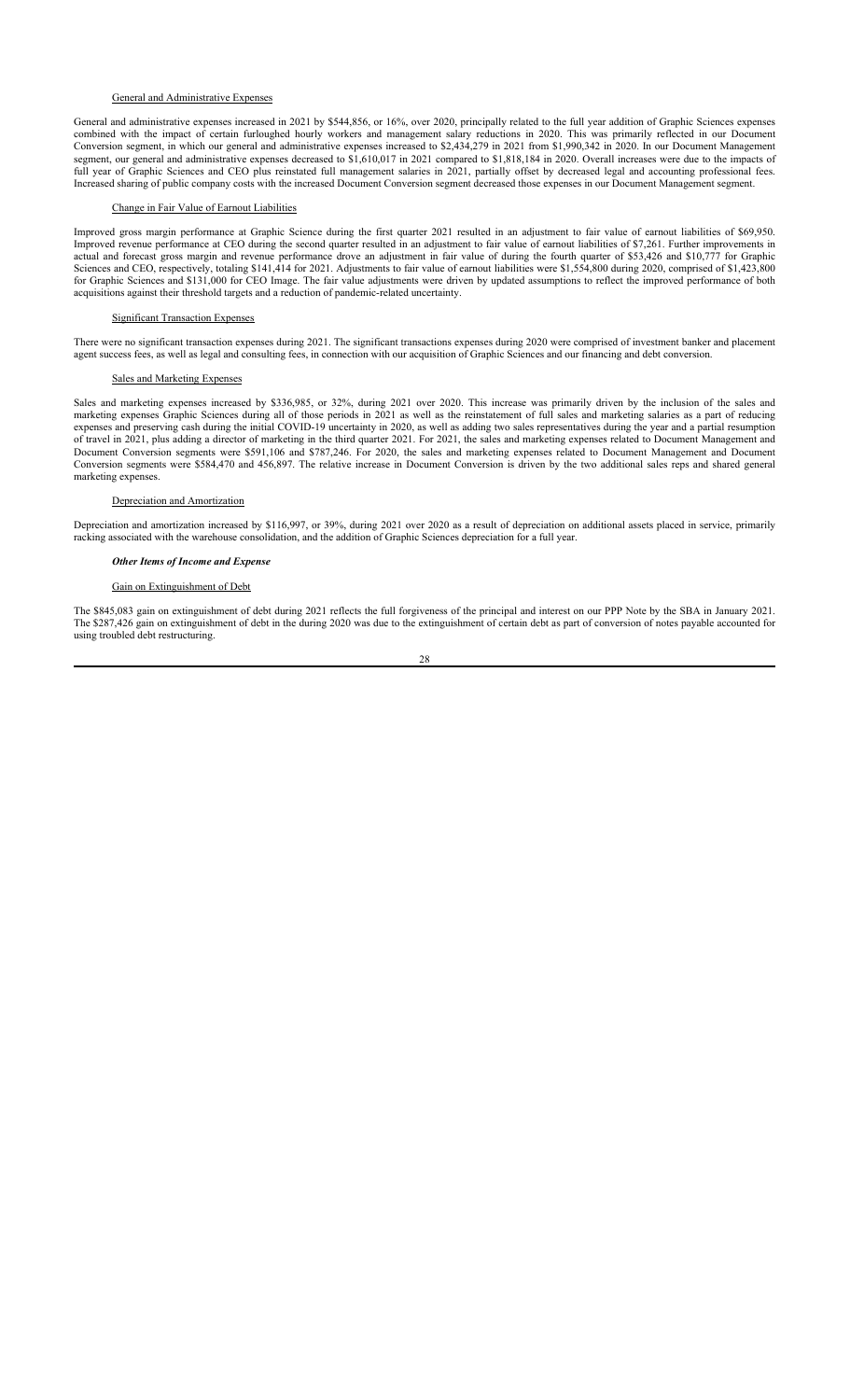## Income Tax Benefit

Income tax benefit was \$0 during 2021 compared to \$188,300 during 2020. The benefit was driven by the releases of a portion of the valuation allowance in March 2020 for deferred tax liabilities of Graphic Sciences that were no longer due.

#### Interest Expense

Interest expense was \$452,120 during 2021 as compared with \$637,683 during 2020, representing a decrease of \$185,563 or 29%. The decrease resulted primarily from lower interest expense on lower net debt following the March 2020 private placement of securities and note conversion, as well as one-time interest expense associated with accelerating the beneficial conversion option on the notes converted in 2020.

### **Liquidity and Capital Resources**

We have financed our operations primarily through a combination of cash on hand, cash generated from operations, borrowings from third parties and related parties, and proceeds from private sales of equity. Since 2012, we have raised a total of approximately \$18.6 million in cash through issuances of debt and equity securities. As of December 31, 2021, we had \$1,752,630 in cash and cash equivalents, net working capital of \$126,944, and an accumulated deficit of approximately \$21.6 million. In June 2021, we paid \$954,733 in annual earnout liabilities.

In 2020, we engaged in several actions that significantly improved our liquidity and cash flows, including:

- acquiring the positive cash flow generated by Graphic Sciences and CEO Image,
- receiving aggregate gross proceeds of \$3.5 million from the private placement of our common stock,
- converting all of the outstanding principal and accrued interest payable on our then-existing convertible debt in the approximate amount of \$6 million into shares of common stock at a conversion price of \$4.00 per share, and
- receiving \$2.0 million in proceeds from the issuance of 12% subordinated promissory notes due February 29, 2023, which we refer to as the 2020 notes, and
- obtaining the PPP loan in the principal amount of \$838,700, the principal and interest on which was forgiven in its entirety by the SBA in January 2021.

Overall, we reduced our outstanding debt by approximately \$3 million during 2020 and have not incurred any new debt in 2021.

Our existing \$2 million of debt is due February 29, 2023. We also may have earnout payments of up to a maximum of \$1,018,333 in the second quarter of 2022 and \$833,333 in the second quarter of 2023. Our operating cash flow alone may be insufficient to meet these obligations in full in the first and second quarters of 2023. We have positive operating cash flow, and we believe we could seek additional debt or equity financing on acceptable terms. We believe that our balance sheet and financial statements would support a full or partial refinancing or other appropriate modification of the current promissory notes, such as an extension or conversion to equity. We are confident in our ability to prudently manage our current debt on terms acceptable to us.

Our ability to meet our capital needs in the short term will depend on many factors, including maintaining and enhancing our operating cash flow, successfully managing the transition of our recent acquisitions of Graphic Sciences and CEO Image, successfully retaining and growing our client base in the midst of general economic uncertainty, and managing the continuing effects of the COVID-19 pandemic on our business.

Based on our current plans and assumptions, we believe our capital resources, including our cash and cash equivalents, along with funds expected to be generated from our operations and potential financing options, will be sufficient to meet our anticipated cash needs arising in the ordinary course of business for at least the next 12 months, including to satisfy our expected working capital needs, earnout obligations and capital and debt service commitments.

Our ability to meet our capital needs further into the future will depend primarily on strategically managing the business and successfully retaining our client base.

#### *Indebtedness*

As of December 31, 2021, our only outstanding long-term indebtedness consisted of the 2020 notes issued to accredited investors on March 2, 2020, with an aggregate outstanding principal balance of \$2,000,000 and accrued interest of \$0.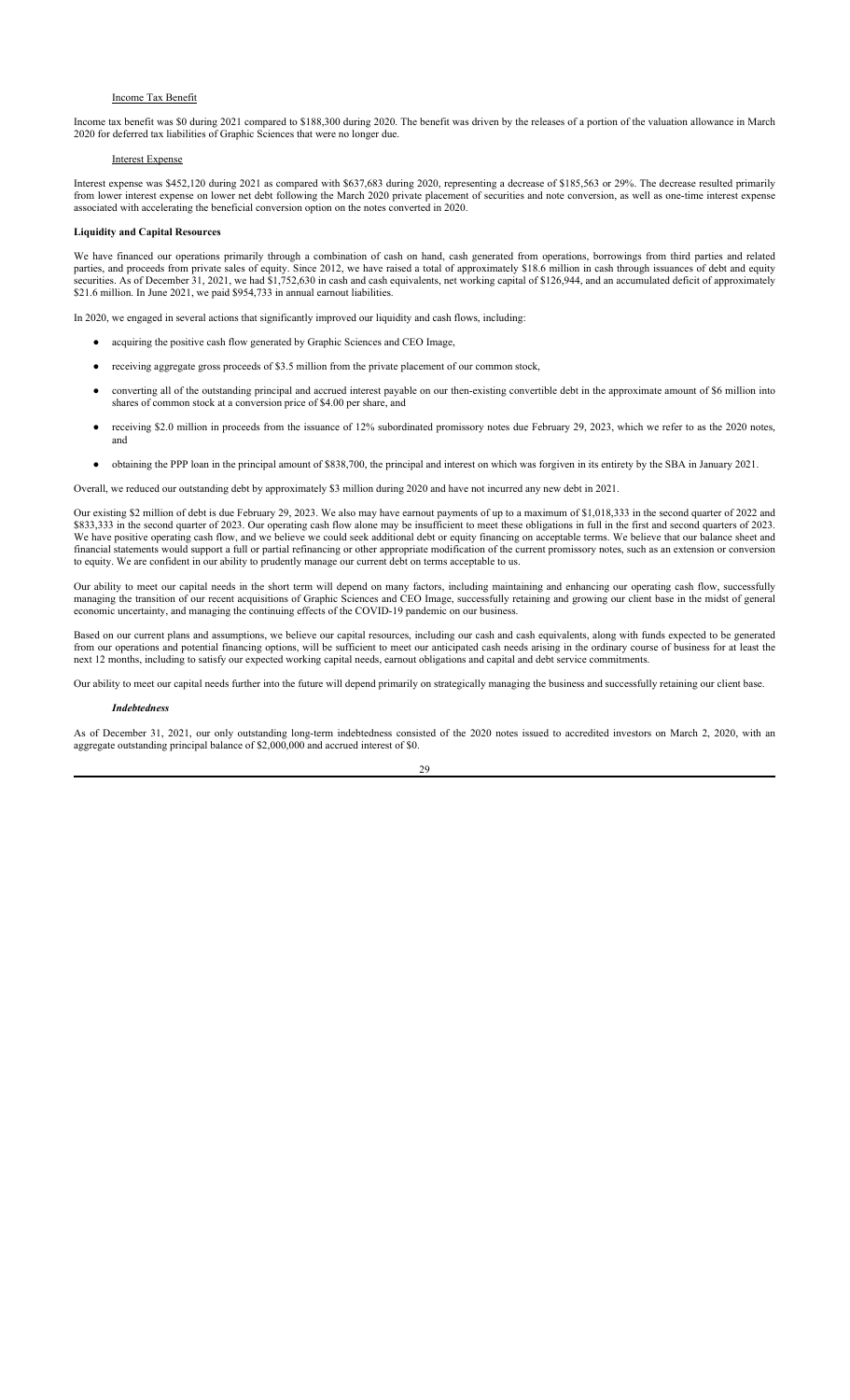### *Capital Expenditures*

There were no material commitments for capital expenditures at December 31, 2021.

#### *Cash Provided by Operating Activities.*

From our inception, we have generated revenues from the sales, implementation, subscriptions, and maintenance of our internally generated software applications, as well as significantly increased revenues from document conversion services beginning in 2020. Our uses of cash from operating activities include compensation and related costs, hardware costs, rent for our corporate offices, hosting fees for our cloud-based software services, other general corporate expenditures, and travel costs to client sites.

Our plan is to increase our sales and market share by implementing a targeted marketing approach to select vertical markets, an expanded network of resellers through which we expect to sell our expanded software product portfolio, as well as continue to enhance our direct selling results. We expect our operations to continue to require additional capital in order to implement direct marketing campaigns and leads management, reseller training and on-boarding, and to develop additional software integration and customization capabilities. Although management believes that we may have access to additional capital resources, there are currently no commitments in place for new financing, and there is no assurance that we will be able to obtain funds on commercially acceptable terms, if at all.

Net cash provided by operating activities during 2021 was \$1,389,966, primarily attributable to net income adjusted for non-cash expenses of \$703,883, an increase in operating assets of \$393,404 and an decrease in operating liabilities of \$278,464. Net cash provided by operating activities during 2020 was \$124,988, primarily attributable to the net loss adjusted for non-cash expenses of \$2,945,569, a decrease in operating assets of \$388,507 and a decrease in operating liabilities of \$1,008,887.

#### *Cash Used in Investing Activities.*

Net cash used in investing activities in 2021 was \$590,485, primarily related to purchases of racking property and equipment for the new Sterling Heights, MI warehouse. Net cash used in investing activities in 2020 was \$4,095,952, primarily related to cash paid to acquire Graphic Sciences and CEO Image.

#### *Cash Provided and Used in Financing Activities.*

Cash provided and used by financing activities primarily consist of net proceeds from issuance or repayments of debt, new issuance of equity, or payment of contingent consideration in the form of earnout liabilities.

Net cash used by financing activities during 2021 amounted to \$954,733, due to payment of earnout liabilities. Net cash provided by financing activities for 2020 amounted to \$5,474,681. The net cash provided by financing activities resulted from new borrowings of \$3,008,700, partially offset by \$175,924 in financing costs, and the sale of common stock resulting in \$2,859,633 in net cash. Notes payable payments amounted to \$170,000, which comprised of seller notes which are installment payments for net assets acquired. Notes payable payments to related parties amounted to \$47,728.

## **Critical Accounting Policies and Estimates**

These critical accounting policies and estimates by our management should be read in conjunction with Note 4 *Summary of Significant Accounting Policies* to the Consolidated Financial Statements.

The preparation of consolidated financial statements in accordance U.S. GAAP requires us to make estimates and assumptions that affect the reported amounts of assets and liabilities at the date of the consolidated financial statements and the reported amounts of revenue and expenses in the reporting period. We regularly make estimates and assumptions that affect the reported amounts of assets and liabilities. We base our estimates and assumptions on current facts, historical experience and various other factors that we believe to be reasonable under the circumstances, the results of which form the basis for making judgments about the carrying values of assets and liabilities and the accrual of costs and expenses that are not readily apparent from other sources.

$$
30\quad
$$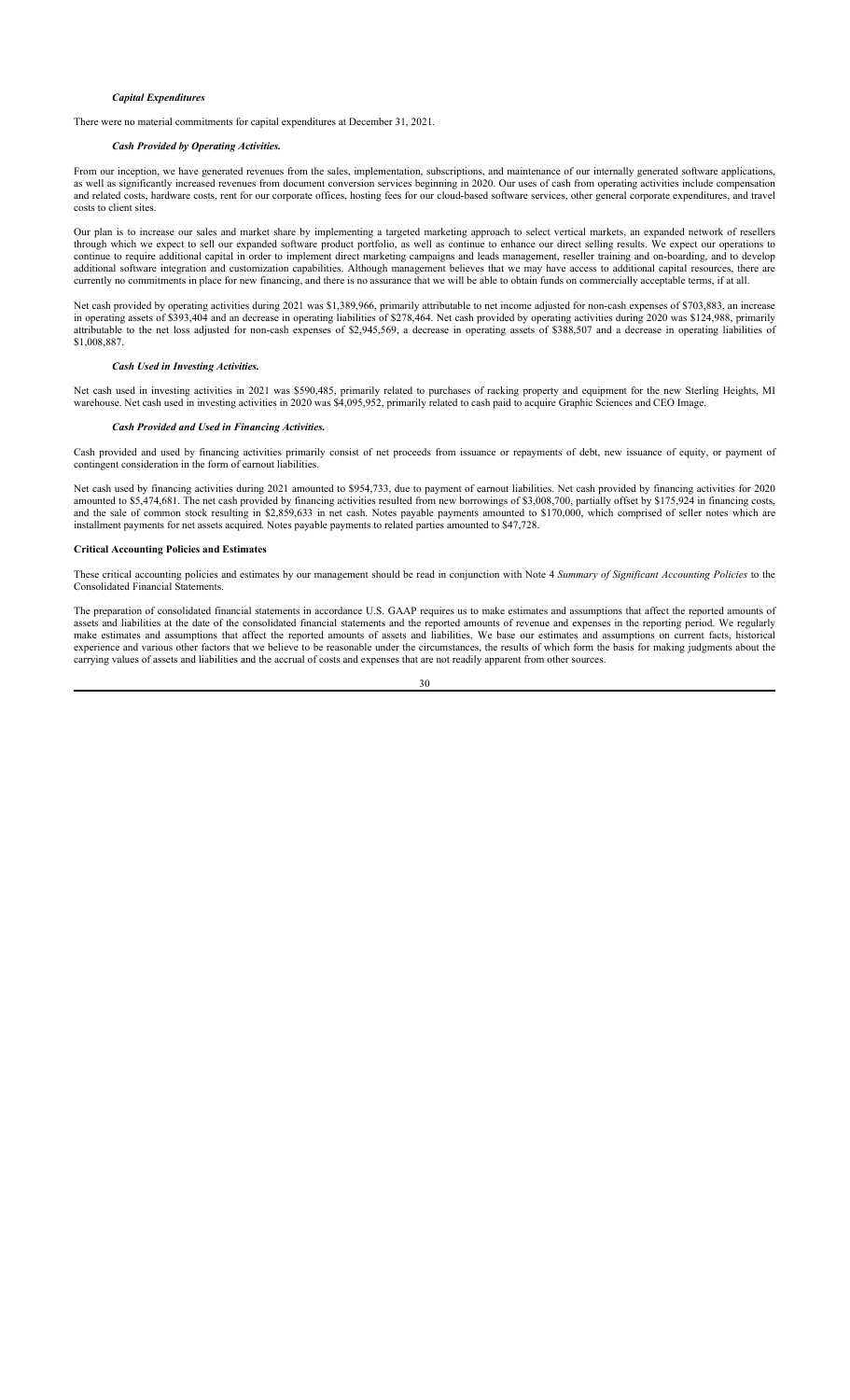The actual results experienced by us may differ materially and adversely from our estimates. To the extent there are material differences between our estimates and the actual results, our future results of operations will be affected.

We consider the following accounting policies and estimates to be both those most important to the portrayal of our financial condition and those that require the most subjective judgment:

- Revenue Recognition
- Business Acquisition, Goodwill and Intangibles, including Contingent Liability—Earnout
- Accounts Receivable, Unbilled
- Deferred Revenues
- Accounting for Costs of Computer Software to be Sold, Leased or Marketed and Accounting for Internal Use Software
- Accounting Stock-Based Compensation

## *Revenue Recognition*

In accordance with ASC 606, "Revenue From Contracts With Customers," we follow a five-step model to assess each contract of a sale or service to a customer: identify the legally binding contract, identify the performance obligations, determine the transaction price, allocate the transaction price, and determine whether revenue will be recognized at a point in time or over time. Revenue is recognized when a performance obligation is satisfied and the customer obtains control of promised goods and services. The amount of revenue recognized reflects the consideration to which we expect to be entitled to receive in exchange for these goods and services. In addition, ASC 606 requires disclosures of the nature, amount, timing, and uncertainty of revenue and cash flows arising from contracts with customers.

Our contracts with customers often contain multiple performance obligations. For these contracts, we account for individual performance obligations separately if they are distinct. The transaction price is allocated to the separate performance obligations on a relative standalone selling price ("SSP") basis. We determine the SSP based on an observable standalone selling price when it is available, as well as other factors, including, the price charged to customers, our discounting practices, and our overall pricing objectives, while maximizing observable inputs. In situations where pricing is highly variable or uncertain, we estimate the SSP using a residual approach.

Revenue from on-premises licenses is recognized upfront upon transfer of control of the software, which occurs at delivery, or when the license term commences, if later. We recognize revenue from maintenance contracts ratably over the service period. Cloud services revenue is recognized ratably over the cloud service term. Training, professional services, and storage and retrieval services are provided either on a time and material basis, in which revenues are recognized as services are delivered, or over a contractual term, in which revenues are recognized ratably. With respect to contracts that include customer acceptance provisions, we recognize revenue upon customer acceptance. Our policy is to record revenues net of any applicable sales, use or excise taxes.

Payment terms and conditions vary by contract type, although our terms generally include a requirement of payment within 30 to 60 days. We assess whether payment terms are customary or extended in accordance with normal practice relative to the market in which the sale is occurring. In instances where the timing of revenue recognition differs from the timing of payment, we have determined our contracts do not include a significant financing component. The primary purpose of our invoicing terms is to provide customers with simplified and predictable ways of purchasing our products and services, not to receive financing from our customers or to provide customers with financing.

We generally do not offer rights of return or any other incentives such as concessions, product rotation, or price protection and, therefore, do not provide for or make estimates of rights of return and similar incentives.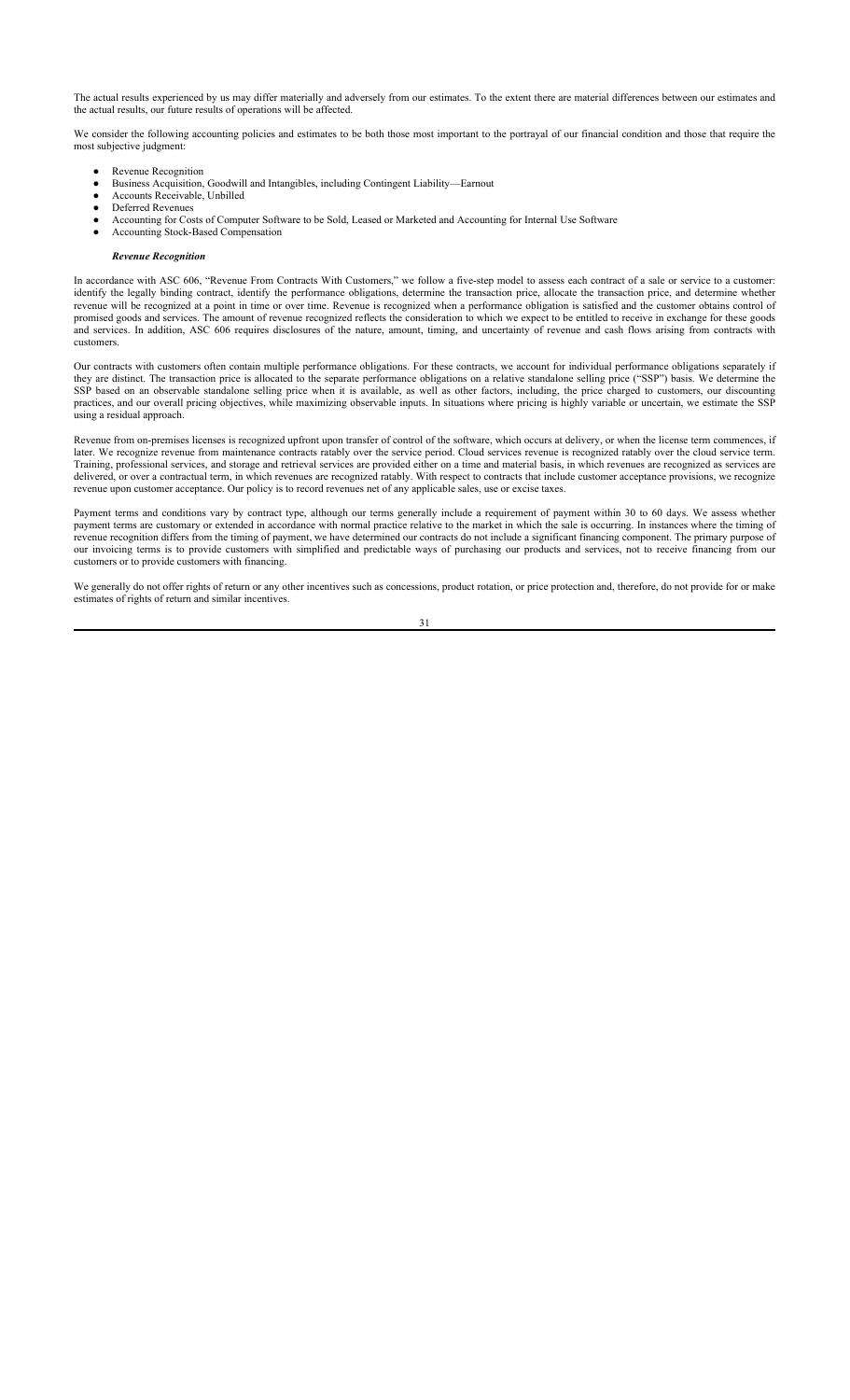We establish allowances for doubtful accounts when available information causes us to believe that credit loss is probable.

#### *Business Acquisition, Goodwill and Intangibles Assets, including Contingent Liability—Earnout*

We have allocated the purchase price to assets acquired and liabilities assumed based on the estimated fair value of such assets and liabilities at the date of acquisition. We estimate a fair value of any earnout which would be owed to the seller based on the terms of the earnout and record this liability at the acquisition date. Fair value was based on future projections of metrics such as revenue or profit over the earnout period and valuation techniques that utilize expected volatility, threshold probability, and discounting of future payments. Evaluating the fair value involves a high degree of assumptions used within the valuation models, in particular, forecasts of projected revenues or margins. Changes in these assumptions could have a significant impact on the fair value of the earnout liabilities.

The carrying value of goodwill is not amortized, but it tested for impairment annually as of December 31, as well as on an interim basis whenever events or changes in circumstances indicate that the carrying amount of a reporting unit may not be recoverable. An impairment charge is recognized for the amount by which the carrying amount exceeds the recorded fair value. All intangible assets have finite lives and are stated at cost, net of amortization. Amortization is computed over the useful life of the related assets on a straight-line method.

As of December 31, 2021 and 2020, we recorded a change in fair value of earnout liabilities for both Graphic Sciences and CEO Image. The assumptions were updated to reflect the improved performance of both acquisitions against their threshold targets, the passage of time, and, for December 2020, a reduction of uncertainty driven by the pandemic.

#### *Accounts Receivable, Unbilled*

We recognize professional services revenue over time as the services are delivered using an input or output method (e.g., labor hours incurred as a percentage of total labor hours budgeted, images scanned, or similar milestones), as appropriate for the contract, provided all other revenue recognition criteria are met. When our revenue recognition policies recognize revenue that has not yet been billed, we record those contract asset amounts in accounts receivable, unbilled.

#### *Deferred Revenues*

Amounts that have been invoiced are recognized in accounts receivable, deferred revenue or revenue, depending on whether the revenue recognition criteria have been met. Deferred revenue represents amounts billed for which revenue has not yet been recognized. Deferred revenues typically relate to maintenance and software-as-a-service agreements which have been paid for by customers prior to the performance of those services, and payments received for professional services and license arrangements and software-as-a-service performance obligations that have been deferred until fulfilled under our revenue recognition policy.

## *Accounting for Costs of Computer Software to be Sold, Leased or Marketed and Accounting for Internal Use Software*

We design, develop, test, market, license, and support new software products and enhancements of current products. We continuously monitor our software products and enhancements to remain compatible with standard platforms and file formats. In accordance with ASC 985-20 "Costs of Software to be Sold, Leased or Otherwise Marketed," we expense software development costs, including costs to develop software products or the software component of products to be sold, leased, or marketed to external users, before technological feasibility is reached. Once technological feasibility has been established, certain software development costs incurred during the application development stage are eligible for capitalization. Based on our software development process, technical feasibility is established upon completion of a working model. Technological feasibility is typically reached shortly before the release of such products. No such costs were capitalized during the periods presented in this report.

In accordance with ASC 350-40, "Internal-Use Software," we capitalize purchase and implementation costs of internal use software. Once an application has reached development stage, internal and external costs, if direct and incremental, are capitalized until the software is substantially complete and ready for its intended use. Capitalization ceases upon completion of all substantial testing. We also capitalize costs related to specific upgrades and enhancements when it is probable that the expenditure will result in additional functionality. Such capitalized costs are stated at cost less accumulated amortization. Amortization is computed over the estimated useful lives of the related assets on a straight-line basis, which is three years.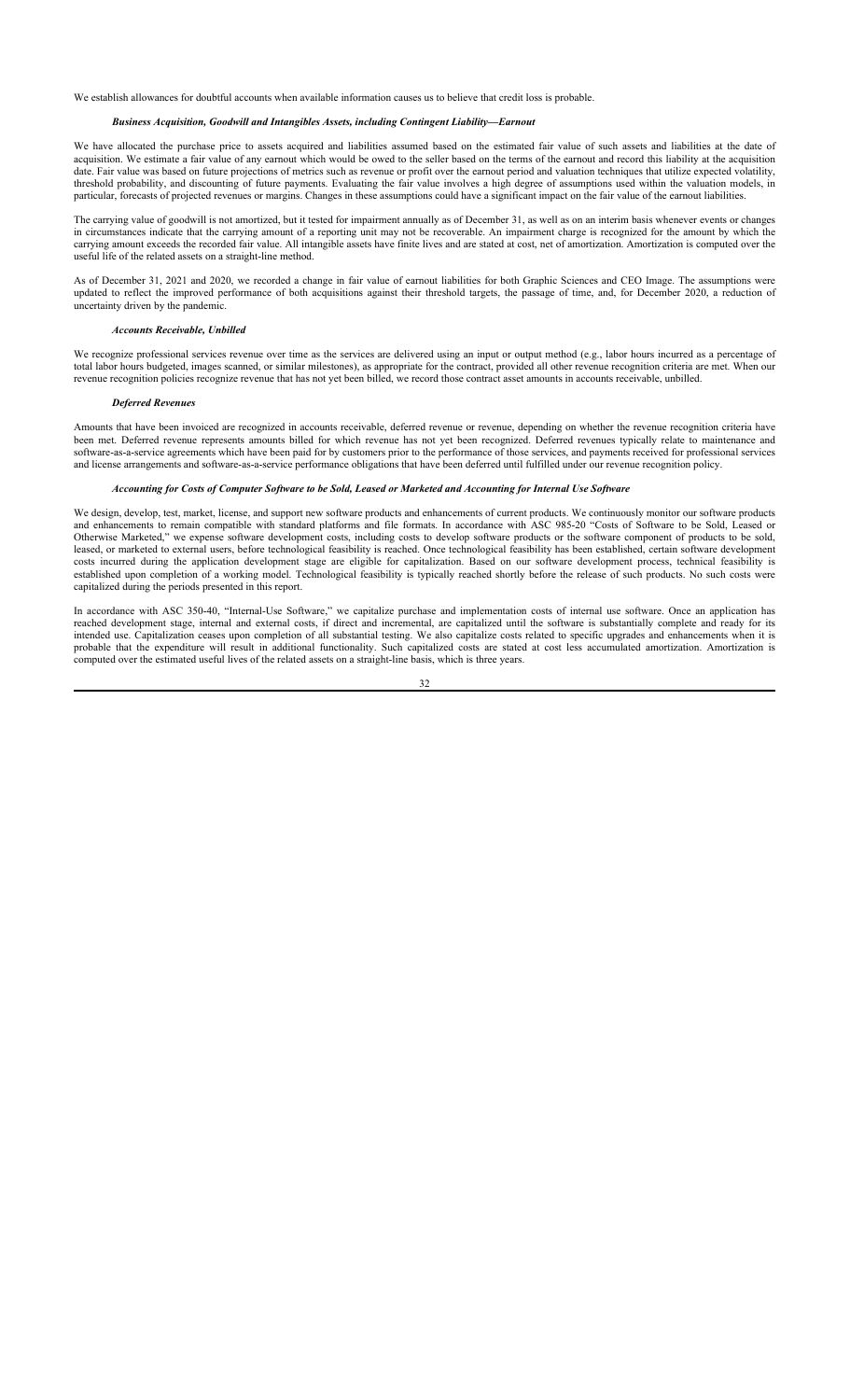## *Stock-Based Compensation*

We maintain one stock-based compensation plan. We account for stock-based payments to employees in accordance with ASC 718, "Compensation - Stock Compensation." Stock-based payments to employees include grants of stock that are recognized in the consolidated statement of operations based on their fair values at the date of grant. We account for stock-based payments to non-employees in accordance with ASC 718, "Compensation - Stock Compensation," which requires that such equity instruments are recorded at their fair value on the grant date.

The grant date fair value of stock option awards is recognized in earnings as stock-based compensation cost over the requisite service period of the award using the straight-line attribution method. We estimate the fair value of the stock option awards using the Black-Scholes-Merton option pricing model. The exercise price of options is specified in the stock option agreements. The expected volatility is based on the historical volatility of our stock for the previous period equal to the expected term of the options. The expected term of options granted is based on the midpoint between the vesting date and the end of the contractual term. The riskfree interest rate is based upon a U.S. Treasury instrument with a life that is similar to the expected term of the options. The expected dividend yield is based upon the yield expected on date of grant to occur over the term of the option.

## **ITEM 7A. QUANTITATIVE AND QUALITATIVE DISCLOSURES ABOUT MARKET RISK.**

Not applicable to smaller reporting companies.

## **ITEM 8. FINANCIAL STATEMENTS AND SUPPLEMENTARY DATA.**

(1) Consolidated Financial Statements.

|                                                                                                 | Page  |
|-------------------------------------------------------------------------------------------------|-------|
| Report of Independent Registered Public Accounting Firm (PCAOB ID No. 1808)                     | $F-1$ |
|                                                                                                 |       |
| Consolidated Balance Sheets at December 31, 2021 and 2020                                       | $F-3$ |
|                                                                                                 |       |
| Consolidated Statements of Operations for the years ended December 31, 2021, and 2020           | $F-4$ |
|                                                                                                 |       |
| Consolidated Statements of Stockholders' Equity for the years ended December 31, 2021, and 2020 | $F-5$ |
|                                                                                                 |       |
| Consolidated Statements of Cash Flows for the years ended December 31, 2021, and 2020           | $F-6$ |
|                                                                                                 |       |
| <b>Notes to Consolidated Financial Statements</b>                                               | $F-7$ |
|                                                                                                 |       |
|                                                                                                 |       |

(2) Consolidated Financial Statement Schedules.

Consolidated Financial Statement Schedules have been omitted because they are either not required or not applicable, or because the information required to be presented is included in the consolidated financial statements or the notes thereto included in this report.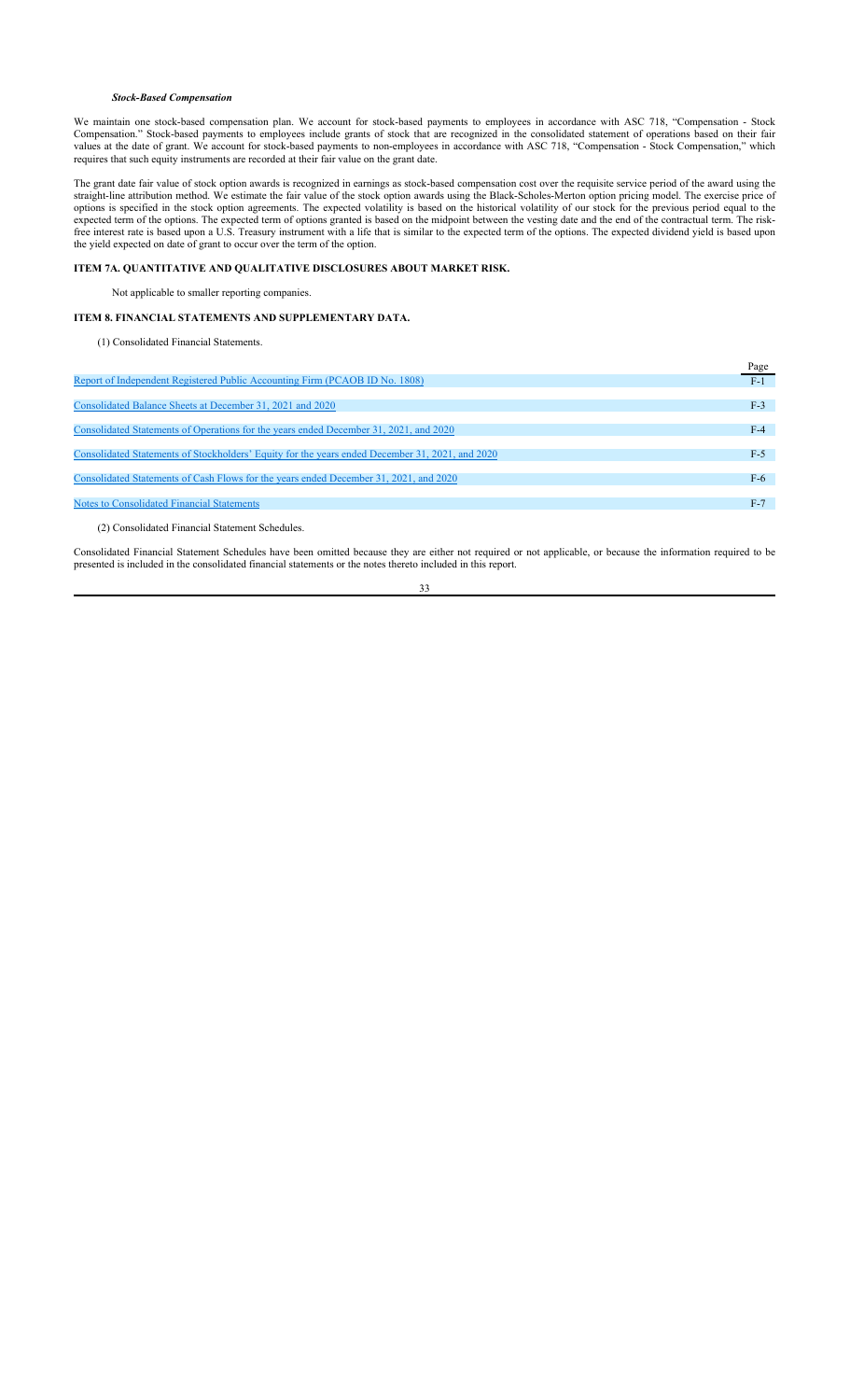## **REPORT OF INDEPENDENT REGISTERED PUBLIC ACCOUNTING FIRM**

To the Stockholders and Board of Directors Intellinetics, Inc. and Subsidiaries Columbus, Ohio

### **Opinion on the Consolidated Financial Statements**

We have audited the accompanying consolidated balance sheets of Intellinetics, Inc. and Subsidiaries (the "Company") as of December 31, 2021 and 2020, the related consolidated statements of operations, stockholders' equity (deficit), and cash flows for each of the years then ended, and related notes (collectively referred to as the "consolidated financial statements"). In our opinion, the consolidated financial statements present fairly, in all material respects, the financial position of the Company at December 31, 2021 and 2020, and the results of its operations and its cash flows for each of the two years in the period ended December 31, 2021, in conformity with accounting principles generally accepted in the United States of America.

#### **Basis for Opinion**

These consolidated financial statements are the responsibility of the Company's management. Our responsibility is to express an opinion on the Company's consolidated financial statements based on our audits. We are a public accounting firm registered with the Public Company Accounting Oversight Board (United States) ("PCAOB") and are required to be independent with respect to the Company in accordance with the U.S. federal securities laws and the applicable rules and regulations of the Securities and Exchange Commission and the PCAOB.

We conducted our audits in accordance with the standards of the PCAOB. Those standards require that we plan and perform the audit to obtain reasonable assurance about whether the consolidated financial statements are free of material misstatement, whether due to error or fraud. The Company is not required to have, nor were we engaged to perform, an audit of its internal control over financial reporting. As part of our audits we are required to obtain an understanding of internal control over financial reporting but not for the purpose of expressing an opinion on the effectiveness of the Company's internal control over financial reporting. Accordingly, we express no such opinion.

Our audits included performing procedures to assess the risks of material misstatement of the consolidated financial statements, whether due to error or fraud, and performing procedures that respond to those risks. Such procedures included examining, on a test basis, evidence regarding the amounts and disclosures in the consolidated financial statements. Our audits also included evaluating the accounting principles used and significant estimates made by management, as well as evaluating the overall presentation of the consolidated financial statements. We believe that our audits provide a reasonable basis for our opinion.

## **Critical Audit Matters**

The critical audit matters communicated below are matters arising from the current period audit of the consolidated financial statements that were communicated or required to be communicated to the audit committee and that: (1) relate to accounts or disclosures that are material to the consolidated financial statements and (2) involved our especially challenging, subjective, or complex judgments. The communication of critical audit matters does not alter in any way our opinion on the consolidated financial statements, taken as a whole, and we are not, by communicating the critical audit matters below, providing separate opinions on the critical audit matters or on the accounts or disclosures to which they relate.

### *Evaluation of the Fair Value of Earnout Liabilities Related to Business Acquisitions*

### *Description of the Matter*

As discussed in Note 7 to the consolidated financial statements, the Company makes certain assumptions and judgment in determining fair value measurements for business acquisitions. During 2020, the Company consummated two business acquisitions. The acquisitions resulted in the recognition of earnout liabilities totaling \$889,200, subsequently revalued at \$2,444,000 at December 31, 2020. During 2021, the Company paid out \$954,733 and recorded a change in fair value of \$141,414. The remaining earnout liability amounted to \$1,630,681 at December 31, 2021.

We identified the evaluation of the fair value of the earnout liabilities related to the acquired businesses as a critical audit matter. Evaluating the fair value involved a high degree of assumptions used within the valuation models including forecasts of projected revenues and volatility rates. In addition, changes in these assumptions could have a significant impact on the fair value of the earnout liabilities.

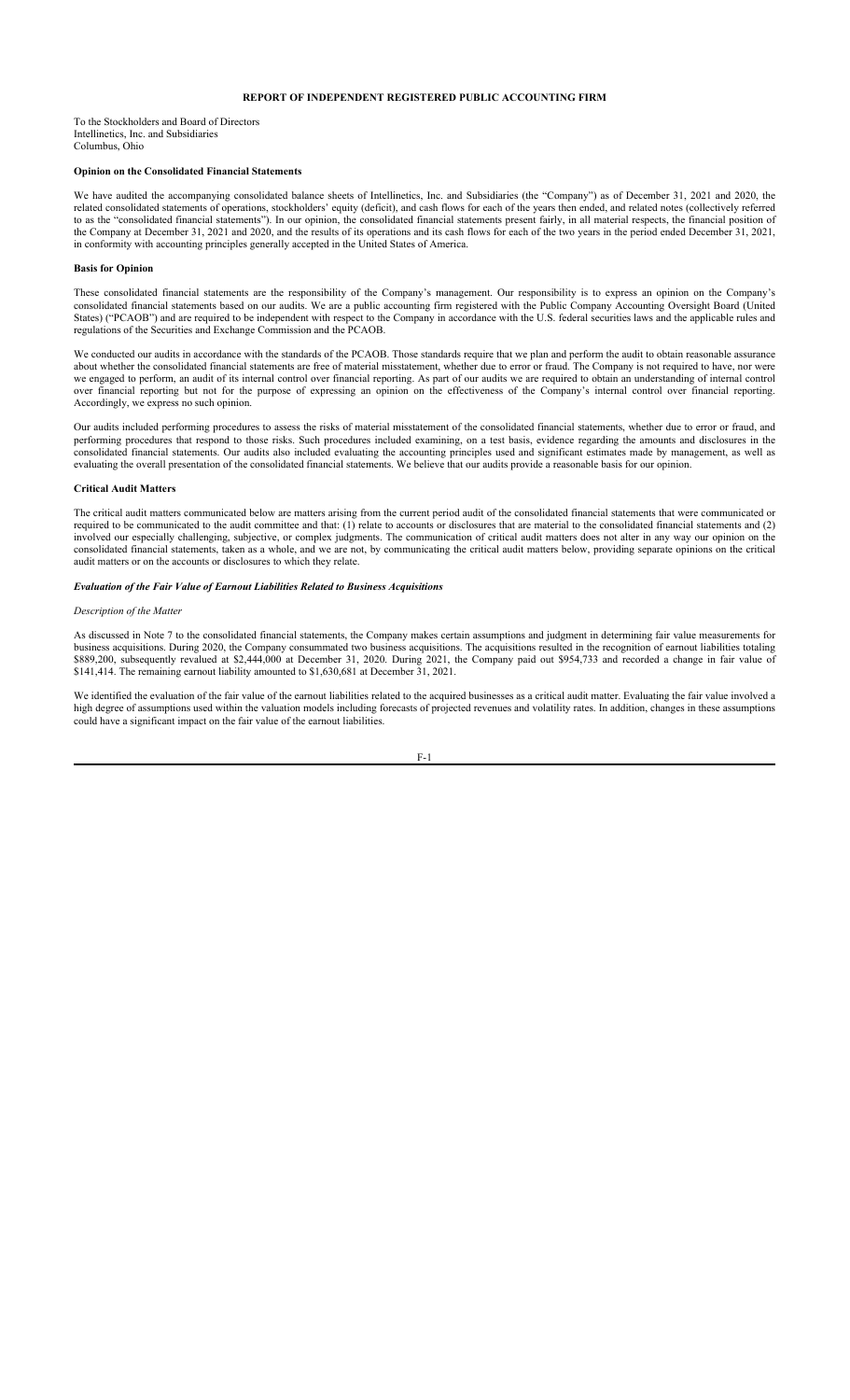## *How We Addressed the Matter in Our Audit*

We obtained an understanding and evaluated the design of internal control over the Company's process for determining the fair value of earnout liabilities related to the business acquisitions, specifically related to the determination of the key assumptions. We evaluated the forecasts of projected revenues and customer attrition rate assumptions used by the Company by comparing the assumptions to the acquirees' historical performance. We evaluated certain forecasts of projected revenues used by the Company to value the earnout liabilities using retrospective analysis as well as historical performance and qualitative factors used in forward looking forecast.

## */s/ GBQ Partners LLC*

We have served as the Company's auditor since 2012. Columbus, Ohio March 24, 2022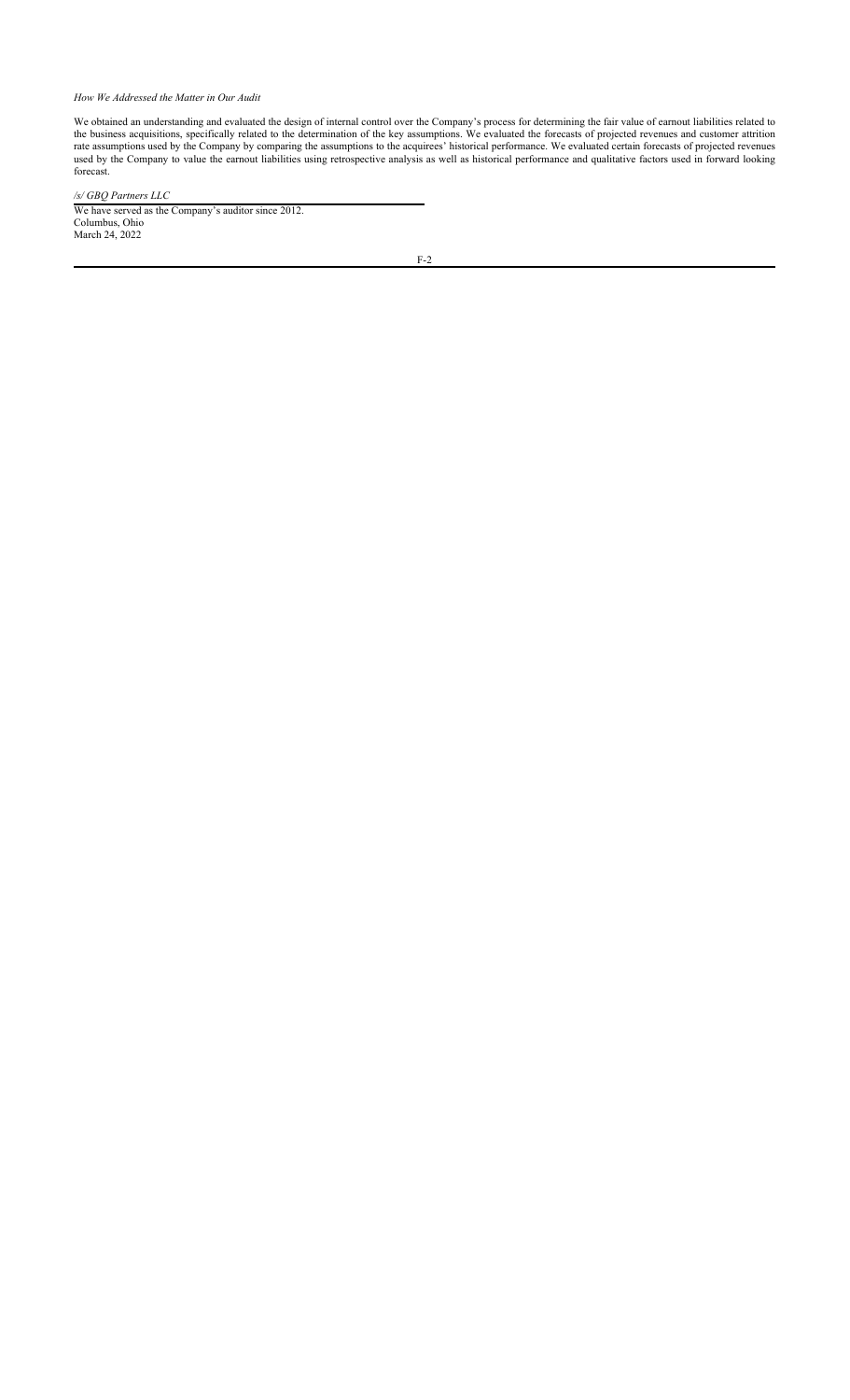### **INTELLINETICS, INC. and SUBSIDIARIES Consolidated Balance Sheets**

|                                                                                                          | December 31,<br>2021 | December 31,<br>2020 |                |
|----------------------------------------------------------------------------------------------------------|----------------------|----------------------|----------------|
| <b>ASSETS</b>                                                                                            |                      |                      |                |
| Current assets:                                                                                          |                      |                      |                |
| Cash                                                                                                     | \$<br>1,752,630      | \$                   | 1,907,882      |
| Accounts receivable, net                                                                                 | 1,176,059            |                      | 792,380        |
| Accounts receivable, unbilled                                                                            | 444,782              |                      | 523,522        |
| Parts and supplies, net                                                                                  | 76,691               |                      | 79,784         |
| Other contract assets                                                                                    | 78,556               |                      | 31,283         |
| Prepaid expenses and other current assets                                                                | 155,550              |                      | 130,883        |
| Total current assets                                                                                     | 3,684,268            |                      | 3,465,734      |
| Property and equipment, net                                                                              | 1,091,780            |                      | 698,752        |
| Right of use assets                                                                                      | 3,841,612            |                      | 2,641,005      |
| Intangible assets, net                                                                                   | 968,496              |                      | 1,184,971      |
| Goodwill                                                                                                 | 2,322,887            |                      | 2,322,887      |
| Other assets                                                                                             | 53,089               |                      | 31,284         |
| Total assets                                                                                             | \$<br>11,962,132     | \$                   | 10,344,633     |
| <b>LIABILITIES AND STOCKHOLDERS' EQUITY</b>                                                              |                      |                      |                |
| Current liabilities:                                                                                     |                      |                      |                |
| Accounts payable                                                                                         | \$<br>181,521        | \$                   | 141,823        |
| Accrued compensation                                                                                     | 343,576              |                      | 271,889        |
| Accrued expenses, other                                                                                  | 161,862              |                      | 131,685        |
| Lease liabilities - current                                                                              | 616,070              |                      | 518,531        |
| Deferred revenues                                                                                        | 1,194,649            |                      | 996,131        |
| Deferred compensation                                                                                    | 100,828              |                      | 100,828        |
| Earnout liabilities - current                                                                            | 958,818              |                      | 877,522        |
| Accrued interest payable - current                                                                       |                      |                      | 5,941          |
| Notes payable - current                                                                                  |                      |                      | 580,638        |
| Total current liabilities                                                                                | 3,557,324            |                      | 3,624,988      |
| Long-term liabilities:                                                                                   |                      |                      |                |
| Notes payable - net of current portion                                                                   | 1,754,527            |                      | 1,802,184      |
| Lease liabilities - net of current portion                                                               | 3,316,682            |                      | 2,196,951      |
| Earnout liabilities - net of current portion                                                             | 671,863              |                      | 1,566,478      |
| Total long-term liabilities                                                                              | 5,743,072            |                      | 5,565,613      |
| <b>Total liabilities</b>                                                                                 | 9,300,396            |                      | 9,190,601      |
| Stockholders' equity:                                                                                    |                      |                      |                |
| Common stock, \$0.001 par value, 25,000,000 shares authorized; 2,823,072 and 2,810,865 shares issued and |                      |                      |                |
| outstanding at December 31, 2021 and 2020, respectively                                                  | 2,823                |                      | 2.811          |
| Additional paid-in capital                                                                               | 24, 297, 229         |                      | 24,147,488     |
| Accumulated deficit                                                                                      | (21, 638, 316)       |                      | (22, 996, 267) |
| Total stockholders' equity                                                                               | 2,661,736            |                      | 1,154,032      |
| Total liabilities and stockholders' equity                                                               | \$<br>11,962,132     | \$                   | 10,344,633     |

See Notes to these consolidated financial statements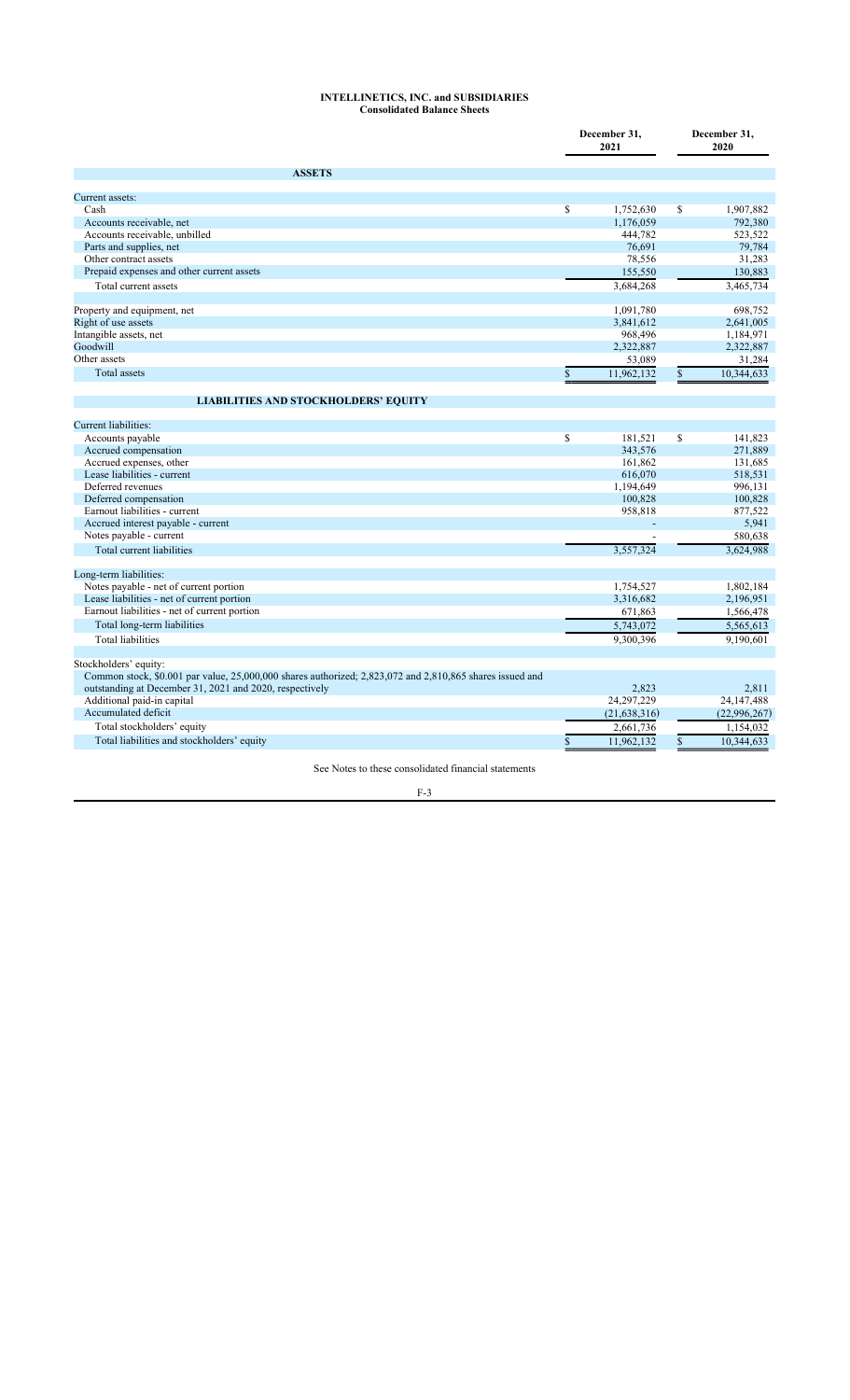### **INTELLINETICS, INC. and SUBSIDIARIES Consolidated Statements of Operations**

|                                                                |              | <b>Years Ended December 31.</b> |              |             |  |
|----------------------------------------------------------------|--------------|---------------------------------|--------------|-------------|--|
|                                                                |              | 2021                            |              | 2020        |  |
| Revenues:                                                      |              |                                 |              |             |  |
|                                                                |              |                                 |              |             |  |
| Sale of software                                               | $\mathbb{S}$ | 78.450                          | \$           | 194,787     |  |
| Software as a service                                          |              | 1,441,683                       |              | 1,055,016   |  |
| Software maintenance services                                  |              | 1,350,470                       |              | 1,257,446   |  |
| Professional services                                          |              | 7,468,716                       |              | 5,007,617   |  |
| Storage and retrieval services                                 |              | 1,120,946                       |              | 738,525     |  |
| Total revenues                                                 |              | 11,460,265                      |              | 8,253,391   |  |
| Cost of revenues:                                              |              |                                 |              |             |  |
| Sale of software                                               |              | 14,828                          |              | 56,664      |  |
| Software as a service                                          |              | 333,001                         |              | 273,368     |  |
| Software maintenance services                                  |              | 81,641                          |              | 159,122     |  |
| Professional services                                          |              | 3,709,348                       |              | 2,553,053   |  |
| Storage and retrieval services                                 |              | 378,465                         |              | 220,446     |  |
| Total cost of revenues                                         |              | 4,517,283                       |              | 3,262,653   |  |
|                                                                |              |                                 |              |             |  |
| Gross profit                                                   |              | 6,942,982                       |              | 4,990,738   |  |
| Operating expenses:                                            |              |                                 |              |             |  |
| General and administrative                                     |              | 4,044,296                       |              | 3,499,440   |  |
| Change in fair value of earnout liabilities                    |              | 141,414                         |              | 1,554,800   |  |
| Significant transaction costs                                  |              |                                 |              | 636,440     |  |
| Sales and marketing                                            |              | 1,378,352                       |              | 1,041,367   |  |
| Depreciation and amortization                                  |              | 413,932                         |              | 296,935     |  |
| Total operating expenses                                       |              | 5,977,994                       |              | 7,028,982   |  |
|                                                                |              |                                 |              |             |  |
| Income (loss) from operations                                  |              | 964,988                         |              | (2,038,244) |  |
| Other income (expense)                                         |              |                                 |              |             |  |
| Gain on extinguishment of debt                                 |              | 845,083                         |              | 287,426     |  |
| Interest expense, net                                          |              | (452, 120)                      |              | (637, 683)  |  |
| Total other income (expense), net                              |              | 392,963                         |              | (350, 257)  |  |
| Income (loss) before income taxes                              |              | 1,357,951                       |              | (2,388,501) |  |
|                                                                |              |                                 |              |             |  |
| Income tax benefit                                             |              |                                 |              | 188,300     |  |
| Net income (loss)                                              |              | 1,357,951                       |              | (2,200,201) |  |
| Basic net income (loss) per share:                             | \$           | 0.48                            | \$           | (0.91)      |  |
| Diluted net income (loss) per share:                           | $\mathbb{S}$ | 0.44                            | $\mathbb{S}$ | (0.91)      |  |
| Weighted average number of common shares outstanding - basic   |              | 2,822,972                       |              | 2,406,830   |  |
|                                                                |              |                                 |              | 2,406,830   |  |
| Weighted average number of common shares outstanding - diluted |              | 3,104,820                       |              |             |  |

See Notes to these consolidated financial statements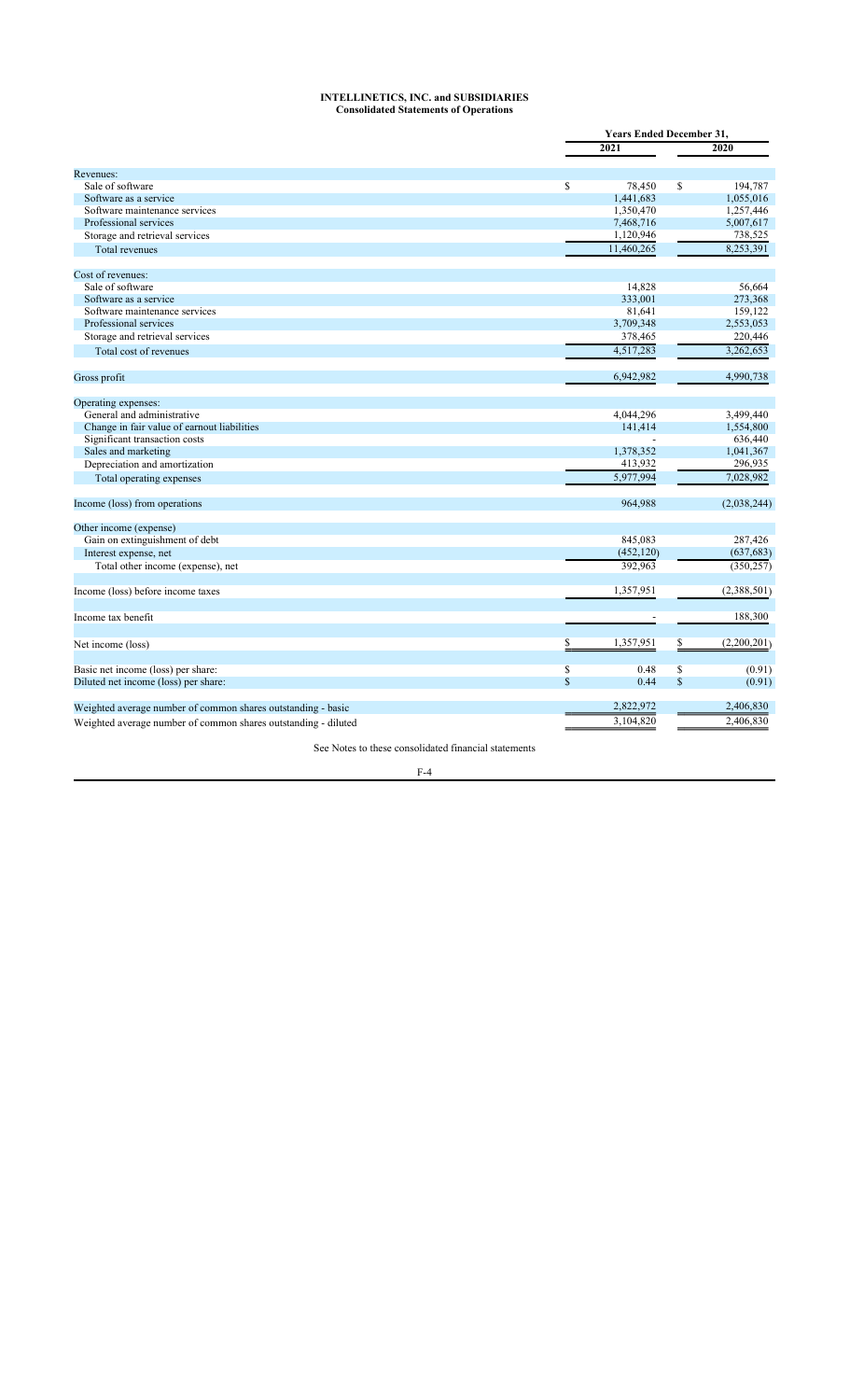#### **INTELLINETICS, INC. and SUBSIDIARIES Consolidated Statement of Stockholders' Equity Years Ended December 31, 2021 and 2020**

|                                           |                          | <b>Common Stock</b> |                          |              |              | Accumulated |                              |    |              |
|-------------------------------------------|--------------------------|---------------------|--------------------------|--------------|--------------|-------------|------------------------------|----|--------------|
|                                           | <b>Shares</b>            |                     | Amount                   |              | Capital      |             | <b>Deficit</b>               |    | <b>Total</b> |
| Balance, December 31, 2019                | 370,497                  | <sup>\$</sup>       | 371                      | $\mathbb{S}$ | 14,419,437   | \$          | (20,796,066)                 | S  | (6,376,258)  |
| <b>Stock Issued to Directors</b>          | 16,429                   |                     | 16                       |              | 57,484       |             |                              |    | 57,500       |
| <b>Stock Option Compensation</b>          |                          |                     |                          |              | 58,770       |             |                              |    | 58,770       |
| <b>Stock Issued</b>                       | 955,000                  |                     | 955                      |              | 3,819,045    |             |                              |    | 3,820,000    |
| <b>Stock Issued for Convertible Notes</b> | 1,468,939                |                     | 1,469                    |              | 5,728,566    |             | ٠                            |    | 5,730,035    |
| <b>Equity Issuance Costs</b>              | $\overline{\phantom{a}}$ |                     | $\overline{\phantom{a}}$ |              | (307, 867)   |             | $\overline{\phantom{a}}$     |    | (307, 867)   |
| Note Offer Warrants                       |                          |                     |                          |              | 372,053      |             | $\qquad \qquad \blacksquare$ |    | 372,053      |
| Net Loss                                  | $\overline{\phantom{a}}$ |                     | $\overline{\phantom{a}}$ |              | $\sim$       |             | (2,200,201)                  |    | (2,200,201)  |
| Balance, December 31, 2020                | 2,810,865                | \$                  | 2,811                    | \$           | 24, 147, 488 | \$.         | (22,996,267)                 | S. | 1,154,032    |
| <b>Stock Issued to Directors</b>          | 12,207                   | $\mathcal{S}$       | 12                       |              | 57,488       |             | ۰                            |    | 57,500       |
| <b>Stock Option Compensation</b>          |                          |                     | $\overline{\phantom{a}}$ |              | 92,253       |             | $\overline{\phantom{a}}$     |    | 92,253       |
| Net Income                                |                          |                     |                          |              |              |             | 1,357,951                    |    | 1,357,951    |
| Balance, December 31, 2021                | 2,823,072                | S                   | 2,823                    | S            | 24, 297, 229 | S           | (21, 638, 316)               |    | 2,661,736    |

See Notes to these Consolidated financial statements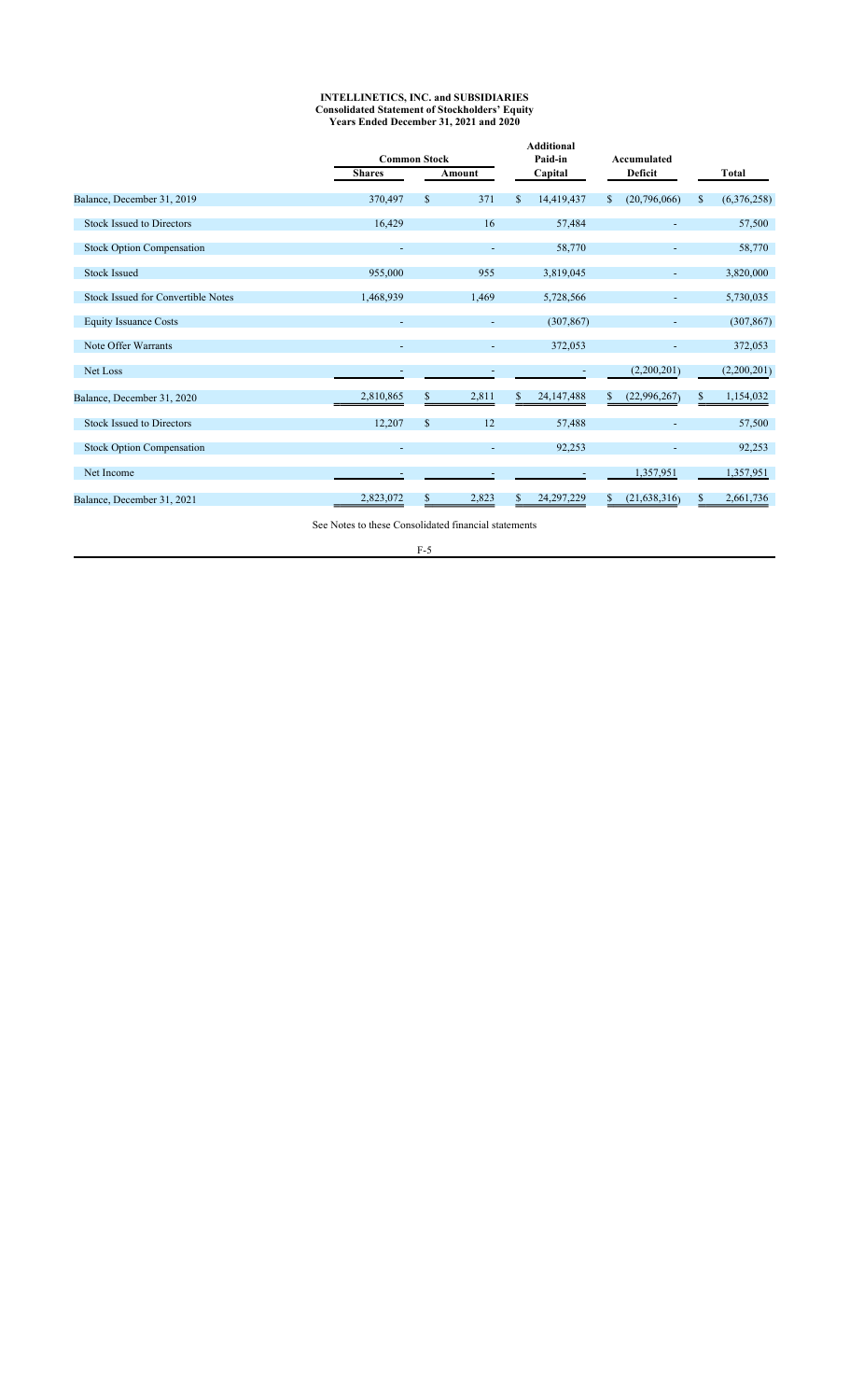### **INTELLINETICS, INC. and SUBSIDIARIES Consolidated Statements of Cash Flows**

|                                                                                                                           | <b>Years Ended December 31.</b> |                          |    |                         |  |
|---------------------------------------------------------------------------------------------------------------------------|---------------------------------|--------------------------|----|-------------------------|--|
|                                                                                                                           |                                 | 2021                     |    | 2020                    |  |
| Cash flows from operating activities:                                                                                     |                                 |                          |    |                         |  |
| Net income (loss)                                                                                                         | \$                              | 1,357,951                | \$ | (2,200,201)             |  |
| Adjustments to reconcile net income (loss) to net cash provided by operating activities:<br>Depreciation and amortization |                                 | 413.932                  |    | 296,935                 |  |
| Bad debt (recovery) expense                                                                                               |                                 | (11, 187)                |    | 54,834                  |  |
| Parts and supplies reserve change                                                                                         |                                 | 9,000                    |    | 15,000                  |  |
| Amortization of deferred financing costs                                                                                  |                                 | 103,739                  |    | 117,091                 |  |
| Amortization of beneficial conversion option                                                                              |                                 |                          |    | 11,786                  |  |
| Amortization of debt discount                                                                                             |                                 | 106,666                  |    | 88,889                  |  |
| Amortization of right of use asset<br>Stock issued for services                                                           |                                 | 635,649<br>57,500        |    | 405,227                 |  |
| Stock options compensation                                                                                                |                                 | 92,253                   |    | 57,500<br>58,770        |  |
| Note conversion stock issue expense                                                                                       |                                 |                          |    | 141,000                 |  |
| Warrant issue expense                                                                                                     |                                 |                          |    | 236,761                 |  |
| Interest on converted debt                                                                                                |                                 |                          |    | 176,106                 |  |
| Amortization of original issue discount on notes                                                                          |                                 |                          |    | 18,296                  |  |
| Gain on extinguishment of debt                                                                                            |                                 | (845,083)                |    | (287, 426)              |  |
| Change in fair value of earnout liabilities                                                                               |                                 | 141,414                  |    | 1,554,800               |  |
| Changes in operating assets and liabilities:                                                                              |                                 |                          |    |                         |  |
| Accounts receivable                                                                                                       |                                 | (372, 492)               |    | 605,094                 |  |
| Accounts receivable, unbilled<br>Parts and supplies                                                                       |                                 | 78,740<br>(5,907)        |    | (224, 128)<br>796       |  |
| Prepaid expenses and other current assets                                                                                 |                                 | (93, 745)                |    | 6,745                   |  |
| Accounts payable and accrued expenses                                                                                     |                                 | 141,562                  |    | (645, 596)              |  |
| Lease liabilities, current and long-term                                                                                  |                                 | (618,986)                |    | (396, 292)              |  |
| Deferred compensation                                                                                                     |                                 |                          |    | (16,338)                |  |
| Accrued interest, current and long-term                                                                                   |                                 | 442                      |    | 5,940                   |  |
| Deferred revenues                                                                                                         |                                 | 198,518                  |    | 43,399                  |  |
| Total adjustments                                                                                                         |                                 | 32.015                   |    | 2,325,189               |  |
| Net cash provided by operating activities                                                                                 |                                 | 1,389,966                |    | 124,988                 |  |
|                                                                                                                           |                                 |                          |    |                         |  |
| Cash flows from investing activities:                                                                                     |                                 |                          |    |                         |  |
| Cash paid to acquire business, net of cash acquired                                                                       |                                 |                          |    | (4,019,098)             |  |
| Purchases of property and equipment                                                                                       |                                 | (590, 485)               |    | (76, 854)               |  |
| Net cash used in investing activities                                                                                     |                                 | (590, 485)               |    | (4,095,952)             |  |
|                                                                                                                           |                                 |                          |    |                         |  |
| Cash flows from financing activities:                                                                                     |                                 |                          |    |                         |  |
| Payment of earnout liabilities                                                                                            |                                 | (954, 733)               |    |                         |  |
| Proceeds from issuance of common stock                                                                                    |                                 |                          |    | 3,167,500               |  |
| Offering costs paid on issuance of common stock<br>Payment of deferred financing costs                                    |                                 | $\overline{a}$           |    | (307, 867)              |  |
| Proceeds from notes payable                                                                                               |                                 | $\overline{a}$           |    | (175, 924)<br>3,008,700 |  |
| Repayment of notes payable                                                                                                |                                 |                          |    | (170,000)               |  |
| Repayment of notes payable - related parties                                                                              |                                 |                          |    | (47, 728)               |  |
| Net cash (used in) provided by financing activities                                                                       |                                 | (954, 733)               |    | 5,474,681               |  |
|                                                                                                                           |                                 |                          |    |                         |  |
| Net (decrease) increase in cash                                                                                           |                                 | (155, 252)               |    | 1.503.717               |  |
| Cash - beginning of period                                                                                                |                                 | 1,907,882                |    | 404,165                 |  |
| Cash - end of period                                                                                                      |                                 | 1,752,630                |    | 1,907,882               |  |
|                                                                                                                           |                                 |                          |    |                         |  |
| Supplemental disclosure of cash flow information:                                                                         |                                 |                          |    |                         |  |
| Cash paid during the period for interest                                                                                  | \$                              | 242,545                  | \$ | 202,291                 |  |
| Cash paid during the period for income taxes                                                                              |                                 | 4,595                    |    | 117,072                 |  |
|                                                                                                                           |                                 |                          |    |                         |  |
| Supplemental disclosure of non-cash financing activities:                                                                 |                                 |                          |    |                         |  |
| Accrued interest notes payable converted to equity                                                                        | \$                              |                          | S  | 796,074                 |  |
| Accrued interest notes payable related parties converted to equity                                                        |                                 |                          |    | 238,883                 |  |
| Discount on notes payable for beneficial conversion feature                                                               |                                 |                          |    | 320,000                 |  |
| Discount on notes payable for warrants<br>Notes payable converted to equity                                               |                                 |                          |    | 135,292<br>3,421,063    |  |
| Notes payable converted to equity - related parties                                                                       |                                 |                          |    | 1,465,515               |  |
| Right-of-use asset obtained in exchange for operating lease liability                                                     |                                 | 1,836,256                |    |                         |  |
|                                                                                                                           |                                 |                          |    |                         |  |
| Supplemental disclosure of non-cash investing activities relating to business acquisitions:                               |                                 |                          |    |                         |  |
| Cash                                                                                                                      | $\mathbb{S}$                    |                          | \$ | 17,269                  |  |
| Accounts receivable                                                                                                       |                                 |                          |    | 1,122,737               |  |
| Accounts receivable, unbilled                                                                                             |                                 |                          |    | 276,023                 |  |
| Parts and supplies                                                                                                        |                                 |                          |    | 91,396                  |  |
| Prepaid expenses                                                                                                          |                                 |                          |    | 73,116                  |  |
| Other current assets                                                                                                      |                                 |                          |    | 5,954                   |  |
| Right of use assets<br>Property and equipment                                                                             |                                 |                          |    | 2,885,618<br>735,885    |  |
| Intangible assets                                                                                                         |                                 |                          |    | 1,361,000               |  |
| Accounts payable                                                                                                          |                                 |                          |    | (168, 749)              |  |
| Accrued expenses                                                                                                          |                                 |                          |    | (162, 426)              |  |
| Lease liabilities                                                                                                         |                                 | $\overline{a}$           |    | (2,947,684)             |  |
| Federal and state taxes payable                                                                                           |                                 |                          |    | (168,900)               |  |
| Deferred revenues                                                                                                         |                                 | $\overline{a}$           |    | (198, 659)              |  |
| Deferred tax liabilities, net                                                                                             |                                 |                          |    | (149,900)               |  |
| Net assets acquired in acquisition                                                                                        |                                 | $\overline{a}$           |    | 2,772,680               |  |
| Total goodwill acquired in acquisition                                                                                    |                                 | $\overline{\phantom{a}}$ |    | 2,322,887               |  |
| Total purchase price of acquisition                                                                                       |                                 |                          |    | 5,095,567               |  |
| Purchase price of business acquisition financed with earnout liability                                                    |                                 |                          |    | (889, 200)              |  |
| Purchase price of business acquisition financed with installment payments                                                 |                                 |                          |    | (170,000)               |  |
| Cash used in business acquisition                                                                                         | \$                              |                          | \$ | 4,036,367               |  |

See Notes to these consolidated financial statements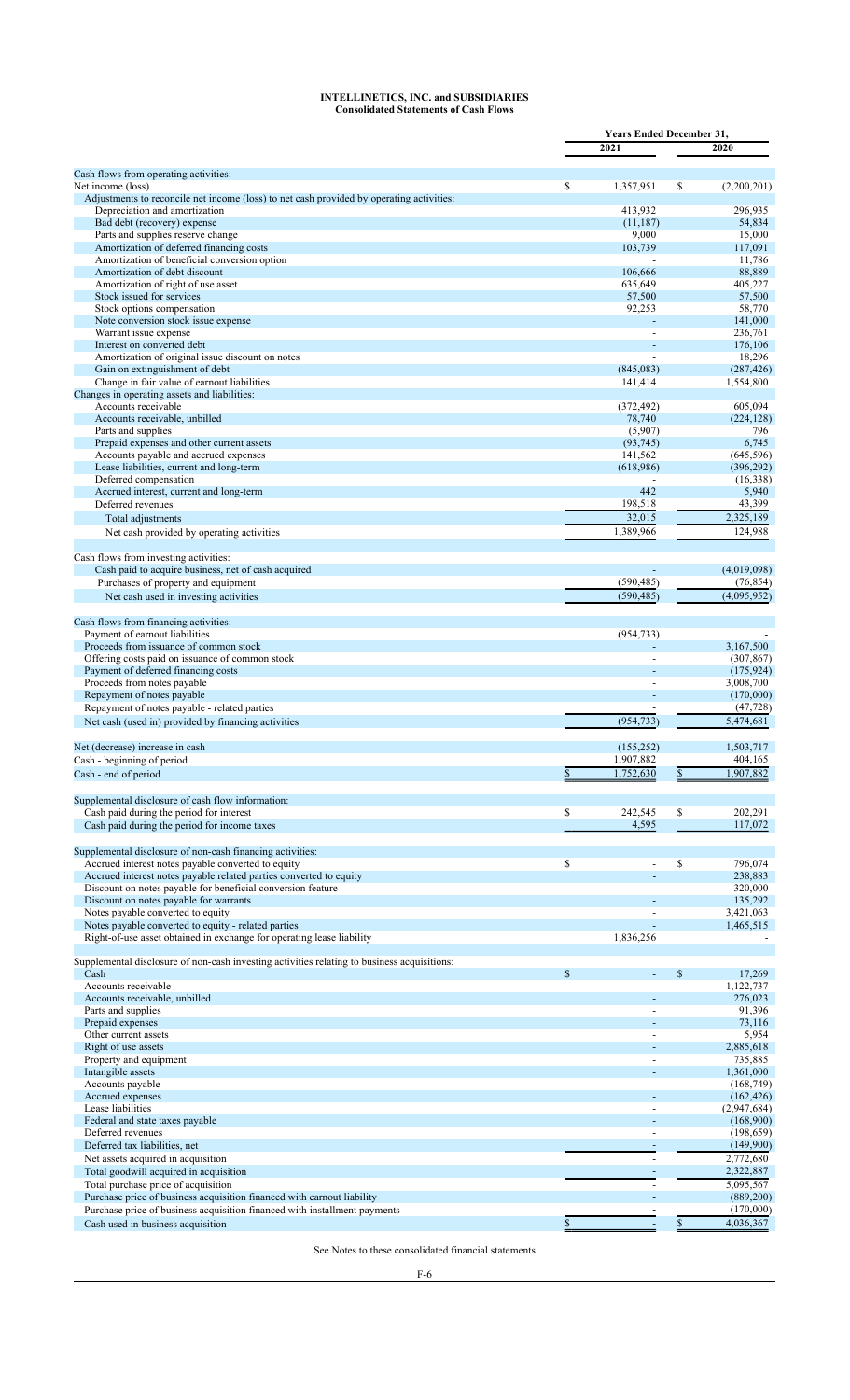### **INTELLINETICS, INC. AND SUBSIDIARY Notes to Consolidated Financial Statements**

### **1. Business Organization and Nature of Operations**

Intellinetics, Inc., formerly known as GlobalWise Investments, Inc., is a Nevada corporation incorporated in 1997, with two wholly-owned subsidiaries: Intellinetics, Inc., an Ohio corporation ("Intellinetics Ohio"), and Graphic Sciences, Inc., a Michigan corporation ("Graphic Sciences"). Intellinetics Ohio was incorporated in 1996, and on February 10, 2012, Intellinetics Ohio became our sole operating subsidiary as a result of a reverse merger and recapitalization. On March 2, 2020, we purchased all the outstanding capital stock of Graphic Sciences.

Our digital transformation products and services are provided through two reporting segments: Document Management and Document Conversion. Our Document Management segment, which includes the CEO Imaging Systems, Inc. ("CEO Image") asset acquisition in April 2020, consists primarily of solutions involving our software platform, allowing customers to capture and manage their documents across operations such as scanned hard-copy documents and digital documents including those from Microsoft Office 365, digital images, audio, video and emails. Our Document Conversion segment, which includes and primarily consists of the Graphic Sciences acquisition, provides assistance to customers as a part of their overall document strategy to convert documents from one medium to another, predominantly paper to digital, including migration to our software solutions, as well as long-term storage and retrieval services. Our solutions create value for customers by making it easy to connect business-critical documents to the people who need them by making those documents easy to find and access, while also being secure and compliant with the customers' audit requirements. Solutions are sold both directly to end-users and through resellers.

### **2. Basis of Presentation**

The accompanying audited consolidated financial statements have been prepared in accordance with United States generally accepted accounting principles ("U.S. GAAP"). We have evaluated subsequent events through the issuance of this Form 10-K.

### **3. Corporate Actions**

On March 20, 2020, we effected a one-for-fifty (1-for-50) reverse stock split of our common stock. All share and per share amounts herein have been adjusted to reflect the reverse stock split.

## **4. Summary of Significant Accounting Policies**

### *Principles of Consolidation*

The consolidated financial statements accompanying these notes include the accounts of Intellinetics and the accounts of all its subsidiaries in which it holds a controlling interest. Under GAAP, consolidation is generally required for investments of more than 50% of the outstanding voting stock of an investee, except when control is not held by the majority owner. We have two subsidiaries: Intellinetics Ohio and Graphic Sciences. We consider the criteria established under Financial Accounting Standards Board ("FASB") Accounting Standard Codification ("ASC") 810, "Consolidations" in the consolidation process. All significant intercompany balances and transactions have been eliminated in consolidation.

### *Use of Estimates*

The preparation of consolidated financial statements in conformity with GAAP requires management to make estimates and assumptions. Such estimates and assumptions affect the reported amounts of assets and liabilities and disclosure of contingent assets and liabilities at the date of the consolidated financial statements and the reported amounts of revenues and expenses. By their nature, these estimates and assumptions are subject to an inherent degree of uncertainty. The impact of COVID-19 has significantly increased economic and demand uncertainty. Because future events and their effects cannot be determined with precision, actual results could differ significantly from estimated amounts.

Significant estimates and assumptions include valuation allowances related to receivables, accounts receivable -unbilled, the recoverability of long-term assets, depreciable lives of property and equipment, purchase price allocations for acquisitions, fair value for goodwill and intangibles, the lease liabilities, estimates of fair value deferred taxes and related valuation allowances. Our management monitors these risks and assesses our business and financial risks on a quarterly basis.

#### *Revenue Recognition*

In accordance with ASC 606, "Revenue From Contracts With Customers," we follow a five-step model to assess each contract of a sale or service to a customer: identify the legally binding contract, identify the performance obligations, determine the transaction price, allocate the transaction price, and determine whether revenue will be recognized at a point in time or over time. Revenue is recognized when a performance obligation is satisfied and the customer obtains control of promised goods and services. The amount of revenue recognized reflects the consideration to which we expect to be entitled to receive in exchange for these goods and services. In addition, ASC 606 requires disclosures of the nature, amount, timing, and uncertainty of revenue and cash flows arising from contracts with customers.

We categorize revenue as software, software as a service, software maintenance services, professional services, and storage and retrieval services. We earn the majority of our revenue from the sale of professional services, followed by the sale of software maintenance services and software as a service. We apply our revenue recognition policies as required in accordance with ASC 606 based on the facts and circumstances of each category of revenue.

#### *a) Sale of software*

Revenues included in this classification typically include sales of licenses with professional services to new customers, additional software licenses to existing customers, and sales of software with or without services to our resellers (See section j) - Reseller Agreements, below. Our software licenses are functional intellectual property and typically provide customers with the right to use our software in perpetuity as it exists when made available to the customer. We recognize revenue from software licenses at a point in time upon delivery, provided all other revenue recognition criteria are met.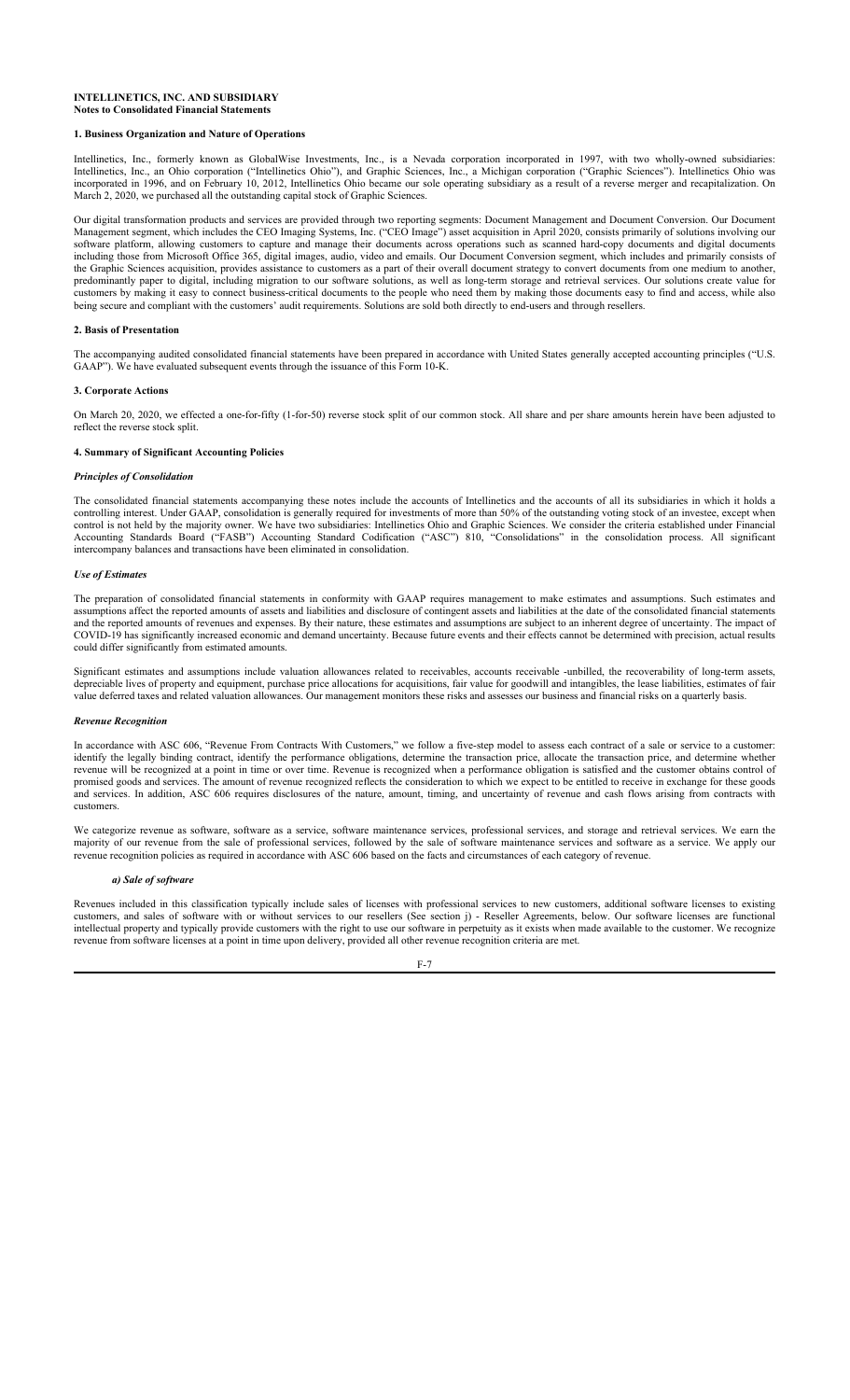## *b) Sale of software as a service*

Sale of software as a service ("SaaS") consists of revenues from arrangements that provide customers the use of our software applications, as a service, typically billed on a monthly or annual basis. Advance billings of these services are not recorded to the extent that the term of the arrangement has not commenced and payment has not been received. Revenue on these services is recognized over the contract period.

### *c) Sale of software maintenance services*

Software maintenance services revenues consist of revenues derived from arrangements that provide post-contract support ("PCS"), including software support and bug fixes, to our software license holders. Advance billings of PCS are not recorded to the extent that the term of the PCS has not commenced and payment has not been received. PCS are considered distinct services. However, these distinct services are considered a single performance obligation consisting of a series of services that are substantially the same and have the same pattern of transfer to the customer. These revenues are recognized over the term of the maintenance contract.

#### *d) Sale of professional services*

Professional services revenues consist of revenues from document scanning and conversion services, consulting, discovery, training, and advisory services to assist customers with document management needs, as well as repair and maintenance services for customer equipment. We recognize professional services revenue over time as the services are delivered using an input or output method (e.g., labor hours incurred as a percentage of total labor hours budgeted, images scanned, or similar milestones), as appropriate for the contract, provided all other revenue recognition criteria are met.

## *e) Sale of storage and retrieval services*

Sale of document storage and retrieval services consist principally of secured warehouse storage of customer documents, which are typically retained for many years, as well as retrieval per agreement terms and certified destruction if desired. We recognize revenue from document storage and retrieval services over the term of the contract for storage and for the retrieval and destructions components, as the services are delivered. Customers are generally billed monthly based upon contractually agreed-upon terms.

### *f) Arrangements with multiple performance obligations*

In addition to selling software licenses, software as a service, software maintenance services, professional services, and storage and retrieval services on a standalone basis, a portion of our contracts include multiple performance obligations. For contracts with multiple performance obligations, we allocate the transaction price of the contract to each distinct performance obligation, on a relative basis using its standalone selling price. We determine the standalone selling price based on the price charged for the deliverable when sold separately.

## *g) Contract balances*

When the timing of our delivery of goods or services is different from the timing of payments made by customers, we recognize either a contract asset (performance precedes contractual due date) or a contract liability (customer payment precedes performance). Customers that prepay are represented by deferred revenue until the performance obligation is satisfied. Contract assets represent arrangements in which the good or service has been delivered but payment is not yet due. Our contract assets consisted of accounts receivable, unbilled, which are disclosed on the consolidated balance sheets, as well as other contract assets which are comprised of employee sales commissions paid in advance of contract periods ending. Our contract liabilities consisted of deferred (unearned) revenue, which is generally related to software as a service or software maintenance contracts. We classify deferred revenue as current based on the timing of when we expect to recognize revenue, which are disclosed on the consolidated balance sheets.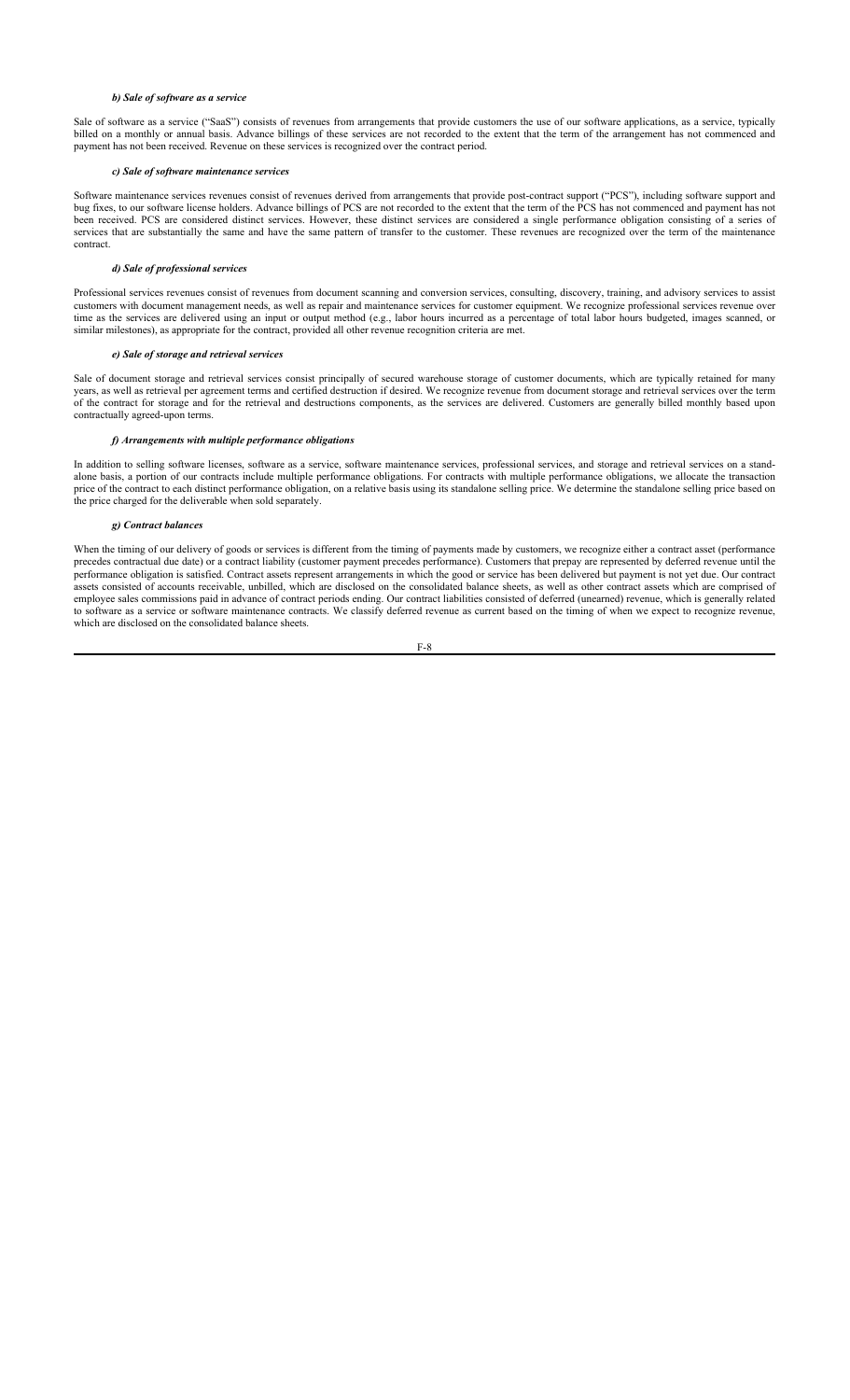The following table presents changes in our contract assets during the years ended December 31, 2021, and 2020:

|                               |   | Balance at<br>Beginning of<br>Period | Addition<br>from<br>acquisition<br>(Note 5) |   | Revenue<br>Recognized in<br>Advance of<br><b>Billings</b> |     | <b>Billings</b> |    | Balance at<br>End of<br>Period |
|-------------------------------|---|--------------------------------------|---------------------------------------------|---|-----------------------------------------------------------|-----|-----------------|----|--------------------------------|
| Year ended December 31, 2021  |   |                                      |                                             |   |                                                           |     |                 |    |                                |
| Accounts receivable, unbilled |   | 523,522                              | $\sim$                                      |   | 4,213,550                                                 |     | (4,292,290)     |    | 444,782                        |
| Other contract assets         | S | 31,283                               | $\sim$                                      | S | 88,168                                                    | \$. | 40,895          | S. | 78,556                         |
|                               |   |                                      |                                             |   |                                                           |     |                 |    |                                |
| Year ended December 31, 2020  |   |                                      |                                             |   |                                                           |     |                 |    |                                |
| Accounts receivable, unbilled |   | 23.371                               | 276,023                                     | S | 917,361                                                   |     | (693, 233)      |    | 523,522                        |
| Other contract assets         | ъ | 19,670                               | $\overline{\phantom{0}}$                    | Ф | 36,954                                                    | ъ   | 25,341          | Ъ. | 31,283                         |
|                               |   |                                      |                                             |   |                                                           |     |                 |    |                                |

## *h) Deferred revenue*

Amounts that have been invoiced are recognized in accounts receivable, deferred revenue or revenue, depending on whether the revenue recognition criteria have been met. Deferred revenue represents amounts billed for which revenue has not yet be recognized. Deferred revenues typically relate to maintenance and software as a service agreements which have been paid for by customers prior to the performance of those services, and payments received for professional services and license arrangements and software as a service performance obligations that have been deferred until fulfilled under our revenue recognition policy.

Remaining performance obligations represent the transaction price from contracts for which work has not been performed or goods and services have not been delivered. We expect to recognize revenue on approximately 99% of the remaining performance obligations over the next 12 months, with the remainder recognized thereafter. As of December 31, 2021, the aggregate amount of the transaction price allocated to remaining performance obligations for software as a service and software maintenance contracts with a duration greater than one year was \$16,835. As of December 31, 2020, the aggregate amount of the transaction price allocated to remaining performance obligations for software as a service and software maintenance contracts with a duration greater than one year was \$45,323. This does not include revenue related to performance obligations that are part of a contract whose original expected duration is one year or less.

The following table presents changes in our contract liabilities during the years ended December 31, 2021 and 2020:

|                                        | Balance at<br>Beginning<br>of Period | Addition<br>from<br>acquisition<br>(Note 5) | <b>Billings</b> | Recognized<br>Revenue | Balance at<br>End of<br>Period |
|----------------------------------------|--------------------------------------|---------------------------------------------|-----------------|-----------------------|--------------------------------|
| Year ended December 31, 2021           |                                      |                                             |                 |                       |                                |
| Contract liabilities: Deferred revenue | 996.131                              | $\overline{\phantom{a}}$                    | 3.700.828       | (3,502,310)           | 1,194,649                      |
|                                        |                                      |                                             |                 |                       |                                |
| Year ended December 31, 2020           |                                      |                                             |                 |                       |                                |
| Contract liabilities: Deferred revenue | 754,073                              | 198,659                                     | 3.038.446       | (2,995,047)           | 996,131                        |
|                                        |                                      |                                             |                 |                       |                                |

### *i) Rights of return and customer acceptance*

We do not generally offer variable consideration, financing components, rights of return or any other incentives such as concessions, product rotation, or price protection and, therefore, does not provide for or make estimates of rights of return and similar incentives. Our contracts with customers generally do not include customer acceptance clauses.

## *j) Reseller agreements*

We execute certain sales contracts through resellers. We recognize revenues relating to sales through resellers when all the recognition criteria have been met including passing of control. In addition, we assess the credit-worthiness of each reseller, and if the reseller is undercapitalized or in financial difficulty, any revenues expected to emanate from such resellers are deferred and recognized only when cash is received and all other revenue recognition criteria are met.

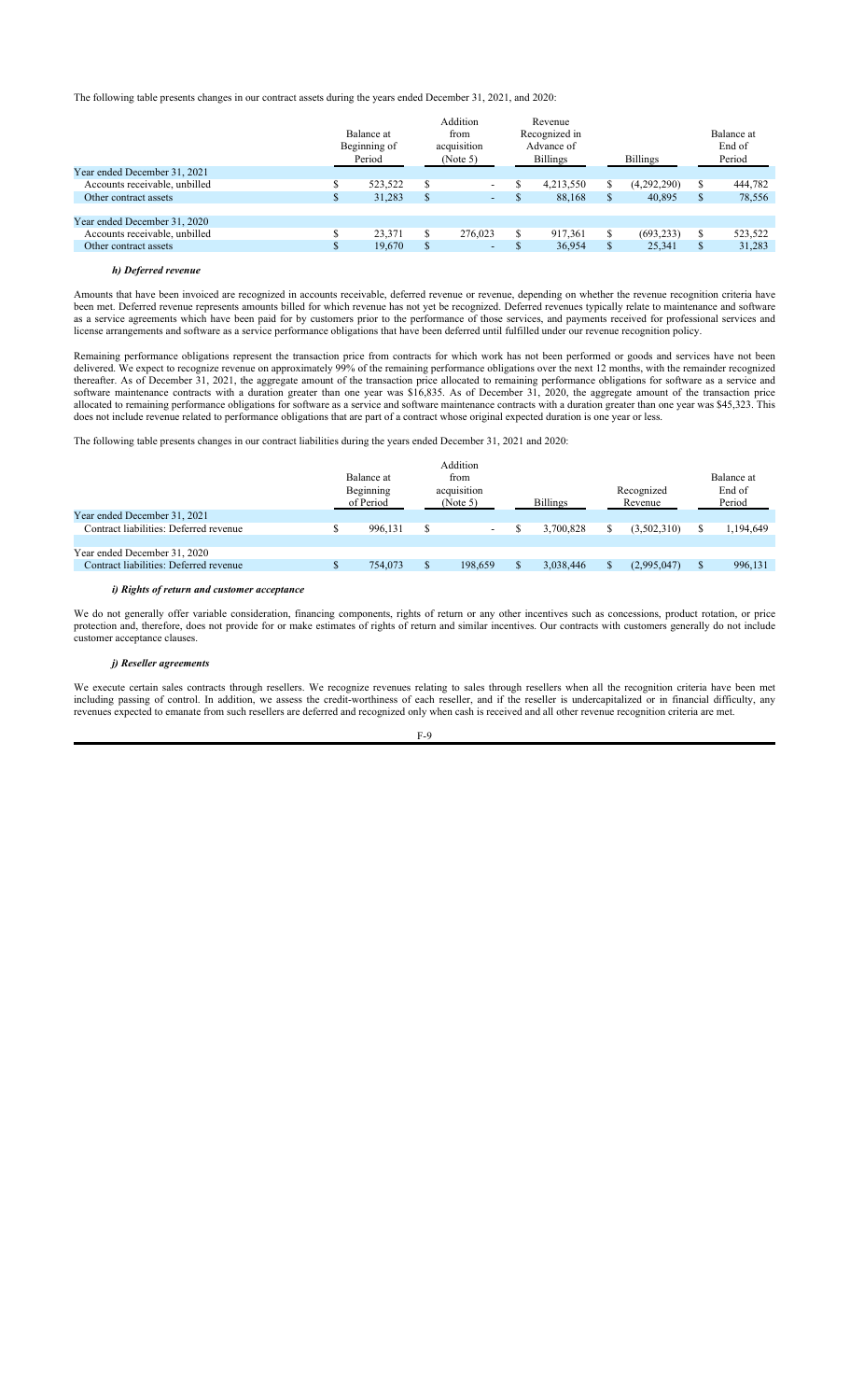## *k) Contract costs*

We capitalize the incremental costs of obtaining a contract with a customer. We have determined that certain sales commissions meet the requirement to be capitalized, and we amortize these costs on a consistent basis with the pattern of transfer of the goods and services in the contract. Total capitalized costs to obtain contracts are included in other contract assets on our consolidated balance sheets.

### *l) Sales taxes*

Sales taxes charged to and collected from customers as part of our sales transactions are excluded from revenues, as well as the determination of transaction price for contracts with multiple performance obligations, and recorded as a liability to the applicable governmental taxing authority.

### *m) Disaggregation of revenue*

We provide disaggregation of revenue based on product groupings in our consolidated statements of operations as we believes this best depicts how the nature, amount, timing, and uncertainty of revenue and cash flows are affected by economic factors. Revenues from contracts are primarily within the United States. International revenues were not material to the consolidated financial statements for the years ended December 31, 2021 and 2020.

### *n) Significant financing component*

Our customers typically do not pay in advance for goods or services to be transferred in excess of one year. As such, it is not necessary to determine if we benefit from the time value of money and should record a component of interest income related to the upfront payment due to the practical expedient of ASC 606-10-32-18.

#### *Concentrations of Credit Risk*

We maintain our cash with high credit quality financial institutions. At times, our cash and cash equivalents may be uninsured or in deposit accounts that exceed the Federal Deposit Insurance Corporation insurance limit.

The number of customers that comprise our customer base, along with the different industries, governmental entities and geographic regions, in which our customers operate, limits concentrations of credit risk with respect to accounts receivable, with the exception of the State of Michigan. In the years ended December 31, 2021 and 2020, our sales to the State of Michigan totaled approximately 47% of revenues. We have not experienced any losses, nor is not aware of any losses by Graphic Sciences, resulting from nonpayment by the State of Michigan.

We do not generally require collateral or other security to support customer receivables; however, we may require customers to provide retainers, up-front deposits or irrevocable letters-of-credit when considered necessary to mitigate credit risks. We have established an allowance for doubtful accounts based upon facts surrounding the credit risk of specific customers and past collections history. Credit losses have been within management's expectations. At December 31, 2021 and 2020, our allowance for doubtful accounts was \$48,783 and \$65,927, respectively.

# *Parts and Supplies*

Parts and supplies are valued at the lower of cost or net realizable value. Costs are determined using the first-in, first-out method. Parts and supplies are used for scanning and document conversion services. A provision for potentially obsolete or slow-moving parts and supplies inventory is made based on parts and supplies levels, future sales forecasted and management's judgment of potentially obsolete parts and supplies. We recorded an allowance of \$24,000 and \$15,000 at December 31, 2021 and 2020, respectively.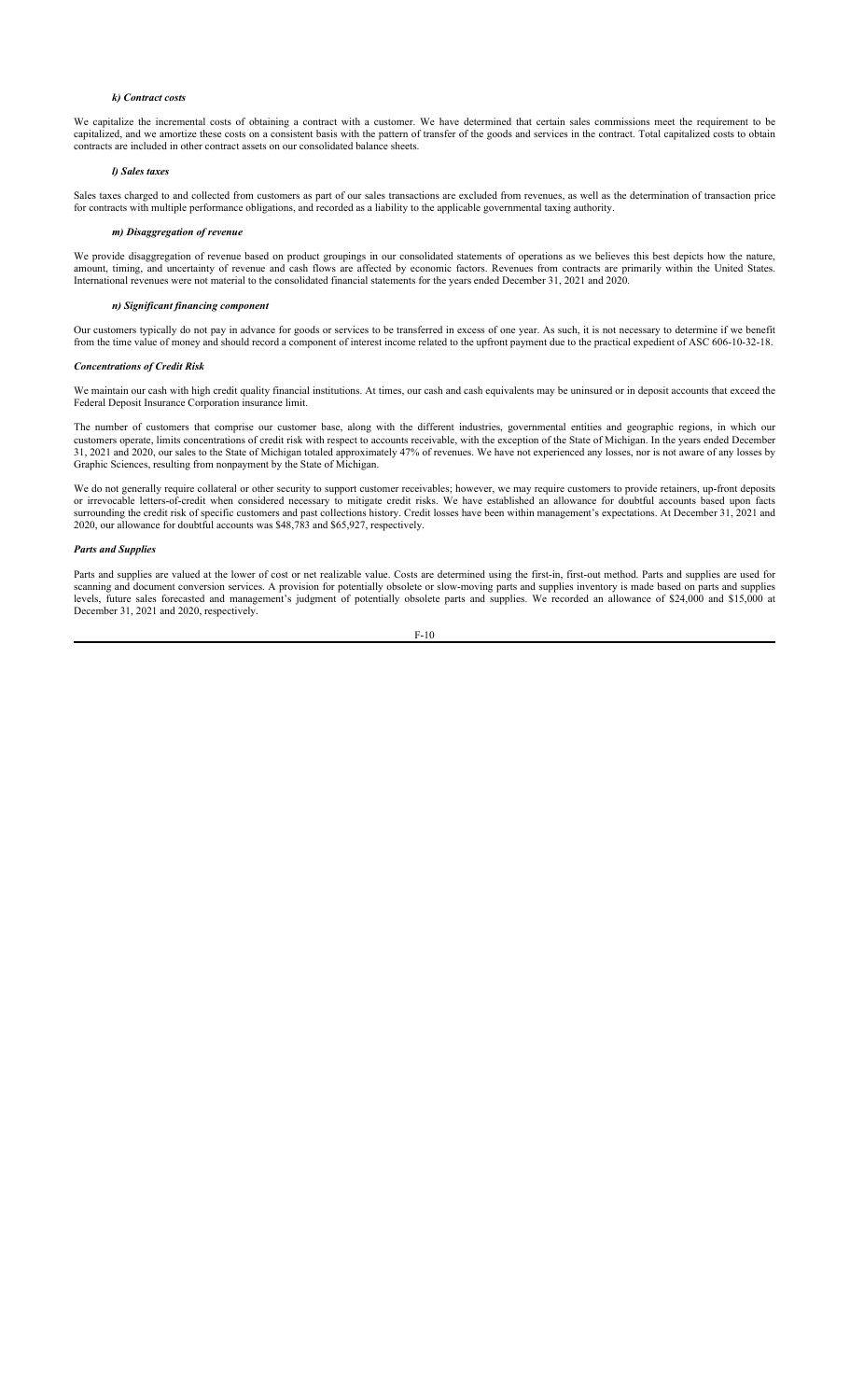## *Property and Equipment*

Property, equipment and leasehold improvements are stated at cost less accumulated depreciation and amortization. Depreciation and amortization is computed over the estimated useful lives of the related assets on a straight-line basis. Furniture and fixtures, computer hardware and purchased software are depreciated over three to seven years. Leasehold improvements are amortized over the life of the lease or the asset, whichever is shorter, generally seven to ten years. Upon retirement or other disposition of these assets, the cost and related accumulated depreciation and amortization of these assets are removed from the accounts and the resulting gains and losses are reflected in the results of operations.

### *Intangible Assets*

All intangible assets have finite lives and are stated at cost, net of amortization. Amortization is computed over the useful life of the related assets on a straight-line method.

## *Goodwill*

The carrying value of goodwill is not amortized, but is tested for impairment annually as of December 31, as well as on an interim basis whenever events or changes in circumstances indicate that the carrying amount of a reporting unity may not be recoverable. An impairment charge is recognized for the amount by which the carrying amount exceeds the recorded fair value.

## *Impairment of Long-Lived Assets*

We account for the impairment and disposition of long-lived assets in accordance with ASC 360, "Property, Plant, and Equipment." We tests long-lived assets or asset groups, such as property and equipment, for recoverability when events or changes in circumstances indicate that their carrying amount may not be recoverable.

Circumstances which could trigger a review include, but are not limited to: significant adverse changes in the business climate or legal factors; current period cash flow or operating losses combined with a history of losses or a forecast of continuing losses associated with the use of the asset; and a current expectation that the asset will more likely than not be sold or disposed of before the end of its estimated useful life.

Recoverability is assessed based on comparing the carrying amount of the asset to the aggregate pre-tax undiscounted cash flows expected to result from the use and eventual disposal of the asset or asset group. Impairment is recognized when the carrying amount is not recoverable and exceeds the fair value of the asset or asset group. The impairment loss, if any, is measured as the amount by which the carrying amount exceeds fair value, which for this purpose is based upon the discounted projected future cash flows of the asset or asset group. There was no impairment of long lived assets in the twelve month periods ended 2021 or 2020.

## *Purchase Accounting Related Fair Value Measurements*

We allocate the purchase price, including contingent consideration, of our acquisitions to the assets and liabilities acquired, including identifiable intangible assets, based on their respective fair values at the date of acquisition. Such fair market value assessments are primarily based on third-party valuations using assumptions developed by management that require significant judgments and estimates that can change materially as additional information becomes available. The purchase price allocated to intangibles is based on unobservable factors, including but not limited to, projected revenues, expenses, customer attrition rates, a weighted average cost of capital, among others. The weighted average cost of capital uses a market participant's cost of equity and after-tax cost of debt and reflects the risks inherent in the cash flows. The approach to valuing the initial contingent consideration associated with the purchase price also uses similar unobservable factors such as projected revenues and expenses over the term of the contingent earnout period, discounted for the period over which the initial contingent consideration is measured, and volatility rates. We finalize the purchase price allocation once certain initial accounting valuation estimates are finalized, and no later than 12 months following the acquisition date.

### *Leases*

We determine if an arrangement is a lease at inception. Operating leases in which we are the lessee are included in operating lease right-of-use ("ROU") assets and operating lease liabilities in the consolidated balance sheets. We do not have any finance leases, as a lessee, and no long-term leases for which we are the lessor.

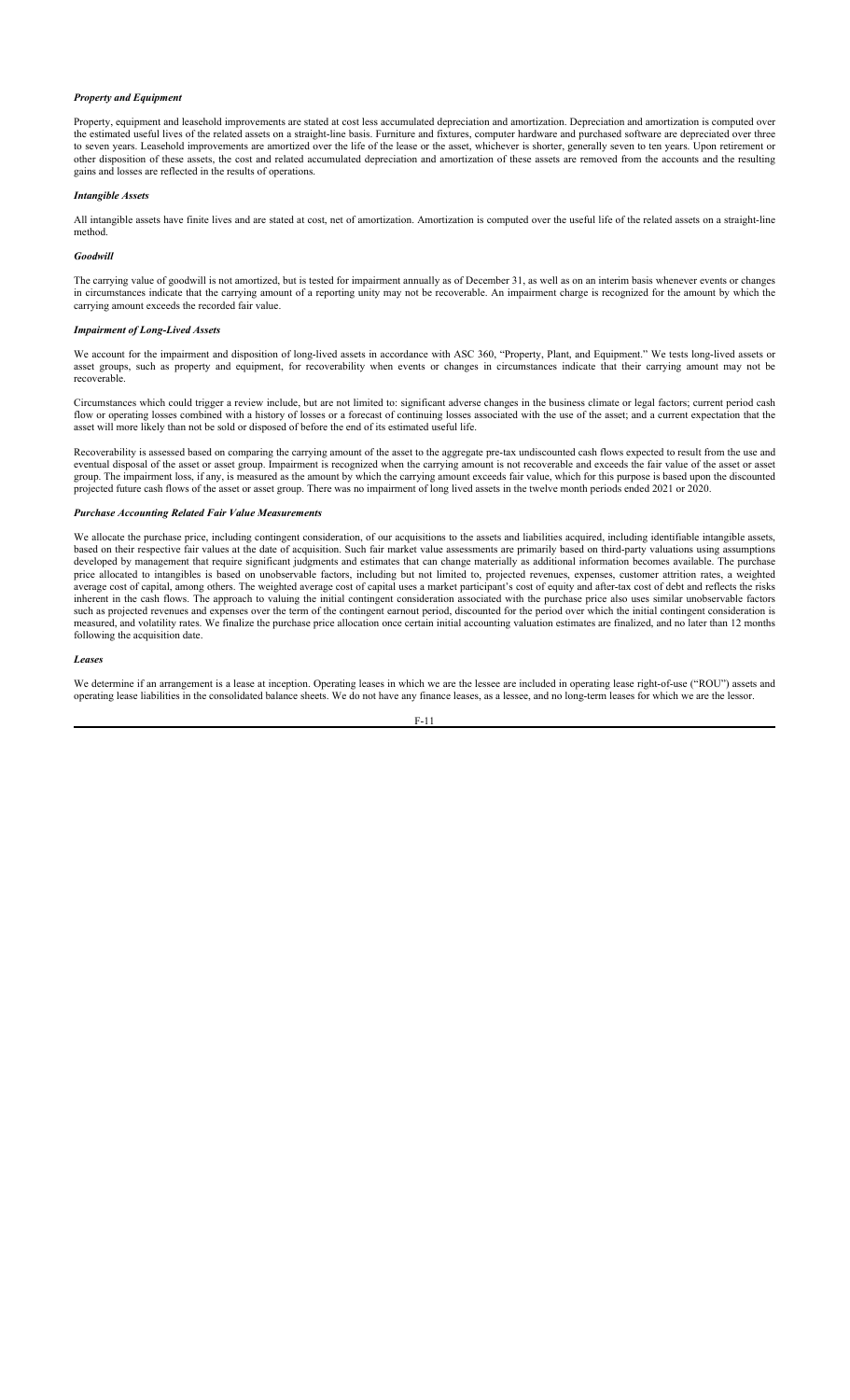ROU assets represent the right to use an underlying asset for the lease term and lease liabilities represent our obligation to make lease payments arising from the lease. Operating lease ROU assets and liabilities are recognized at commencement date based on the present value of lease payments over the reasonably certain lease term. As our leases do not provide an implicit rate, we use our incremental borrowing rate based on the information available at commencement date in determining the present value of lease payments. We use the implicit rate when readily determinable. The operating lease ROU asset also includes any lease payments made and reduced by lease incentives, such as tenant improvement allowances. Our lease terms include options to extend or terminate the lease only when it is reasonably certain that we will exercise that option. Lease expense for lease payments is recognized on a straight-line basis over the lease term.

### *Stock-Based Compensation*

We account for stock-based payments to employees in accordance with ASC 718, "Compensation - Stock Compensation." Stock-based payments to employees include grants of stock that are recognized in the consolidated statement of operations based on their fair values at the date of grant.

We account for stock-based payments to non-employees in accordance with ASC 718, "Compensation - Stock Compensation," which requires that such equity instruments are recorded at their fair values on the grant date.

The grant date fair value of stock option awards is recognized in earnings as stock-based compensation cost over the requisite service period of the award using the straight-line attribution method. We estimate the fair value of the stock option awards using the Black-Scholes-Merton option pricing model. The exercise price of options is specified in the stock option agreements. The expected volatility is based on the historical volatility of our stock for the previous period equal to the expected term of the options. The expected term of options granted is based on the midpoint between the vesting date and the end of the contractual term. The riskfree interest rate is based upon a U.S. Treasury instrument with a life that is similar to the expected term of the options. The expected dividend yield is based upon the yield expected on date of grant to occur over the term of the option.

#### *Software Development Costs*

We design, develop, test, market, license, and support new software products and enhancements of current products. We continuously monitor our software products and enhancements to remain compatible with standard platforms and file formats. In accordance with ASC 985-20 "Costs of Software to be Sold, Leased or Otherwise Marketed," we expense software development costs, including costs to develop software products or the software component of products to be sold, leased, or marketed to external users, before technological feasibility is reached. Once technological feasibility has been established, certain software development costs incurred during the application development stage are eligible for capitalization. Based on our software development process, technical feasibility is established upon completion of a working model. Technological feasibility is typically reached shortly before the release of such products. No such costs were capitalized during the periods presented in this report.

In accordance with ASC 350-40, "Internal-Use Software," we capitalize purchase and implementation costs of internal use software. Once an application has reached development stage, internal and external costs, if direct and incremental, are capitalized until the software is substantially complete and ready for its intended use. Capitalization ceases upon completion of all substantial testing. We also capitalize costs related to specific upgrades and enhancements when it is probable that the expenditure will result in additional functionality. Such costs in the amount of \$38,305 were capitalized during 2021. No such costs were capitalized in 2020. Such capitalized costs are stated at cost less accumulated amortization. Amortization is computed over the estimated useful lives of the related assets on a straight-line basis, which is three years. At December 31, 2021 and 2020, our consolidated balance sheets included \$38,305 and \$0, respectively, in other long term assets.

For the years ended December 31, 2021, and 2020, our expensed software development costs were \$345,697 and \$293,092, respectively.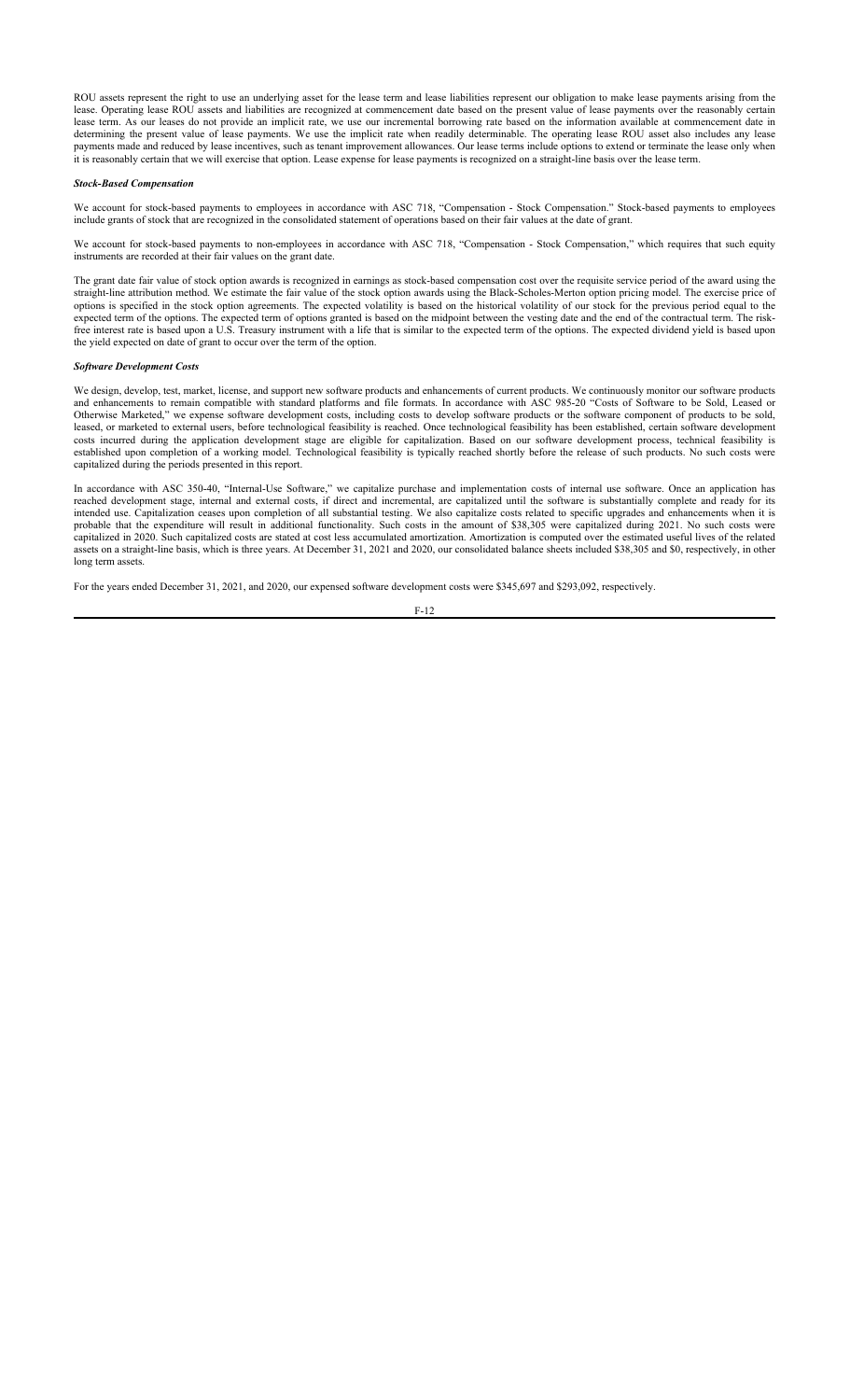## *Recently Issued Accounting Pronouncements Not Yet Effective*

### *Financial Instruments – Credit Losses*

In June 2016, the FASB issued ASU 2016-13, *Financial Instruments – Credit Losses (Topic 326)*, which requires entities to measure all expected credit losses for financial assets held at the reporting date based on historical experience, current conditions, and reasonable and supportable forecasts. This replaces the existing incurred loss model and is applicable to the measurement of credit losses on financial assets measured at amortized cost. ASC 2016-16 is effective for annual reporting periods beginning after December 15, 2023, including interim reporting periods within those annual reporting periods. Early adoption is permitted. We are currently evaluating the impact of the new guidance on its consolidated financial statements and related disclosures.

### *Reference Rate Reform*

In March 2020, the FASB issued ASU 2020-04, "Reference Rate Reform (Topic 848): Facilitation of the Effects of Reference Rate Reform on Financial Reporting" which provides optional relief through specific exceptions and practical expedients for transitioning away from reference rates that are expected to be discontinued. The relief generally applies to eligible modifications of contractual terms that change (or have the potential to change) the amount or timing of contractual cash flows related to replacement of a reference rate. The relief allows such modifications to be accounted for as continuations of existing contracts without additional analysis. The optional relief is available from March 2020 through December 31, 2022. We do not anticipate any impact on our business from this standard.

No other Accounting Standards Updates that have been issued but are not yet effective are expected to have a material effect on our future consolidated financial statements.

## *Advertising*

We expense the cost of advertising as incurred. Advertising expense for the years ended December 31, 2021 and 2020 amounted to \$10,237 and \$7,362, respectively.

### *Earnings (Loss) Per Share*

Basic income or loss per share is computed by dividing net income or loss by the weighted average number of shares of common stock outstanding during the period. Diluted income or loss per share is computed by dividing net income or loss by the diluted weighted average number of shares of common stock outstanding during the period. The diluted weighted average number of shares gives effect to all dilutive potential common shares outstanding during the period using the treasury stock method. Diluted earnings per share exclude all diluted potential shares if their effect is anti-dilutive, including warrants or options which are out-ofthe-money and for those periods with a net loss. We reported a net income for 2021 and a net loss for 2020.

### *Income Taxes*

Intellinetics and its subsidiaries file a consolidated federal income tax return. The provision for income taxes is computed by applying statutory rates to income before taxes.

Deferred income taxes are recognized for the tax consequences in future years of temporary differences between the financial reporting and tax bases of assets and liabilities as of each period-end based on enacted tax laws and statutory rates. Valuation allowances are established when necessary to reduce deferred tax assets to the amount expected to be realized. A 100% valuation allowance has been established on deferred tax assets at December 31, 2021 and 2020, due to the uncertainty the amount expected to be realized. A 100% valuation allowanc of our ability to realize future taxable income. For 2020 we recovered a net \$179,400 of its valuation allowance in conjunction with the consolidation of the net deferred tax liability of our wholly owned subsidiary, Graphic Sciences.

We account for uncertainty in income taxes in our financial statements as required under ASC 740, "Income Taxes." The standard prescribes a recognition threshold and measurement attribute for the financial statement recognition and measurement of a tax position taken or expected to be taken in a tax return. The standard also provides guidance on de-recognition, classification, interest and penalties, accounting in interim periods, disclosure and transition accounting. Management determined there were no material uncertain positions taken by us in our tax returns.

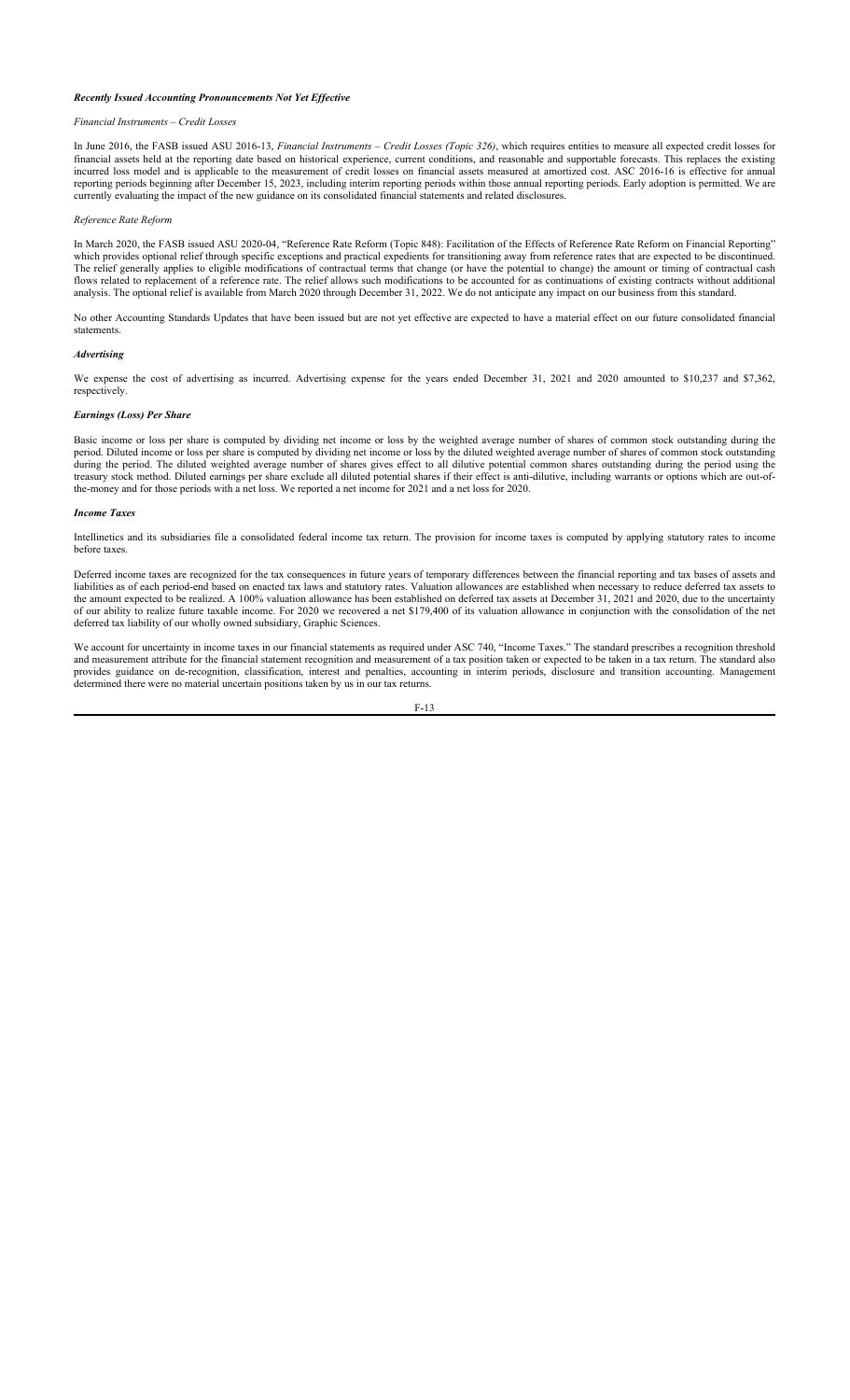## *Segment Information*

Operating segments are defined in the criteria established under the FASB ASC 280 as components of public entities that engage in business activities from which they may earn revenues and incur expenses for which separate financial information is available and which is evaluated regularly by our chief operating decision maker ("CODM") in deciding how to assess performance and allocate resources. Our CODM assesses performance and allocates resources based on two operating segments: Document Management and Document Conversion. These segments contain individual business components that have been combined on the basis of common management, customers, solutions offered, service processes and other economic characteristics. We currently have no intersegment sales. We evaluate the performance of our segments based on gross profits.

The Document Management Segment provides cloud-based and premise-based content services software. Its modular suite of solutions complements existing operating and accounting systems to serve a mission-critical role for organizations to make content secure, compliant, and process-ready. This segment conducts its primary operations in the United States. Markets served include highly regulated, risk and compliance-intensive markets in healthcare, K-12 education, public safety, other public sector, risk management, financial services, and others. Solutions are sold both directly to end-users and through resellers.

The Document Conversion Segment provides services for scanning and indexing, converting images from paper to digital, paper to microfilm, and microfiche to microfilm, as well as long-term physical document storage and retrieval. This segment conducts its primary operations in the United States. Markets served include business and federal, county, and municipal governments. Solutions are sold both directly to end-users and through a reseller distributor.

Information by operating segment is as follows:

|                              |              | Year ended        | Year ended    |                   |  |
|------------------------------|--------------|-------------------|---------------|-------------------|--|
|                              |              | December 31, 2021 |               | December 31, 2020 |  |
| Revenues                     |              |                   |               |                   |  |
| Document Management          | \$           | 3,089,669         | \$            | 2,816,848         |  |
| Document Conversion          |              | 8,370,596         |               | 5,436,543         |  |
| Total revenues               |              | 11,460,265        |               | 8,253,391         |  |
| Gross profit                 |              |                   |               |                   |  |
| Document Management          | $\mathbb{S}$ | 2,542,135         | $\mathbb{S}$  | 2,160,807         |  |
| Document Conversion          |              | 4,400,847         |               | 2,829,931         |  |
| Total gross profit           |              | 6,942,982         | \$            | 4,990,738         |  |
| Capital additions, net       |              |                   |               |                   |  |
| Document Management          | $\mathbf S$  | 44.052            | <sup>\$</sup> | 6,440             |  |
| Document Conversion          |              | 546,433           |               | 70,414            |  |
| Total capital additions, net |              | 590,485           |               | 76,854            |  |
|                              |              | December 31, 2021 |               | December 31, 2020 |  |
| Goodwill                     |              |                   |               |                   |  |
| Document Management          | \$           | 522,711           | S             | 522,711           |  |
| Document Conversion          |              | 1,800,176         |               | 1,800,176         |  |
| Total goodwill               |              | 2,322,887         |               | 2,322,887         |  |
|                              |              | December 31, 2021 |               | December 31, 2020 |  |
| Total assets                 |              |                   |               |                   |  |
| Document Management          | \$           | 2,233,419         | <sup>\$</sup> | 2,295,165         |  |
| Document Conversion          |              | 9,728,713         |               | 8,049,468         |  |
| Total assets                 |              | 11,962,132        |               | 10,344,633        |  |

## *Statement of Cash Flows*

For purposes of reporting cash flows, cash includes cash on hand and demand deposits held by banks.

## *Reclassifications*

Certain amounts reported in prior filings of the consolidated financial statements have been reclassified to conform to current presentation.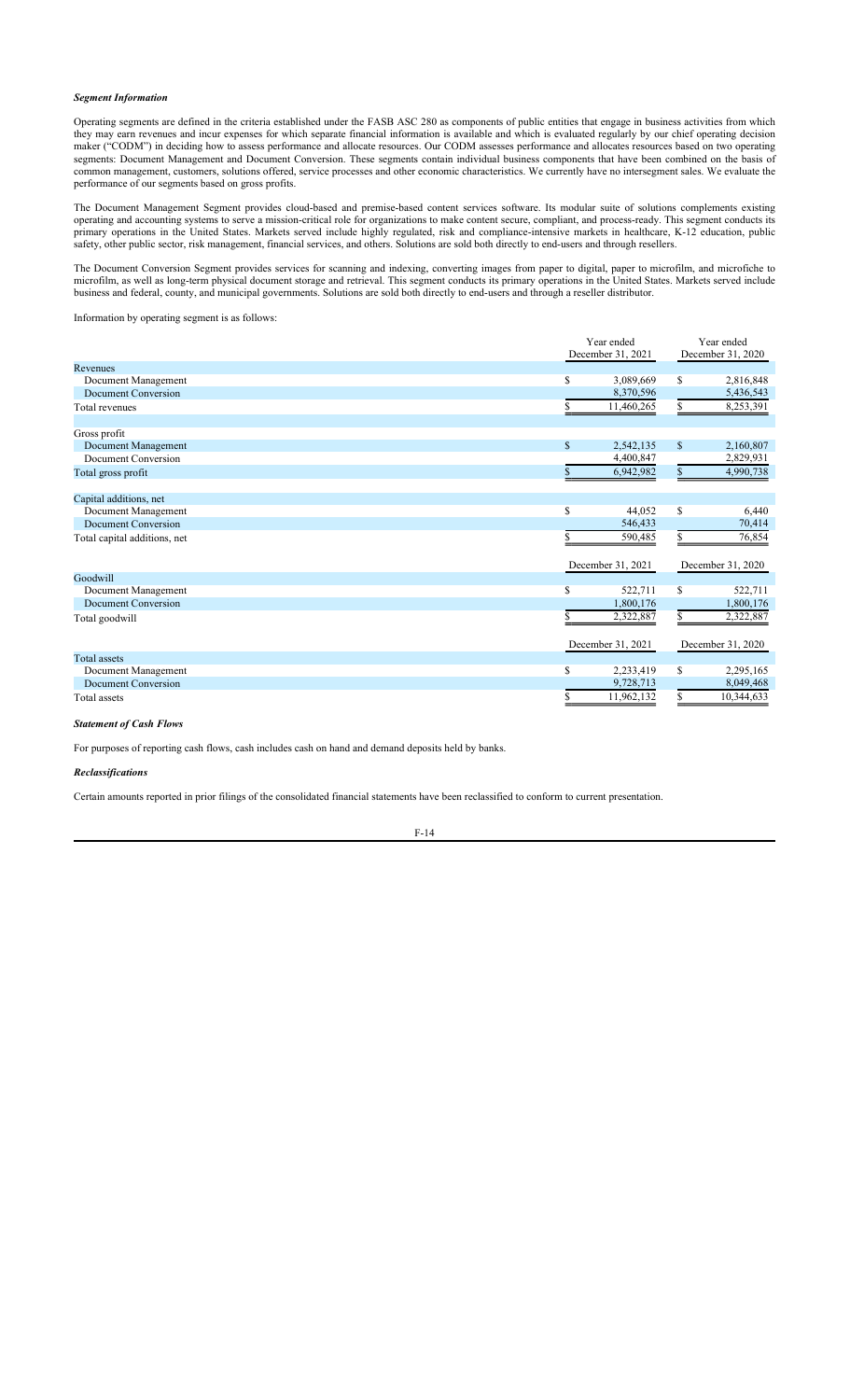## **5. Business Acquisitions**

On March 2, 2020, we acquired all of the issued and outstanding stock of Graphic Sciences. The purchase price paid for Graphic Sciences was \$3,906,253 in cash plus potential contingent, or earnout, payments of up \$833,000 annually over a three year period based on a gross profit level achieved by Graphic Sciences on an annual basis, for maximum total earnout payments over a three year period of \$2,500,000, and with no minimum earnout payments. At the time of this acquisition, management estimated a fair value of the contingent liability—earnout ("earnout liability") of \$686,200 based on the terms of the earnout, and accordingly, recorded this amount as our earnout liability at the acquisition date in accordance with GAAP. For the years ended December 31, 2021 and 2020 we recorded a change in fair value of our earnout liabilities in the amount of \$123,377 and \$1,554,800, respectively. On June 8, 2021, we paid \$769,733 for the first annual period. At December 31, 2021, our consolidated balance sheets reflected an earnout liability for Graphic Sciences in the amount of \$1,463,644. See Note 7 for the estimated fair value of the earnout liability as of December 31, 2021.

On April 21, 2020, we acquired substantially all of the assets of CEO Image. The purchase price paid for the assets of CEO Image consisted of \$128,832 in cash, \$170,000 in installment payments paid during 2020, and potential contingent, or earnout, payments of up \$185,000 annually over a two year period based on a sales revenue level achieved by certain customers of CEO Image on an annual basis, for maximum total earnout payments over a two year period of \$370,000, and with no minimum earnout payments. At the time of this acquisition, management estimated a fair value of the contingent liability—earnout ("earnout liability") of \$203,000 based on the terms of the earnout, and accordingly, recorded this amount as our earnout liability at the acquisition date in accordance with GAAP. For the year ended December 31, 2021 we recorded a change in fair value of our earnout liabilities in the amount of \$18,038 and \$0, respectively. On June 10, 2021, we paid \$185,000 for the first annual period. At December 31, 2021, our consolidated balance sheets reflected an earnout liability for CEO Image in the amount of \$167,038. See Note 7 for the estimated fair value of the earnout liability as of December 31, 2021.

The purchase price was allocated to assets acquired and liabilities assumed based on the estimated fair value of such assets and liabilities at the date of acquisitions as follows:

|                                                                            |   | Total 2020 |     | March 2, 2020 |    | April 21, 2020 |
|----------------------------------------------------------------------------|---|------------|-----|---------------|----|----------------|
| Assets acquired:                                                           |   |            |     |               |    |                |
| Cash                                                                       | S | 17,269     | \$  | 17,269        | \$ |                |
| Accounts receivable                                                        |   | 1,122,737  |     | 1,071,770     |    | 50,967         |
| Accounts receivable, unbilled                                              |   | 276,023    |     | 276,023       |    |                |
| Parts and supplies                                                         |   | 91,396     |     | 91,396        |    |                |
| Prepaid expenses                                                           |   | 73,116     |     | 73,116        |    |                |
| Other current assets                                                       |   | 5,954      |     | 5,954         |    |                |
| Right of use assets                                                        |   | 2,885,618  |     | 2,885,618     |    |                |
| Property and equipment                                                     |   | 735,885    |     | 732,372       |    | 3,513          |
| Intangible assets (see Note 6)                                             |   | 1,361,000  |     | 1,230,000     |    | 131,000        |
|                                                                            |   | 6,568,998  |     | 6,383,518     |    | 185,480        |
| Liabilities assumed:                                                       |   |            |     |               |    |                |
| Accounts payable                                                           |   | 168,749    |     | 129,622       |    | 39,127         |
| Accrued expenses                                                           |   | 162,426    |     | 155,949       |    | 6,477          |
| Lease liabilities                                                          |   | 2,947,684  |     | 2,947,684     |    |                |
| Federal and state taxes payable                                            |   | 168,900    |     | 168,900       |    |                |
| Deferred revenue                                                           |   | 198,659    |     | 39,186        |    | 159,473        |
| Deferred tax liabilities - Net                                             |   | 149,900    |     | 149,900       |    |                |
|                                                                            |   | 3,796,318  |     | 3,591,241     |    | 205,077        |
| Total identifiable net assets/(liabilities)                                |   | 2,772,680  |     | 2,792,277     |    | (19, 597)      |
|                                                                            |   |            |     |               |    |                |
| Purchase price                                                             |   | 5,095,567  |     | 4,592,453     |    | 503,114        |
| Goodwill - Excess of purchase price over fair value of net assets acquired |   | 2,322,887  | \$. | 1,800,176     | S. | 522,711        |
|                                                                            |   |            |     |               |    |                |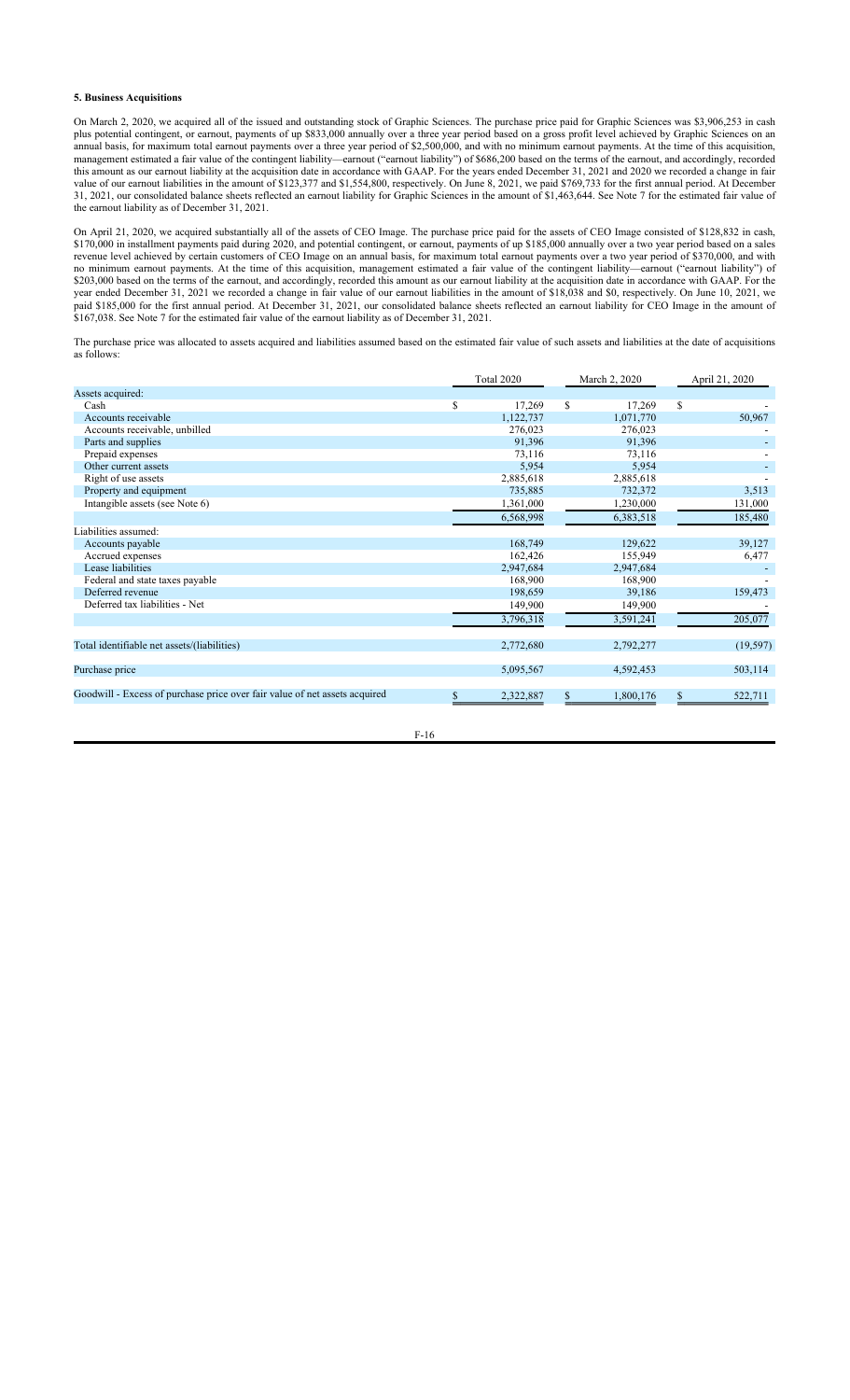Acquisition costs which include legal and other professional fees of approximately \$636,440 were expensed as nonrecurring transaction costs and are included in significant transaction costs for 2020 in the accompanying consolidated statement of operations.

The following unaudited pro forma information presents a summary of our consolidated results of operations, as if the acquisitions of Graphic Sciences and CEO Image had occurred on January 1, 2020.

| For the year ended December 31, 2020 | (unaudited)<br>December 31,<br>2020 |
|--------------------------------------|-------------------------------------|
| Total revenues                       | 9,686,354                           |
| Net loss                             | (1,993,389)                         |
| Basic and diluted net loss per share | (0.70)                              |

The unaudited pro forma consolidated results are based on our historical financial statements and those of Graphic Sciences and CEO Image and do not necessarily indicate the results of operations that would have resulted had the acquisition actually been completed at the beginning of the applicable period presented. The pro forma financial information assumes that the companies were combined as of January 1, 2020.

The following tables present the amounts of revenue and earnings of the acquirees since the acquisition date included in the consolidated income statement for the reporting period.

|                   |               | Year ended December 31, |      |           |  |  |  |  |  |
|-------------------|---------------|-------------------------|------|-----------|--|--|--|--|--|
|                   |               | 2021                    | 2020 |           |  |  |  |  |  |
| Graphic Sciences: |               |                         |      |           |  |  |  |  |  |
| Total revenues    |               | 7,995,600               | S    | 5,238,654 |  |  |  |  |  |
| Net income        | <sup>\$</sup> | 1,062,390               | S    | 645,042   |  |  |  |  |  |
|                   |               | Year ended December 31, |      |           |  |  |  |  |  |
|                   |               | 2021                    |      | 2020      |  |  |  |  |  |
| CEO Image:        |               |                         |      |           |  |  |  |  |  |
| Total revenues    | $\triangle$   | 526,634                 | S    | 375,863   |  |  |  |  |  |
| Net income        |               | (a)                     |      | (a)       |  |  |  |  |  |

(a) Total earnings from the CEO Image acquisition are impracticable to disclose as they are not accounted for separately because its operations and financial reporting were merged with existing operations and financial reporting.

# **6. Intangible Assets, Net**

At December 31, 2021, intangible assets consisted of the following:

|                    | Estimated   |       |           |  | Accumulated |         |              |  |     |
|--------------------|-------------|-------|-----------|--|-------------|---------|--------------|--|-----|
|                    | Useful Life | Costs |           |  |             |         | Amortization |  | Net |
| Trade names        | 10 vears    |       | 119,000   |  | (21, 817)   | 97,183  |              |  |     |
| Customer contracts | 5-8 years   |       | .242,000  |  | 370.687     | 871.313 |              |  |     |
|                    |             |       | 1,361,000 |  | (392,504)   | 968,496 |              |  |     |

At December 31, 2020, intangible assets consisted of the following:

|                    | Estimated   |           |           | Accumulated  |           |
|--------------------|-------------|-----------|-----------|--------------|-----------|
|                    | Useful Life | $\cos$ ts |           | Amortization | Net       |
| Trade names        | 10 years    |           | 119,000   | (9, 917)     | 109,083   |
| Customer contracts | 5-8 years   |           | .242.000  | (166, 112)   | 1,075,888 |
|                    |             |           | 1.361.000 | (176, 029)   | 1,184,971 |
|                    |             |           |           |              |           |

| _ |  |
|---|--|
|   |  |
|   |  |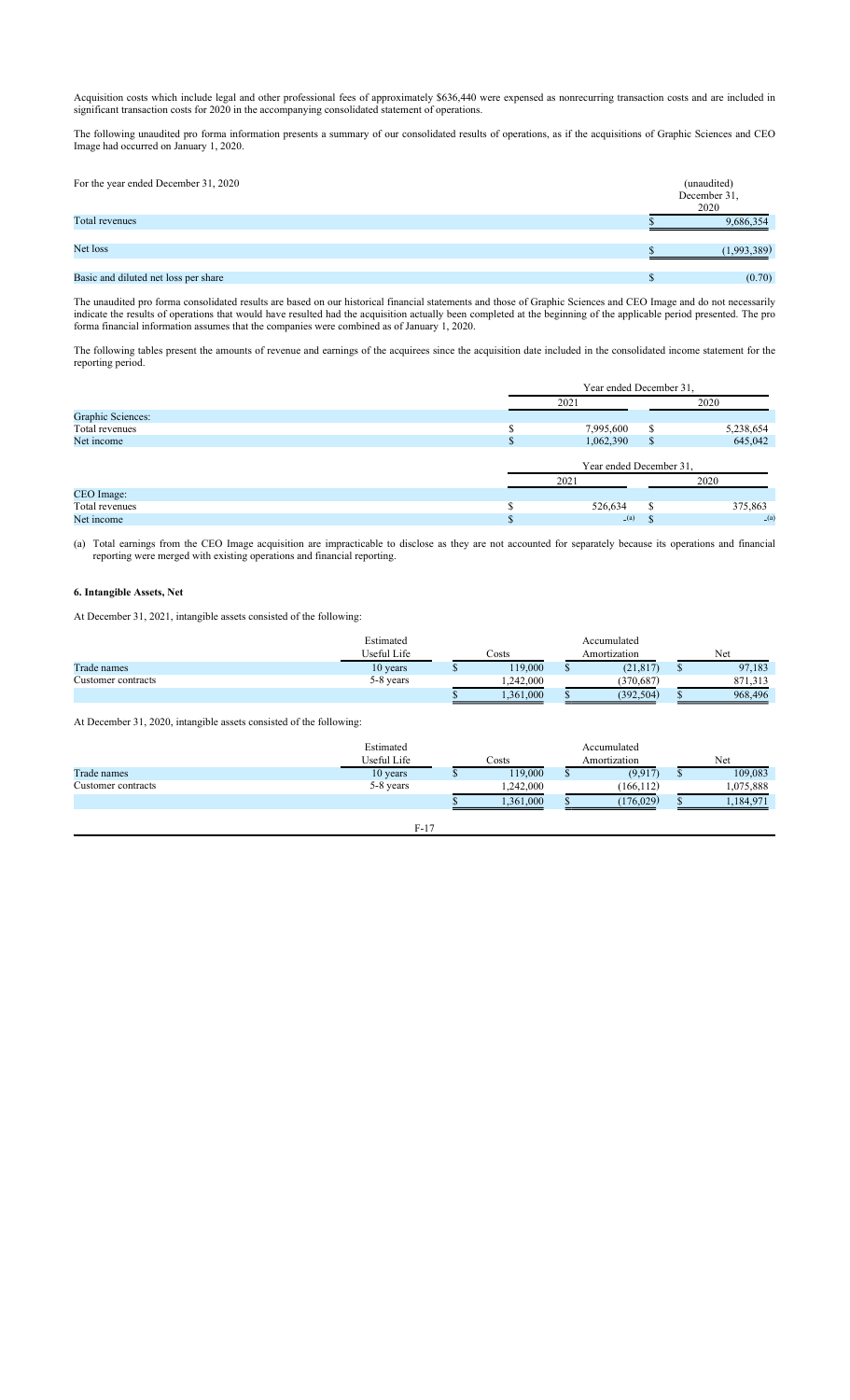Amortization expense for the years ended December 31, 2021 and 2020, amounted to \$216,475 and \$176,029, respectively. The following table represents future amortization expense for intangible assets subject to amortization.

| For the Years Ending December 31, |  | Amount  |
|-----------------------------------|--|---------|
| 2022                              |  | 216,475 |
| 2023                              |  | 216,475 |
| 2024                              |  | 216,475 |
| 2025                              |  | 199,008 |
| 2026                              |  | 58,608  |
| Thereafter                        |  | 61,455  |
|                                   |  | 968,496 |

## **7. Fair Value Measurements**

Under GAAP, fair value is defined as the price that would be received to sell an asset or paid to transfer a liability in an orderly transaction between market participants at the measurement date. The fair value hierarchy consists of the following three levels. Level 1 inputs are quoted prices in active markets for identical assets or liabilities. Level 2 inputs consist of quoted prices for similar assets or liabilities in an active market, quoted prices for identical or similar assets or liabilities in markets that are not active, inputs other than quoted prices that are observable and market-corroborated inputs which are derived principally from or corroborated by observable market data. Level 3 inputs are derived from valuation techniques in which one or more significant inputs or value drivers are unobservable.

The carrying values of cash and equivalents, accounts receivable, accounts payable, accrued expenses, and the PPP loan (prior to forgiveness) approximate fair value because of its short maturity. Management believes that the carrying value of the 2020 Notes approximate fair value given the March 2, 2020 transaction proximity to December 31, 2020 in conjunction with the absence of significant net change in the overall economic environment with regards to availability of credit to Company.

We have earnout liabilities related to our two 2020 acquisitions which are measured on a recurring basis and recorded at fair value, measured using probabilityweighted analysis and discounted using a rate that appropriately captures the risks associated with the obligation. The inputs used to calculate the fair value of the such as associated with the obligation. The inputs used earnout liabilities are considered to be Level 3 inputs due to the lack of relevant market activity and significant management judgment. Key unobservable inputs include revenue growth rates, which ranged from 0% to 7%, and volatility rates, which were 20% for gross profits. A decrease in future revenues and gross profits may result in a lower estimated fair value of the earnout liabilities.

The following table provides a summary of the changes in fair value of the earnout liabilities for the years ended December 31, 2021 and 2020:

|                                 | Year ended<br>December 31, 2021 |
|---------------------------------|---------------------------------|
| Fair value at January 1, 2021   | 2,444,000                       |
| Payment                         | (954, 733)                      |
| Change in fair value            | 141,414                         |
| Fair value at December 31, 2021 | 1,630,681                       |
|                                 | Year ended<br>December 31, 2020 |
| Fair value at January 1, 2020   |                                 |
| Additions                       | 889,200                         |
| Change in fair value            | 1,554,800                       |
| Fair value at December 31, 2020 | 2,444,000                       |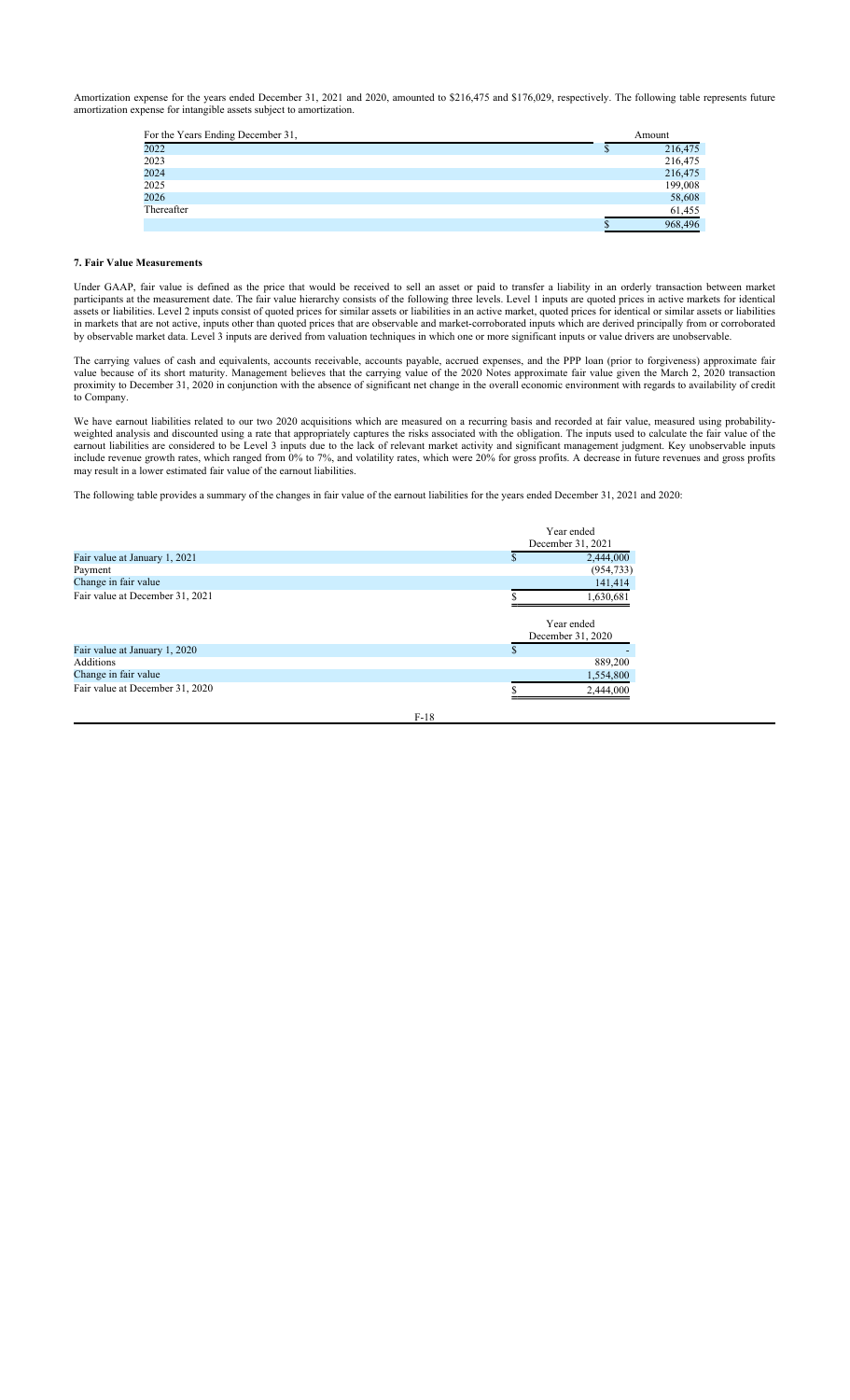The fair values of amounts owed are recorded in the current and long-term portions of earnout liabilities in our consolidated balance sheets. Changes in fair value are recorded in change in fair value of earnout liabilities in our consolidated statements of operations.

## **8. Property and Equipment**

Property and equipment are comprised of the following:

|                                          |  | December 31, 2021 |  | December 31, 2020 |  |
|------------------------------------------|--|-------------------|--|-------------------|--|
| Computer hardware and purchased software |  | 1.494.918         |  | 1,019,259         |  |
| Leasehold improvements                   |  | 295,230           |  | 275,106           |  |
| Furniture and fixtures                   |  | 71,325            |  | 82,056            |  |
|                                          |  | 1,861,473         |  | 1,376,421         |  |
| Less: accumulated depreciation           |  | (769, 693)        |  | (677, 669)        |  |
| Property and equipment, net              |  | 1,091,780         |  | 698,752           |  |

Total depreciation expense on our property and equipment for the years ended December 31, 2021 and 2020 amounted to \$197,457 and \$120,906, respectively.

# **9. Notes Payable – Unrelated Parties**

## *Summary of Notes Payable to Unrelated Parties*

The table below summarizes all notes payable at December 31, 2021 and 2020, respectively. See also Note 10 "Notes Payable - Related Parties."

|                                      |  | December 31, 2021 | December 31, 2020 |  |
|--------------------------------------|--|-------------------|-------------------|--|
| PPP Note (a)                         |  | -                 | 838,700           |  |
| 2020 Notes                           |  | 2,000,000         | 2,000,000         |  |
| Total notes payable                  |  | 2,000,000         | 2,838,700         |  |
| Less unamortized debt issuance costs |  | (121, 029)        | (224,767)         |  |
| Less unamortized debt discount       |  | (124, 444)        | (231,111)         |  |
| Less current portion                 |  |                   | (580, 638)        |  |
| Long-term portion of notes payable   |  | 1,754,527         | 1,802,184         |  |

(a) The full amount of the principal and interest on the PPP Note was forgiven in its entirety in January 2021.

Future minimum principal payments of the 2020 Notes are as follows:

| ان م ۱<br>tacamhar | Amoun. |
|--------------------|--------|
| 2023               | .000   |
| Total              | .000   |

As of December 31, 2021 and 2020, accrued interest for these notes payable with the exception of the related party notes in Note 10, "Notes Payable - Related Parties," was \$0. As of December 31, 2021 and 2020, unamortized debt issuance costs and unamortized debt discount were reflected within long term liabilities on the consolidated balance sheets.

With respect to all notes outstanding (other than the notes to related parties), interest expense, including the amortization of debt issuance costs and debt discount for the years ended December 31, 2021 and 2020 was \$452,120 and \$548,742, respectively.

We have evaluated the terms of our convertible notes payable in accordance with ASC 815 – 40, "Derivatives and Hedging - Contracts in Entity's Own Stock" and determined that the underlying common stock is indexed to our common stock. We determined that the conversion feature did not meet the definition of a derivative and therefore did not bifurcate the conversion feature and account for it as a separate derivative liability. We evaluated the conversion feature for a beneficial conversion feature. The effective conversion price was compared with the market price on the date of each note. If the conversion price was deemed to be less than the market value of the underlying common stock at the inception of the note, then we recognized a beneficial conversion feature resulting in a discount on the note payable, upon satisfaction of the contingency. The beneficial conversion features were amortized to interest expense over the life of the respective notes, starting from the date of recognition.

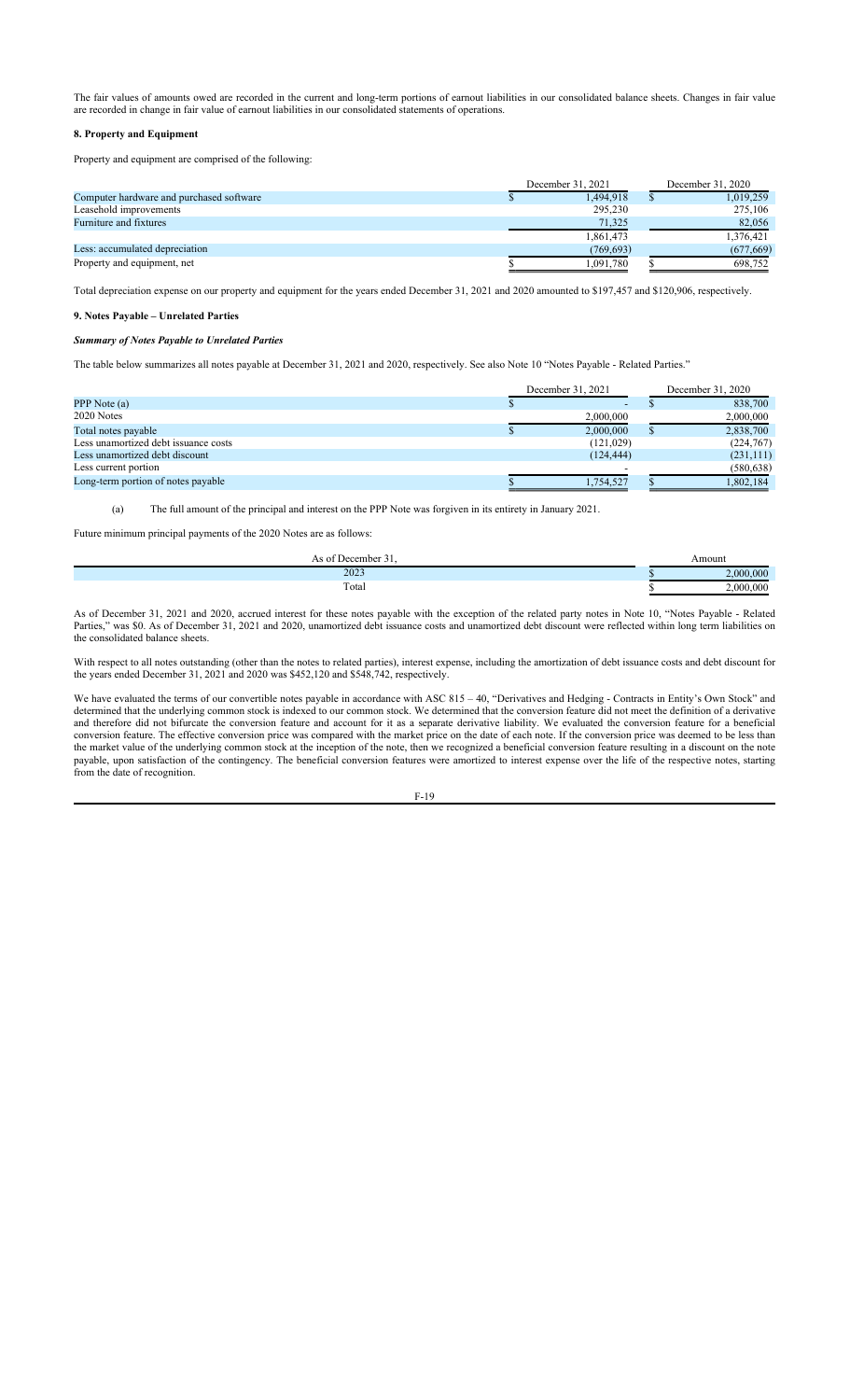## *2016-18 Unrelated Party Notes and 2020 Note Conversion*

In 2016 through 2018, we issued convertible promissory notes to unrelated parties in an aggregate principal amount of \$3,535,000. On March 2, 2020, we entered into amendments to these convertible promissory notes, as well as amendments to convertible promissory notes with related parties (see note 10), that permitted us to convert all of the outstanding principal and accrued and unpaid interest payable on all outstanding convertible promissory notes into shares of common stock at a reduced conversion rate equal to the purchase price of our common stock issued in the contemporaneous private placement offering. Pursuant thereto, we converted all of the outstanding principal and accrued and unpaid interest payable with respect to all convertible promissory notes, with related parties and with unrelated parties, into a total of 1,433,689 shares of our common stock at a conversion rate of \$4.00 per share. Taglich Brothers, Inc. acted as the exclusive placement agent for the note conversion and received compensation (relating to the conversion of both the related and the unrelated notes) of 35,250 shares of our common stock, based on a fee valued at \$4.00 per share.

### *2020 Notes*

On March 2, 2020, we sold 2,000 units, at an offering price of \$1,000 per unit, to accredited investors in a private placement offering, with each unit consisting of \$1,000 in 12% Subordinated Notes ("2020 Notes") and 40 shares of our common stock, for aggregate gross proceeds of \$2,000,000. The entire outstanding principal and accrued interest of the 2020 Notes are due and payable on February 28, 2023. Interest on the 2020 Notes accrues at the rate of 12% per annum, payable quarterly in cash, beginning on June 30, 2020. Any accrued but unpaid quarterly installment of interest will accrue interest at the rate of 14.0% per annum. Any overdue principal and accrued and unpaid interest at the maturity date will accrue a mandatory default penalty of 20% of the outstanding principal balance and an interest rate of 14% per annum from the maturity date until paid in full. We used a portion of the net proceeds from the private placement offering to finance the acquisitions of Graphic Sciences and CEO Image and the remaining net proceeds for working capital and general corporate purposes. We recognized a debt discount of \$320,000 for the 80,000 shares issued in conjunction with the units. The amortization of the debt discount, which will be recognized over the life of the 2020 Notes as interest expense, for the years ended December 31, 2021 and 2020 was \$106,666 and \$88,889, respectively.

## *PPP Note*

On April 15, 2020, we were issued an unsecured promissory note ("PPP Note") for the PPP loan through PNC Bank with a principal amount of \$838,700. The term of the PPP Note Payable was two years, with an interest rate of 1.0% per annum deferred for the first six months. We received notice on January 20, 2021 that the SBA had forgiven the full amount of principal and interest of the PPP Note, and we have recognized a gain on extinguishment of debt of \$845,083 for the years ended December 31, 2021.

### **10. Notes Payable - Related Parties**

For the year ended December 31, 2021, there was no interest expense in connection with notes payable – related parties. For the year ended December 31, 2020, interest expense in connection with notes payable – related parties was \$88,941.

## *2016-19 Related Party Notes and 2020 Note Conversion*

In 2016 through 2019, we issued convertible promissory notes to related parties, including 5% stockholders, executive officers and directors, in an aggregate principal amount of \$1,562,728. On March 2, 2020, we entered into amendments to these convertible promissory notes with related parties, as well as to convertible promissory notes with unrelated parties (see note 9), that permitted us to convert all of the outstanding principal and accrued and unpaid interest payable thereon into shares of common stock at a reduced conversion rate equal to the purchase price of our common stock issued in the contemporaneous private placement offering. Pursuant thereto, we converted all of the outstanding principal and accrued and unpaid interest payable with respect to all convertible promissory notes (with related parties as well as with unrelated parties) into a total of 1,433,689 shares of our common stock at a conversion rate of \$4.00 per share, with the exception of the 2019 related party notes. On March 2, 2020, \$350,000 of the 2019 related party notes were converted into equity. On May 15, 2020, we repaid the remaining balance of \$47,728 in cash.

$$
F-20
$$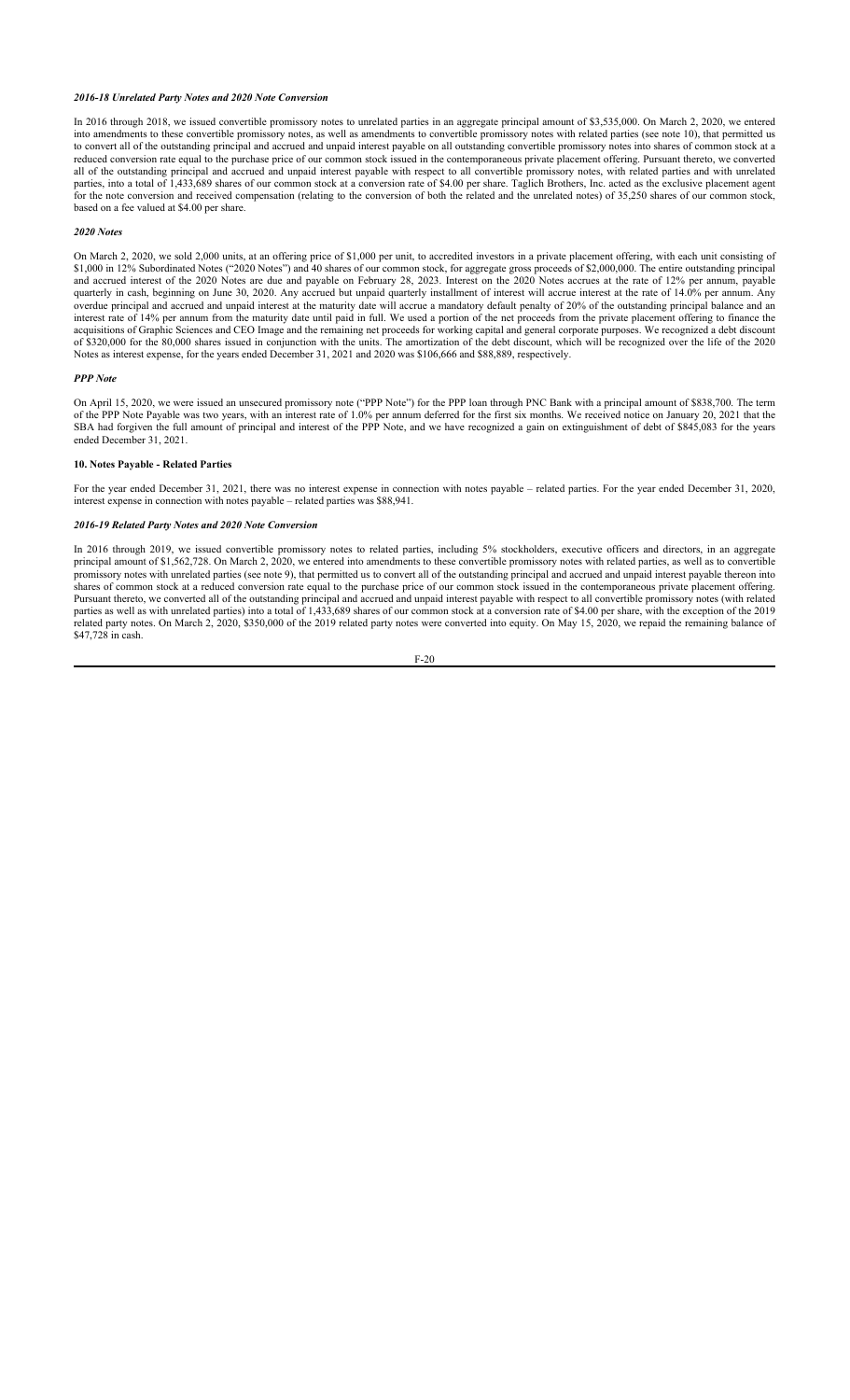## **11. Deferred Compensation**

Pursuant to an employment agreement, we have accrued incentive compensation totaling \$100,828 as of December 31, 2021 and 2020 for one of our founders. We deferred these payment obligations until we reasonably believe we have sufficient cash to make those payments in cash. We made no deferred incentive compensation payments during 2021. Following the retirement of founder A. Michael Chretien on December 8, 2017, we made bi-weekly payments until his deferred compensation had been fully paid, which occurred in May 2020. During the years ended December 31, 2021 and 2020, we paid \$0 and \$16,338, respectively, in deferred incentive compensation, which amounts were reflected as a reduction in our deferred compensation liability.

### **12. Commitments and Contingencies**

From time to time we are involved in legal proceedings, claims and litigation related to employee claims, contractual disputes and taxes in the ordinary course of business. Although we cannot predict the outcome of such matters, currently we have no reason to believe the disposition of any current matter could reasonably be expected to have a material adverse impact on our financial position, results of operations or the ability to carry on any of our business activities.

### *Employment Agreements*

We have entered into employment agreements with three of our key executives, including one of our founders. Under their respective employment agreements, the executives are employed on an "at-will" basis and are bound by typical confidentiality, non-solicitation and non-competition provisions. Deferred compensation for one founder remains outstanding as of December 31, 2021.

### *Operating Leases*

On January 1, 2010, we entered into an agreement to lease 6,000 rentable square feet of office space in Columbus, Ohio. The lease commenced on January 1, 2010 and, pursuant to a lease extension dated September 18, 2021, the lease expires on December 31, 2028. The monthly rental payment is \$4,638, with gradually higher annual increases each January up to \$5,850 for the final year.

Our subsidiary, Graphic Sciences, uses 36,000 square feet of leased space in Madison Heights, Michigan as its main facility. Graphic Sciences uses about 20,000 square feet for its records storage services, with the remainder of the space used for production, sales, and administration. The monthly rental payment is \$41,508, with gradually higher annual increases each September up to \$45,828 for the final year, and with a lease term continuing until August 31, 2026. Graphic Sciences also leases and uses a separate 37,000 square foot building in Sterling Heights, Michigan for document storage, except approximately 5,000 square feet for production, and a satellite office in Traverse City, Michigan for production. The monthly Sterling Heights rental payment is \$20,452, with gradually higher annual increases each May up to \$24,171 for the final year, and with a lease term continuing to April 30, 2028. The monthly Traverse City rental payment is \$4,500, with a lease term continuing until January 31, 2024. Graphic Sciences also leases and uses four leased vehicles for logistics. The monthly rental payments for these vehicles total \$2,618, with lease terms continuing until October 31, 2024.

Graphic Sciences also leases and uses an additional temporary storage space in Madison Heights, with a monthly rental payment of \$1,605 and a lease term on a month-to-month basis. We have made an accounting policy election to not record a right-of-use asset and lease liability for short-term leases, which are defined as leases with a lease term of 12 months or less. Instead, the lease payments are recognized as rent expense in the general and administrative expenses on the statement of operations. For each of the above listed leases, management has determined it will utilize the base rental period and have not considered any renewal periods.

The following table sets forth the future minimum lease payments under these operating leases:

| For the period Ending December 31, | Amount    |
|------------------------------------|-----------|
| 2022                               | 931,853   |
| 2023                               | 936,109   |
| 2024                               | 879,142   |
| 2025                               | 880,254   |
| 2026                               | 713,362   |
| Thereafter                         | 522,856   |
|                                    | 4,863,576 |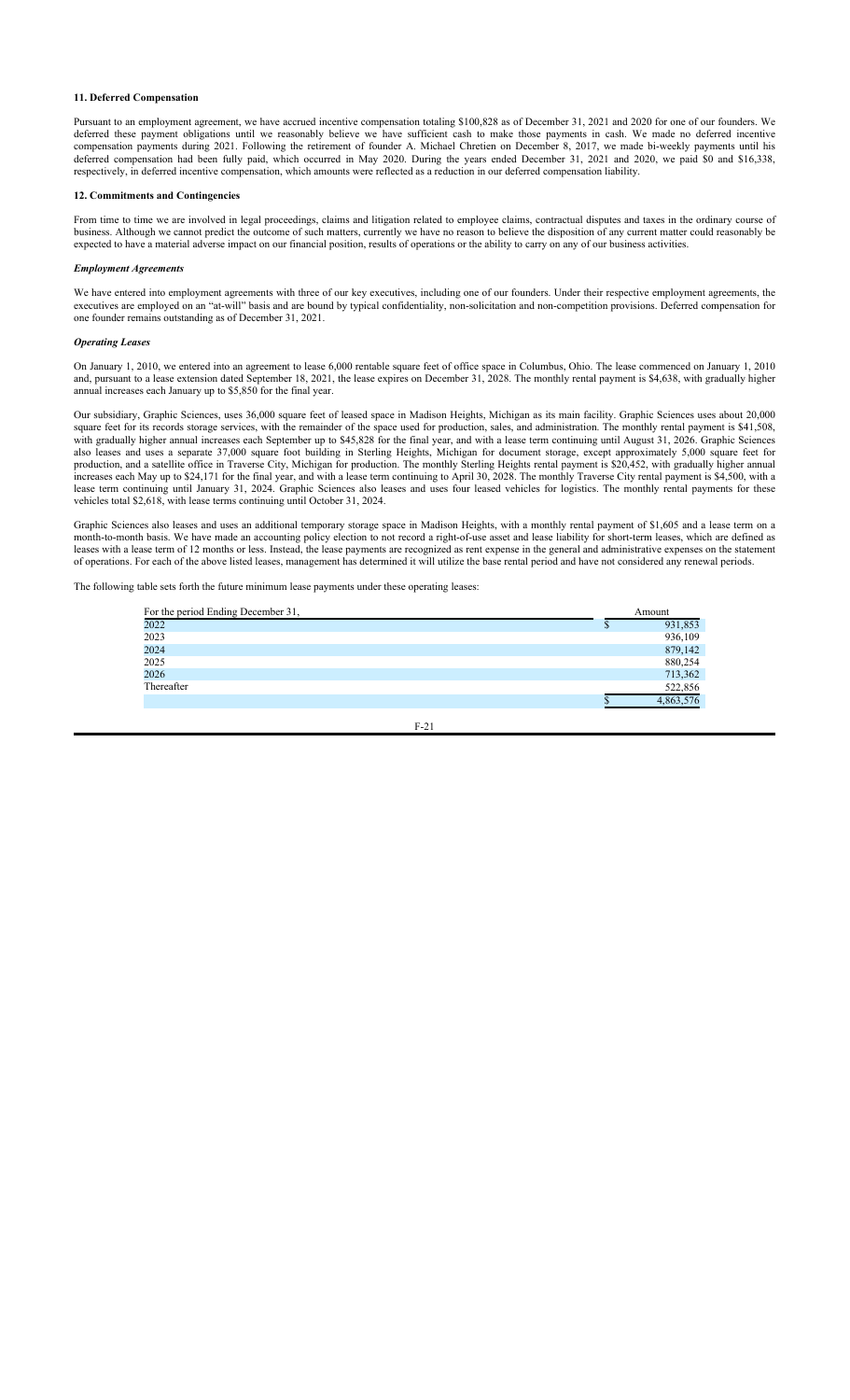Lease costs charged to operations for the years ended December 31, 2021 and 2020 amounted to \$1,043,980 and \$743,373, respectively. Included in the lease costs for the years ended December 31, 2021 and 2020 were short-term lease costs of \$97,024 and \$71,411, respectively. The following table sets forth additional information pertaining to our leases:

| For the Year Ending December 31.                         |  | 2021      | 2020      |  |
|----------------------------------------------------------|--|-----------|-----------|--|
| Operating cash flows from operating leases               |  | 729.549   | 482,425   |  |
| Weighted average remaining lease term – operating leases |  | 5.4 vears | 5.1 vears |  |
| Weighted average discount rate – operating leases        |  | 7.02%     | 7.96%     |  |

Because these leases do not provide an implicit rate, we use an incremental borrowing rate based on the information available at the lease commencement date in determining the present value of lease payments.

## **13. Stockholders' Equity**

### *Description of Authorized Capital*

We are authorized to issue up to 25,000,000 shares of common stock with \$0,001 par value. The holders of our common stock are entitled to one vote per share. The holders of common stock are entitled to receive ratably such dividends, if any, as may be declared by the Board of Directors out of legally available funds. However, the current policy of the Board of Directors is to retain earnings, if any, for the operation and expansion of the business. Upon liquidation, dissolution or winding-up of Intellinetics, the holders of common stock are entitled to share ratably in all assets legally available for distribution.

### *Common Stock*

As of December 31, 2021, 2,823,072 shares of common stock were issued and outstanding, 131,700 shares of common stock were reserved for issuance upon the exercise of outstanding warrants, and 497,330 shares of common stock were reserved for issuance under our 2015 Equity Incentive Plan, as amended (the "2015 Plan").

On March 2, 2020, we sold 955,000 shares of our common stock and certain subordinated notes in a private placement to accredited investors as follows:

- 875,000 shares of our common stock at a purchase price of \$4.00 per share, for aggregate gross proceeds of \$3,500,000, and
- 2,000 units at a purchase price of \$1,000 per unit, with each unit consisting of \$1,000 in 12% Subordinated Notes and 40 shares of our common stock, for aggregate gross proceeds of \$2,000,000.

In connection with the private placement offering, we paid the placement agent \$440,000 in cash, equal to 8% of the gross proceeds of the offering, along with 95,500 warrants to purchase shares of our common stock and reimbursement for the placement agent's reasonable out of pocket expenses, FINRA filing fees and related legal fees. The warrants are exercisable at an exercise price at \$4.00 per share for a period of five years after issuance, contain customary cashless exercise provisions and anti-dilution protection and are entitled to limited piggyback registration rights. Underwriting expense of \$236,761 and debt issuance costs of \$135,291 were recorded for the issuance of the March 2, 2020 warrants, utilizing the Black-Scholes valuation model. The fair value of warrants issued was determined to be \$3.90. Underwriting expense of \$307,867 and debt issuance costs of \$175,924 was recorded for the placement agent cash fee and other related legal fees. For the years ended December 31, 2021 and 2020, interest expense of \$103,739 and \$86,449, respectively, was recorded as amortization of the debt issuance costs for this private placement offering.

$$
F-22
$$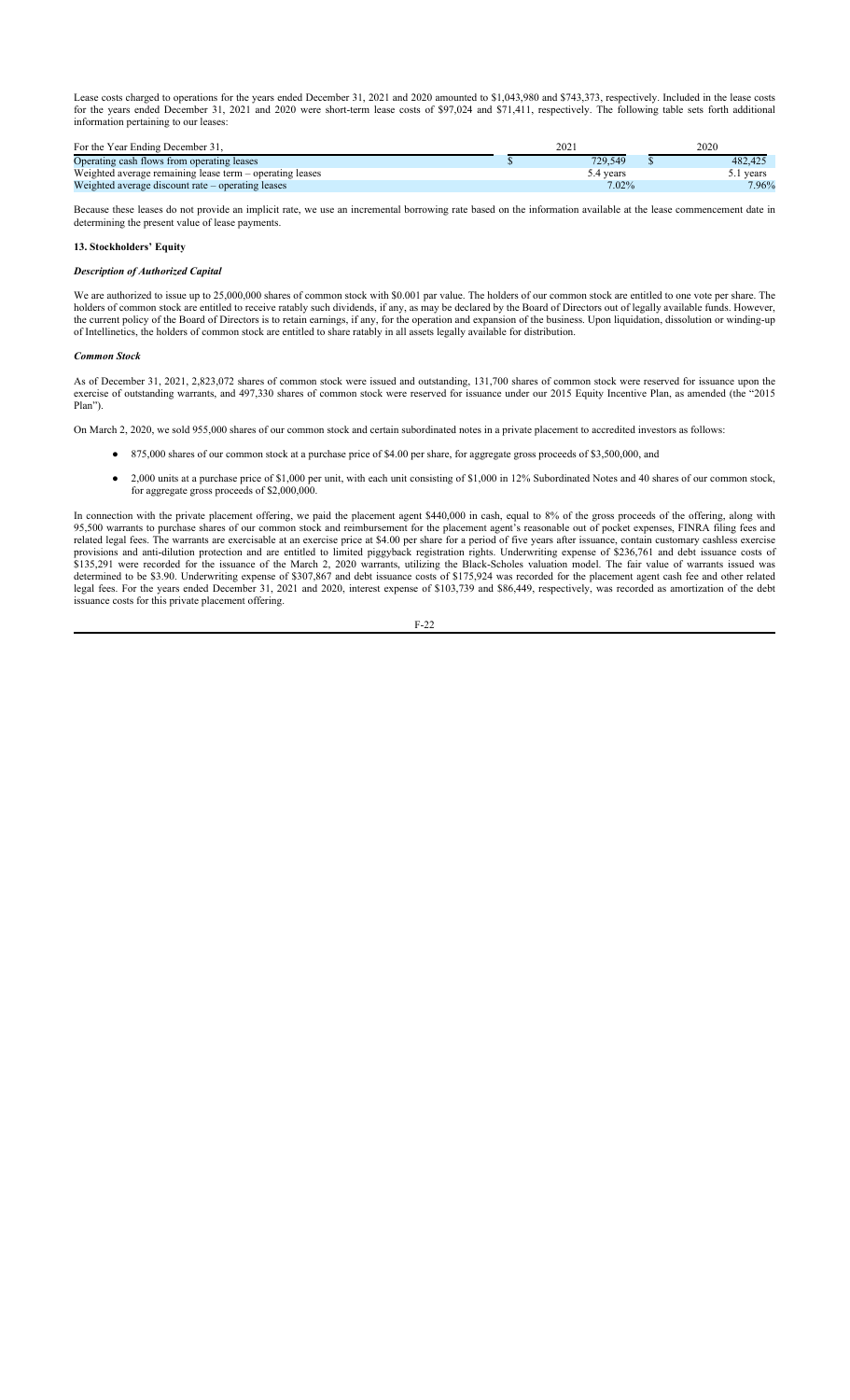## *Reverse Stock Split*

In February 2020, upon recommendation and authorization by our Board of Directors, our stockholders holding a majority in interest of the issued and outstanding shares of our common stock, acting by written consent, adopted an amendment to our Articles of Incorporation to effectuate a reverse split of our issued and outstanding shares of common stock at a ratio of one-for-fifty (1-for-50) (the "Reverse Split"), and reduce the number of authorized shares of our common stock to 25,000,000 shares (the "25,000,000 Share Amendment"). The Reverse Split and the 25,000,000 Share Amendment became effective on March 20, 2020.

Effective March 2, 2020, before the Reverse Split and the 25,000,000 Share Amendment became effective, upon recommendation and authorization by the Board of Directors, stockholders holding a majority in interest of the issued and outstanding shares of our common stock, acting by written consent, adopted an amendment to our Articles of Incorporation to increase the authorized number of shares of our common stock to 160,000,000 shares (representing 3,200,000 shares on a post-split basis) from 75,000,000 shares (representing 1,500,000 shares on a post-split basis), in order to facilitate the acquisition of Graphic Sciences and certain private placement offerings and note conversions. Thereafter, on March 20, 2020, when the Reverse Split and the 25,000,000 Share Amendment became effective, our authorized capital stock became 25,000,000 shares of common stock.

The Reverse Split did not cause an adjustment to the par value of the common stock. Pursuant to the Reverse Split, we adjusted the amounts for shares reserved for issuance upon the exercise of outstanding warrants, outstanding stock options, and shares reserved for the 2015 Plan.

All references to shares of common stock and per share data in the accompanying consolidated financial statements and in these notes related thereto have been adjusted to reflect the Reverse Split for all periods presented.

### *Warrants*

The following sets forth the warrants to purchase our common stock that were outstanding as of December 31, 2021:

- Warrants to purchase 3,000 shares of common stock at an exercise price of \$15.00 per share exercisable until September 22, 2022, issued to certain 5% stockholders.
- Warrants to purchase 17,200 shares of common stock at an exercise price of \$12.50 per share exercisable until November 30, 2022, issued to the placement agent in connection with private placements of our convertible promissory notes.
- Warrants to purchase 16,000 shares of common stock at an exercise price of \$9.00 per share exercisable until September 26, 2023, issued to the placement agent in connection with private placements of our convertible promissory notes.
- Warrants to purchase 95,500 shares of common stock at an exercise price of \$4.00 per share exercisable until February 28, 2025, issued to the placement agent in connection with private placements of our convertible promissory notes.

No warrants were issued during 2021. Warrants to purchase 95,500 shares of common stock were issued during the 2020 at a fair value determined to be \$3.90 per warrant utilizing the Black-Scholes valuation model. The estimated value of the warrants issued during 2020, as well as the assumptions that were used in calculating such values, were based on estimates at the issuance date as follows:

|                                | Warrants Issued<br>March 2, 2020 |
|--------------------------------|----------------------------------|
| Risk-free interest rate        | 0.88%                            |
| Weighted average expected term | 5 years                          |
| Expected volatility            | 130.12%                          |
| Expected dividend yield        | $0.00\%$                         |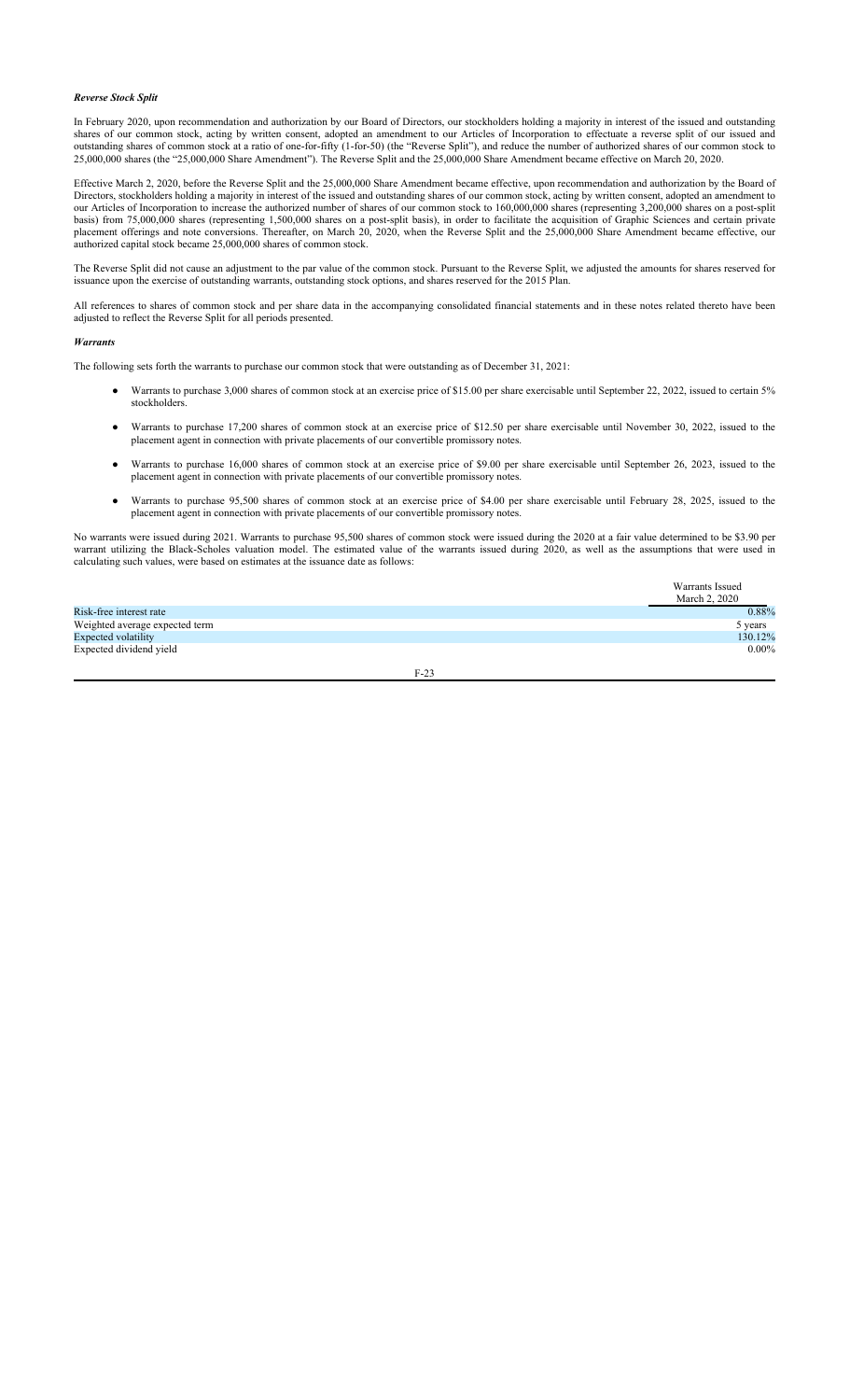## **14.** *Stock-Based Compensation*

From time to time, we issue stock options and restricted stock as compensation for services rendered by our directors and employees.

## *Restricted Stock*

On February 15, 2021 and January 2, 2020, we issued 12,207 shares and 16,429 shares, respectively, of restricted common stock to our directors as part of their annual compensation plan. The grants of restricted common stock were made outside the 2015 Plan and were not subject to any vesting conditions. Stock compensation of \$57,500 was recorded for the years ended December 31, 2021 and 2020.

# *Stock Options*

We did not make any stock option grants during 2021. The weighted-average grant date fair value of options granted during 2020 was \$3.30. Stock-based compensation for options was \$92,253 and \$58,770, during the years ended December 31, 2021 and 2020, respectively.

A summary of stock option activity during the years ended December 31, 2021 and 2020 is as follows:

|                                  | <b>Shares</b><br>Under<br>Option |              | Weighted-<br>Average<br>Exercise<br>Price | Weighted-<br>Average<br>Remaining<br>Contractual<br>Life | Aggregate<br>Intrinsic<br>Value |
|----------------------------------|----------------------------------|--------------|-------------------------------------------|----------------------------------------------------------|---------------------------------|
| Outstanding at January 1, 2021   | 145,360                          | $\mathbb{S}$ | 5.61                                      | 9 years                                                  | 19,200                          |
| Forfeited and expired            | (500)                            |              | 6.50                                      |                                                          |                                 |
| Outstanding at December 31, 2021 | 144,860                          | S.           | 5.61                                      | 8 years                                                  | \$<br>19,200                    |
| Exercisable at December 31, 2021 | 66,060                           | S            | 7.35                                      | 8 years                                                  | 19,200                          |
|                                  | <b>Shares</b><br>Under<br>Option |              | Weighted-<br>Average<br>Exercise<br>Price | Weighted-<br>Average<br>Remaining<br>Contractual<br>Life | Aggregate<br>Intrinsic<br>Value |
| Outstanding at January 1, 2020   | 46,860                           | $\mathbb{S}$ | 9.02                                      | 9 years                                                  | 19,200                          |
| Granted                          | 99,000                           |              | 4.00                                      |                                                          |                                 |
| Forfeited and expired            | (500)                            |              | 6.50                                      |                                                          |                                 |
| Outstanding at December 31, 2020 | 145,360                          |              | 5.61                                      | 9 years                                                  | 19,200                          |
| Exercisable at December 31, 2020 | 39,160                           | \$           | 9.51                                      | 8 years                                                  | \$<br>19,200                    |

As of December 31, 2021 and 2020, there was \$230,620 and \$322,874, respectively, of total unrecognized compensation costs related to stock options granted under our stock option agreements. The unrecognized compensation cost is expected to be recognized over a weighted-average period of three years. The total fair value of stock options that vested during the years ended December 31, 2021, and 2020 was \$91,913 and \$16,650, respectively.

## *Issues of Stock-Based Compensation*

The following represent grants of stock options, including the fair value recognized or to be recognized over the requisite service period:

| Grant date         | Shares granted<br>(canceled) | Exercise price           | Date fully vested  |              | Fair value |
|--------------------|------------------------------|--------------------------|--------------------|--------------|------------|
|                    |                              |                          |                    |              |            |
| February 10, 2016  | 4.200                        | \$<br>48.00              | February 10, 2020  | <sup>S</sup> | 174,748    |
| December 6, 2016   | 2.000                        | 38.00                    | December 6, 2020   |              | 63,937     |
| September 25, 2017 | 15,000                       | 15.00                    | September 25, 2019 |              | 194,149    |
| September 25, 2017 | 10,000                       | 19.00                    | September 25, 2019 |              | 126,862    |
| January 30, 2019   | 250                          | 45.00                    | January 30, 2019   |              | 885        |
| March 11, 2019     | (33,200)                     | $\overline{\phantom{a}}$ | -                  |              |            |
| March 11, 2019     | 33,200                       | 6.50                     | December $6, 2020$ |              | 24,898(1)  |
| March 11, 2019     | 10,100                       | 6.50                     | March 11, 2023     |              | 44,591     |
| September 2, 2020  | 99,000                       | 4.00                     | September 2, 2024  |              | 327,181    |
|                    |                              |                          |                    |              |            |

(1) Represents incremental fair value of replacement shares compared to canceled shares.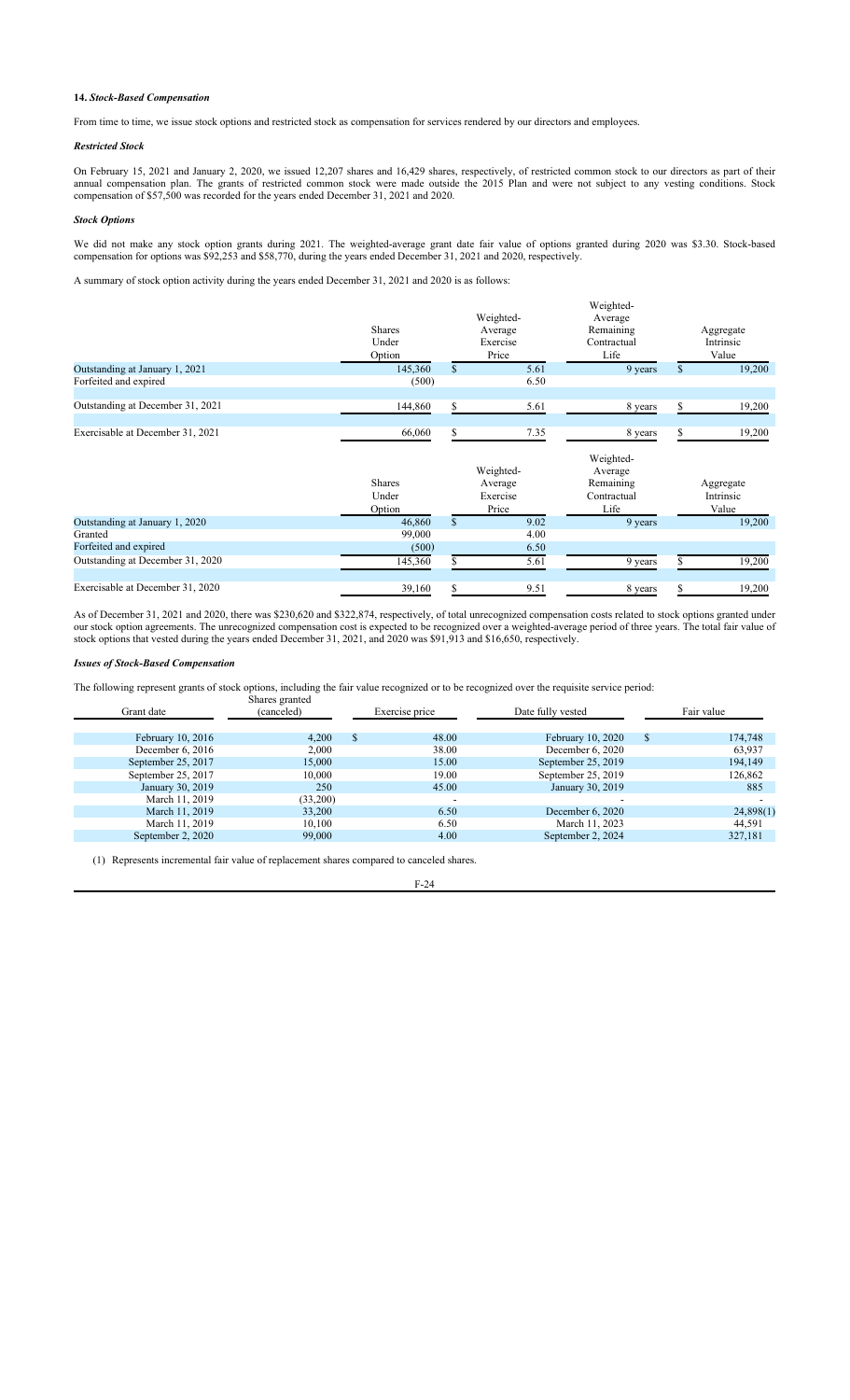The weighted average estimated values of director and employee stock option grants, as well as the weighted average assumptions that were used in calculating such values during the years ended December 31, 2021 and 2020, were based on estimates at the date of grant as follows:

|                                | April 30,<br>2015 Grant | January 1,<br>2016 Grant | February 10,<br>2016 Grant |
|--------------------------------|-------------------------|--------------------------|----------------------------|
| Risk-free interest rate        | 1.43%                   | 1.76%                    | 1.15%                      |
| Weighted average expected term | 5 years                 | 5 years                  | 5 years                    |
| Expected volatility            | 143.10%                 | 134.18%                  | 132.97%                    |
| Expected dividend yield        | $0.00\%$                | $0.00\%$                 | $0.00\%$                   |
|                                | December 6,             | September 25,            | January 30,                |
|                                | 2016 Grant              | 2017 Grant               | 2019 Grant                 |
| Risk-free interest rate        | 1.84%                   | 1.85%                    | 2.54%                      |
| Weighted average expected term | 5 years                 | 5 years                  | 5 years                    |
| Expected volatility            | 123.82%                 | 130.79%                  | 115.80%                    |
| Expected dividend yield        | $0.00\%$                | $0.00\%$                 | $0.00\%$                   |
|                                |                         | March 11,                | September 2,               |
|                                |                         | 2019 Grant               | 2020 Grant                 |
| Risk-free interest rate        |                         | 2.44%                    | 0.26%                      |
| Weighted average expected term |                         | 5 years                  | 5 years                    |
| Expected volatility            |                         | 116.46%                  | 121.33%                    |
| Expected dividend yield        |                         | $0.00\%$                 | $0.00\%$                   |
| $F-25$                         |                         |                          |                            |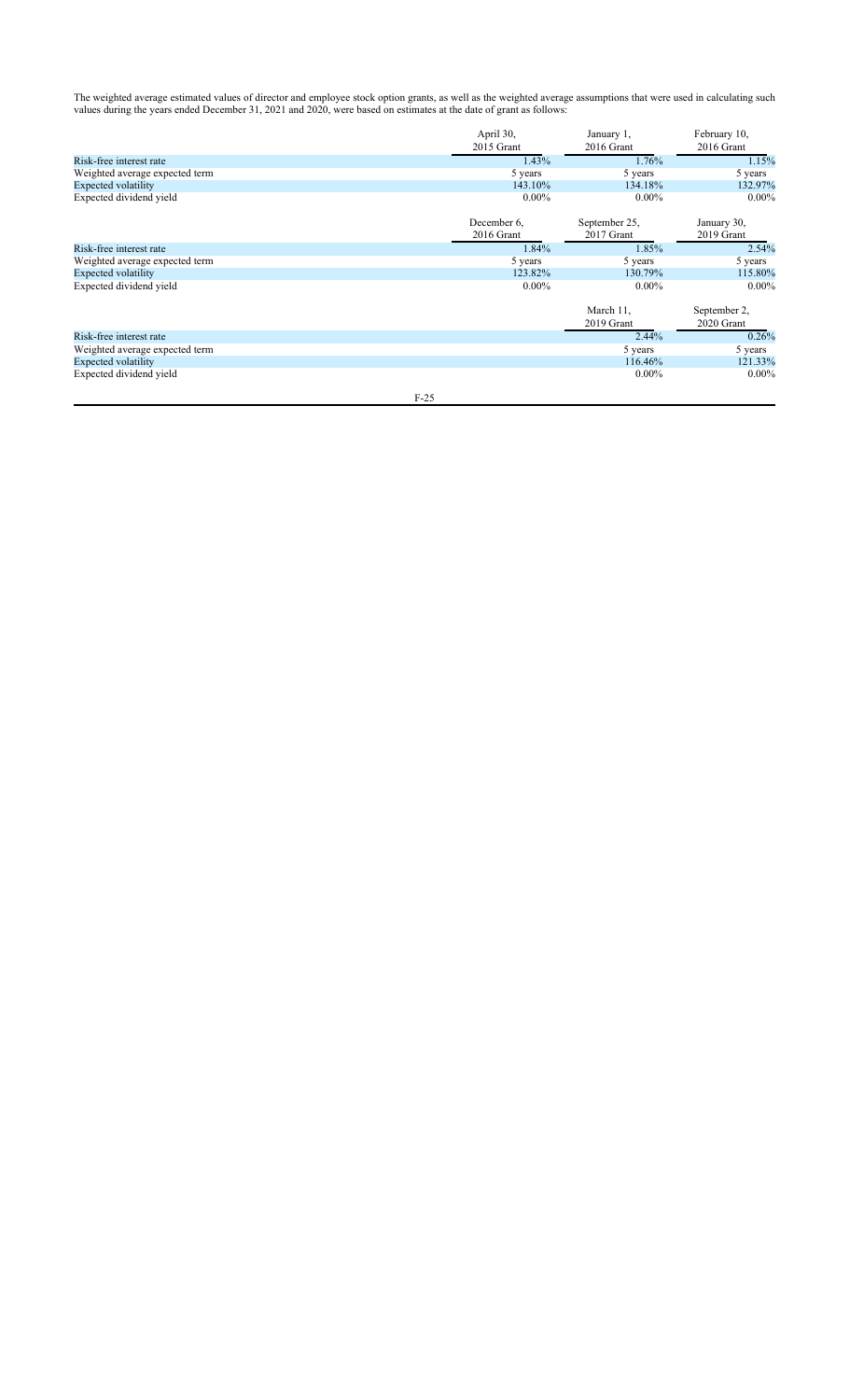## **15. Concentrations**

Revenues from a limited number of customers have accounted for a substantial percentage of our total revenues. During the years ended December 31, 2021 and 2020, our largest customer, the State of Michigan, accounted for 47% of our total revenues for each period, and our second largest customer, Rocket Mortgage (formerly Quicken Loans), accounted for 9% and 8%, respectively, of our total revenues.

For the years ended December 31, 2021, and 2020, government contracts represented approximately 62% and 64% of our net revenues, respectively. A significant portion of our sales to resellers represent ultimate sales to government agencies.

As of December 31, 2021, accounts receivable concentrations from our two largest customers were 65% and 7% of our gross accounts receivable, respectively by customer. Accounts receivable balances from our two largest customers at December 31, 2021 have been partially collected. As of December 31, 2020, accounts receivable concentrations from our two largest customers were 54% and 16% of gross accounts receivable, respectively by customer.

## **16. Provision For Income Taxes**

We file income tax returns in the U.S. Federal jurisdiction and various state jurisdictions. For the years ended December 31, 2021, and 2020, we have recognized the minimum amount of state income tax as required by the states in which we are required to file taxes. We are not currently subject to further federal or state tax since we have incurred losses since our inception.

Income tax benefit consists of the following Federal, deferred components for the years ended December 31, 2021 and 2020:

|                                                                                                               | December 31, 2021 |           | December 31, 2020 |           |
|---------------------------------------------------------------------------------------------------------------|-------------------|-----------|-------------------|-----------|
| Use of (benefit of) net operating losses                                                                      |                   | 91.781    |                   | (72, 541) |
| Other timing differences                                                                                      |                   | 108,042   |                   | (91,770)  |
| Change in valuation allowance, including \$188,000 reduction in valuation allowance due to purchased deferred |                   |           |                   |           |
| tax liability in 2020                                                                                         |                   | (199.823) |                   | (23.989)  |
| Tax benefit                                                                                                   |                   |           |                   | (188,300) |

A reconciliation is provided below of the U.S. Federal income tax expense at a statutory rate of 21% for the years ended December 31, 2021 and 2020:

|                                                              |        | December 31, 2021 |   | December 31, 2020 |  |
|--------------------------------------------------------------|--------|-------------------|---|-------------------|--|
| U.S. statutory rate                                          |        | 21%               |   | 21%               |  |
| U.S. Federal income tax at statutory rate                    |        | 285,170           | S | (501,690)         |  |
| Increase (decrease) in income taxes due to:                  |        |                   |   |                   |  |
| Non-deductible earnout expense                               |        | 25,909            |   | 299,040           |  |
| Non-deductible goodwill amortization                         |        | 39,958            |   | 33,390            |  |
| Other differences                                            |        | 26,253            |   | 4,949             |  |
| Non-taxable PPP loan and interest recovery                   |        | (177, 467)        |   |                   |  |
| Benefit of acquisition-date purchased deferred tax liability |        |                   |   | (188,300)         |  |
| Other change in valuation allowance                          |        |                   |   | 164,311           |  |
| Income tax benefit                                           |        |                   |   | (188,300)         |  |
|                                                              | $F-26$ |                   |   |                   |  |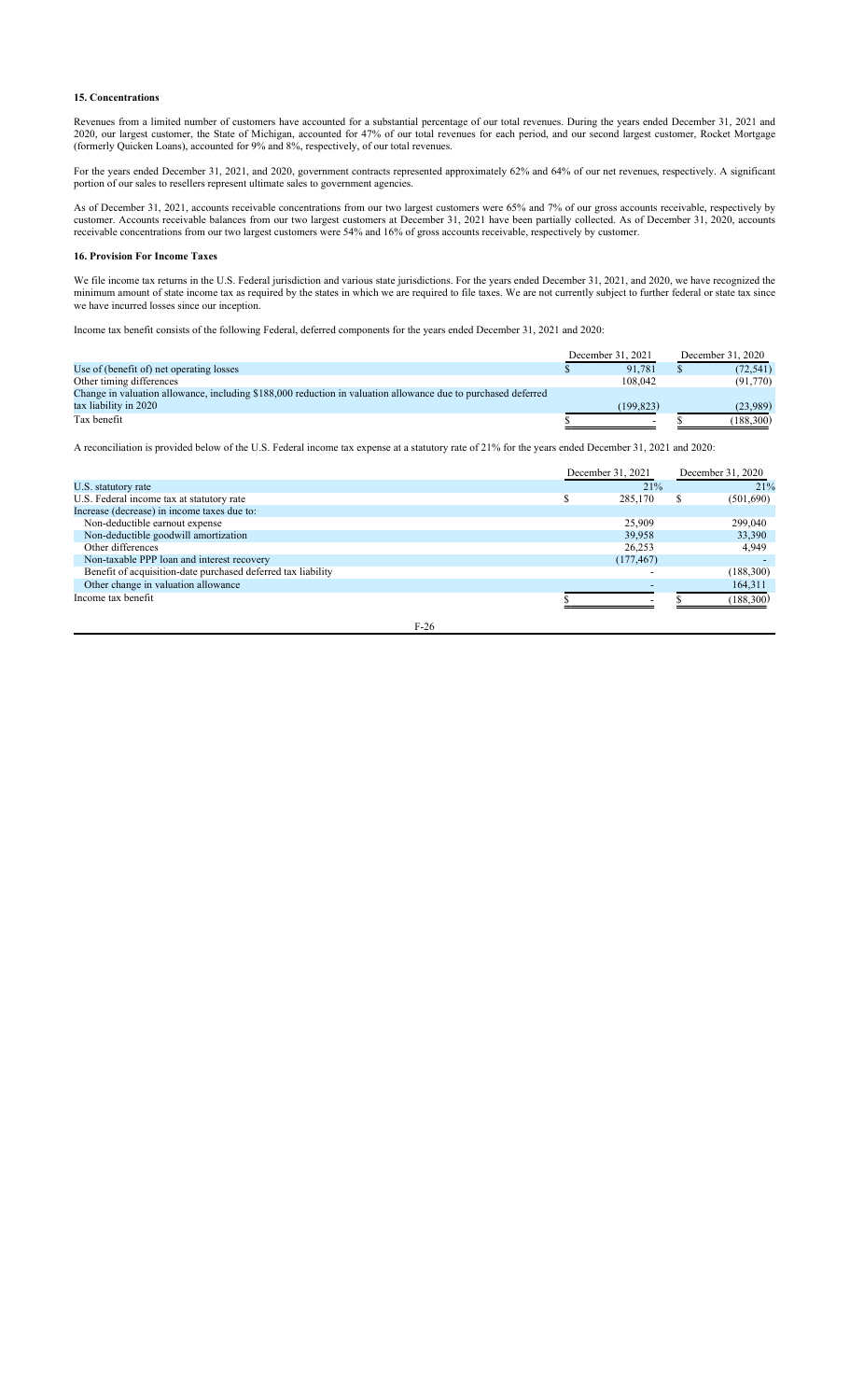The tax effects of temporary differences that give rise to significant portions of the deferred tax assets and liabilities are presented below:

|                                                                 | December 31, 2021 |  | December 31, 2020 |
|-----------------------------------------------------------------|-------------------|--|-------------------|
| Deferred tax assets                                             |                   |  |                   |
| Reserves and accruals not currently deductible for tax purposes | 50,558            |  | 51,906            |
| Amortizable assets                                              | 32,615            |  | 72,893            |
| Net operating loss carryforwards                                | 3,942,488         |  | 4,017,875         |
|                                                                 | 4,025,661         |  | 4,142,674         |
| Deferred tax liabilities                                        |                   |  |                   |
| Property and equipment                                          | (225, 484)        |  | (142, 674)        |
| Net Deferred tax assets                                         | 3,800,177         |  | 4,000,000         |
| Valuation allowance                                             | (3,800,177)       |  | (4,000,000)       |
|                                                                 |                   |  |                   |

As of December 31, 2021 and 2020, we had federal net operating loss carry forwards of approximately \$18,762,000 and \$19,129,000, respectively, which can be used to offset future federal income tax. A portion of the federal and state net operating loss carry forwards expire at various dates through 2040, and a portion of the net operating loss carry forwards have an indefinite carry forward period. We recorded a valuation allowance against all of our deferred tax assets as of both December 31, 2021, and December 31, 2020. We intend to continue maintaining a full valuation allowance on our deferred tax assets until there is sufficient evidence to support the reversal of all or some portion of these allowances. Release of the valuation allowance would result in the recognition of certain deferred tax assets and a decrease to income tax expense for the period the release is recorded. However, the exact timing and amount of the valuation allowance release are subject to change on the basis of the level of profitability that we are able to actually achieve.

## **17. Certain Relationships and Related Transactions**

*Certain Relationships and Related Transactions*

The following is a summary of the related person transactions that Intellinetics has participated in at any time during the reporting period.

## *Notes Payable – Related Parties*

See Note 10 for a summary of notes issued to related parties and the subsequent conversion of such related party notes into shares of our common stock on March 2, 2020.

### *2020 Private Placement*

The following related persons participated as investors a private placement of our securities, on the same terms as all other investors participating in the offering. We issued and sold (i) shares of common stock, at a price of \$4.00 per share and (ii) units, with each unit consisting of \$1,000 in 12% subordinated notes and 40 shares. The principal amount of the 12% subordinated notes, together with any accrued and unpaid interest thereon, become due and payable on February 28, 2023.

|                                                                   | Number of |               |  |
|-------------------------------------------------------------------|-----------|---------------|--|
|                                                                   |           | Date of       |  |
| <b>Relationship to Intellinetics</b>                              | Purchased | Transaction   |  |
| Beneficially owns more than 5% of the common stock of             |           |               |  |
| Intellinetics.                                                    | 148,750   | 03/02/2020    |  |
| Beneficially owns more than 5% of the Common Stock of             |           |               |  |
| Intellinetics.                                                    | 118,750   | 03/02/2020    |  |
| Former Director and Former Chairman of the Board of Intellinetics | 5.000     | 03/02/2020    |  |
| President and Chief Executive Officer; Director of Intellinetics  | 7.500     | 03/02/2020    |  |
| Chief Financial Officer of Intellinetics                          | 2,000     | 03/02/2020    |  |
|                                                                   |           | <b>Shares</b> |  |

*Promoters and Certain Control Persons*

William M. Cooke, a director of Intellinetics, is the Vice President of Investment Banking at Taglich Brothers, Inc. Robert F. Taglich and Michael N. Taglich, each beneficial owners of more than 5% of our common stock, are also both principals of Taglich Brothers, Inc.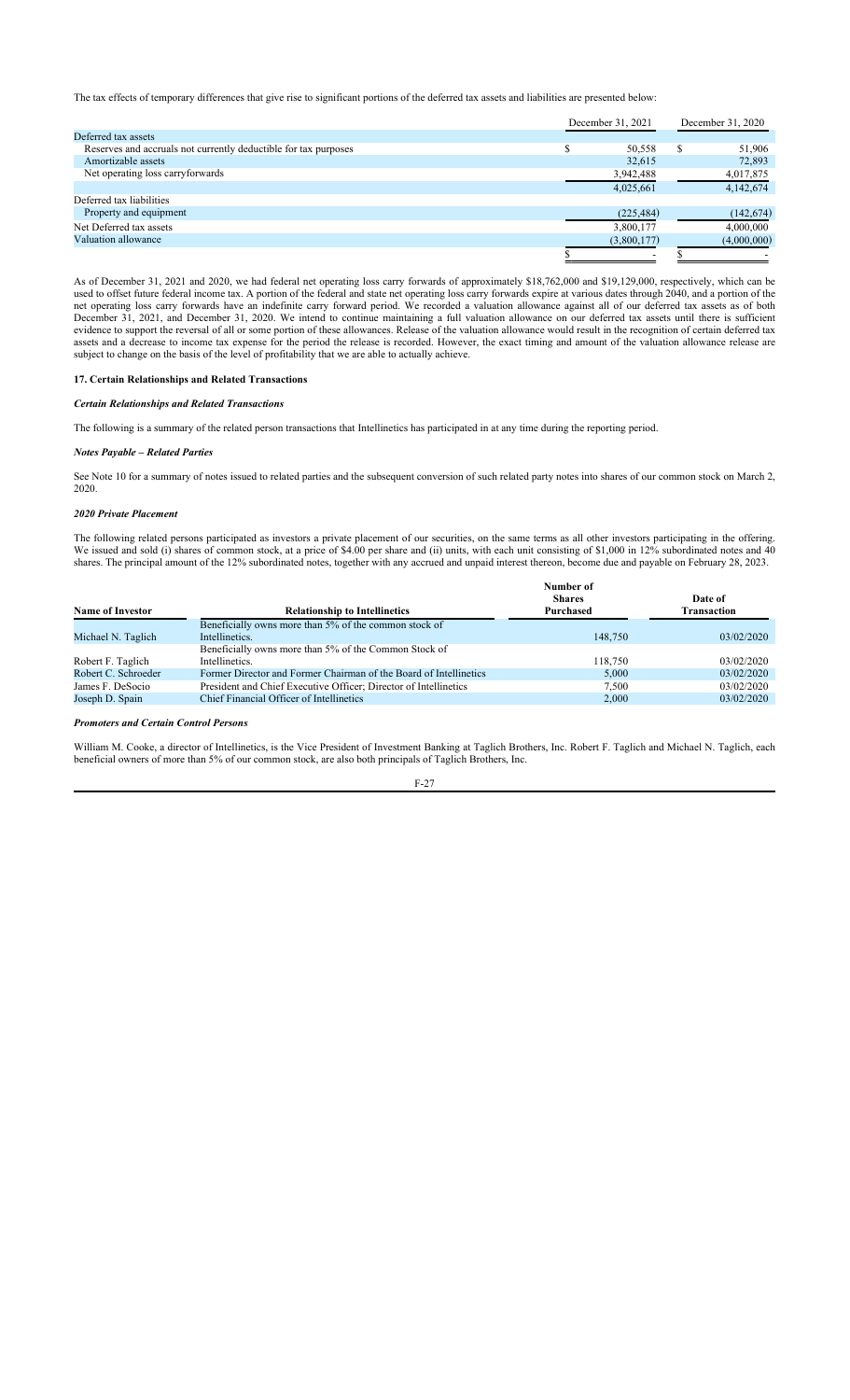We retained Taglich Brothers, Inc. on an exclusive basis to render financial advisory and investment banking services to us in connection with our acquisition of Graphic Sciences. Pursuant to an Engagement Agreement, dated April 15, 2019, we paid Taglich Brothers, Inc. a success fee of \$300,000 as a result of the successful completion of the acquisition of Graphic Sciences, Inc.

We retained Taglich Brothers, Inc., as the exclusive placement agent for the 2020 private placement, as described above, pursuant to a Placement Agent Agreement. In connection with the 2020 private placement, we paid Taglich Brothers, Inc. \$440,000, which represented an 8% commission based upon the gross proceeds of the 2020 private placement. In addition, for its services in the 2020 private placement, Taglich Brothers, Inc. was issued warrants to purchase 95,500 shares of common stock, which amount is equal to 10% of the shares and unit shares sold in the 2020 private placement, which have an exercise price of \$4.00 per share of common stock, are exercisable for a period of five years, contain customary cashless exercise and anti-dilution protection rights and are entitled to piggy-back registration rights.

We retained Taglich Brothers, Inc. as the exclusive placement agent for the 2020 note conversion, as described above in Note 10 (Notes Payable – Related Parties), pursuant to the Placement Agent Agreement. In connection with the 2020 note conversion, we issued 35,250 shares of common stock to Taglich Brothers, Inc., which, based on the conversion price of \$4.00 per share, was equal to 3% of the original principal amount of the converted notes.

#### **18. Subsequent Events**

### *Issuance of Restricted Common Stock to Directors*

On January 6, 2022, we issued 8,097 new Shares of restricted common stock to our directors in accordance with our director compensation policy. Stock compensation of \$57,500 was recorded on the issuance of the common stock.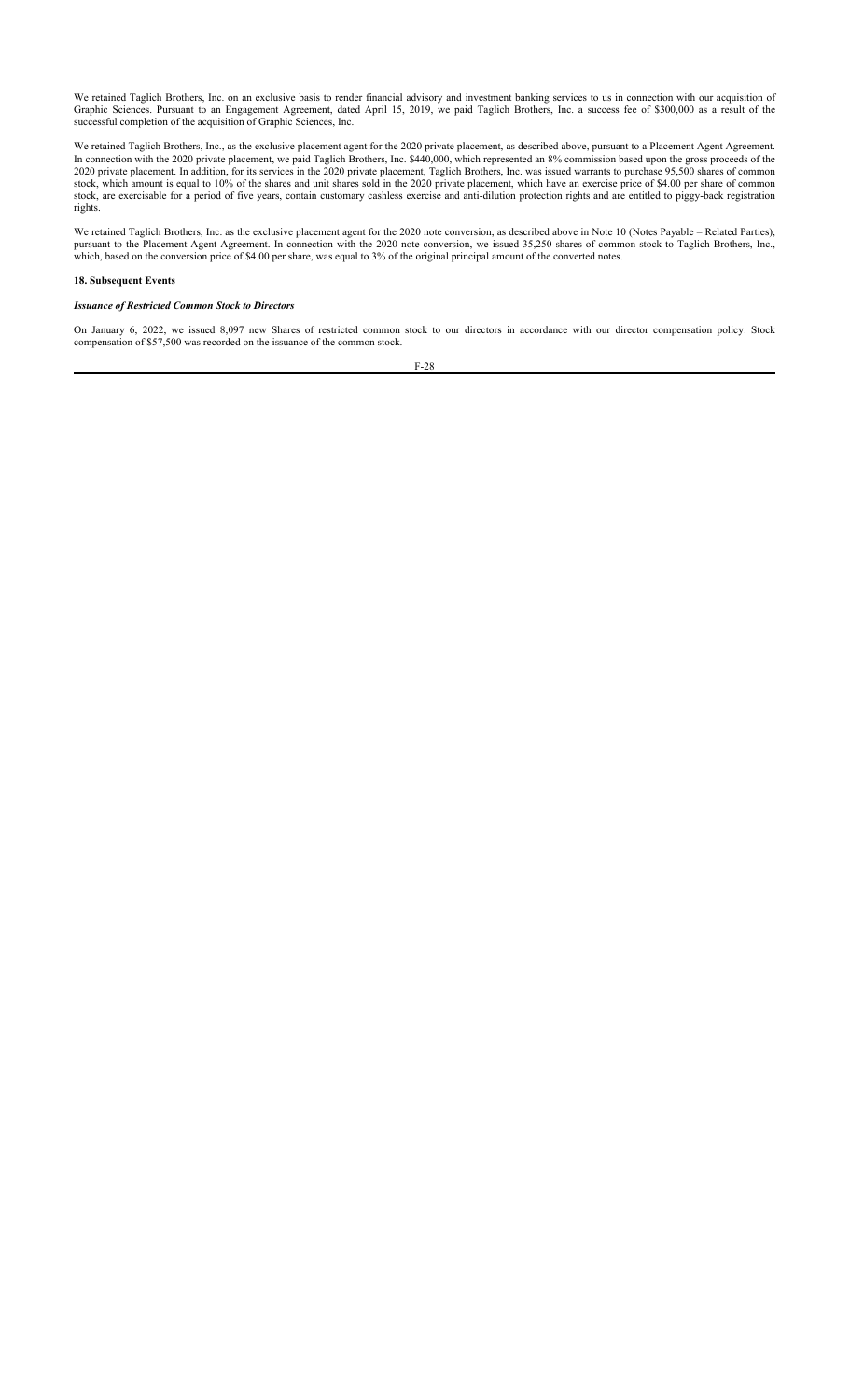## **ITEM 9. CHANGES IN AND DISAGREEMENTS WITH ACCOUNTANTS ON ACCOUNTING AND FINANCIAL DISCLOSURE**

None.

## **ITEM 9A. CONTROLS AND PROCEDURES**

## **Evaluation of Disclosure Controls and Procedures**

We maintain "disclosure controls and procedures" as defined in Rules 13a-15(e) and 15d-15(e) under the Exchange Act that are designed to ensure that information required to be disclosed by us in reports we file or submit under the Exchange Act is recorded, processed, summarized and reported within the time periods specified in the SEC's rules and forms, and that such information is accumulated and communicated to our management, including our principal executive officer and principal financial office, and Board of Directors, as appropriate, to allow timely decisions regarding required disclosure. In designing and evaluating our disclosure controls and procedures, management recognizes that disclosure controls and procedures, no matter how well conceived and operated, can provide only reasonable assurance of achieving the desired objectives, and we necessarily are required to apply our judgment in evaluating the cost-benefit relationship of possible disclosure controls and procedures.

Our management, including our principal executive officer and principal financial officer, evaluated the effectiveness of the design and operation of our disclosure controls and procedures as of December 31, 2021 and concluded that our disclosure controls and procedures were effective as of December 31, 2021.

## **Management's Annual Report on Internal Control Over Financial Reporting**

Our management is responsible for establishing and maintaining adequate internal control over financial reporting, as defined in Rules 13a-15(f) and 15d-15(f) of the Exchange Act. Internal control over financial reporting is designed to provide reasonable assurance regarding the reliability of financial reporting and the preparation and fair presentation of consolidated financial statements for external purposes, in accordance with generally accepted accounting principles. The effectiveness of any system of internal control over financial reporting is subject to inherent limitations and therefore, may not prevent or detect misstatements. Also, projections of any evaluation of effectiveness of future periods are subject to the risk that the controls may become inadequate due to change in conditions, or that the degree of compliance with the policies or procedures may deteriorate.

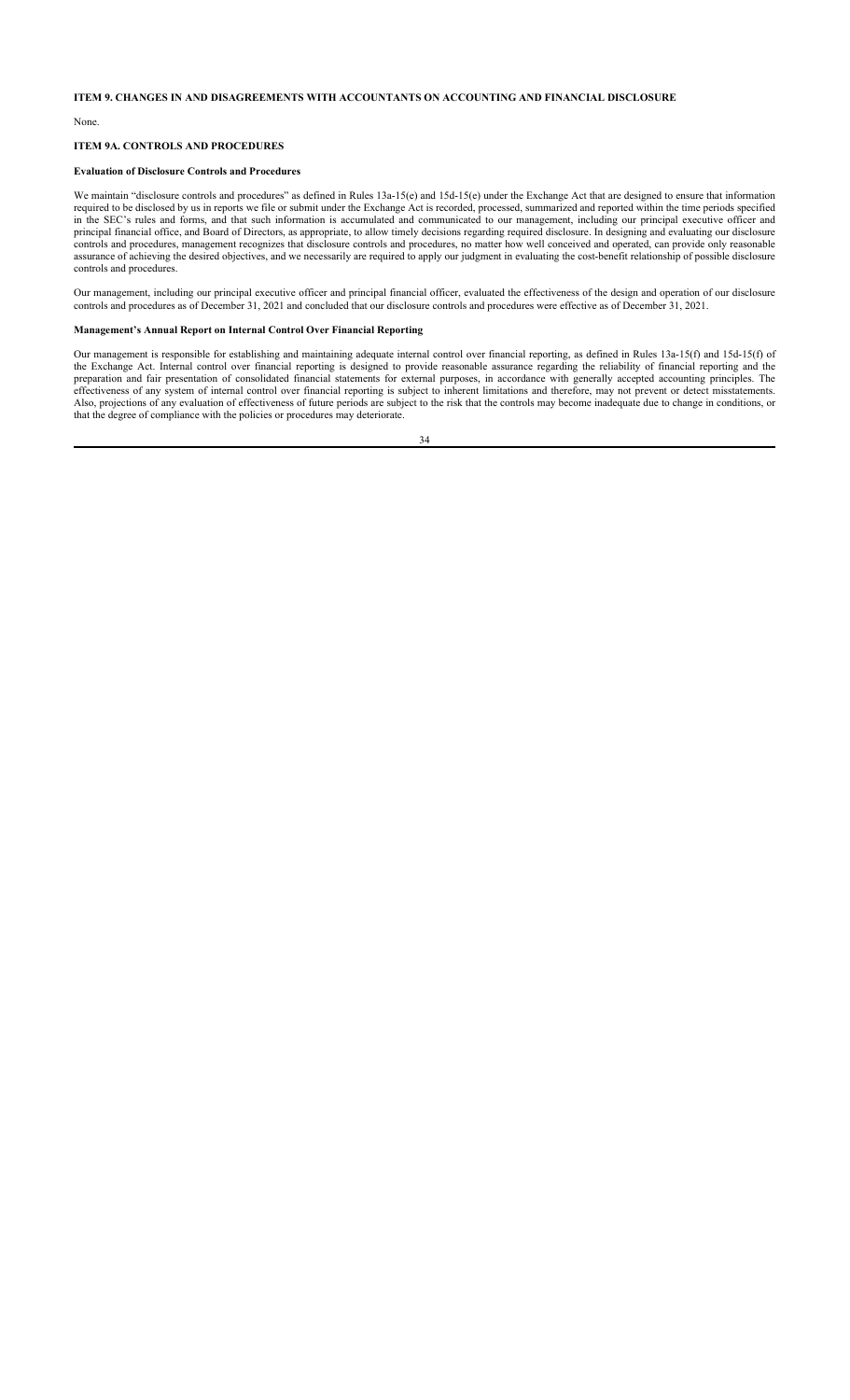Our management, including our principal executive officer and principal financial officer, conducted an evaluation of the effectiveness of our internal control over financial reporting using the criteria set forth by the committee of Sponsoring Organization of the Treadway Commission (COSO) in Internal Control-Integrated Framework (2013).

A material weakness is a deficiency, or a combination of deficiencies, in internal control over financial reporting, such that there is a reasonable possibility that a material misstatement of our annual or interim consolidated financial statements will not be prevented or detected on a timely basis.

Based on our evaluation, our principal executive officer and principal financial officer concluded that, as of December 31, 2021, our disclosure controls and procedures were effective as required under Rules 13a-15(e) and 15d-15(e) under the Exchange Act and we did maintain effective internal control over financial reporting, based on criteria issued by COSO.

This report does not include an attestation report of our registered public accounting firm regarding internal control over financial reporting. Management's report was not subject to attestation by our registered public accounting firm pursuant to rules of the SEC that permit us to provide only management's report in this report.

### **Changes in Internal Control Over Financial Reporting**

There were no changes in our internal control over financial reporting (as defined in Rules 13a-13(f) and 15d-15(f) under the Exchange Act) that occurred during our fourth fiscal quarter of the fiscal year ended December 31, 2021, that has materially affected, or is reasonably likely to materially affect, our internal control over financial reporting.

## **ITEM 9B. OTHER INFORMATION**

Not applicable

### **ITEM 9C. DISCLOSURE REGARDING FOREIGN JURISDICTIONS THAT PREVENT INSPECTION.**

Not applicable.

## **Part III**

# **ITEM 10. DIRECTORS, EXECUTIVE OFFICERS AND CORPORATE GOVERNANCE**

Incorporated by reference to our definitive Proxy Statement for the 2022 Annual Meeting of Stockholders, which will be filed with the SEC no later than 120 days after December 31, 2021.

### **ITEM 11. EXECUTIVE COMPENSATION**

Incorporated by reference to our definitive Proxy Statement for the 2022 Annual Meeting of Stockholders, which will be filed with the SEC no later than 120 days after December 31, 2021.

## **ITEM 12. SECURITY OWNERSHIP OF CERTAIN BENEFICIAL OWNERS AND MANAGEMENT AND RELATED STOCKHOLDER MATTERS**

Incorporated by reference to our definitive Proxy Statement for the 2022 Annual Meeting of Stockholders, which will be filed with the SEC no later than 120 days after December 31, 2021.

### **ITEM 13. CERTAIN RELATIONSHIPS AND RELATED TRANSACTIONS, AND DIRECTOR INDEPENDENCE**

Incorporated by reference to our definitive Proxy Statement for the 2022 Annual Meeting of Stockholders, which will be filed with the SEC no later than 120 days after December 31, 2021.

35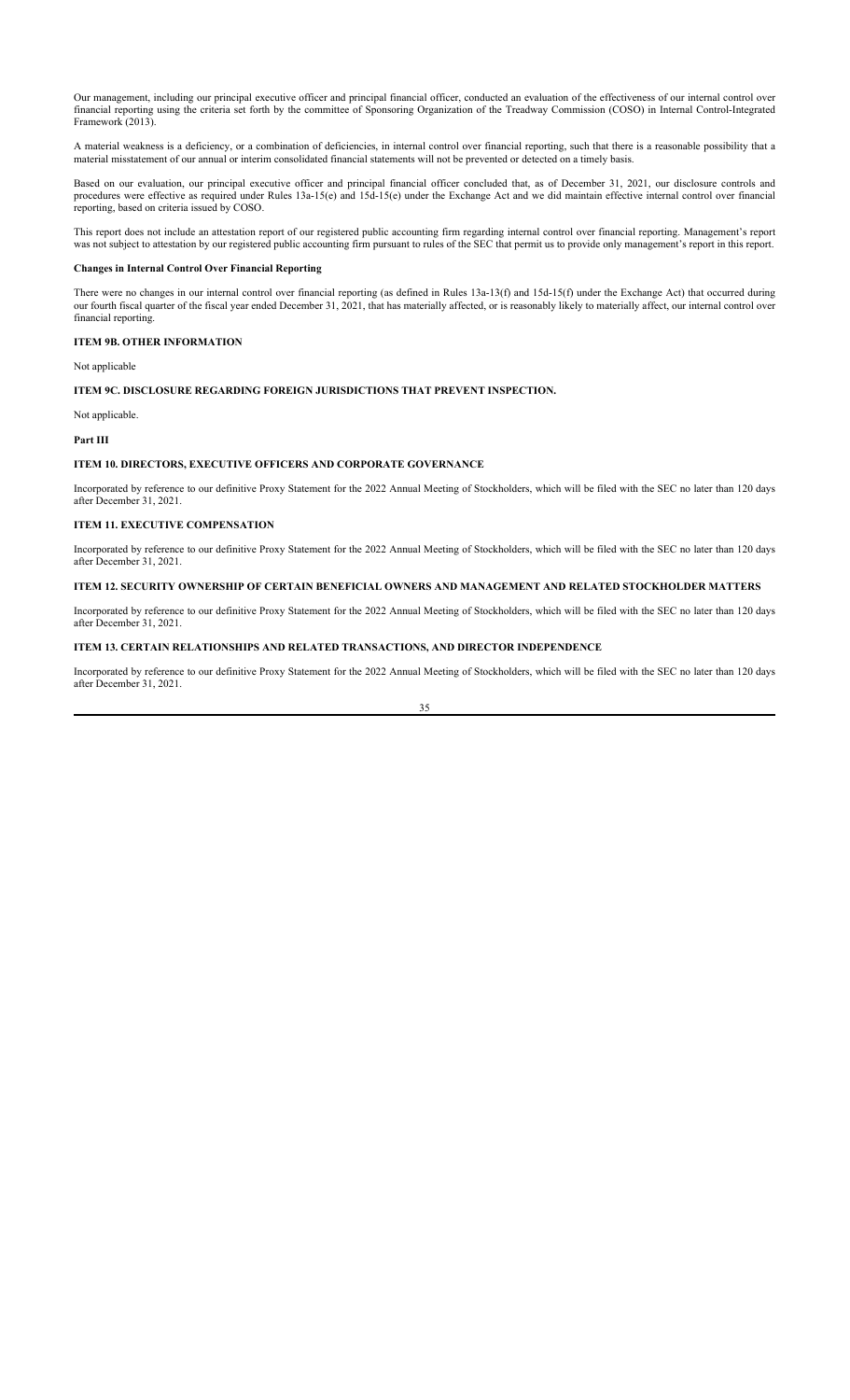# **ITEM 14. PRINCIPAL ACCOUNTING FEES AND SERVICES**

Incorporated by reference to our definitive Proxy Statement for the 2022 Annual Meeting of Stockholders, which will be filed with the SEC no later than 120 days after December 31, 2021.

# **Part IV**

# **ITEM 15. EXHIBITS, FINANCIAL STATEMENT SCHEDULES**

Reference is made to the Index to Financial Statements beginning on Page F-1 hereof.

Financial Statement Schedules.

(a) Documents Filed as Part of Report

(1) Financial Statements.

(3) Exhibits.

The exhibits listed on the accompanying Exhibit Index are filed or incorporated by reference as part of this report and such Exhibit Index is incorporated by reference.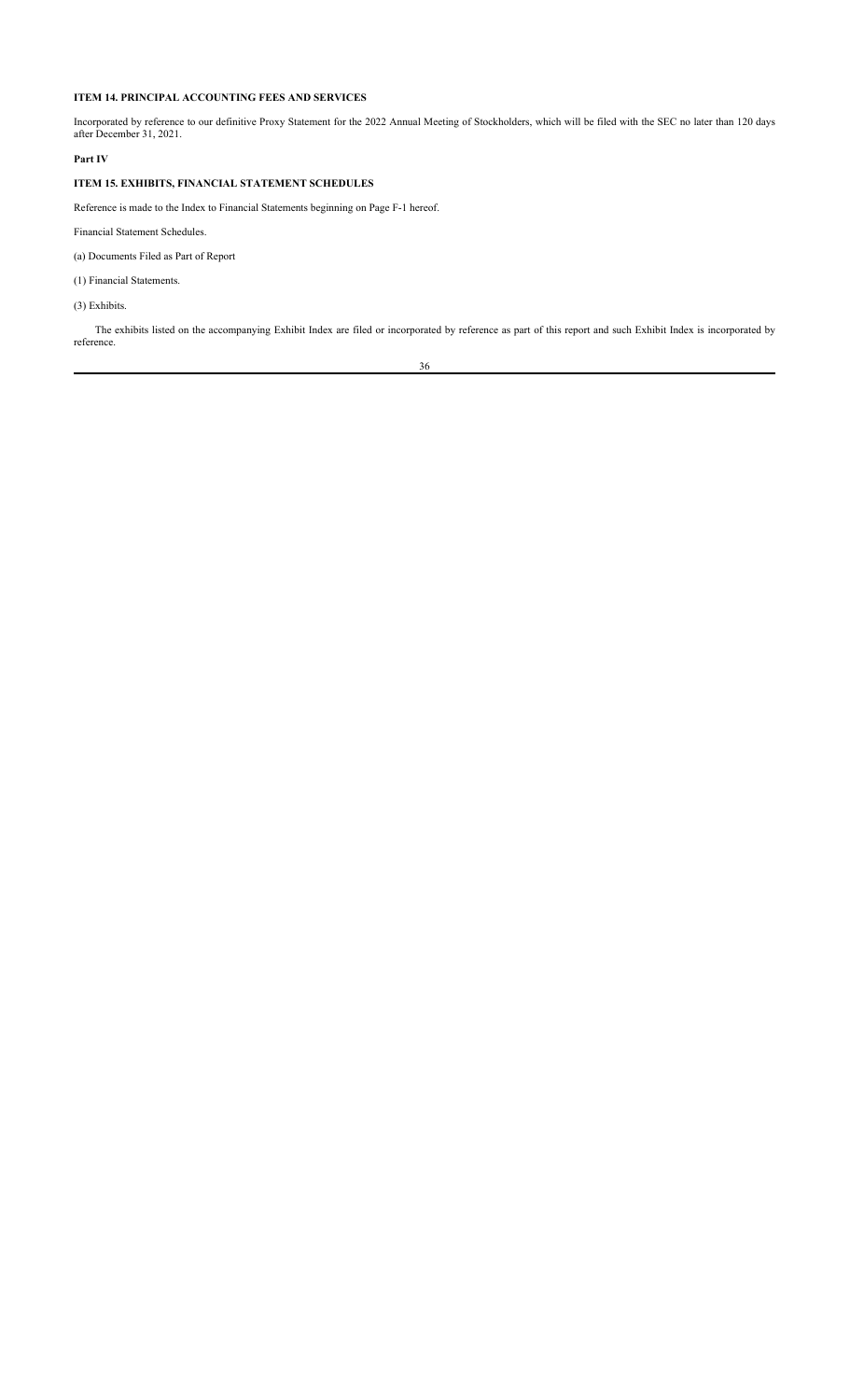## Signatures

Pursuant to the requirements of Section 13 or 15(d) of the Securities Exchange Act of 1934, the registrant has duly caused this report to be signed on its behalf by the undersigned, thereunto duly authorized, on March 24, 2022.

|     | Intellinetics, Inc.                                                               |
|-----|-----------------------------------------------------------------------------------|
| By: | /s/ James F. DeSocio                                                              |
|     | <b>James F. DeSocio</b><br><b>President, Chief Executive Officer and Director</b> |

Pursuant to the requirements of the Securities Exchange Act of 1934, this report has been signed below by the following persons on behalf of the Registrant and in the capacities indicated on March 24, 2022.

| Name                                                  | Title                                                                                 |
|-------------------------------------------------------|---------------------------------------------------------------------------------------|
| /s/ James F. DeSocio<br><b>James F. DeSocio</b>       | President, Chief Executive Officer, and Director<br>(Principal Executive Officer)     |
| /s/ Joseph D. Spain<br>Joseph D. Spain                | Chief Financial Officer and Treasurer<br>(Principal Financial and Accounting Officer) |
| /s/ Matthew L. Chretien<br><b>Matthew L. Chretien</b> | Chief Strategy Officer, Chief Technology Officer, Secretary, and Director             |
| $/s$ / $Rye$ D'Orazio<br><b>Rye D'Orazio</b>          | Director                                                                              |
| /s/ Roger Kahn<br><b>Roger Kahn</b>                   | Director                                                                              |
| /s/ William M. Cooke<br>William M. Cooke              | Chairman of the Board, and Director                                                   |
| /s/ Sophie Pibouin<br><b>Sophie Pibouin</b>           | Director                                                                              |
|                                                       | 37                                                                                    |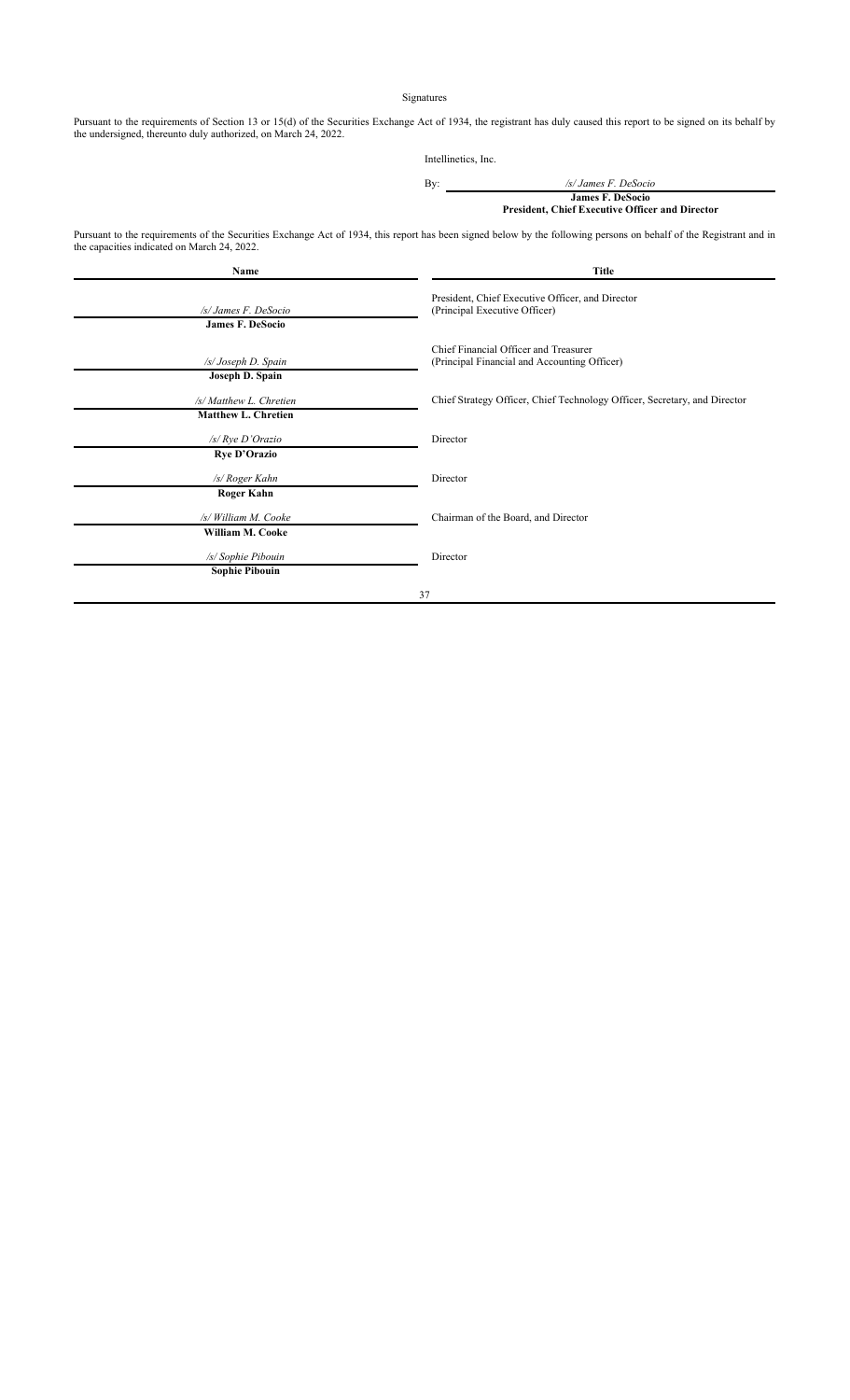# **EXHIBIT INDEX**

| <b>Exhibit</b><br>No. | <b>Description</b>                                                                                                                                                                                        |         | <b>Incorporation by Reference</b> |                    |  |
|-----------------------|-----------------------------------------------------------------------------------------------------------------------------------------------------------------------------------------------------------|---------|-----------------------------------|--------------------|--|
|                       |                                                                                                                                                                                                           | Form    | Exhibit                           | <b>Filing Date</b> |  |
| 2.1                   | Stock Purchase Agreement, dated as of March 2, 2020, by and among Intellinetics, Inc., Graphic Sciences, Inc.,<br>and Thomas M. Liebold, Gregory P. Colton, Fredrick M. Kamienny, and Frederick L. Erlich | $8-K$   | 2.1                               | 03-04-2020         |  |
| 2.2                   | Asset Purchase Agreement, dated April 21, 2020, by and among Intellinetics, Inc., CEO Imaging Systems, Inc.,<br>and Bradley R. Lahr                                                                       | $8-K$   | 2.2                               | 04-24-2020         |  |
| 3.1.1                 | Articles of Incorporation of Intellinetics, Inc.                                                                                                                                                          | $10-SB$ | 3.1                               | 10-02-2000         |  |
| 3.1.2                 | Certificate of Correction, effective May 22, 2007                                                                                                                                                         | $8-K$   | 3.1                               | 06-15-2007         |  |
| 3.1.3                 | Certificate of Amendment to Articles of Incorporation of Intellinetics, Inc.                                                                                                                              | $8-K$   | 99.1                              | 09-03-2014         |  |
| 3.1.4                 | Certificate of Amendment to Articles of Incorporation of Intellinetics, Inc., dated March 2, 2020                                                                                                         | $8-K$   | 3.1                               | 03-04-2020         |  |
| 3.1.5                 | Certificate of Amendment to Articles of Incorporation of Intellinetics, Inc., dated March 3, 2020                                                                                                         | $8-K$   | 3.2                               | 03-04-2020         |  |
| 3.2.1                 | Bylaws of Intellinetics, Inc.                                                                                                                                                                             | $10-SB$ | 3.3                               | 10-02-2000         |  |
| 3.2.2                 | Amendment No. 1 to the Bylaws of Intellinetics, Inc.                                                                                                                                                      | $8-K$   | 3.4                               | 03-01-2012         |  |
| 3.2.2                 | Amendment No. 2 to the Bylaws of Intellinetics, Inc.                                                                                                                                                      | $8-K$   | 3.3                               | 03-04-2020         |  |
| 4.1                   | Form of Stock Certificate                                                                                                                                                                                 | $10-K$  | 4.1                               | 03-30-2020         |  |
| 4.2                   | Form of Warrants dated November 30, 2016                                                                                                                                                                  | $8-K$   | 10.2                              | 12-06-2016         |  |
| 4.3                   | Form of Placement Agent Warrants, dated January 31, 2017                                                                                                                                                  | $8-K$   | 10.3                              | 01-06-2017         |  |
| 4.4                   | Form of Warrant to Purchase Common Stock, issued October 22, 2017                                                                                                                                         | $8-K$   | 10.2                              | 10-26-2017         |  |
|                       | 38                                                                                                                                                                                                        |         |                                   |                    |  |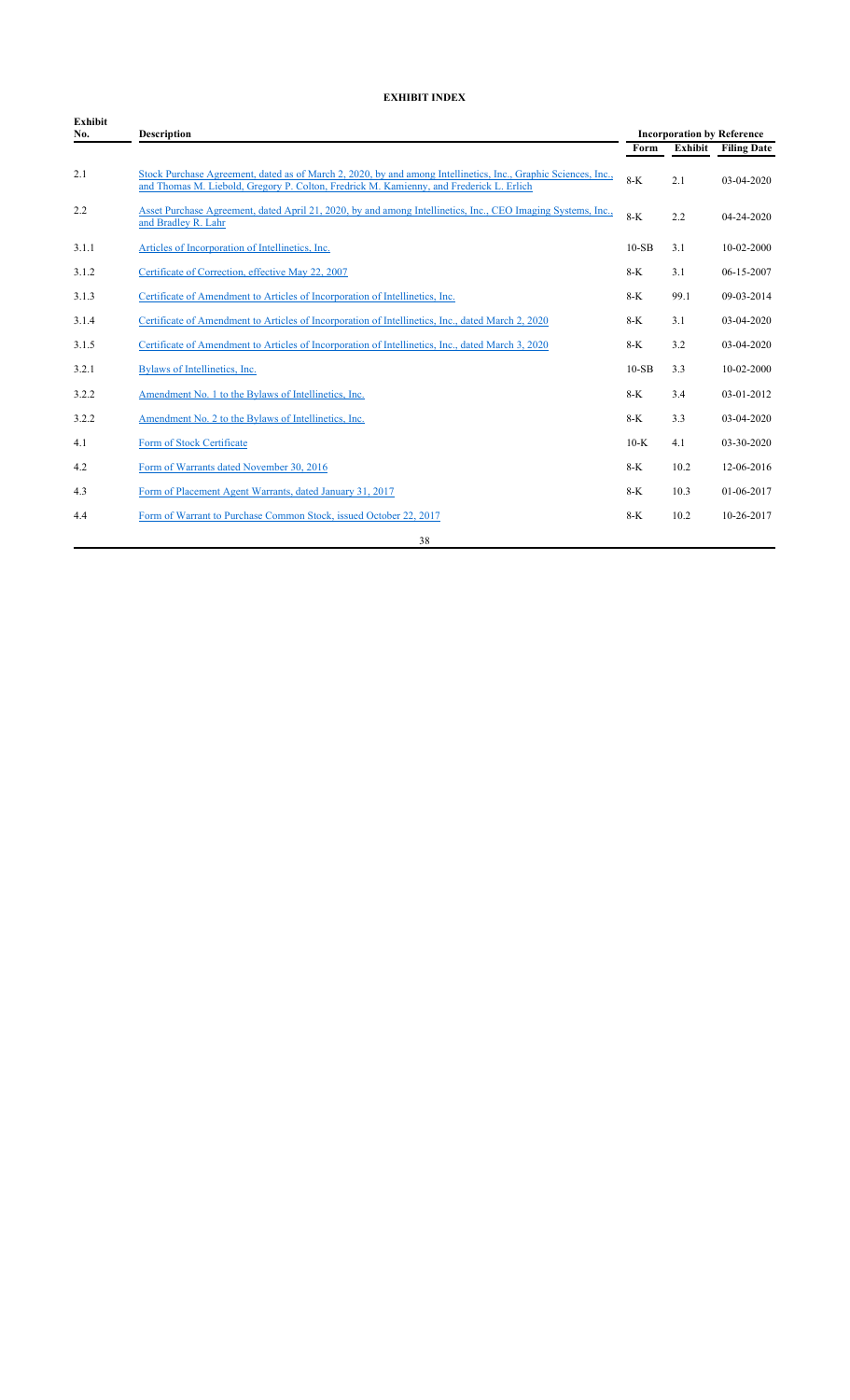| 4.5             | Form of Placement Agent Warrants                                                                                                                                                               | 8-K    | 10.5  | 11-24-2017 |
|-----------------|------------------------------------------------------------------------------------------------------------------------------------------------------------------------------------------------|--------|-------|------------|
| 4.6             | Form of Placement Agent Warrants                                                                                                                                                               | 8-K    | 10.3  | $09-26-18$ |
| 4.7             | Form of 12% Subordinated Notes, dated March 2, 2020                                                                                                                                            | 8-K    | 10.2  | 03-04-2020 |
| 4.8             | Form of Placement Agent Warrants, dated March 2, 2020                                                                                                                                          | 8-K    | 4.4   | 03-04-2020 |
| 4.9             | Description of Registered Securities +                                                                                                                                                         |        |       |            |
| 10.1            | Amended Employment Agreement of Matthew L. Chretien, dated September 16, 2011                                                                                                                  | 8-K    | 10.37 | 02-13-2012 |
| 10.2            | Amended Offer of Employment of Matthew L. Chretien, dated September 16, 2011                                                                                                                   | 8-K    | 10.38 | 02-13-2012 |
| 10.3            | Employment Agreement of Joseph D. Spain dated December 2, 2016                                                                                                                                 | 8-K    | 10.3  | 12-06-2016 |
| 10.4            | Lease Renewal Agreement by and between Intellinetics, Inc. and Dividend Drive LLC, dated as of August 9,<br>2016                                                                               | $10-K$ | 10.6  | 03-30-2017 |
| 10.5            | Intellinetics, Inc. 2015 Equity Incentive Plan                                                                                                                                                 | 8-K    | 10.3  | 04-30-2015 |
| 10.6            | First Amendment to Intellinetics, Inc. 2015 Equity Incentive Plan, dated September 25, 2017                                                                                                    | 8-K    | 10.2  | 09-26-2017 |
| 10.7            | Second Amendment to Intellinetics, Inc. 2015 Equity Incentive Plan, dated February 19, 2018                                                                                                    | 8-K    | 10.2  | 02-23-2018 |
| 10.8            | Third Amendment to Intellinetics, Inc. 2015 Equity Incentive Plan, dated April 17, 2020 +                                                                                                      |        |       |            |
| 10.9            | Fourth Amendment to Intellinetics, Inc. 2015 Equity Incentive Plan, dated April 29, 2021                                                                                                       | 8-K    | 10.1  | 05-05-2021 |
| 10.10           | Form of Non-Qualified Stock Option Agreement under Company's 2015 Equity Incentive Plan                                                                                                        | $10-K$ | 10.9  | 03-28-2016 |
| 10.11           | Form of Incentive Stock Option Agreement under Company's 2015 Equity Incentive Plan                                                                                                            | 8-K    | 10.6  | 01-05-2016 |
| 10.12           | Offer Letter, dated September 25, 2017, between Intellinetics, Inc. and James F. DeSocio                                                                                                       | 8-K    | 10.1  | 09-26-2017 |
| 10.13           | Intellinetics, Inc. 2018 Executive Incentive Compensation Plan                                                                                                                                 | 8-K    | 10.3  | 02-23-2018 |
| 10.14           | Amendment, dated February 19, 2018, between Intellinetics, Inc. and Joseph D. Spain                                                                                                            | 8-K    | 10.1  | 02-23-2018 |
| 10.15           | State of Michigan Enterprise Procurement Notice of Contract No 171 180000000749, between the State of<br>Michigan and Graphic Sciences, Inc., with Standard Contract Terms, dated June 1, 2018 | 8-K    | 10.4  | 03-04-2020 |
| 10.16           | Standard Industrial Lease Agreement, by and between KHS Properties, LLC and Graphic Sciences, Inc., dated<br>August 30, 2018. +                                                                | $10-K$ | 10.14 | 03-30-2021 |
| 10.17           | Lease, by and between Liberty Park Commerce Center, LLC and Graphic Sciences, Inc., dated February 5,<br>$2021.+$                                                                              | $10-K$ | 10.15 | 03-30-2021 |
| 21.1            | List of Subsidiaries of Intellinetics, Inc. +                                                                                                                                                  |        |       |            |
| 23.1            | Consent of Independent Registered Public Accounting Firm +                                                                                                                                     |        |       |            |
| 31.1            | Certification of Principal Executive Officer pursuant to Section 302 of The Sarbanes-Oxley Act of 2002 +                                                                                       |        |       |            |
| 31.2            | Certification of Principal Financial Officer pursuant to Section 302 of The Sarbanes-Oxley Act of 2002 +                                                                                       |        |       |            |
| 32.1            | Certification of Principal Executive Officer pursuant to Section 906 of The Sarbanes-Oxley Act of 2002 +                                                                                       |        |       |            |
| 32.2            | Certification of Principal Financial Officer pursuant to Section 906 of The Sarbanes-Oxley Act of 2002 +                                                                                       |        |       |            |
| 101.INS         | XBRL Instance Document +                                                                                                                                                                       |        |       |            |
| 101.SCH         | XBRL Taxonomy Extension Schema Document +                                                                                                                                                      |        |       |            |
| 101.CAL         | XBRL Taxonomy Extension Calculation Linkbase Document +                                                                                                                                        |        |       |            |
| 101.DEF         | XBRL Taxonomy Extension Definition Linkbase Document +                                                                                                                                         |        |       |            |
| 101.LAB         | XBRL Taxonomy Extension Label Linkbase Document +                                                                                                                                              |        |       |            |
| 101.PRE         | XBRL Taxonomy Extension Linkbase Document +                                                                                                                                                    |        |       |            |
| $\! + \!\!\!\!$ | Filed herewith:                                                                                                                                                                                |        |       |            |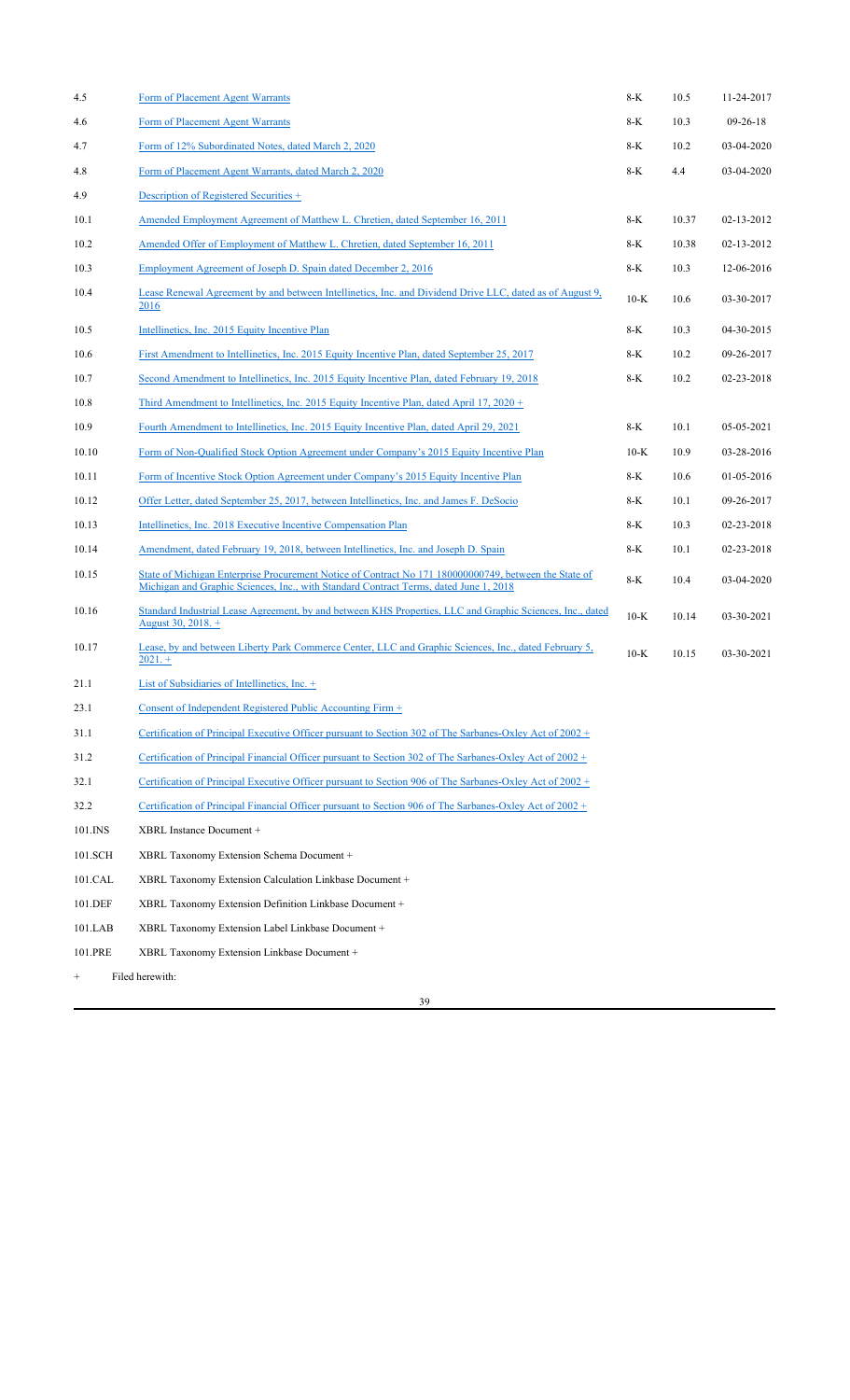## **Exhibit 4.9**

### **Description of the Company's Common Stock Registered under Section 12 of the Exchange Act of 1934**

*The following summary of Intellinetics, Inc.'s common stock is based on and qualified by the Company's Articles of Incorporation, as amended (the "Articles") and Bylaws, as amended ("Bylaws"). For a complete description of the terms and provisions of the Company's common stock, refer to the Articles and Bylaws, both of which are filed as exhibits to this Annual Report on Form 10-K.*

The Company's authorized capital stock consists of 25,000,000 shares of common stock, par value \$0.001 per share.

Holders of shares of common stock are entitled to one vote per share on all matters submitted to a vote of the stockholders. Shares of common stock do not have cumulative voting rights. Holders of record of shares of common stock are entitled to receive dividends when and if declared by the Board of Directors. To date, we have not paid cash dividends. We intend to retain any earnings for the operation and expansion of our business and do not anticipate paying cash dividends in the foreseeable future.

Any future determination as to the payment of cash dividends will depend on future earnings, results of operations, capital requirements, financial condition and such other factors as the Board of Directors may consider. Upon liquidation, dissolution or winding-up, the holders of our common stock are entitled to share ratably in all assets that are legally available for distribution.

Holders of our common stock do not have pre-emptive rights to subscribe for or to purchase any stock, obligations or other securities.

All of the shares of common stock currently issued are fully paid and non-assessable.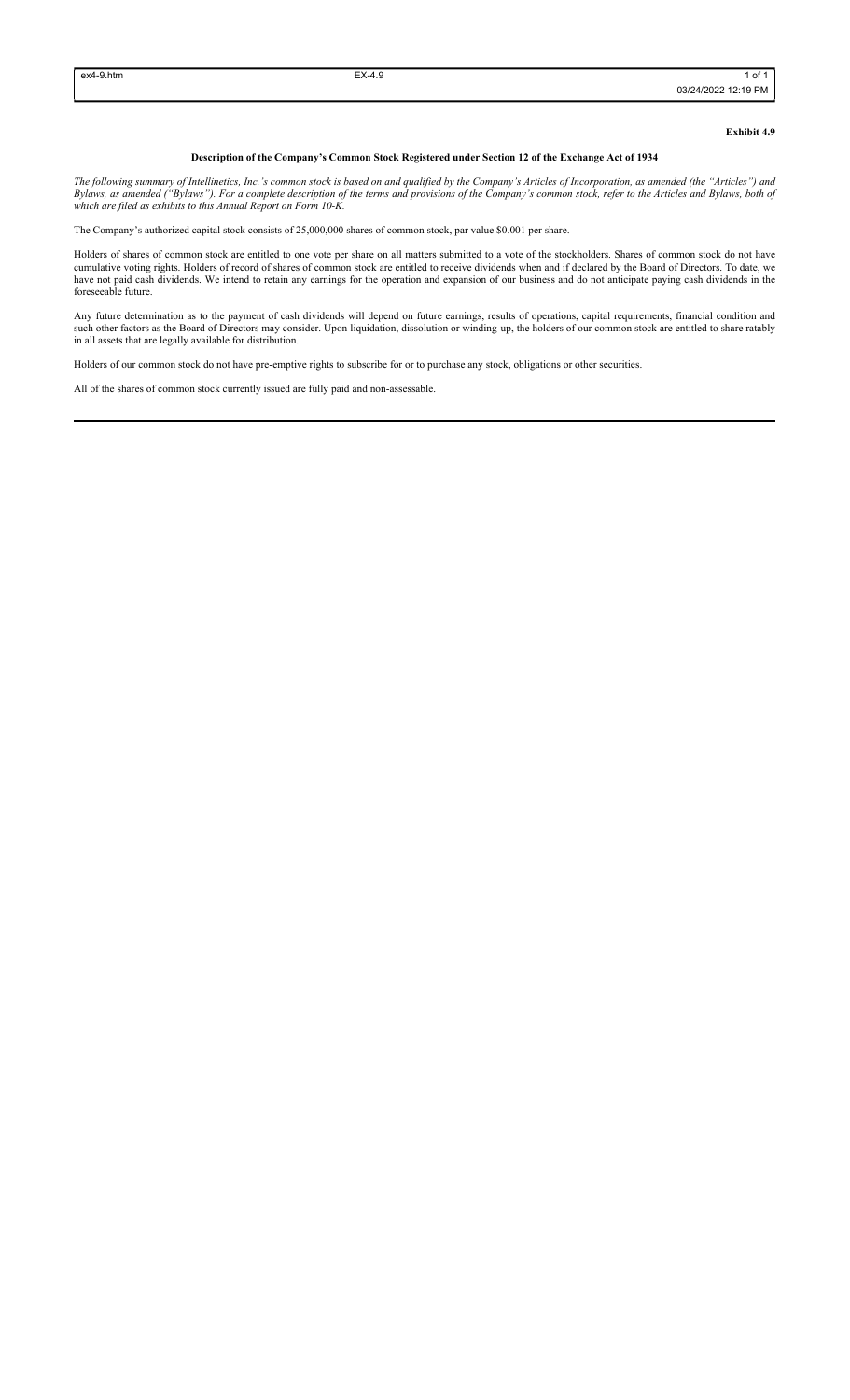**Exhibit 10.8**

### **THIRD AMENDMENT**

### **TO**

## **INTELLINETICS, INC. 2015 EQUITY INCENTIVE PLAN**

This Third Amendment to Intellinetics, Inc. 2015 Equity Incentive Plan (this "Amendment") is made by Intellinetics, Inc., a Nevada corporation (the "Company"), as of April 17, 2020. Capitalized terms used and not otherwise defined herein shall have the respective meanings ascribed to them in the Plan (as defined below).

**WHEREAS**, the Board of Directors (the "Board") and the shareholders of the Company previously adopted and approved the Intellinetics, Inc. 2015 Equity Incentive Plan, as amended by the First Amendment on September 25, 2017, and the Second Amendment on February 14, 2018 (the "Plan");

**WHEREAS**, pursuant to Section 4.1 of the Plan, as adjusted in accordance with Section 11 of the Plan for a 1-for-50 reverse split of the Company's common stock, a total of 70,000 shares of the Company's common stock, par value \$0.001 per share, have been reserved for issuance under the Plan, subject to further adjustments as set forth in Section 11 of the Plan;

WHEREAS, the Company desires to increase the total number of shares of common stock issuable under the Plan from 70,000 shares to 200,000 shares, including shares previously issued thereunder;

**WHEREAS**, the Company desires to increase the total number of shares of common stock for which Incentive Stock Options may be granted from 700,000 shares to 200,000 shares;

**WHEREAS**, Section 13 of the Plan permits the Board to amend the Plan from time to time, subject only to certain limitations specified therein;

**NOW, THEREFORE**, the Board has amended the Plan as follows, subject to approval by the stockholders of the Company:

1. Section 4.1 of the Plan is hereby amended and restated in its entirety to read as follows:

4.1 Subject to adjustment in accordance with Section 11, a total of Two Hundred Thousand (200,000) shares of Common Stock shall be available for the grant of Awards under the Plan. No more than Two Hundred Thousand (200,000) shares of Common Stock may be granted as Incentive Stock Options. Additionally, a Director may not be granted Awards covering more than One Hundred Thousand (100,000) shares of Common Stock in any year. Any shares of Common Stock granted in connection with Awards shall be counted against this limit as one (1) share for every one (1) share of Common Stock granted in connection with such Award. During the terms of the Awards, the Company shall keep available at all times the number of shares of Common Stock required to satisfy such Awards.

2. Section 4.3 of the Plan is hereby amended and restated in its entirety to read as follows:

4.3 Subject to adjustment in accordance with Section 11, no Participant shall be granted, during any one (1) year period, Options to purchase Common Stock and Stock Appreciation Rights or any other Awards with respect to more than One Hundred Thousand (100,000) shares of Common Stock in the aggregate. If an Award is to be settled in cash, the number of shares of Common Stock on which the Award is based shall count toward the individual share limit set forth in this Section 4.

3. Except as modified by this Amendment, all the terms and provisions of the Plan shall continue in full force and effect.

**[***Signatures appear on the following page***]**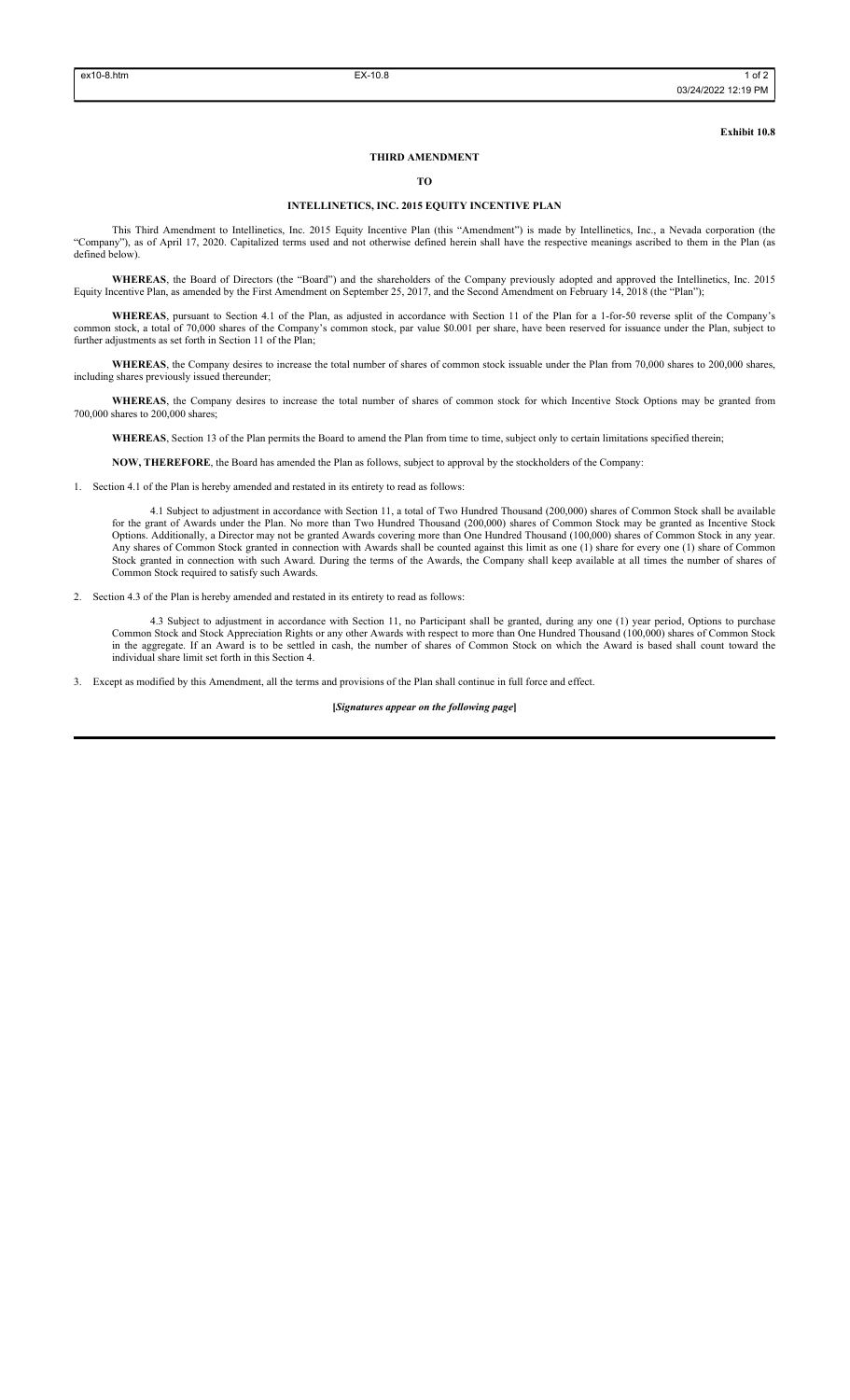**IN WITNESS WHEREOF**, the Company has executed this Third Amendment to the Intellinetics, Inc. 2015 Equity Incentive Plan as of April 27, 2020.

# **INTELLINETICS, INC.**

By: */s/ Joseph D. Spain*  Name: Joseph D. Spain

Title: Chief Financial Officer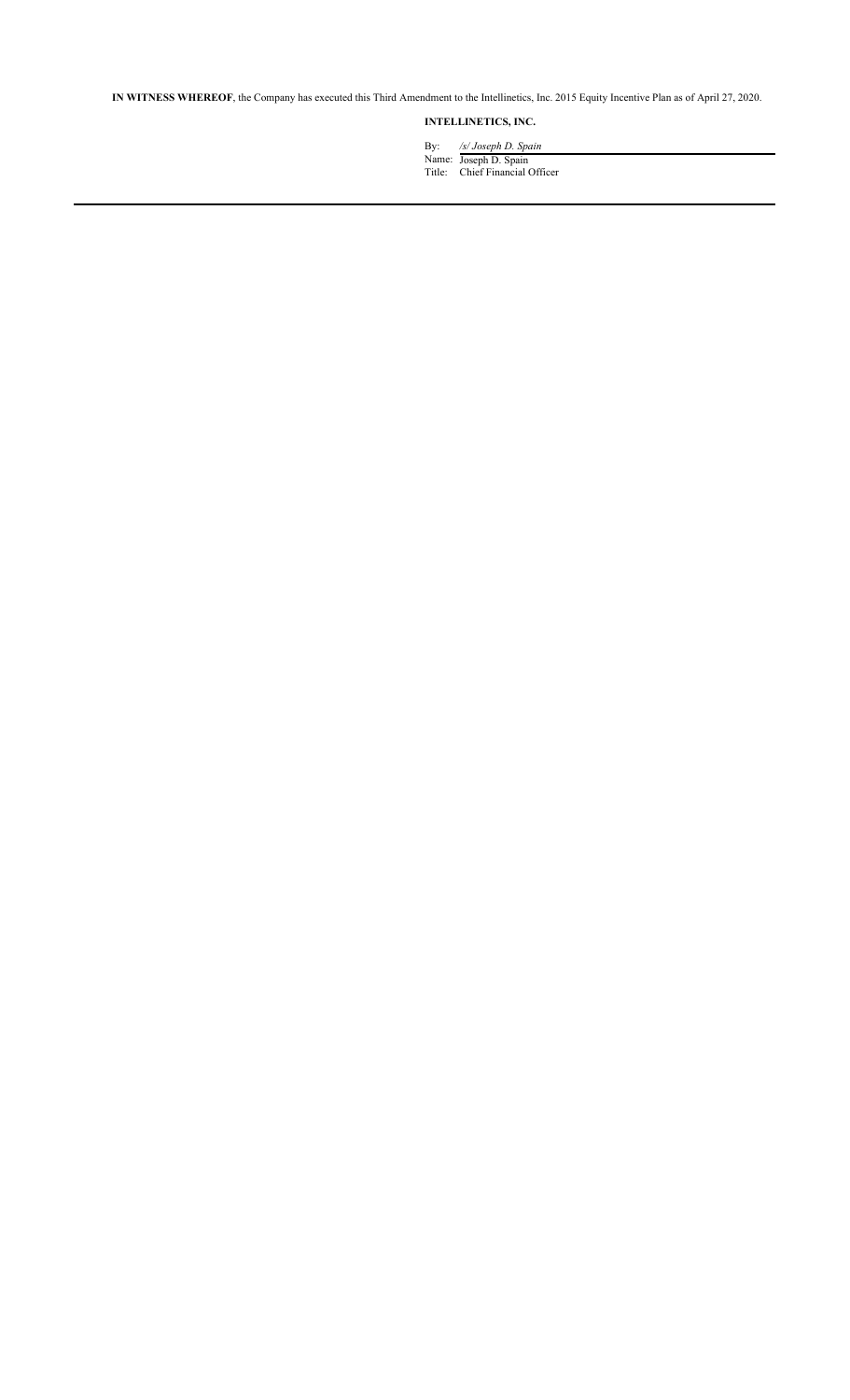**Exhibit 21.1**

# **Subsidiaries of the Registrant**

Listed below are the subsidiaries of Intellinetics, Inc. as of December 31, 2021.

| Subsidiary Name                                     | State/Jurisdiction of Incorporation |
|-----------------------------------------------------|-------------------------------------|
| 1. Intellinetics, Inc.<br>2. Graphic Sciences, Inc. | Ohio<br>Michigan                    |
|                                                     |                                     |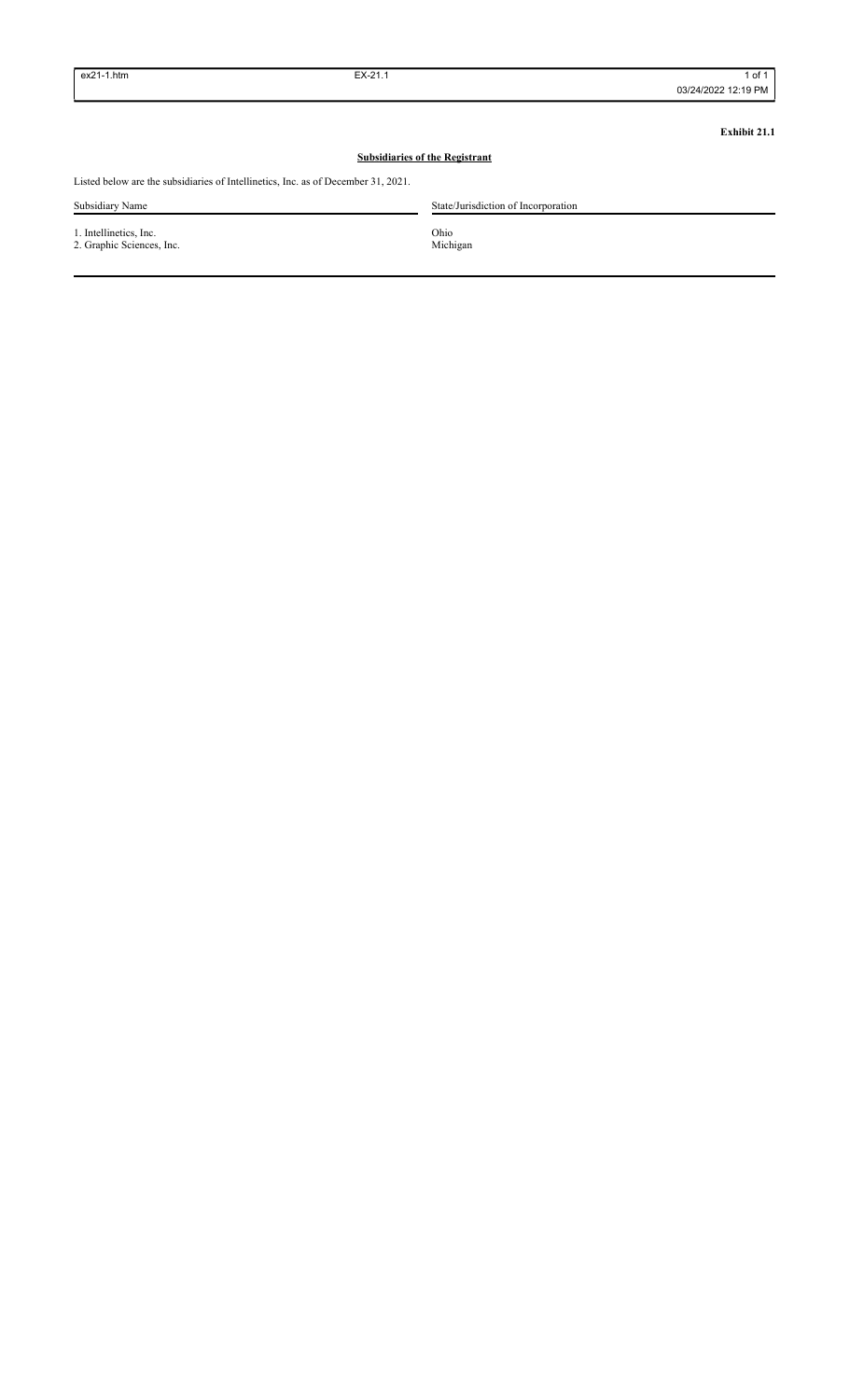**Exhibit 23.1**

# **Consent of Independent Registered Public Accounting Firm**

Intellinetics, Inc. and Subsidiaries Columbus, Ohio

We hereby consent to the incorporation by reference in the Registration Statements on Form S-1 (No. 333-237721, 333-222765 and 333-210484) of Intellinetics, Inc. of our report dated March 24, 2022 on the consolidated financial statements of Intellinetics, Inc. and Subsidiaries, which appear in this Annual Report on Form 10-K of Intellinetics, Inc.

*/s/ GBQ Partners LLC*

Columbus, Ohio March 24, 2022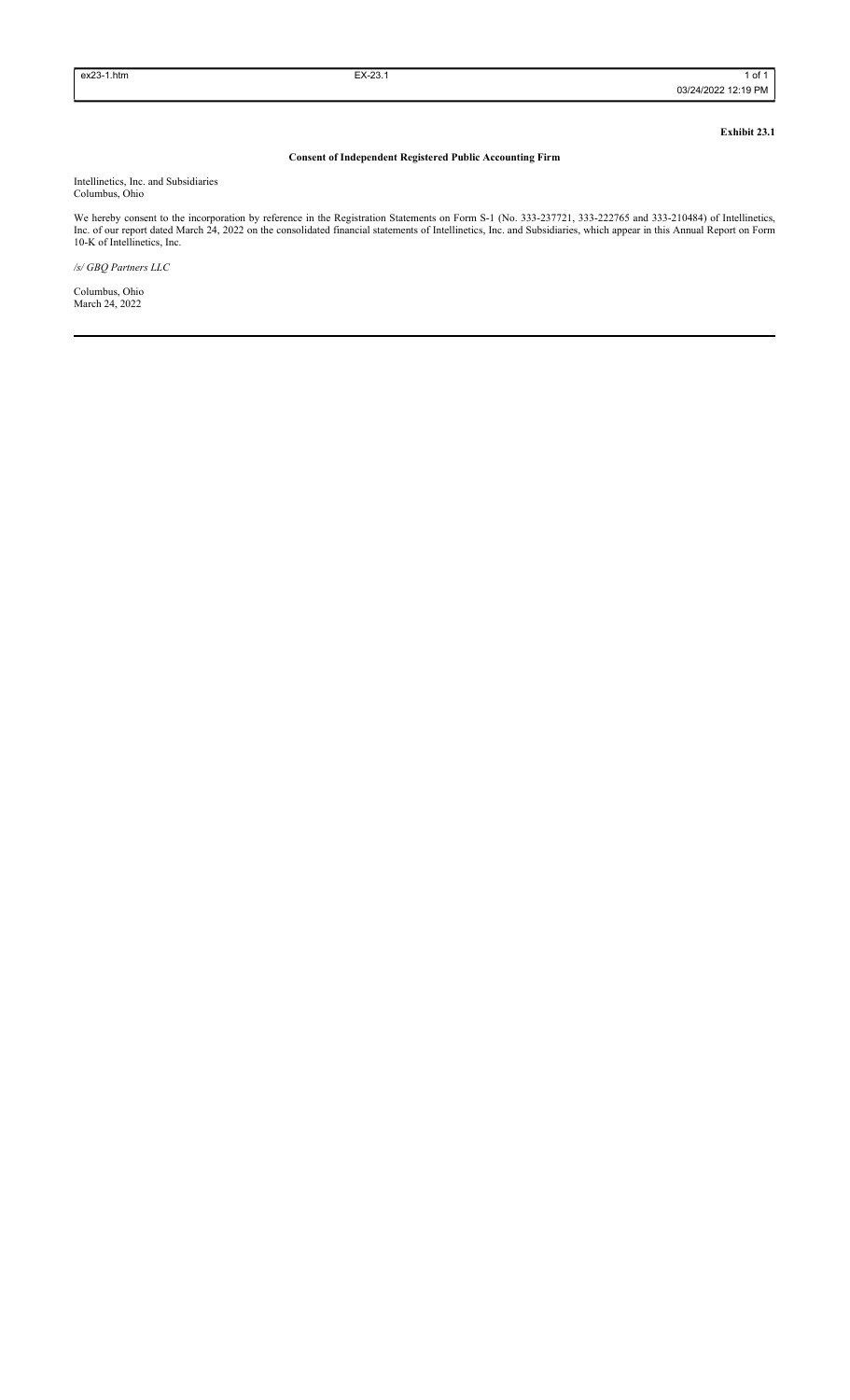**Exhibit 31.1**

#### **Certification Pursuant to Section 302 of the Sarbanes-Oxley Act of 2002**

I, James F. DeSocio, certify that:

1. I have reviewed this Annual Report on Form 10-K of Intellinetics, Inc.;

2. Based on my knowledge, this report does not contain any untrue statement of a material fact or omit to state a material fact necessary to make the statements made, in light of the circumstances under which such statements were made, not misleading with respect to the period covered by this report;

3. Based on my knowledge, the financial statements, and other financial information included in this report, fairly present in all material respects the financial condition, results of operations and cash flows of the registrant as of, and for, the periods presented in this report;

4. The registrant's other certifying officer and I are responsible for establishing and maintaining disclosure controls and procedures (as defined in Exchange Act Rules 13a-15(e) and 15d-15(e)) and internal control over financial reporting (as defined in Exchange Act Rules 13a-15(f) and 15d-15(f)) for the registrant and have:

a) Designed such disclosure controls and procedures, or caused such disclosure controls and procedures to be designed under our supervision, to ensure that material information relating to the registrant, including its consolidated subsidiaries, is made known to us by others within those entities, particularly during the period in which this report is being prepared;

b) Designed such internal control over financial reporting, or caused such internal control over financial reporting to be designed under our supervision, to provide reasonable assurance regarding the reliability of financial reporting and the preparation of financial statements for external purposes in accordance with generally accepted accounting principles;

c) Evaluated the effectiveness of the registrant's disclosure controls and procedures and presented in this report our conclusions about the effectiveness of the disclosure controls and procedures, as of the end of the period covered by this report based on such evaluation; and

d) Disclosed in this report any change in the registrant's internal control over financial reporting that occurred during the registrant's most recent fiscal quarter (the registrant's fourth fiscal quarter in the case of an annual report) that has materially affected, or is reasonably likely to materially affect, the registrant's internal control over financial reporting; and

5. The registrant's other certifying officer and I have disclosed, based on our most recent evaluation of internal control over financial reporting, to the registrant's auditors and the audit committee of registrant's board of directors (or persons performing the equivalent functions):

a) All significant deficiencies and material weaknesses in the design or operation of internal control over financial reporting which are reasonably likely to adversely affect the registrant's ability to record, process, summarize and report financial information; and

b) Any fraud, whether or not material, that involves management or other employees who have a significant role in the registrant's internal control over financial reporting.

Date: March 24, 2022

By: */s/ James F. DeSocio*

President and Chief Executive Officer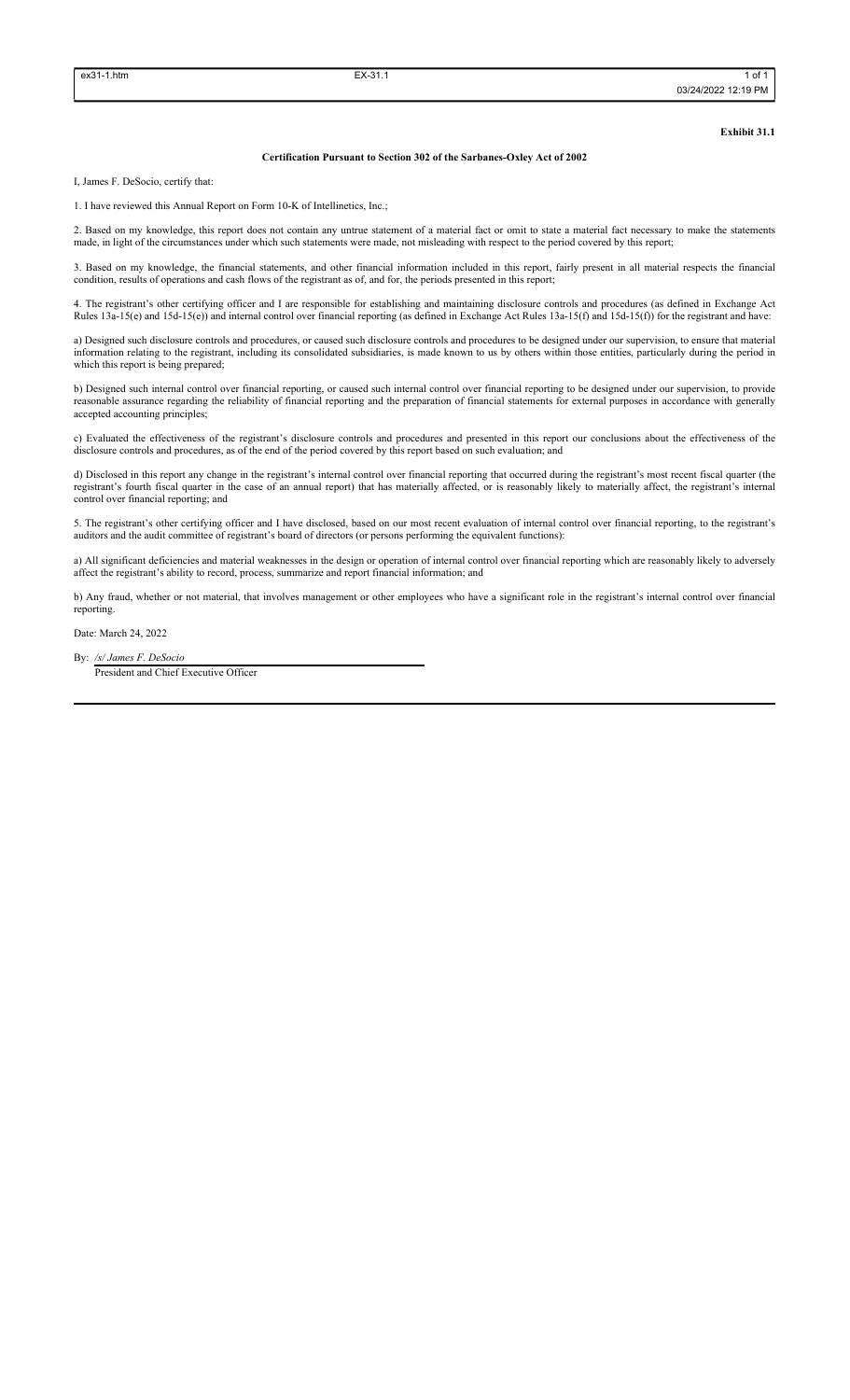**Exhibit 31.2**

#### **Certification Pursuant to Section 302 of the Sarbanes-Oxley Act of 2002**

I, Joseph D. Spain, certify that:

1. I have reviewed this Annual Report on Form 10-K of Intellinetics, Inc.;

2. Based on my knowledge, this report does not contain any untrue statement of a material fact or omit to state a material fact necessary to make the statements made, in light of the circumstances under which such statements were made, not misleading with respect to the period covered by this report;

3. Based on my knowledge, the financial statements, and other financial information included in this report, fairly present in all material respects the financial condition, results of operations and cash flows of the registrant as of, and for, the periods presented in this report;

4. The registrant's other certifying officer and I are responsible for establishing and maintaining disclosure controls and procedures (as defined in Exchange Act Rules 13a-15(e) and 15d-15(e)) and internal control over financial reporting (as defined in Exchange Act Rules 13a-15(f) and 15d-15(f)) for the registrant and have:

a) Designed such disclosure controls and procedures, or caused such disclosure controls and procedures to be designed under our supervision, to ensure that material information relating to the registrant, including its consolidated subsidiaries, is made known to us by others within those entities, particularly during the period in which this report is being prepared;

b) Designed such internal control over financial reporting, or caused such internal control over financial reporting to be designed under our supervision, to provide reasonable assurance regarding the reliability of financial reporting and the preparation of financial statements for external purposes in accordance with generally accepted accounting principles;

c) Evaluated the effectiveness of the registrant's disclosure controls and procedures and presented in this report our conclusions about the effectiveness of the disclosure controls and procedures, as of the end of the period covered by this report based on such evaluation; and

d) Disclosed in this report any change in the registrant's internal control over financial reporting that occurred during the registrant's most recent fiscal quarter (the registrant's fourth fiscal quarter in the case of an annual report) that has materially affected, or is reasonably likely to materially affect, the registrant's internal control over financial reporting; and

5. The registrant's other certifying officer and I have disclosed, based on our most recent evaluation of internal control over financial reporting, to the registrant's auditors and the audit committee of registrant's board of directors (or persons performing the equivalent functions):

a) All significant deficiencies and material weaknesses in the design or operation of internal control over financial reporting which are reasonably likely to adversely affect the registrant's ability to record, process, summarize and report financial information; and

b) Any fraud, whether or not material, that involves management or other employees who have a significant role in the registrant's internal control over financial reporting.

Date: March 24, 2022

By: */s/ Joseph D. Spain*

Chief Financial Officer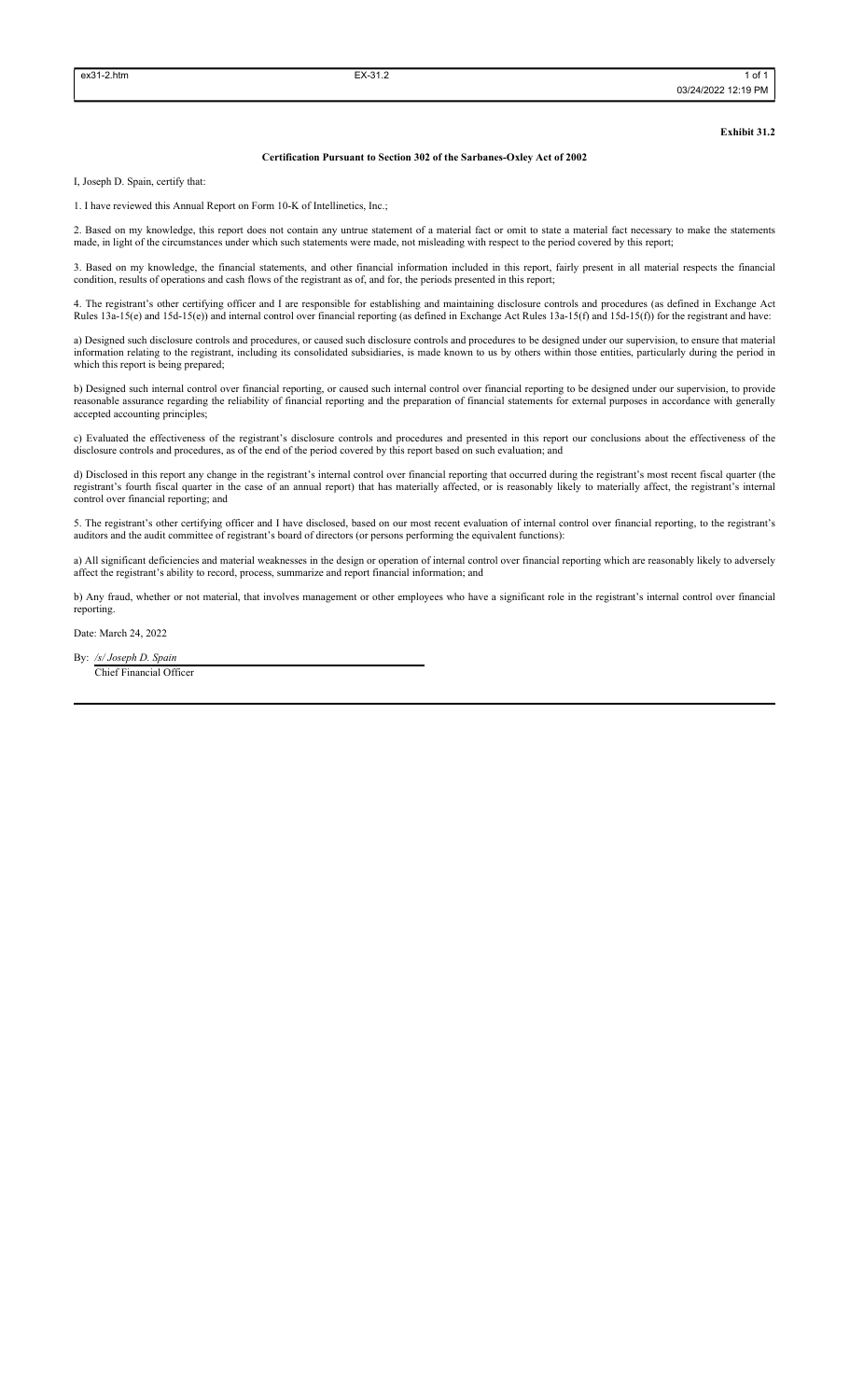**Exhibit 32.1**

### CERTIFICATION PURSUANT TO

## 18 U.S.C. SECTION 1350,

## AS ADOPTED PURSUANT TO

### SECTION 906 OF THE SARBANES-OXLEY ACT OF 2002

In connection with the Annual Report of Intellinetics, Inc. (the "Company") on Form 10-K for the year ended December 31, 2021, as filed with the Securities and Exchange Commission (the "Report"), I, James F. DeSocio, President and Chief Executive Officer of the Company, certify, pursuant to 18 U.S.C. §1350, as adopted pursuant to §906 of the Sarbanes-Oxley Act of 2002, that:

(1) The Report fully complies with the requirements of Section 13(a) or 15(d) of the Securities Exchange Act of 1934; and

(2) The information contained in the Report fairly presents, in all material respects, the financial condition and results of operations of the Company.

Dated: March 24, 2022

By: */s/ James F. DeSocio* President and Chief Executive Officer